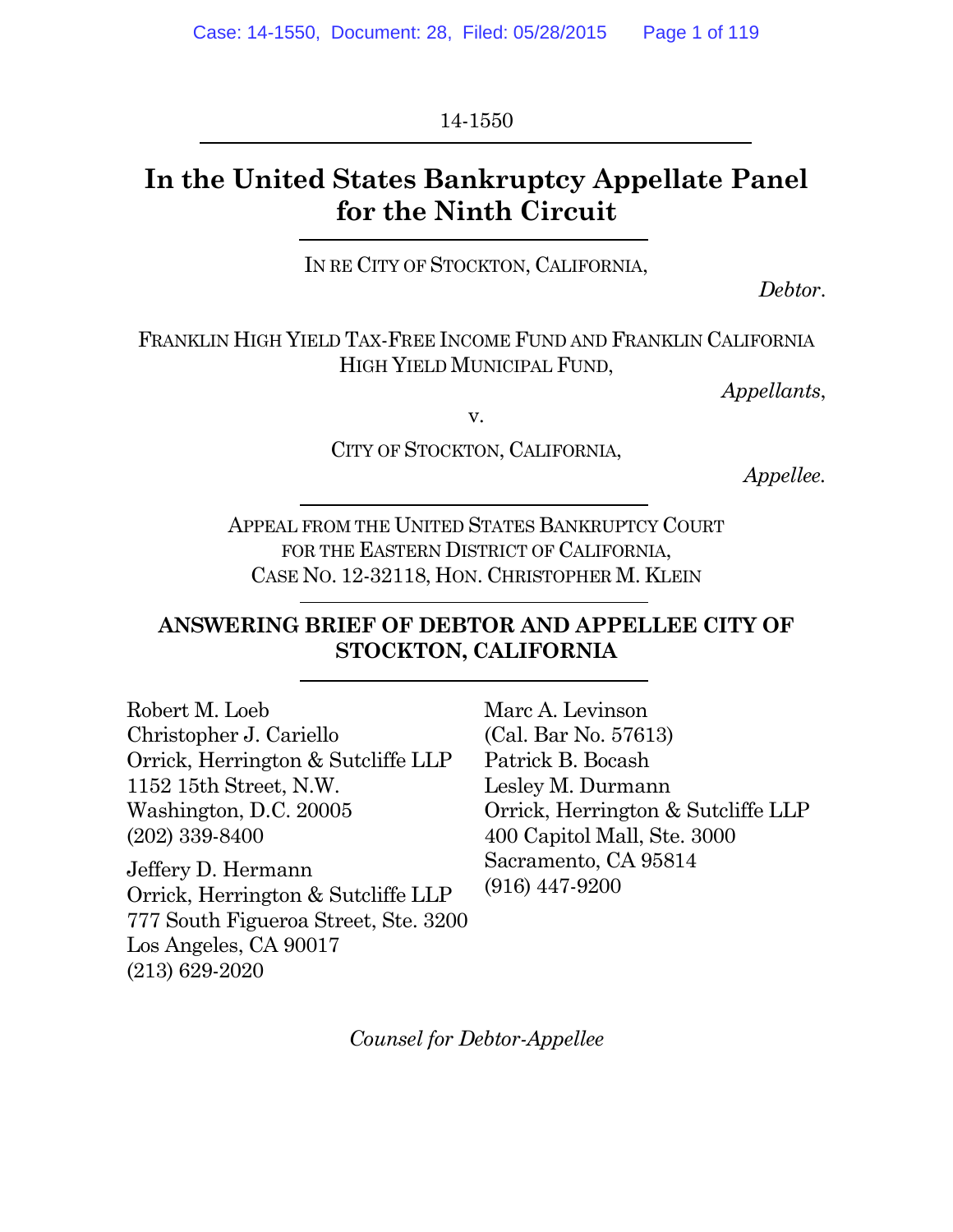### **CORPORATE DISCLOSURE STATEMENT**

Appellee City of Stockton is not a corporate party under Federal Rule

of Appellate Procedure 26.1.

May 28, 2015 /s/ Marc A. Levinson

Marc A. Levinson Orrick, Herrington & Sutcliffe LLP *Counsel for Debtor-Appellee*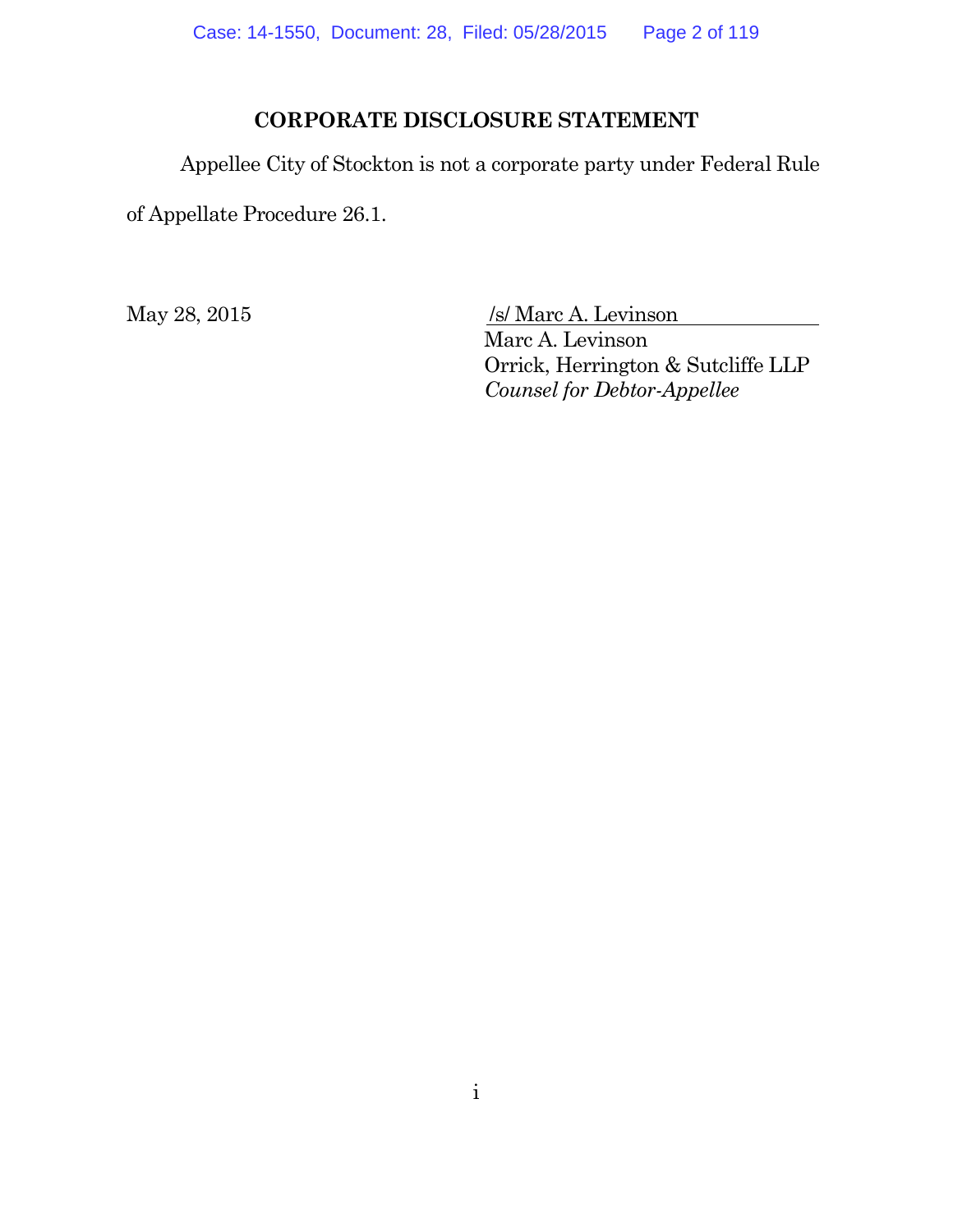# **TABLE OF CONTENTS**

# **Page**

|    | The City takes drastic measures to cut costs, but cannot avoid<br>В. |  |
|----|----------------------------------------------------------------------|--|
|    | C. The City mediates with its creditors in the AB 506 process 11     |  |
|    | The City petitions for chapter 9 relief and establishes its<br>D.    |  |
|    | Е.                                                                   |  |
|    | The City decides not to impair existing pension obligations in<br>F. |  |
|    |                                                                      |  |
|    | H. Franklin litigates its claim through an adversary proceeding 25   |  |
| Ι. | The confirmation hearing establishes the financial basis for         |  |
|    | J <sub>1</sub>                                                       |  |
|    | K. The Court resolves the post-trial motions, and the Plan goes      |  |
|    |                                                                      |  |
|    |                                                                      |  |
|    |                                                                      |  |
| Ι. | Franklin's Unsecured Claim Is Properly Classified and Treated        |  |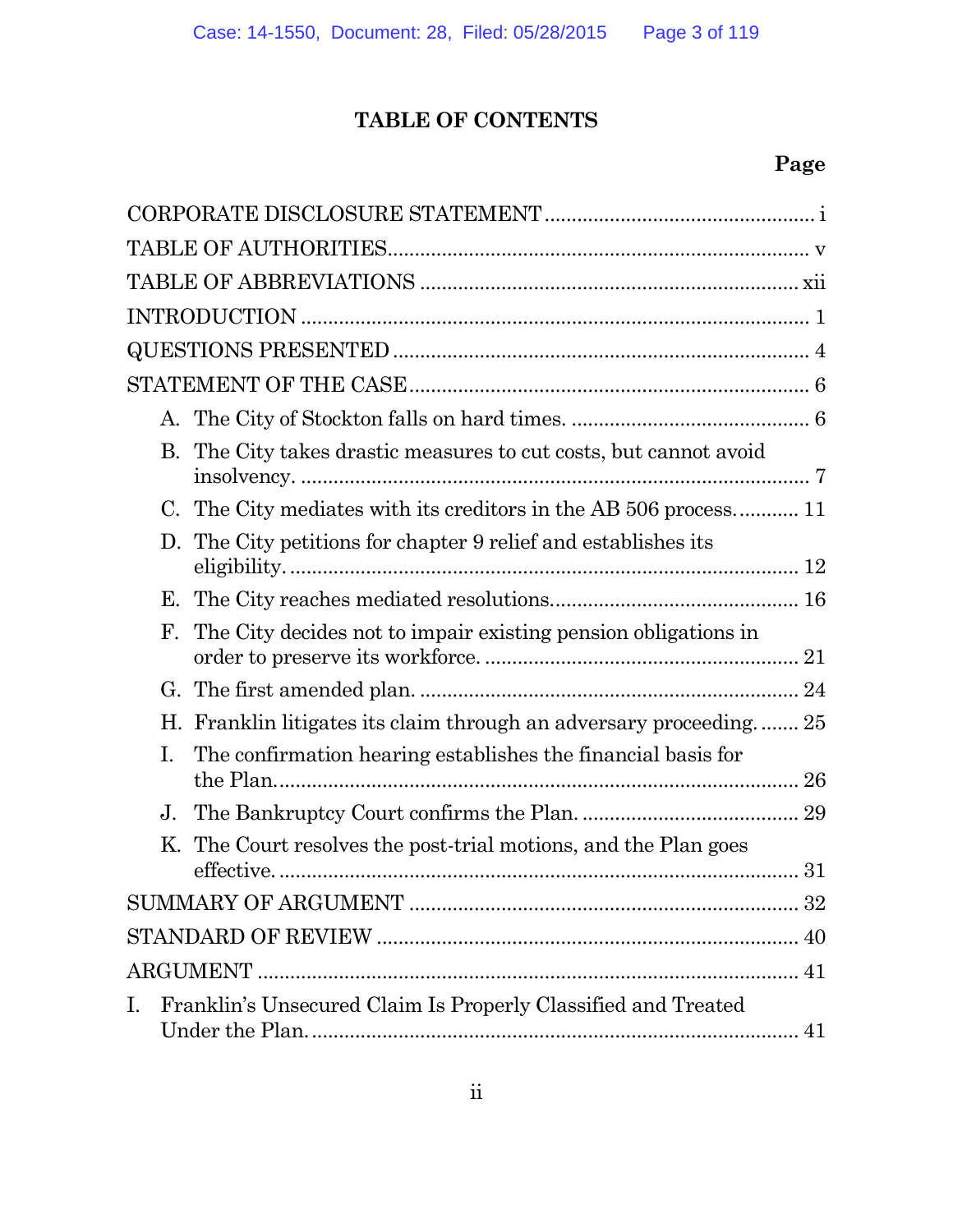|                                                                     |    | A. Franklin's unsecured deficiency claim was properly classified                                                                                                             |  |  |
|---------------------------------------------------------------------|----|------------------------------------------------------------------------------------------------------------------------------------------------------------------------------|--|--|
|                                                                     |    | B. The City's decision to separately classify Franklin's unsecured<br>claims from the claims of other capital markets creditors was                                          |  |  |
|                                                                     |    | C. Franklin's deficiency claim was afforded the "same treatment"                                                                                                             |  |  |
|                                                                     |    | D. Franklin's cramdown argument ignores the fact that there<br>was no cramdown, but in any event Franklin's treatment was                                                    |  |  |
| II. The Bankruptcy Court Did Not Clearly Err in Finding the Plan to |    |                                                                                                                                                                              |  |  |
|                                                                     |    | A. The Plan makes a reasonable effort to repay creditors while                                                                                                               |  |  |
|                                                                     | 1. | The Bankruptcy Court applied the proper legal standard<br>in finding that the Plan is in the best interests of creditors                                                     |  |  |
|                                                                     | 2. | The City demonstrated that the alternative to the Plan—<br>dismissal of the chapter 9 case—would be disastrous, and<br>that the Plan reflects a "reasonable effort" to repay |  |  |
|                                                                     |    | B. Franklin's attacks on the Plan and its financial underpinning                                                                                                             |  |  |
|                                                                     | 1. | The critiques of the LRFP are factually incorrect and<br>plainly inadequate to show that the Plan's effort to repay                                                          |  |  |
|                                                                     | 2. | Franklin is incorrect that PFFs must be made available to                                                                                                                    |  |  |
|                                                                     | 3. | Franklin's other contentions are completely irrelevant to                                                                                                                    |  |  |
|                                                                     |    | III. The Bankruptcy Court's Finding That the Plan Was Proposed in                                                                                                            |  |  |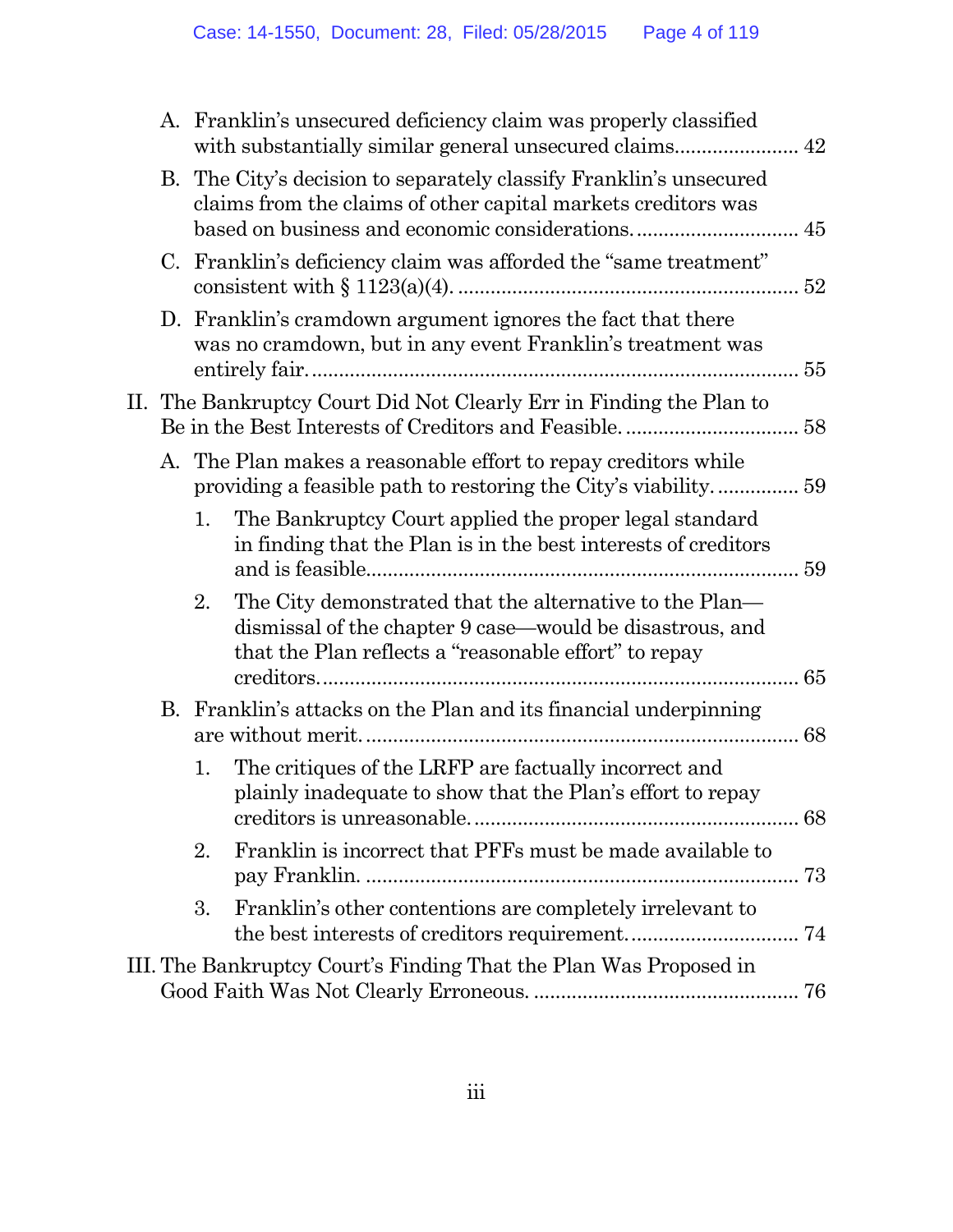|                                                                 | A. The Bankruptcy Court correctly held that the City's earnest<br>efforts to negotiate a consensual plan and put its fiscal house     |  |
|-----------------------------------------------------------------|---------------------------------------------------------------------------------------------------------------------------------------|--|
|                                                                 | B. Franklin does not come close to showing that the finding of                                                                        |  |
|                                                                 | C. All the cases cited by Franklin are easily distinguishable 88                                                                      |  |
| IV. The Bankruptcy Court Correctly Calculated the Amount of the |                                                                                                                                       |  |
|                                                                 | A. The plain language of $\S 502(b)$ requires a court to determine<br>the amount of a claim, as distinct from the value of a claim 92 |  |
|                                                                 | B. Discounting claims to present value is not among the                                                                               |  |
|                                                                 |                                                                                                                                       |  |
|                                                                 | V. The Court Correctly Concluded that the City Satisfied § 943(b)(3)'s                                                                |  |
|                                                                 |                                                                                                                                       |  |
|                                                                 | CERTIFICATION PURSUANT TO BAP RULE 8015(a)-1(b)                                                                                       |  |
|                                                                 | CERTIFICATE OF COMPLIANCE                                                                                                             |  |
|                                                                 | CERTIFICATE OF SERVICE                                                                                                                |  |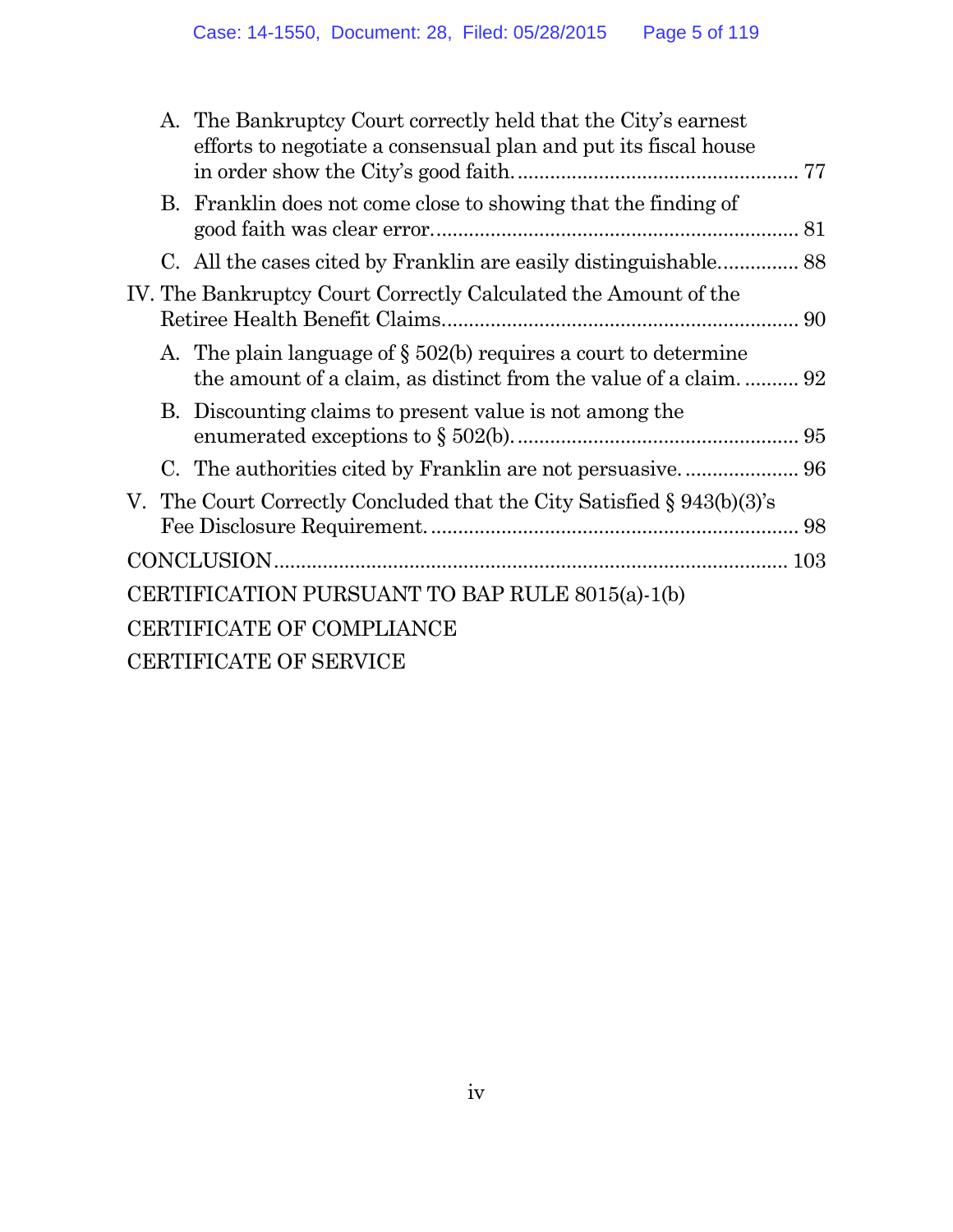# **TABLE OF AUTHORITIES**

### **Cases**

| In re Adelphia Commc'ns Corp.,                                                                  |
|-------------------------------------------------------------------------------------------------|
| In re Ambanc La Mesa Ltd. P'Ship,                                                               |
| Am. United Mut. Life Ins. Co. v. City of Avon Park,                                             |
| Anderson v. Bessemer City,                                                                      |
| In re Arnold & Baker Farms,<br>177 B.R. 648 (B.A.P. 9th Cir. 1994), $\alpha f/d$ , 85 F.3d 1415 |
| Ariz. Health Care Cost Containment Sys. v. McClellan,                                           |
| In re Barakat,                                                                                  |
| Barnhart v. Sigmon Coal Co.,                                                                    |
| In re Camino Real Landscape Maint. Contractors, Inc.,                                           |
| In re CF&I Fabricators,                                                                         |
| In re Chateaugay Corp.,                                                                         |
| In re City of Colo. Springs Creek,                                                              |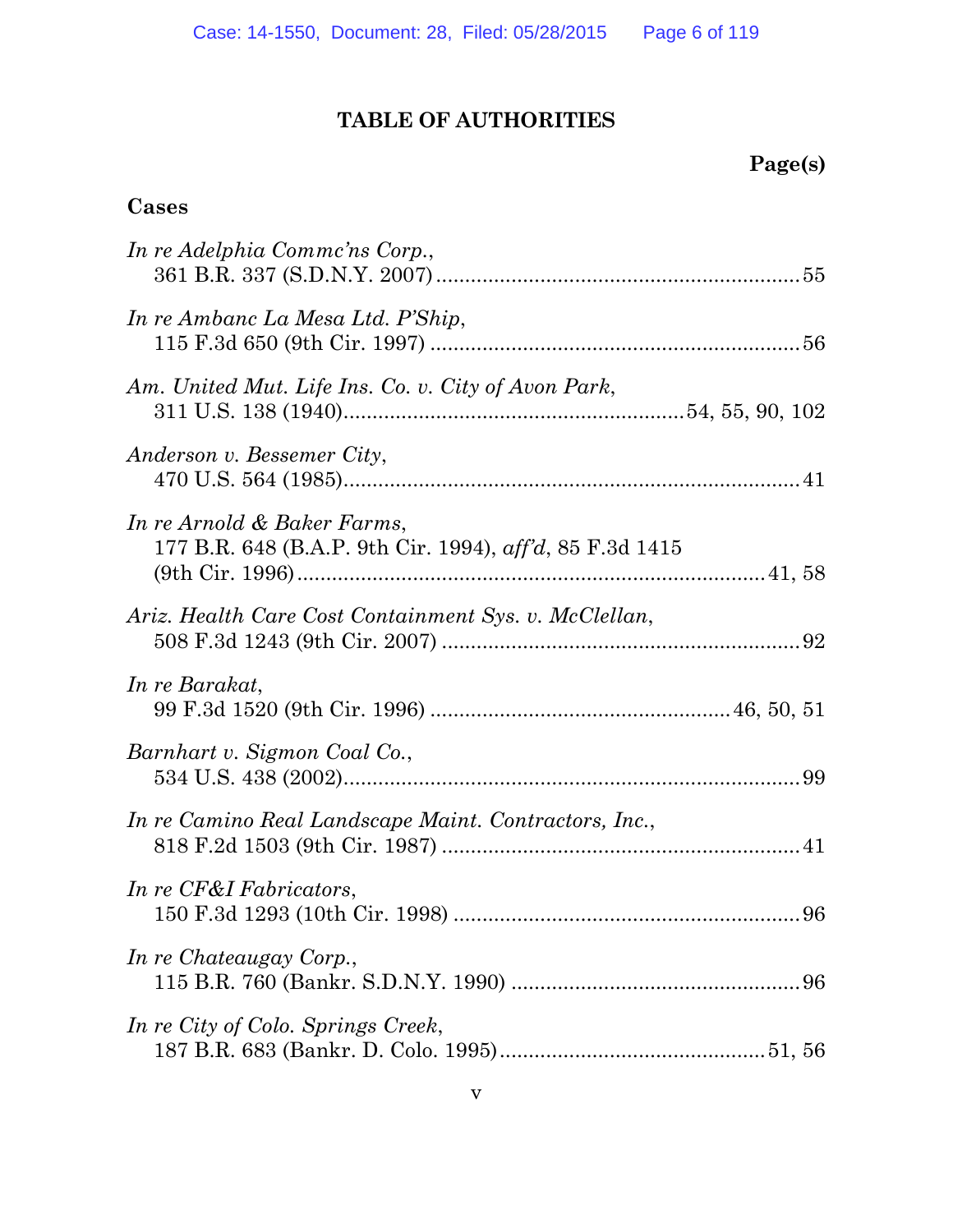| In re City of Desert Hot Springs,                                                                  |
|----------------------------------------------------------------------------------------------------|
| In re City of Detroit, Mich.,<br>524 B.R.147 (Bankr. E.D. Mich. 2014) 59, 60, 62, 64, 72, 101, 102 |
| City of Los Angeles v. Teed,                                                                       |
| In re City of Stockton, Cal.,                                                                      |
| In re City of Stockton, Cal.,                                                                      |
| Conn. Nat. Bank v. Germain,                                                                        |
| In re Corey,                                                                                       |
| In re CSC Indus.,                                                                                  |
| In re Downey Reg'l Med. Ctr.-Hosp., Inc.,                                                          |
| Entm't Research Grp., Inc. v. Genesis Creative Grp., Inc.,                                         |
| In re Fitness Holdings Int'l,                                                                      |
| In re Gretag Imaging, Inc.,                                                                        |
| <i>Hollinger v. U.S.,</i>                                                                          |
| In re Johnston,<br>140 B.R. 526 (B.A.P. 9th Cir.), aff'd, 21 F.3d 323 (9th Cir.                    |
|                                                                                                    |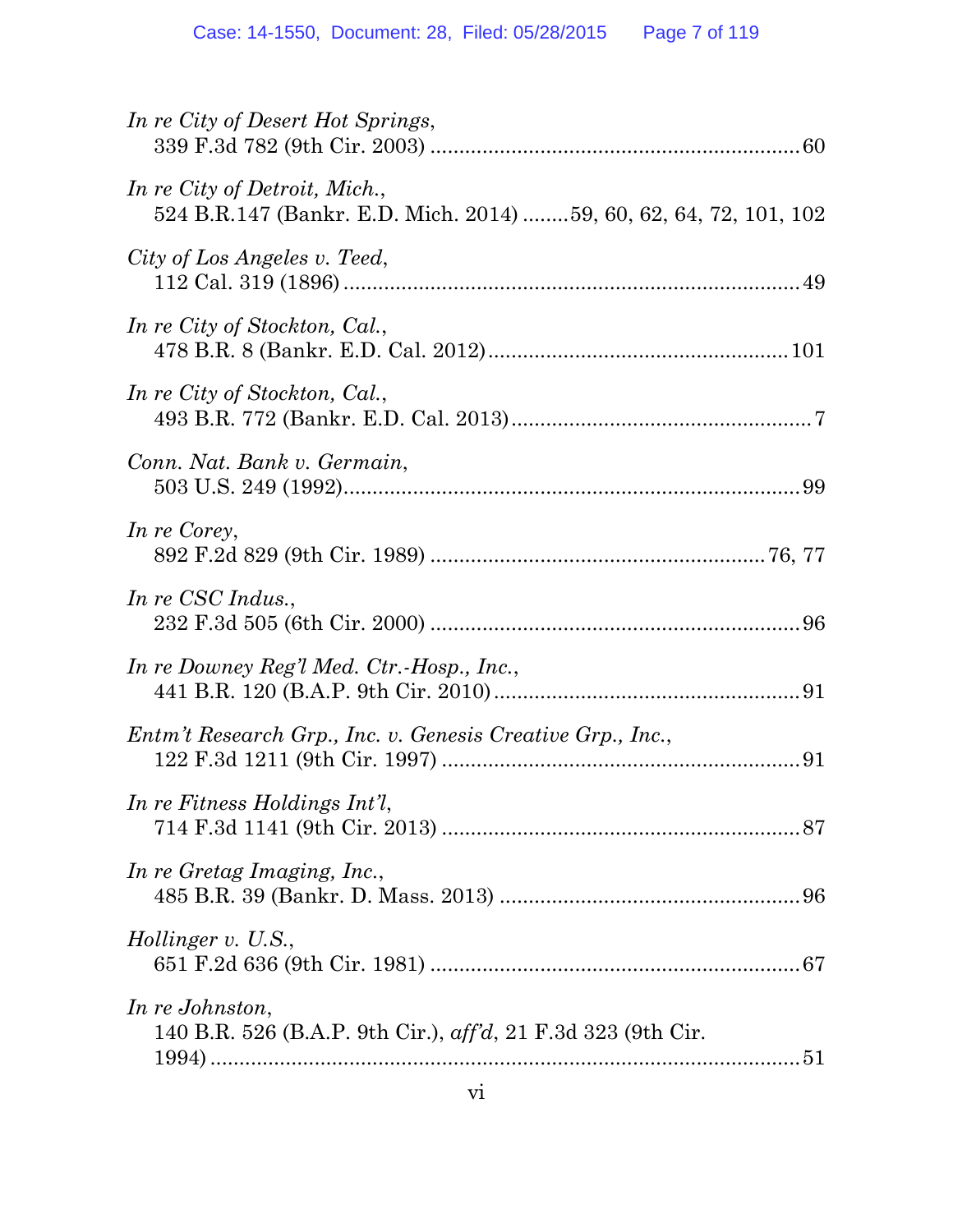| In re Johnston,                            |
|--------------------------------------------|
| Kelley v. Everglades Drainage Dist.,       |
| Kucin v. Devan,                            |
| In re Loewen Grp. Int'l, Inc.,             |
| In re Loop 76, $LLC$ ,                     |
| In re Mount Carbon Metro Dist.,            |
| In re Multiut Corp.,                       |
| Norwest Bank Worthington v. Ahlers,        |
| In re Oakwood Homes Corp.,                 |
| In re O.P.M. Leasing Servs., Inc.,         |
| In re Pierce Cnty. Hous. Auth.,            |
| In re Pomona Valley Med. Grp., Inc.,       |
| Rubin v. United States,                    |
| In re Sanitary & Improvement Dist., No. 7, |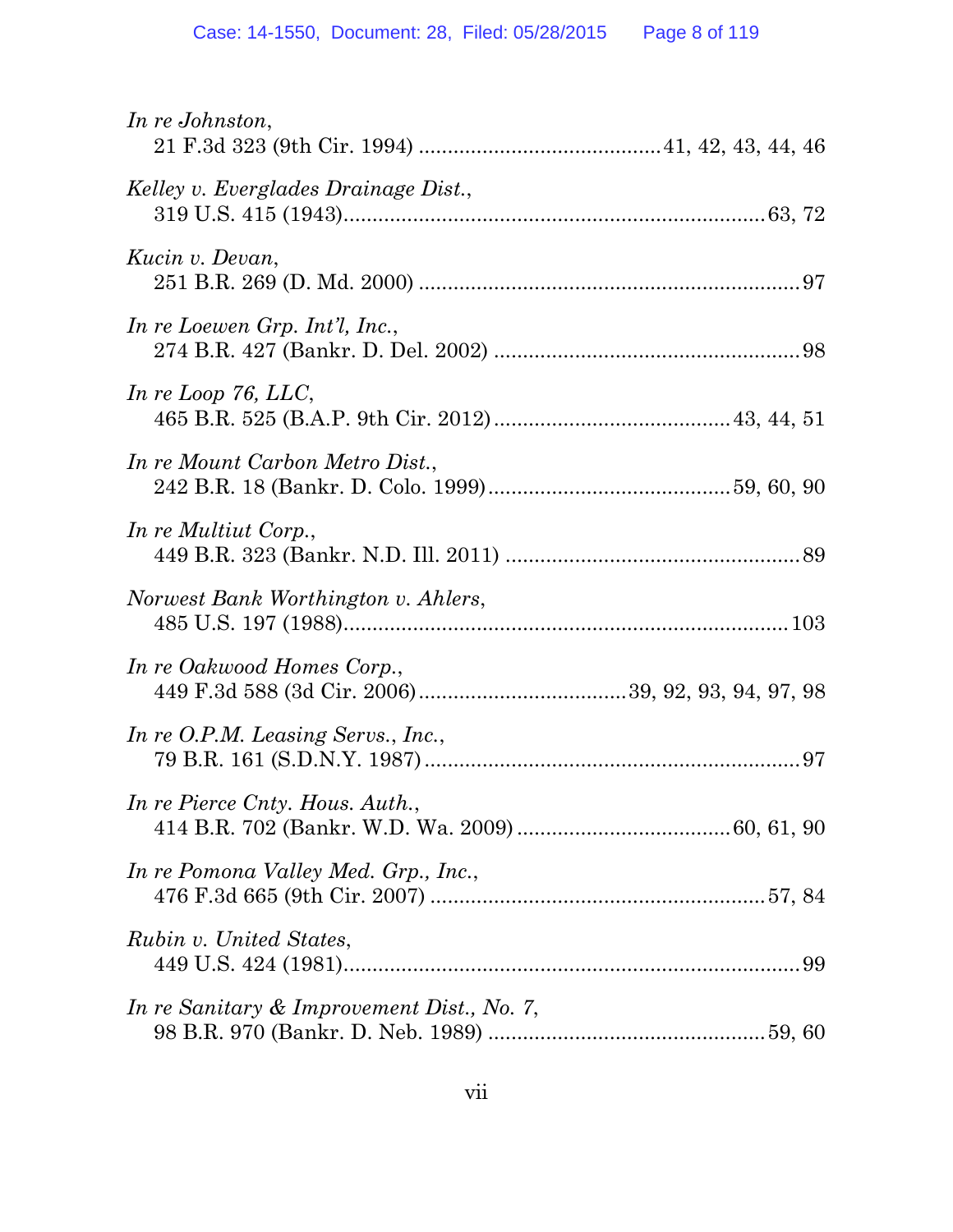| $S.E.C. v.$ McCarthy,                                                               |
|-------------------------------------------------------------------------------------|
| In re Stolrow's Inc.,                                                               |
| In re Tanzi,                                                                        |
| In re Thomson McKinnon Secs., Inc.,                                                 |
| In re Trace Int'l Holdings, Inc.,                                                   |
| United States v. Ron Pair Enters., Inc.,                                            |
| In re Val-Mid Assocs., L.L.C.,<br>No. 4:12-BK-20519-EWH, 2013 WL 3049235 (Bankr. D. |
| In re Wis. Engine Co.,                                                              |
| In re Wolf Creek Valley Metro. Dist. No. IV,                                        |
| Wright v. City of Coral Gables,                                                     |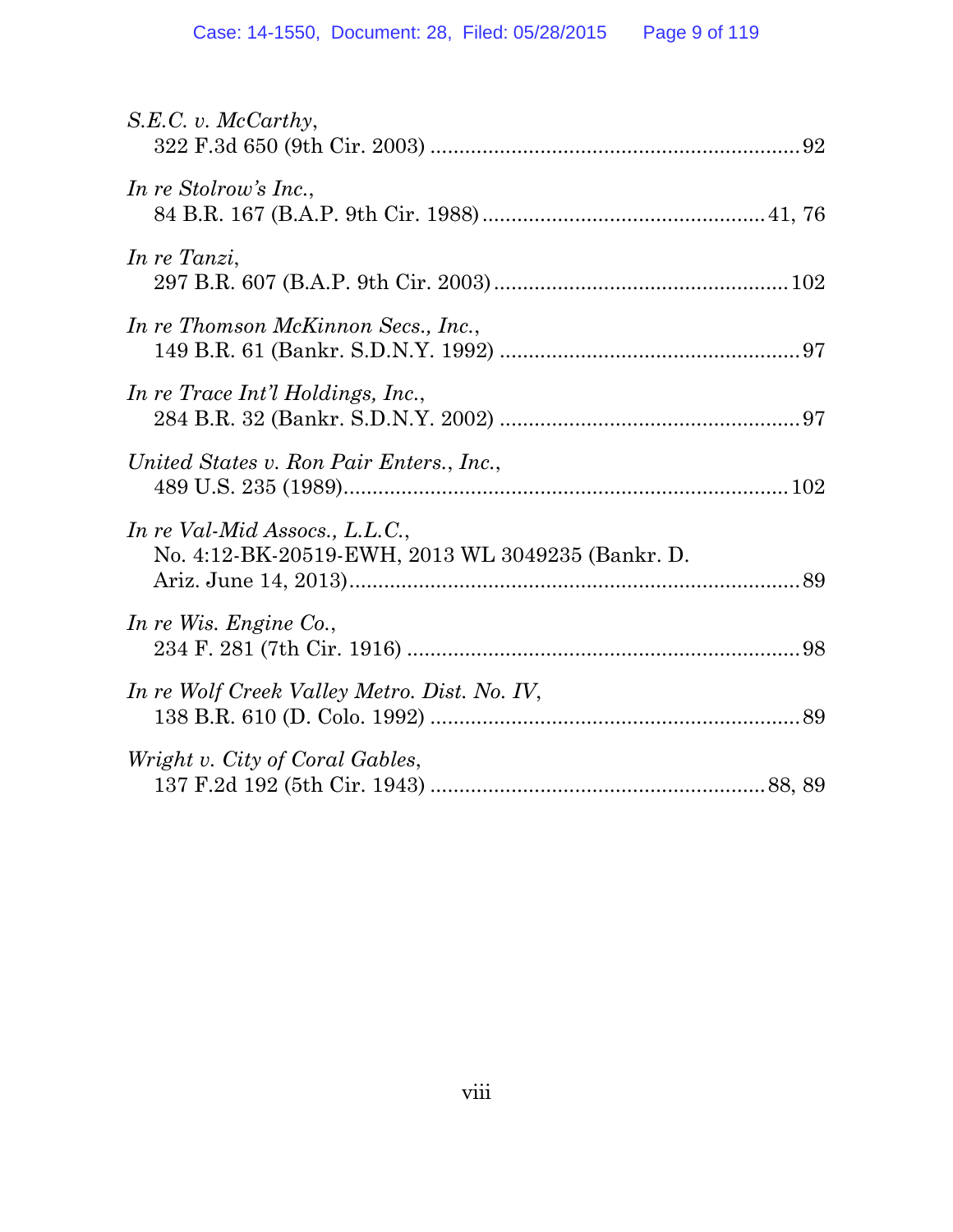### **Constitutional Amendment**

| <b>Federal Statutes*</b> |  |
|--------------------------|--|
|                          |  |
|                          |  |
|                          |  |
|                          |  |
|                          |  |
|                          |  |
|                          |  |
|                          |  |
|                          |  |
|                          |  |
|                          |  |
|                          |  |
|                          |  |
|                          |  |
|                          |  |
|                          |  |
|                          |  |
|                          |  |

 $^\ast$  Unless otherwise noted, all citations to statutory sections in the body of this brief are to Title 11 of the United States Code.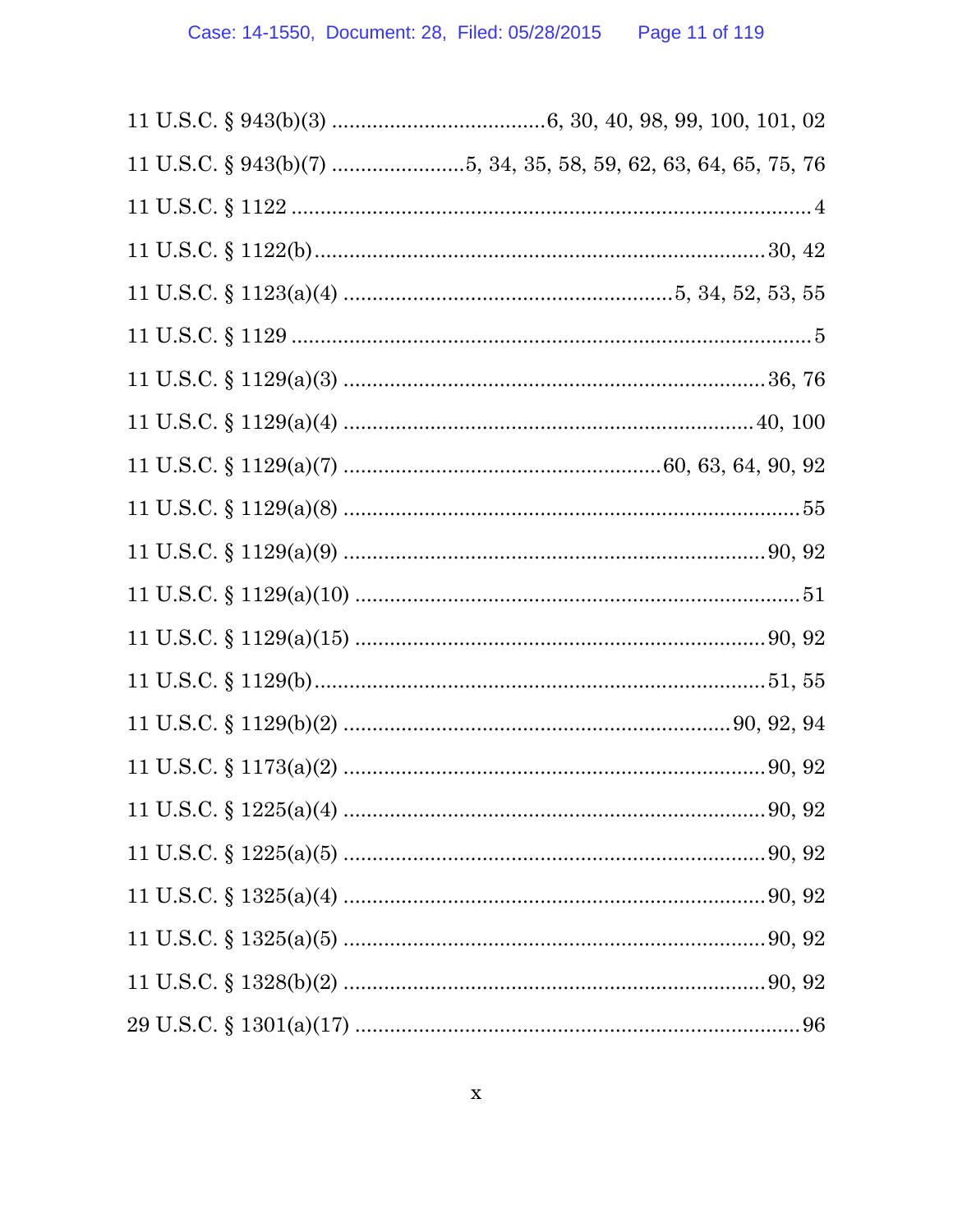|--|

# **State Regulations and Statutes**

# **Legislative Authority**

### **Other Authorities**

| Collier on Bankruptcy (Alan N. Resnick & Henry J. Sommer                                                     |
|--------------------------------------------------------------------------------------------------------------|
| <i>Collier on Bankruptcy</i> (Alan N. Resnick & Henry J. Sommer                                              |
| Richard M. Hynes & Steven D. Walt, Fair and Unfair<br>Discrimination in Municipal Bankruptcy, 37 Campbell L. |
|                                                                                                              |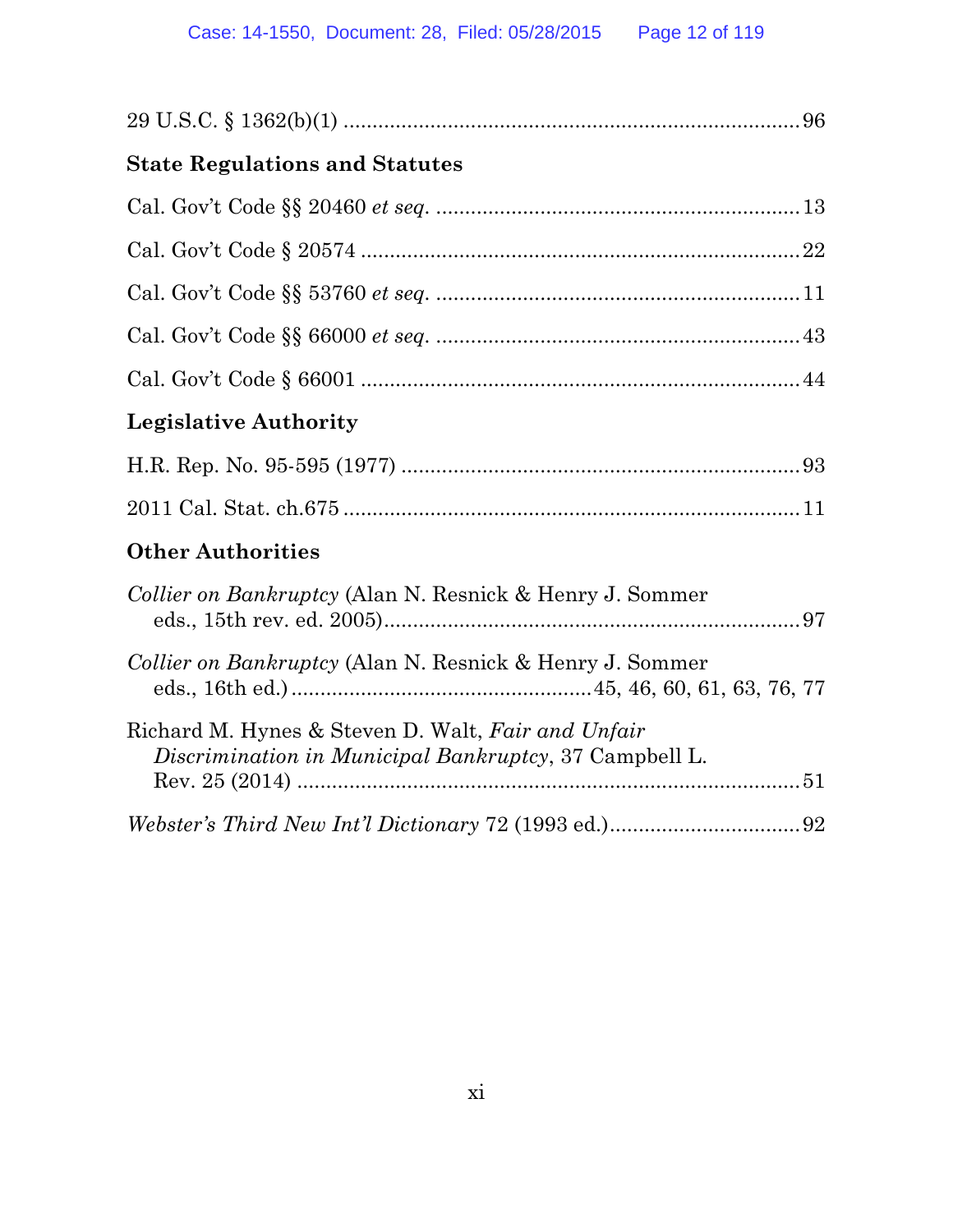### **TABLE OF ABBREVIATIONS\*\***

| CalPERS     | California Public Employees' Retirement System |
|-------------|------------------------------------------------|
| <b>CBA</b>  | <b>Collective Bargaining Agreement</b>         |
| <b>FY</b>   | <b>Fiscal Year</b>                             |
| <b>GFOA</b> | Government Finance Officers Association        |
| <b>LRFP</b> | Long-Range Financial Plan                      |
| <b>NPFG</b> | National Public Finance Guarantee Corporation  |
| <b>PFFs</b> | <b>Public Facilities Fees</b>                  |
| <b>POBs</b> | Pension Obligation Bonds                       |
| <b>SPOA</b> | <b>Stockton Police Officers' Association</b>   |
|             |                                                |

<sup>\*\*</sup> We cite Franklin's Opening Brief as "OB;" Franklin's Excerpts of Record as "ER"; and our Supplemental Excerpts of Record as "SER." We refer to Bankruptcy Judge Christopher M. Klein of the United States Bankruptcy Court for the Eastern District of California, who presided over this chapter 9 case, as "the Bankruptcy Court" or "the Court."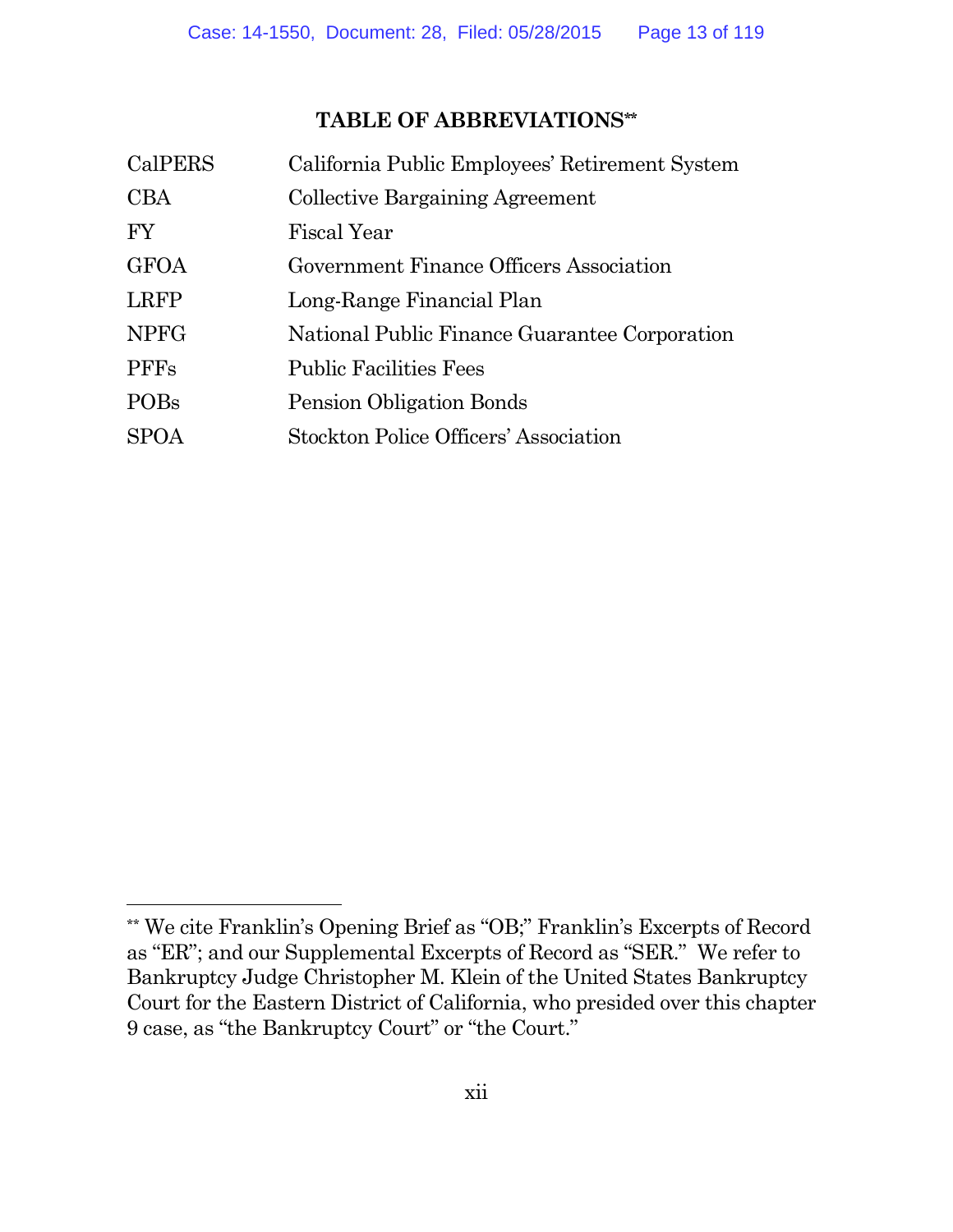#### **INTRODUCTION**

The City of Stockton has emerged from bankruptcy with a renewed hope of financial stability and positioned to avoid a future chapter 9 filing, but getting to this point was not easy. By the time it sought chapter 9 relief as a last resort, the City was already deep into a downward spiral. A drastic budget shortfall required dramatic staffing cuts, depleting the police and fire departments in particular, a default on debt, the cessation of numerous community services, and a worsening state of decay of facilities for lack of repair or replacement. This was the cloud under which the City entered mediations with its unions and major creditors and then later sought chapter 9 relief.

As the months wore on, the City and its various creditors, aided by the mediation services of Bankruptcy Judge Elizabeth Perris, inched closer to terms all could accept. Ultimately, more than six years after the City first declared a fiscal emergency, and more than two-and-a-half years after it entered chapter 9, Chief Bankruptcy Judge Christopher Klein confirmed a plan of adjustment ("the Plan") that enjoyed the support of all but one material creditor. Despite extensive negotiations, the City and appellants Franklin High Yield Tax-Free Income Fund and Franklin California High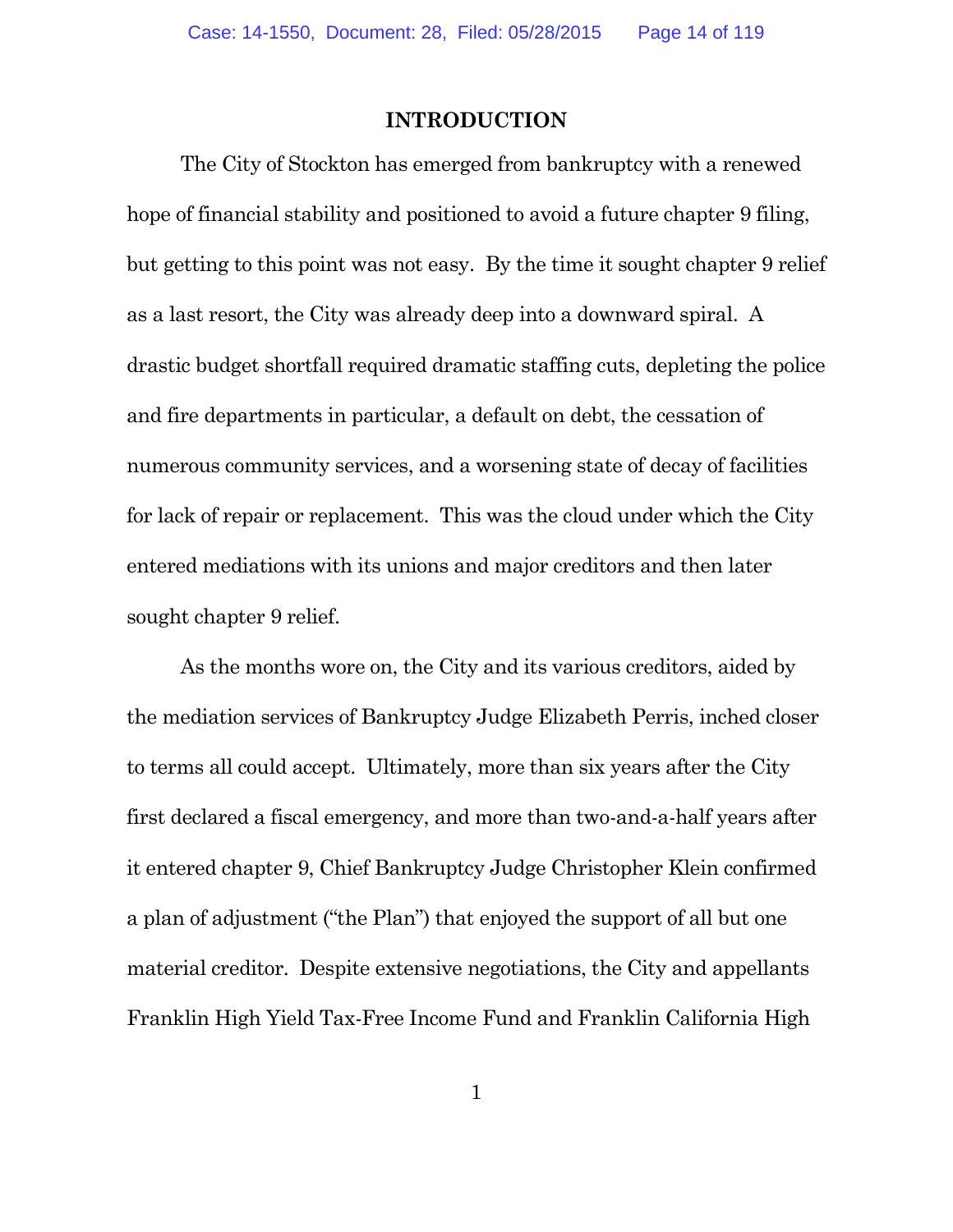Yield Municipal Fund (collectively, "Franklin") could not reach a deal. Franklin litigated its claim and contested confirmation instead.

Having received cash payment of more than \$6 million, approximately 17.5% of its claim, but nevertheless unhappy about the results of its gamble, Franklin seeks to relitigate here. But its attacks are founded on the same skewed version of the facts Judge Klein rejected following a five-day confirmation hearing and review of the evidence, countless pleadings, and stacks of trial declarations. Franklin also posits the same flawed legal standards that Judge Klein properly rejected and that, if accepted, would make meaningful chapter 9 relief impossible in virtually every case.

Franklin objects to the Plan's classification and treatment of its unsecured deficiency claim, complaining that it should not have to vote alongside other creditors holding unsecured claims, including City retirees who lost \$545 million of health benefits. It bemoans the size of its return compared with that of other bond creditors—all of which negotiated settlements—but conspicuously fails to mention the collateral securing the claims of those other creditors. As in chapter 11, collateral counts in chapter 9 cases, where debts are secured by interests in cash flow from

2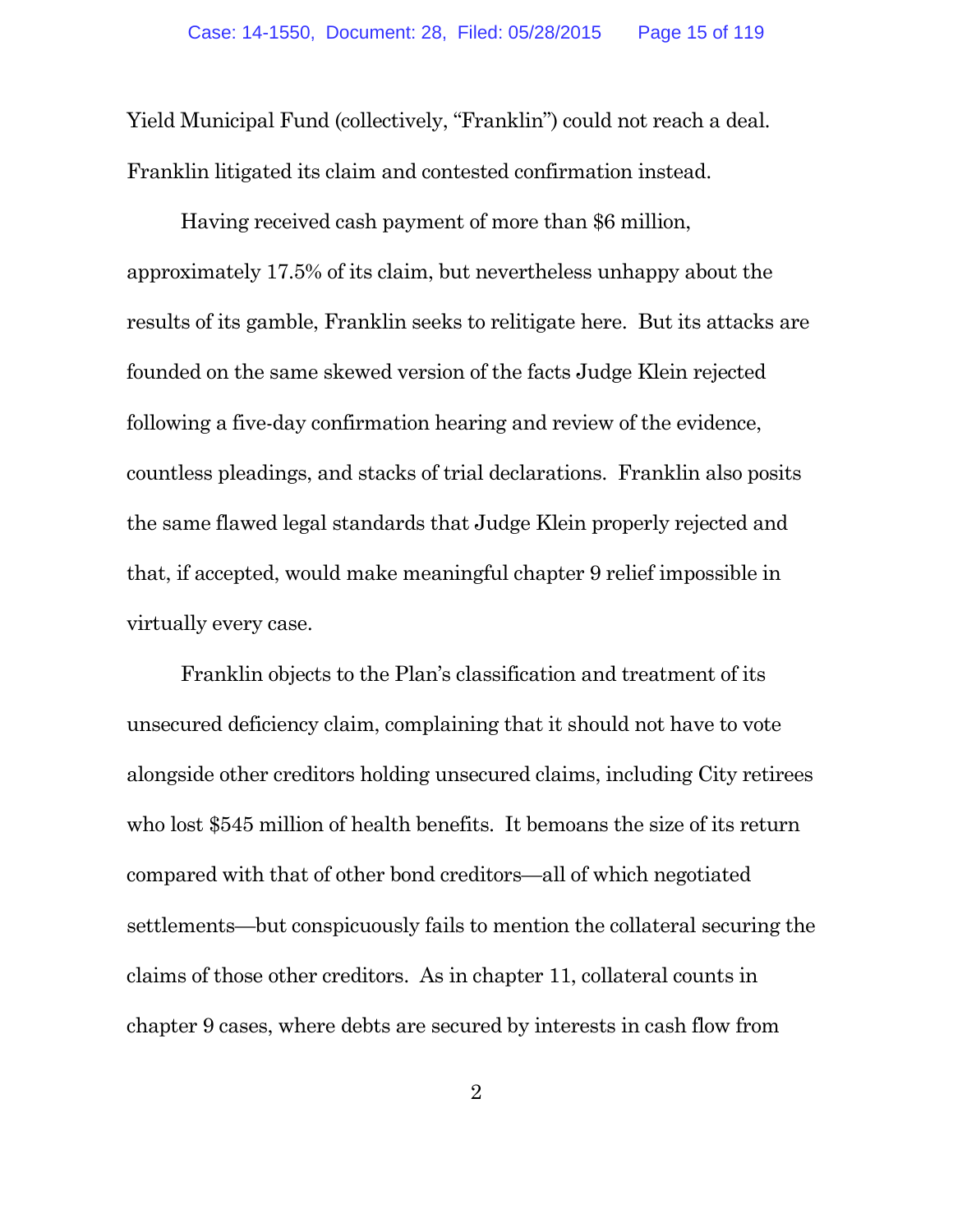taxes or in possessory interests in leases of police stations, fire stations, libraries, parking facilities, and other assets essential to a municipality's economic recovery and very existence. Franklin's collateral—possessory interests in two money-losing golf courses and a park—was plainly not essential to the City. Franklin refuses to face that reality.

So, too, when it comes to the City's decision to assume its pension obligations. Franklin characterizes this decision as evidence that the City did not file the Plan in good faith and an indication that the Plan is not in the best interests of creditors. But Franklin's brief omits even passing mention of the voluminous evidence and testimony explaining the rationale for that decision. The Bankruptcy Court heard about the crippling \$1.6 billion termination liability that would inevitably flow from impairing accrued pensions. It heard how the City had considered other pension options, only to conclude that no workable, less-costly alternative existed. And it heard about the devastating impact impairing pensions would have on the City's viability as an employer. Indeed, the Chief of Police related conversations with police officers who promised to leave if the City impaired its pension obligations, a downright scary prospect for a city with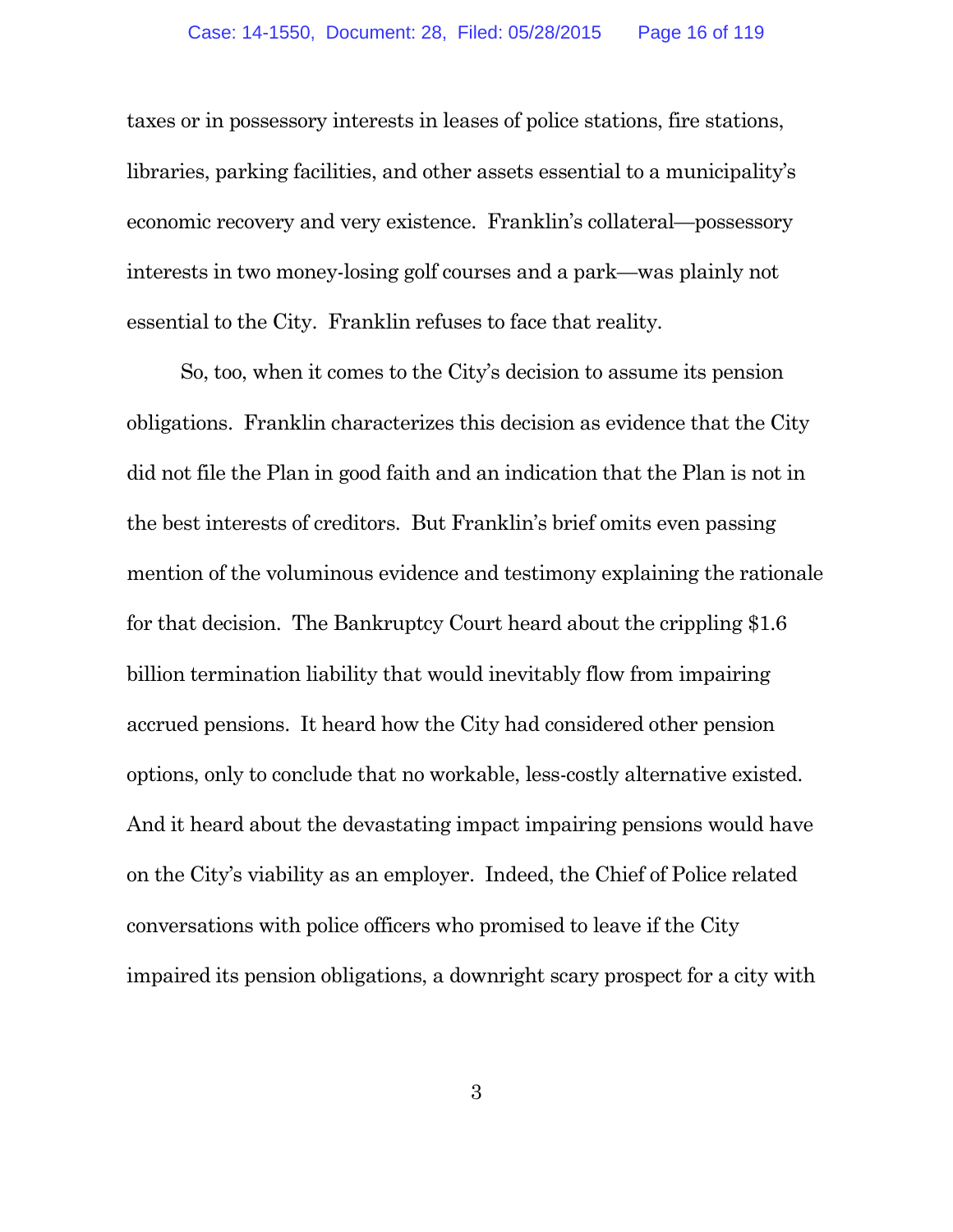an already depleted police force facing one of the highest crime rates in California. Maintaining pensions was not bad faith; it was necessary.

Franklin's repeated claims of punitive treatment are without merit. The City does not begrudge Franklin choosing the bench over the bargaining table; litigating was Franklin's prerogative. The City has always left the light on for Franklin in case it was willing to make a deal that would work for both parties. That did not happen, and Franklin cannot now demand that the City's years of hard work be flushed because Franklin is disappointed with the results of its litigation strategy.

Confirmation of the Plan was proper in every respect, and should be affirmed.

#### **QUESTIONS PRESENTED**

1.a. Whether Franklin's unsecured deficiency claim is properly classified with other general unsecured claims and separately from other material claims where Franklin's claim has no other source of repayment that differentiates it from the general unsecured claims and where the City's settlement with, and treatment and classification of, other material creditors is based on sound business, economic, and legal justifications, § 1122.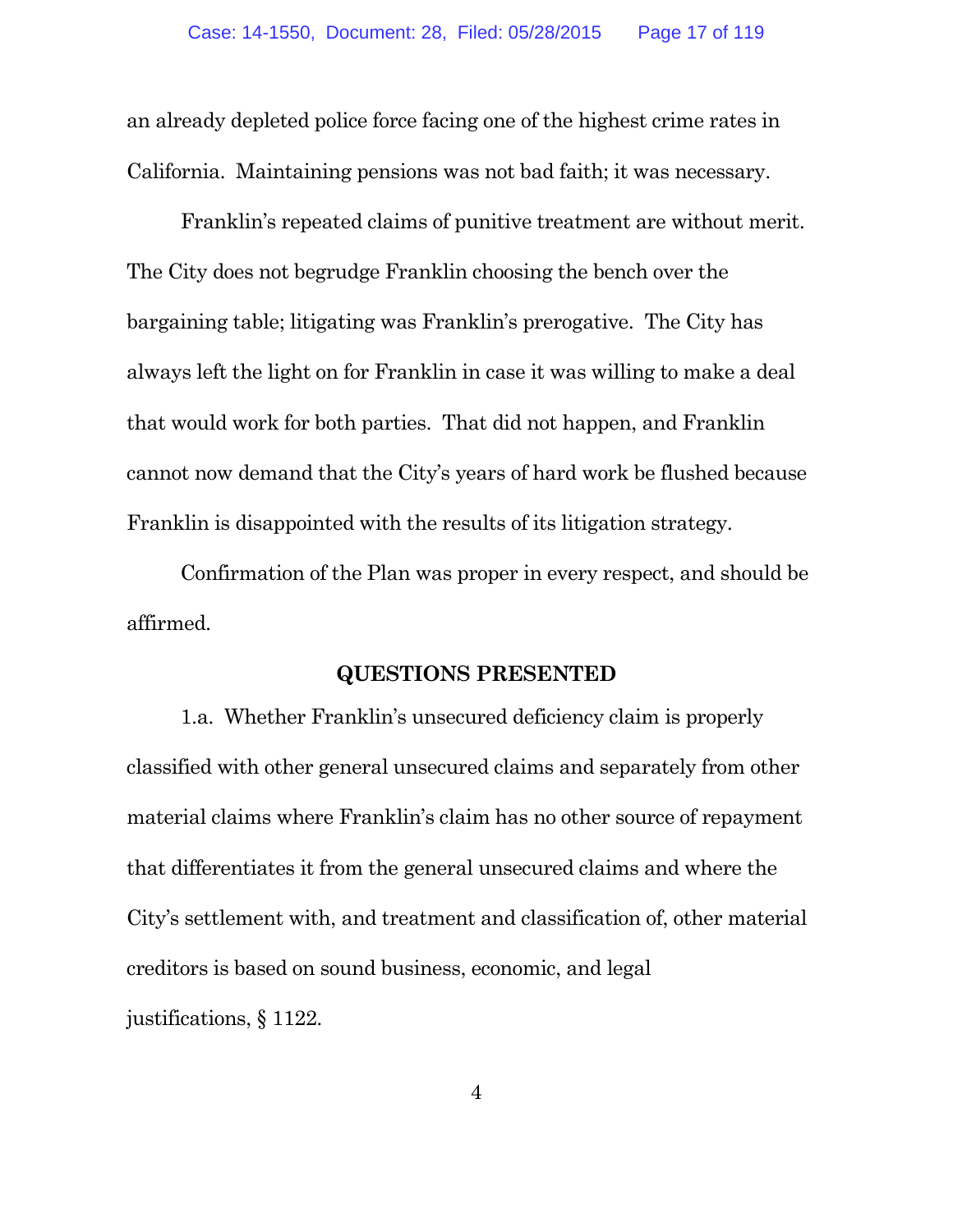b. Whether Franklin's unsecured deficiency claim receives equal treatment to the other general unsecured claims in its class where all claims receive the same percentage payment,  $\S 1123(a)(4)$ .

2. Whether the Plan is "in the best interests of creditors and is feasible," § 943(b)(7), where the alternative—dismissal of the chapter 9 case—would result in a chaotic and unproductive race to the courthouse and where the Plan devotes a more than reasonable share of future revenues to repayment of creditors while leaving the City enough to attain a state of lasting solvency.

3. Whether, in light of the City's extensive steps to reduce costs before and during the chapter 9 case and its earnest and largely successful efforts to reach a consensual plan, the City proposed the Plan in good faith,  $\S 1129(a)(3)$ .

4. Whether the Bankruptcy Court properly interpreted the words "amount of … claim" in § 502(b), as distinguished from ten other Bankruptcy Code provisions calling for a determination of "value," not to require that the amount of a claim be discounted to present value.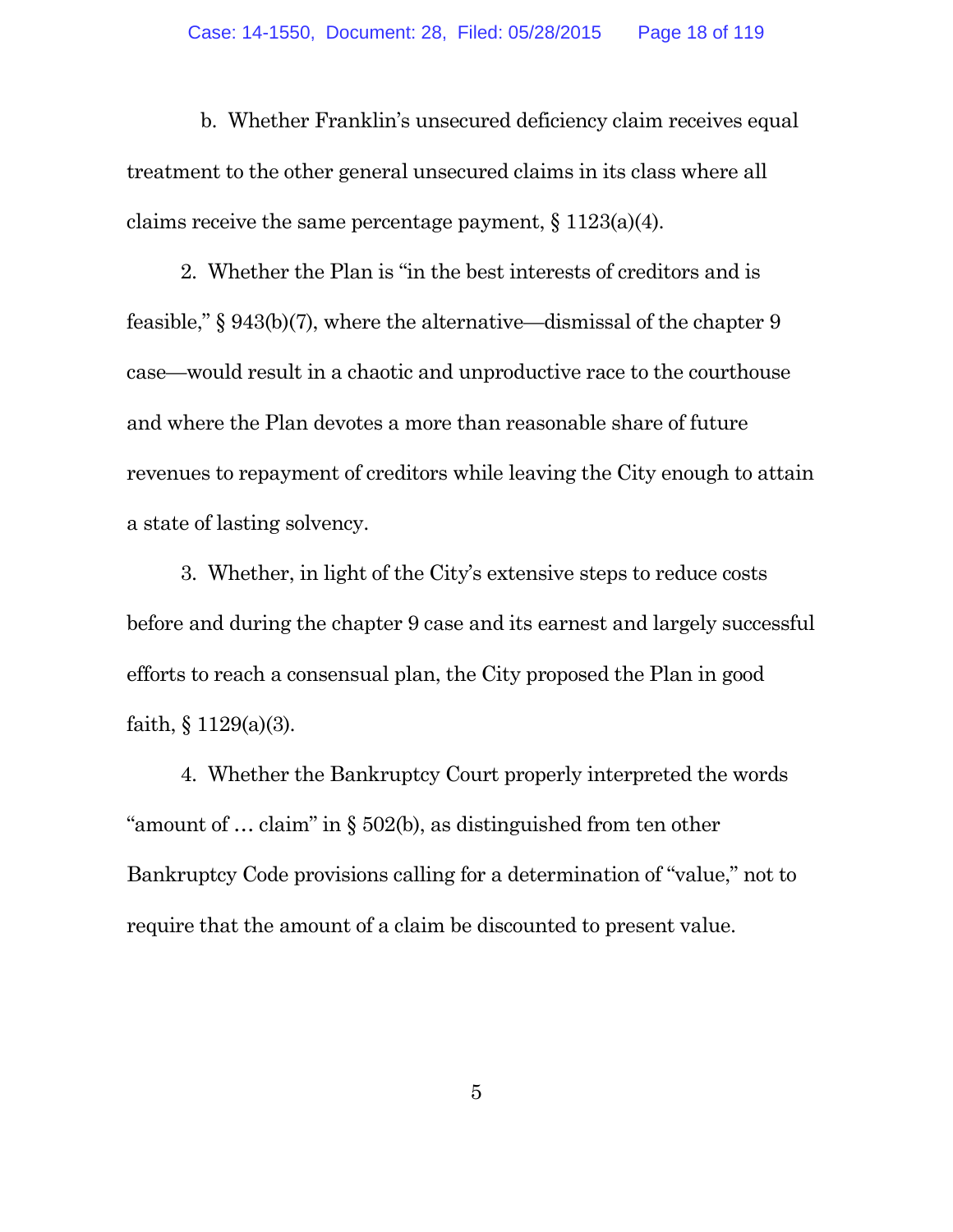5. Whether the Bankruptcy Court properly interpreted the words "to be paid" in § 943(b)(3) to require disclosure only of professional fees not yet paid.

#### **STATEMENT OF THE CASE**

#### **A. The City of Stockton falls on hard times.**

The City of Stockton "was ground zero for the subprime mortgage crisis." SER235 (Eligibility Opinion). After a period of tax revenue growth during the housing bubble, the City entered into a period of economic free fall with one of the nation's highest foreclosure rates. SER13-15, 27.

Unemployment soared to 22.3%. SER15, 18. Residential and commercial property values declined by 50%. SER235 (Eligibility Opinion); SER14, 27. As property values fell and the local economy ground to a near halt, tax revenues plummeted. SER235. Between Fiscal Years ("FY") 2007-08 and 2011-12, property tax collections fell from \$59.8 million to \$44.4 million, a 26% decrease. SER14. Sales, utility, franchise, and business license taxes dried up, as citizens spent less and business development stalled. SER15.

At the same time, the City faced excessive labor costs and an unsustainable debt load accumulated over years of unrealistically optimistic fiscal management. ER515-16. On the labor side, the City had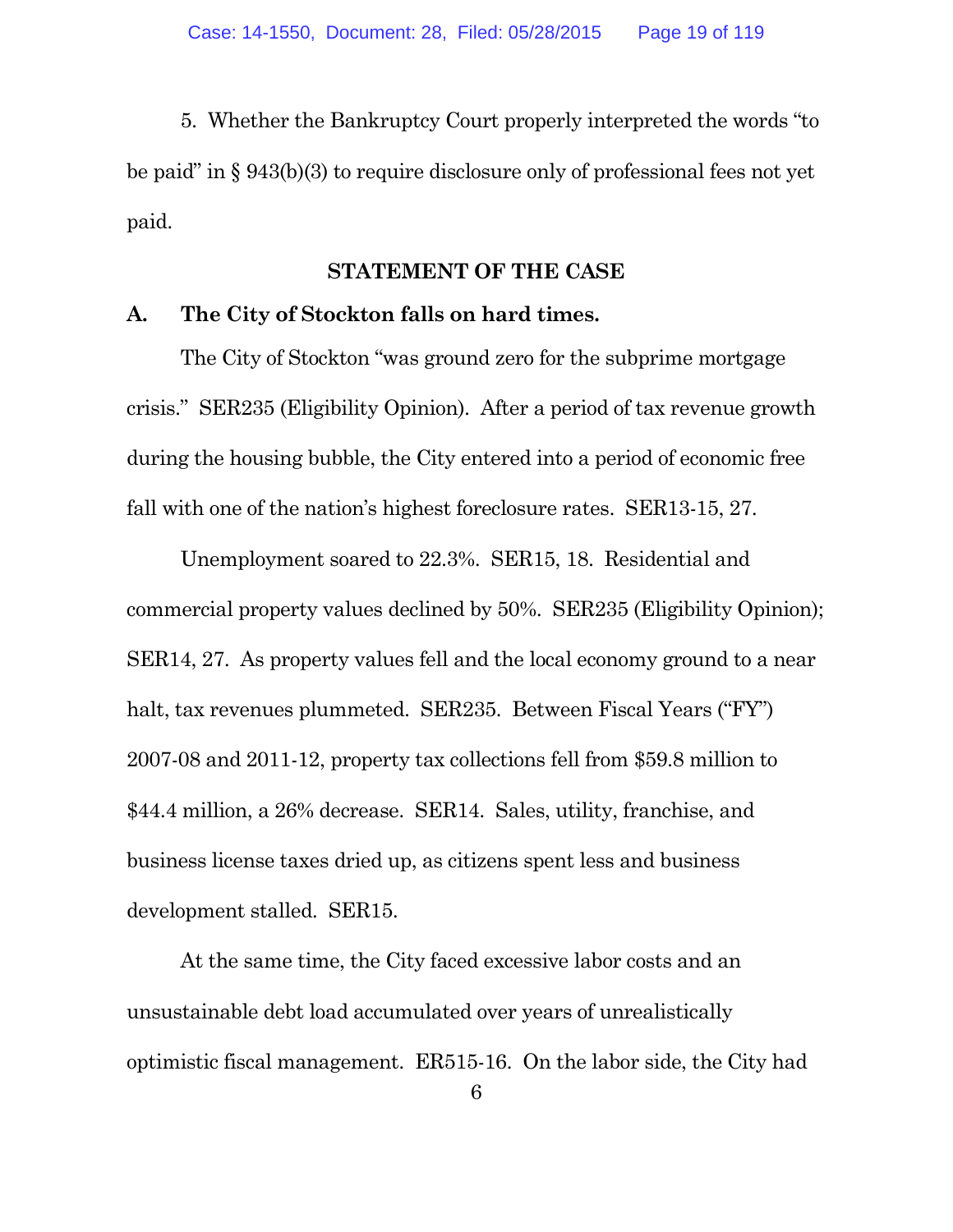promised above-market compensation and benefits. ER516; SER2-3, 110. As for the debt load, the City had issued \$125 million in pension obligation bonds ("POBs") (which, as a result of pension system investment losses, barely made a dent in unfunded pension liability, SER89-90); \$46 million to construct an events center; \$32 million for two parking garages and capital projects; \$40 million to purchase an office building that was to become the new City Hall; and \$35 million for a fire station, police communications center, parks, and street improvements. SER88. These last bonds are owned by Franklin. OB7.

There is no better primer for the fiscal challenges the City faced before bankruptcy than the Bankruptcy Court's opinion ruling the City eligible for chapter 9 relief, *In re City of Stockton, Cal.*, 493 B.R. 772, 778-83 (Bankr. E.D. Cal. 2013) (SER231-79). In short, the City's finances had serious structural problems that the Great Recession laid bare.

### **B. The City takes drastic measures to cut costs, but cannot avoid insolvency.**

The General Fund, the City's only source of unrestricted funds,

SER78-79, "accounts for most municipal services [including] police, fire, public works, administrative services, recreation, and cultural programs." SER78-79. By the end of FY2007-08, facing falling revenues, huge labor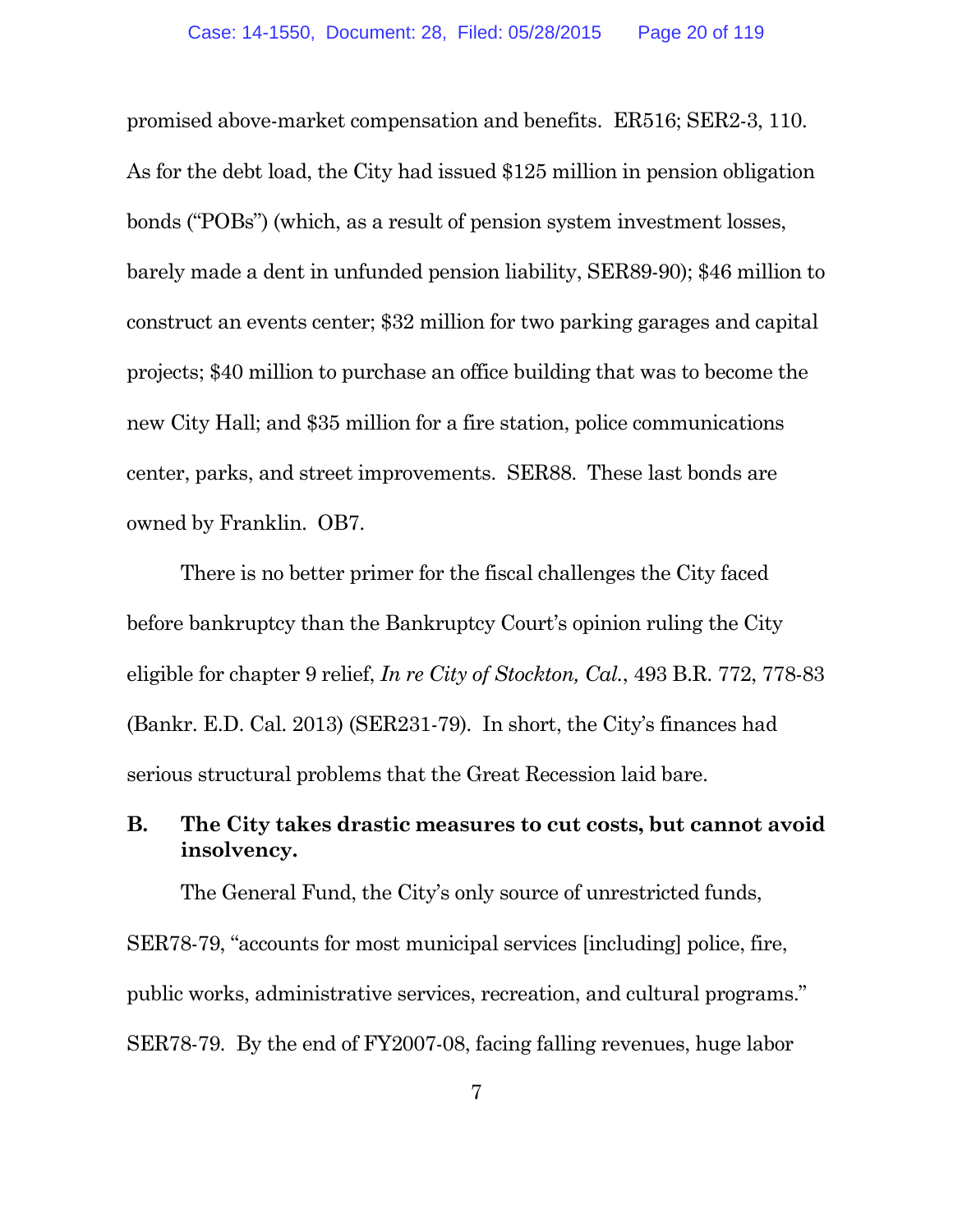costs, hundreds of millions of dollars in unfunded employee and retiree benefits, a staggering, backloaded debt structure, and no emergency reserves, the City anxiously watched the General Fund, wondering whether the next periodic deposit of tax revenues would be sufficient to make payroll. SER15-16, 79.

In 2008, in an effort to keep the General Fund solvent, the City began drastically cutting labor costs. It reduced pay and benefits, then furloughed employees, froze hiring, restricted operating hours, and eventually was forced to lay off large numbers of employees. SER3, 15-16. Nevertheless, in May 2010, the City's General Fund budget forecast for upcoming FY2010-11 projected a \$23 million deficit. SER17, 79. Lacking the reserves to cover the deficiency, the City Council had no choice but to declare a state of fiscal emergency. SER17, 30-31. The City continued to slash costs over the next two years, SER17-18, 20-23, but the cuts had their own debilitating effects.

Basic necessary services were scaled back. Between FY2008-09 and FY2011-12, the City eliminated 31% of its full time positions in departments supported by the General Fund, including deep cuts to the

8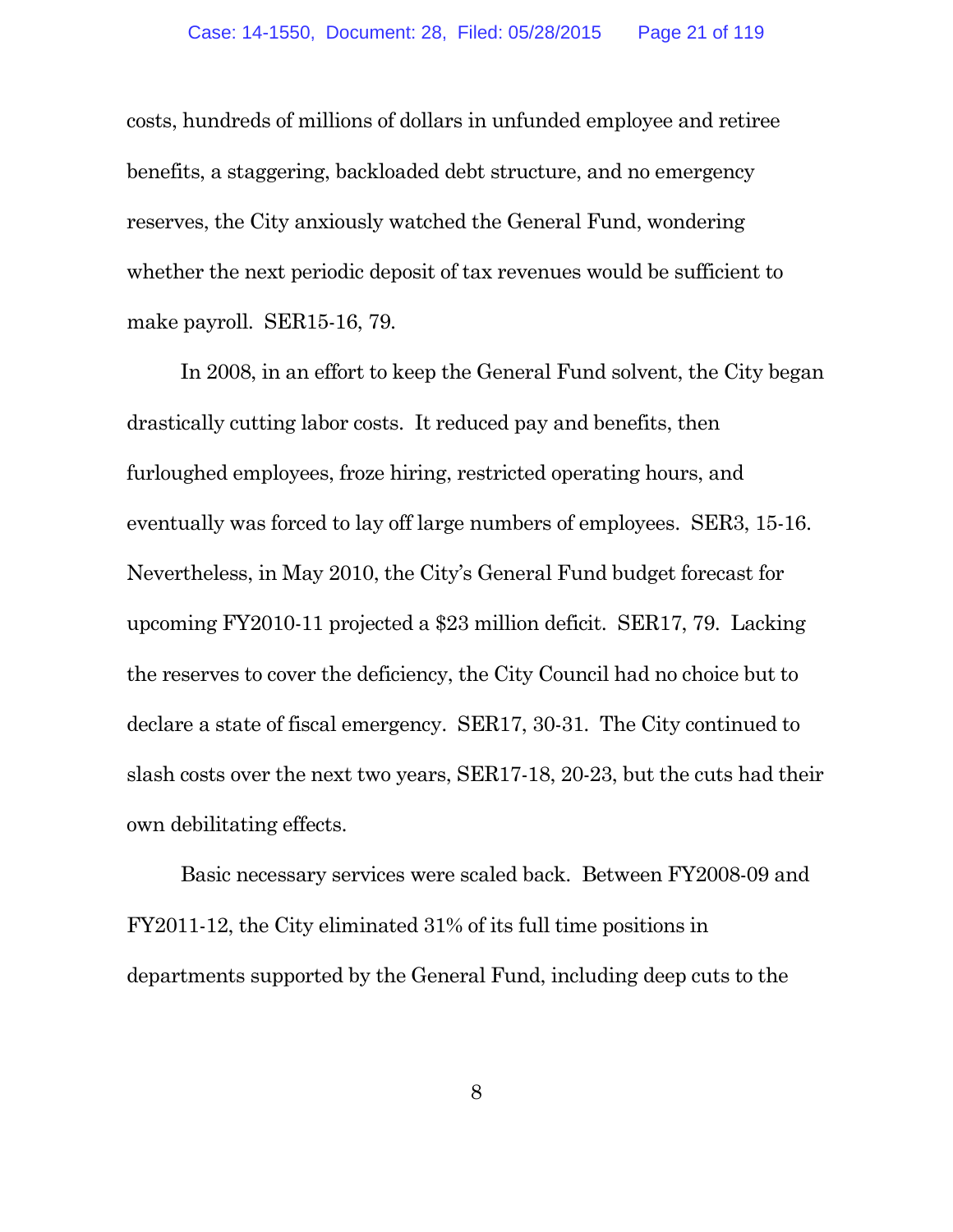police and fire departments. SER16-17. A total of 424 positions were eliminated, among them:

- 98 sworn police officers;
- 47 other police department employees;
- 76 fire department employees; and
- 203 other positions, including administration, public works, and library employees.

#### SER16*.*

The police and fire departments were stretched way too thin. The number of remaining police officers was simply insufficient to handle the City's sky-high crime rate and gang and narcotics problems. SER238-40, 260 (Eligibility Opinion); SER16, 72-75. The fire department faced equally serious challenges. The City had to close a fire truck company, there were not enough trucks to meet the City's needs, and the department had to dispatch mechanics to the scenes of fires because equipment would often break down en route. SER17, 19.

Citywide decay set in. The City deferred maintenance and cancelled library renovations. SER19-20. It closed a community center and a library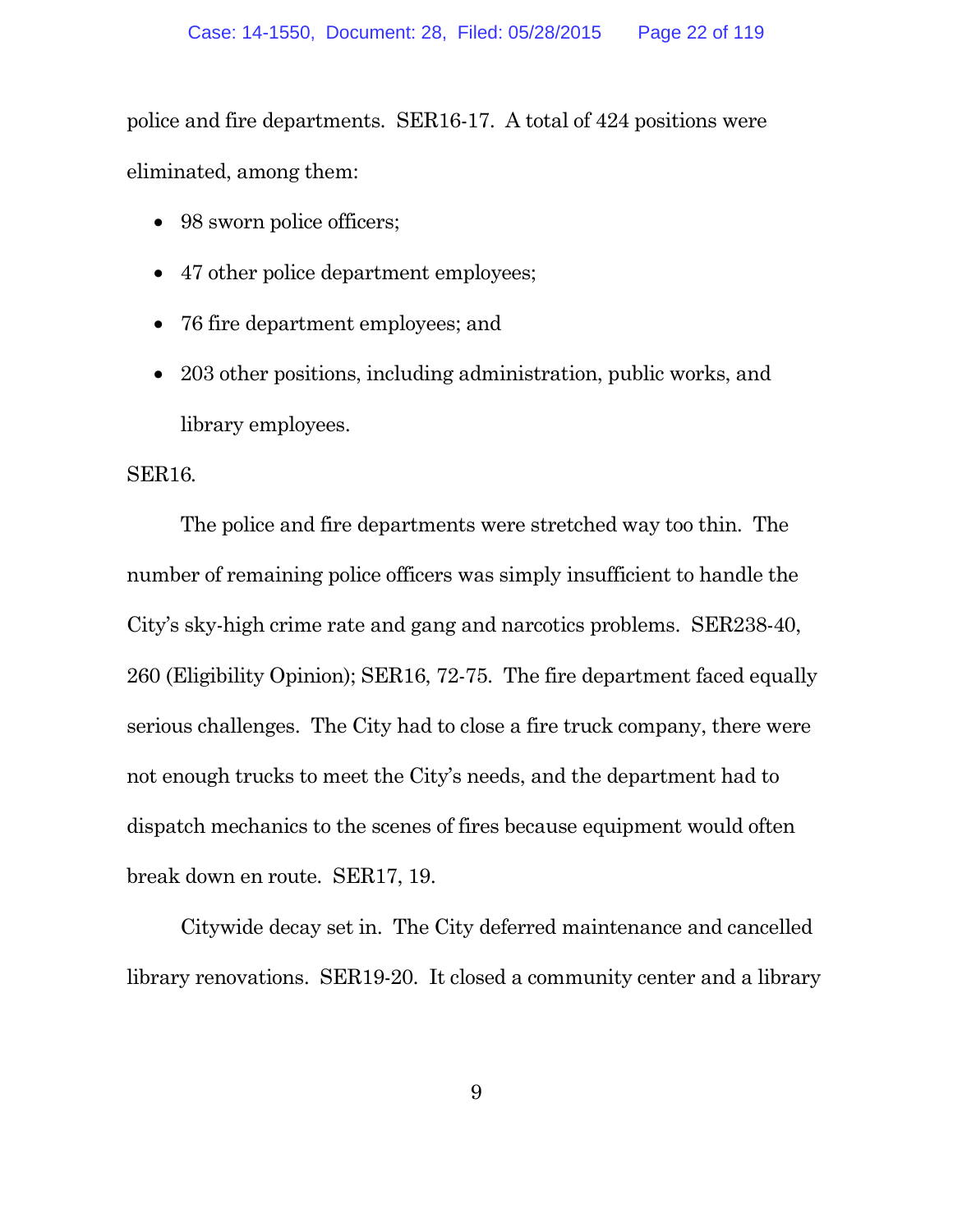branch, and it scaled back after-school programs. SER20. It could not even afford to repair its crumbling City Hall. SER19-20.

In early 2012, the City brought in an outside expert consultant to evaluate the City's solvency. Its report concluded that the City failed to meet the criteria for "service delivery solvency" (the "ability to pay all costs of providing services at [a] level [and] quality required for community health, safety, [and] welfare"); that it failed to meet the criteria for "budget" solvency" (the "ability to create a balanced budget with sufficient revenues and reserves to pay for fiscal year<sup>[]</sup> expenses"); and that "cash solvency" (the "ability to generate [and] maintain cash balance[s] needed to pay bills when they come due") was hanging by a thread. SER126; *see* SER21, 52- 53, 63.

The cash crunch was not just on paper. In March 2012, the City failed to pay \$2 million in debt service. SER22. It was the first time the City had missed a payment to capital markets creditors. SER22. As a result, a receiver was appointed to run three City-owned parking garages on behalf of the indenture trustee, and the indenture trustee took over a City-owned office building and began to collect rents from private tenants to satisfy the debt. SER242 (Eligibility Opinion).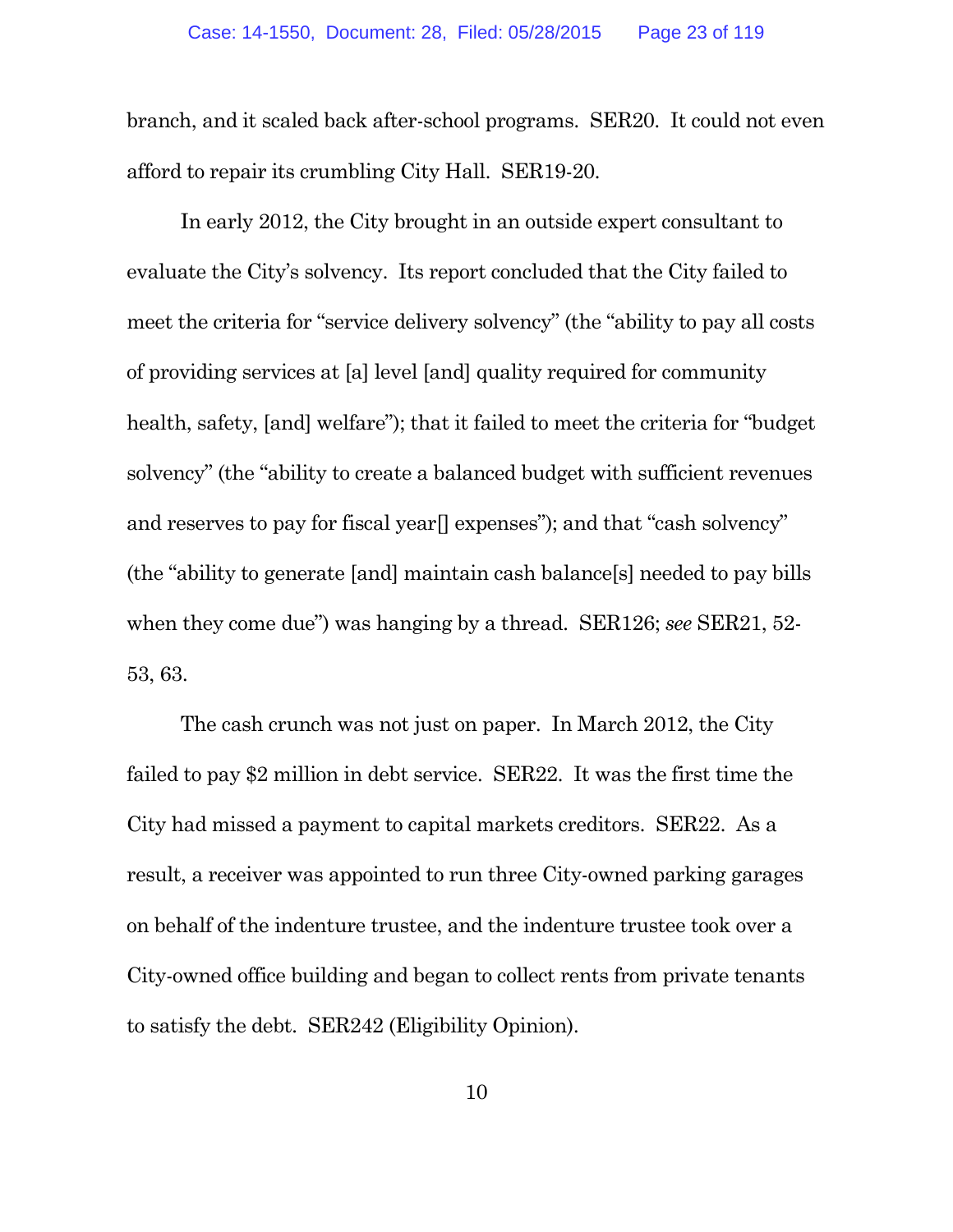#### **C. The City mediates with its creditors in the AB 506 process.**

The City Council decided that a global outreach to its creditors was the only way to stave off a complete financial meltdown, so in February 2012, it initiated the "AB 506 process," named after a bill that had recently been passed into law (Cal. Gov't Code §§ 53760 *et seq.*). The AB 506 process provides distressed municipalities an opportunity to reach a mediated solution with their creditors and, hopefully, to avoid seeking chapter 9 relief. 2011 Cal. Stat. ch.675, pp. 1-2 (AB 506 legislative history). The City and its creditors jointly selected former Bankruptcy Judge Ralph Mabey as the mediator. SER242.

To facilitate the mediation, the City created what came to be called "the Ask," which the Bankruptcy Court would later describe as "an opening position that formed the basis for conversation with the parties." SER205. It contained a lengthy analysis of the City's current fiscal circumstances and extended fiscal projections, SER110-23, and it proposed adjustment of the City's relationships with major classes of creditors, including labor, retirees, and holders or insurers of the City's bond debts. SER128-61.

The AB 506 process consisted of over 49 mediation sessions in the spring of 2012. SER98-101. Negotiations with labor were highly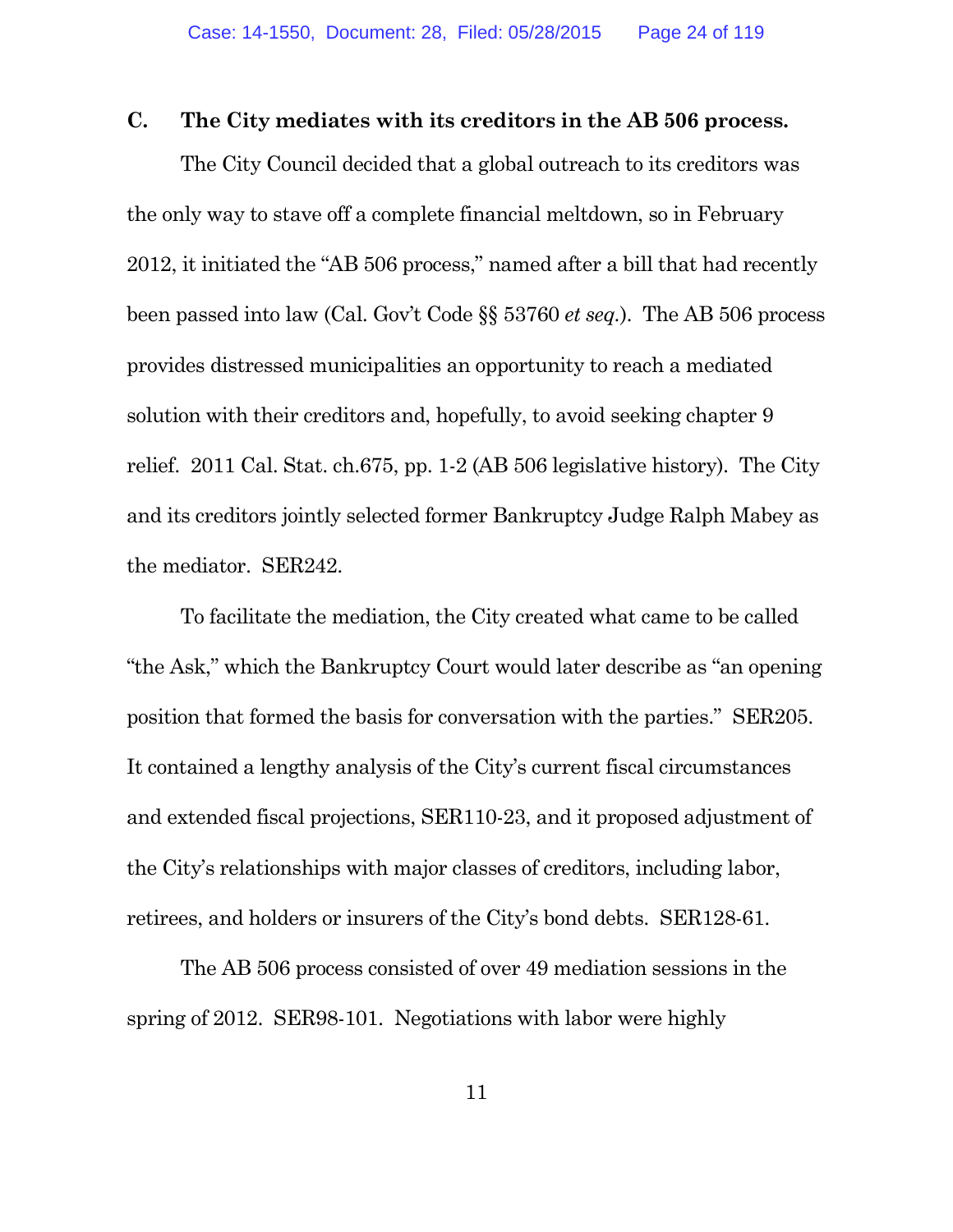productive, ultimately yielding significant cost-saving agreements with all but one of the major labor organizations (the Stockton Police Officers' Association ("SPOA")). SER382-83; *infra* 16-17 (detailing the labor agreement adjustments and cost savings). The City could not, however, come to an agreement with any of its major bond creditors. Only one— Franklin—even made a counteroffer, but it "was just too far removed from the relief that the City needed … in order for it to be a viable situation." SER208.

### **D. The City petitions for chapter 9 relief and establishes its eligibility.**

1. The City filed its chapter 9 petition on June 28, 2012. ER2. The case was assigned to Judge Klein. ER2.

On July 10, 2012, Judge Klein appointed Judge Perris to preside over mediations between the City and its major creditors. ER29; SER92-93.

Those creditors included:

- SPOA, the only labor union with which the City had yet to reach agreement;
- 2,100 retirees with pension benefits, of which about 1,100 also possessed claims of right to lifetime health benefits ("Retiree Health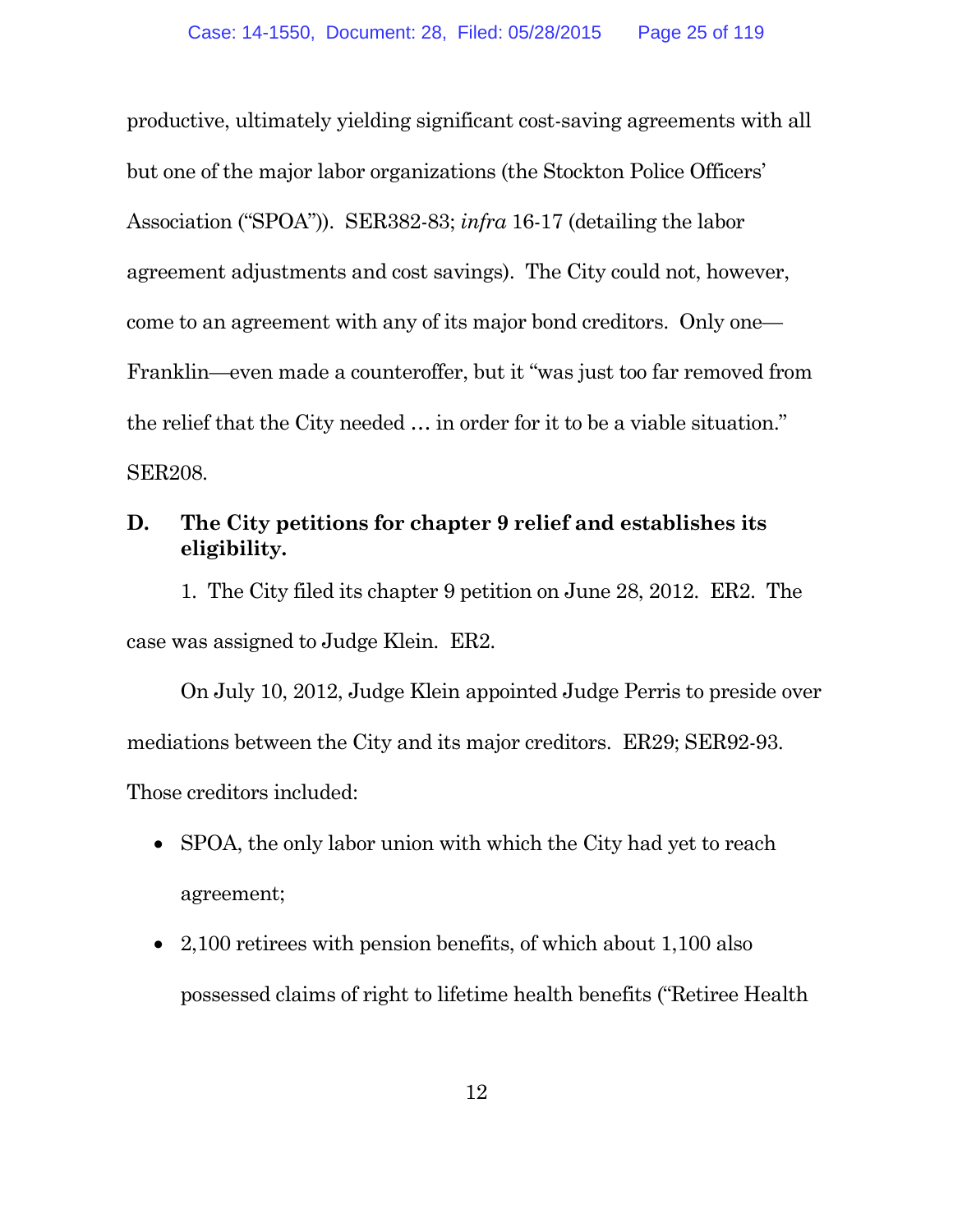Benefit Claims"), ER637, represented in the chapter 9 case by the Official Committee of Retirees ("Retirees Committee");<sup>1</sup>

- California Public Employees' Retirement System ("CalPERS"), a creature of California Public Employees' Retirement Law, Cal. Gov't Code §§ 20460 *et seq.* As the Bankruptcy Court explained, the City's pension obligations in effect generate two relationships. ER309. One is between the City and CalPERS, with which the City contracts to "administer City pensions by collecting payments from the City and investing those funds so as to produce enough to pay the pensions." ER309; SER450. The other, of course, is between the City and the current and future employees to whom it promises pensions. ER309. These individuals, as the Bankruptcy Court recognized, are the creditors who would bear the impact if the City impaired pension obligations. ER328-29;
- Assured Guaranty Corp. and Assured Guaranty Municipal Corp. ("Assured"), which insured and was therefore the real party in

<sup>&</sup>lt;sup>1</sup> Although the disclosure statement filed with the first amended plan estimated the number of total retirees at 2,400, SER286, a number Franklin's brief references (at 47), the final number of retirees with claims turned out to be approximately 2,100, ER637.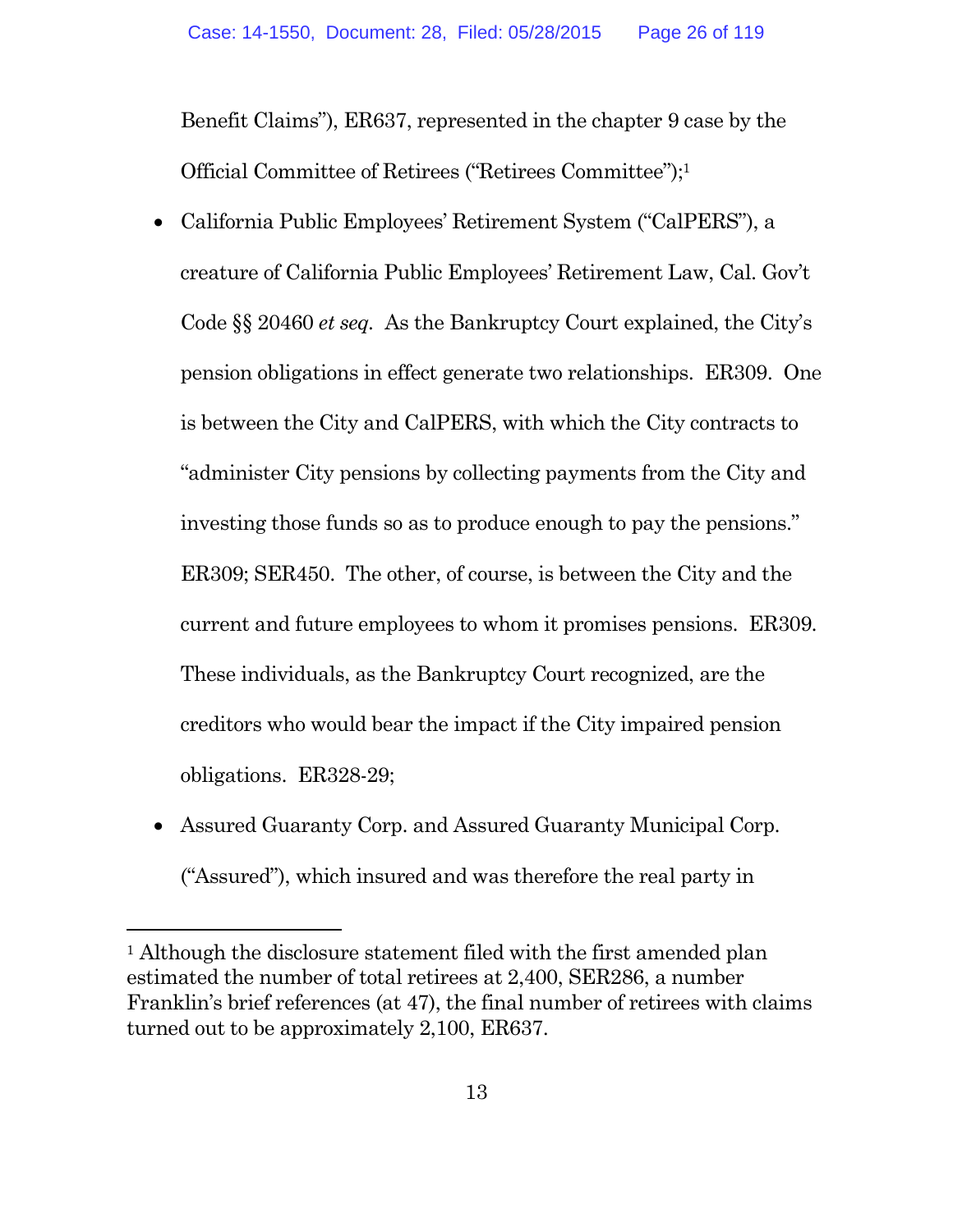interest with respect to the \$125 million POBs, ER254; SER319, as well as \$40.8 million in 2007 bond issuances. SER303-04;

- National Public Finance Guarantee Corporation ("NPFG"), which insured \$47 million in bonds issued in 2004, SER294; \$32.8 million in bonds issued in 2004, SER297; and \$14 million in bonds issued in 2006, SER301;
- Franklin, which bought all \$35 million of uninsured bonds the City issued in 2009. SER309;
- Ambac Assurance Corporation ("Ambac"), which insured approximately \$13.3 million in 2003 certificates of participation. SER290; and
- Wells Fargo Bank, the indenture trustee for the above financing. SER290, 294, 297, 301, 304, 309, 319.

2. Assured, NPFG, and Franklin (along with Wells Fargo), filed oppositions to the City's eligibility for chapter 9 relief under § 109(c). SER208-09. They argued that the City was not insolvent,  $\S 109(c)(3)$ ; that the AB 506 process did not constitute good faith negotiation,  $\S 109(c)(5)(B)$ ; and that the City's filing of its petition was in bad faith, § 921(c).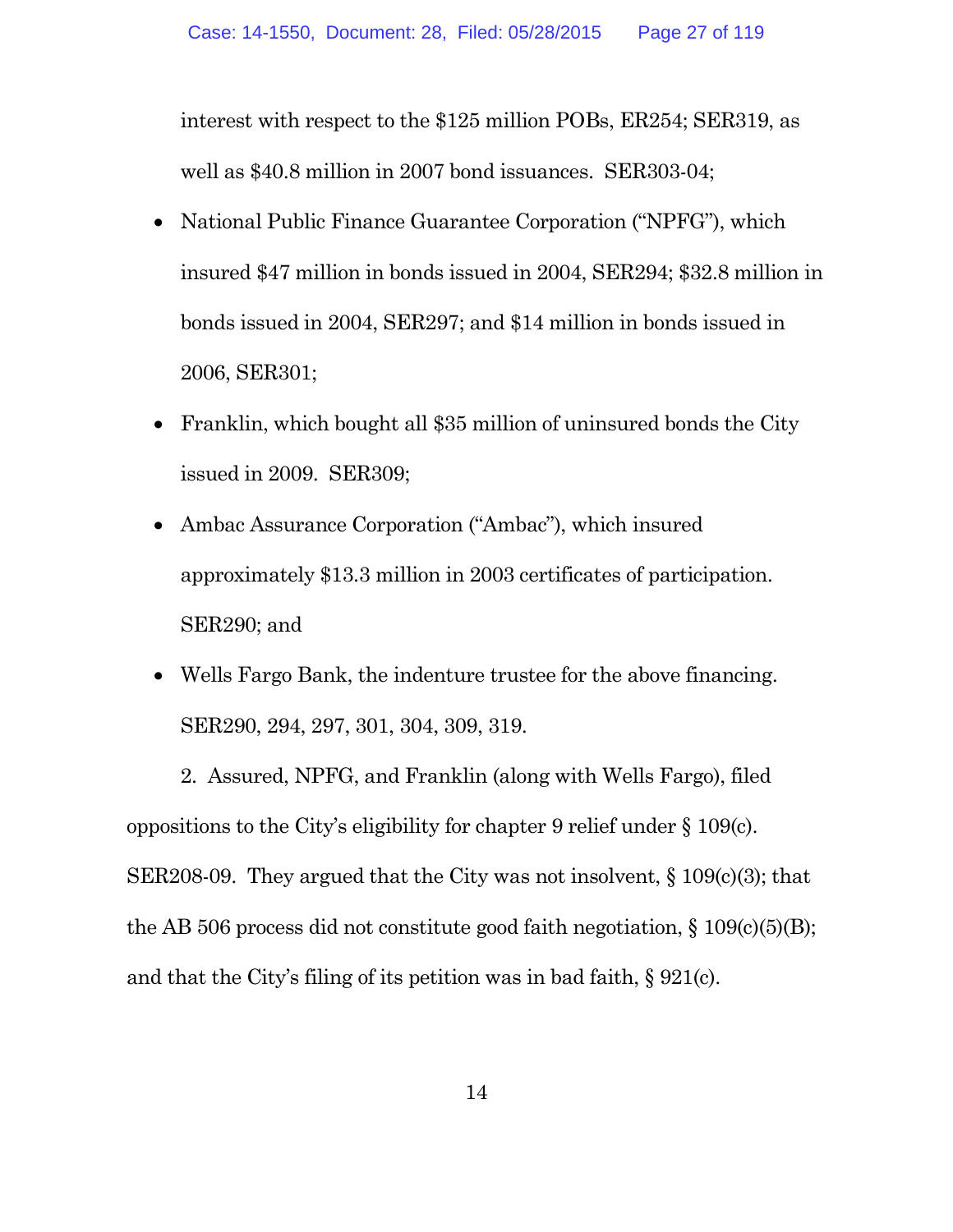In early 2013, the Bankruptcy Court held a three-day trial on eligibility. The Court heard from seven witnesses, received declarations from 15 additional witnesses, and reviewed hundreds of exhibits amounting to thousands of pages.

The Court rejected all of the challenges to the City's eligibility, making extensive, detailed factual findings on the City's insolvency and the daunting challenges it faced to extricate itself. SER235-45, 260-62 (Eligibility Opinion); *see* SER188-209.

The Court also found that there was no basis for the suggestion that the City's position in the AB 506 mediation process was a "take-it-or-leaveit" offer en route to bankruptcy. SER246-54 (Eligibility Opinion). It noted that the mediation sessions yielded "substantial agreements" with the labor organizations and substantial progress in discussions with other stakeholders. SER221, 244 (Eligibility Opinion). As to the lack of progress with the capital markets creditors in the AB 506 process, the Court emphasized the strident positions taken by the objecting creditors and their lack of interest in pursuing discussions with the mediator. SER244-45 (Eligibility Opinion). "[S]erious and productive negotiations with a category of claimants who represent more than two-thirds of a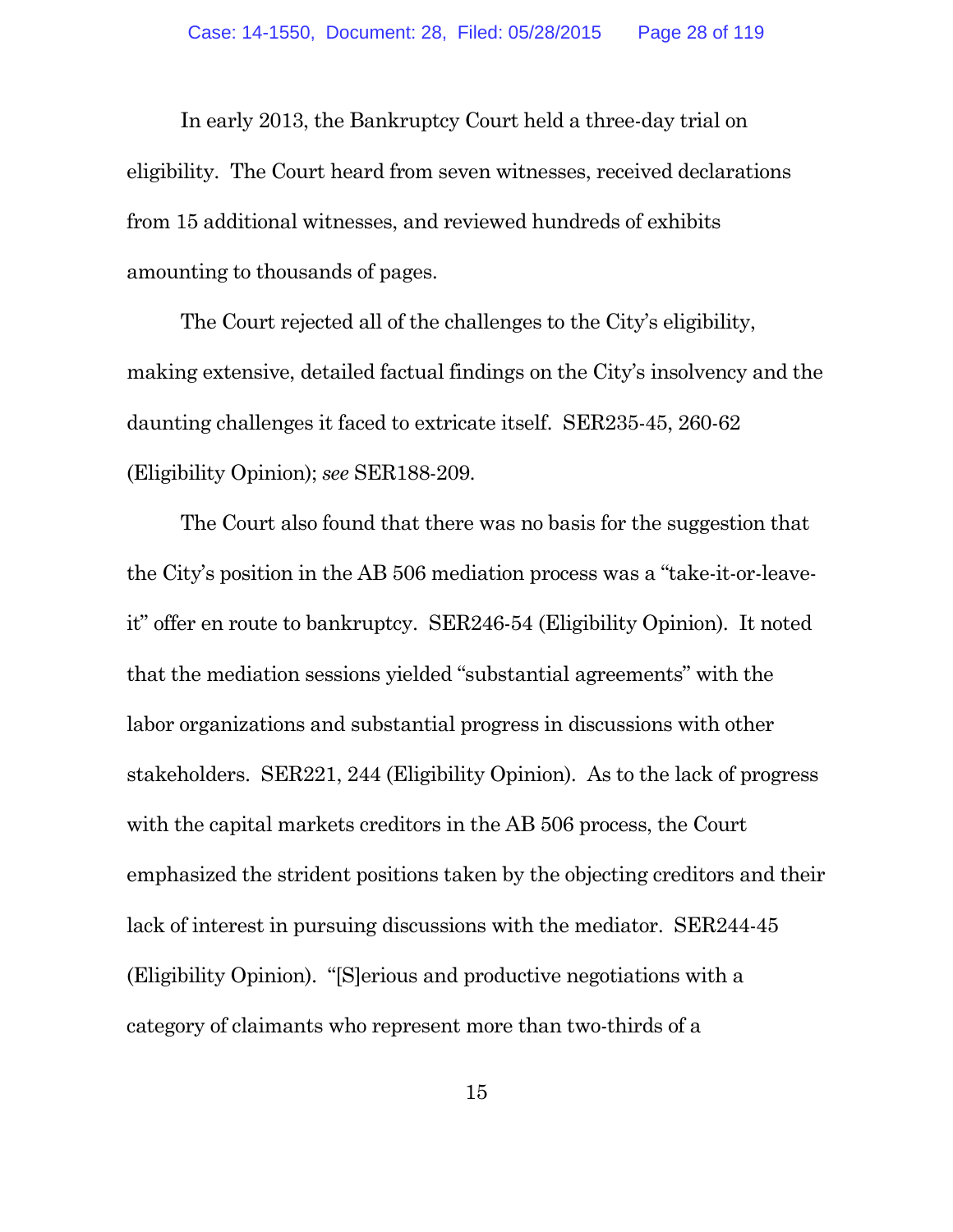municipality's annual budget independently suffices to satisfy the good faith negotiation requirement." SER250 (Eligibility Opinion).

Emphasizing "the multi-year effort to ratchet down expenses during which the City reduced employees and reduced employee compensation, its cash insolvency, its service insolvency, its good faith negotiations or efforts to negotiate with creditors, and its inability to achieve significant further reductions without being able to compel the impairment of contracts," the Court found the City eligible for chapter 9 relief. SER272 (Eligibility Opinion); *see* SER228-29.

#### **E. The City reaches mediated resolutions.**

While Assured, NPFG, and Franklin were contesting eligibility, the mediation sessions with Judge Perris continued and resolved a number of claims.

The City finalized settlements with all nine of its labor unions. The unions made crucial and significant concessions on behalf of the City's employees, affording the City relief from future labor costs by locking in compensation at or below market levels. ER429-30; SER249-50 (Eligibility Opinion). Going forward, these concessions will substantially reduce the City's future pension obligations as well. ER805. The renegotiated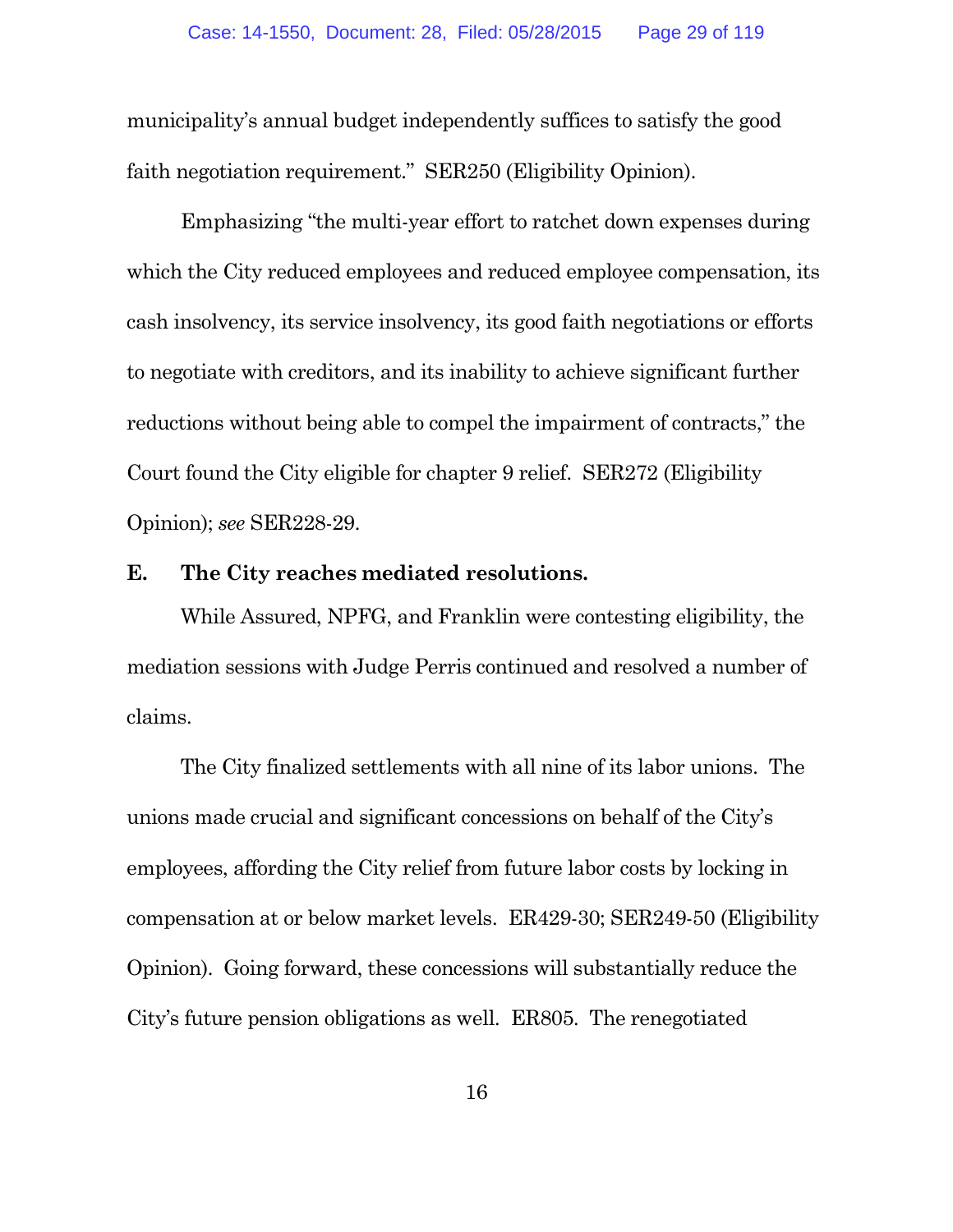collective bargaining agreements ("CBA") also eliminated retiree health care benefits for current employees, providing the City relief from potentially \$1 billion in future health care costs. ER805; SER258-59 (Eligibility Opinion). The City obtained further relief from future pension obligations by, among other things, successfully negotiating for larger employee contributions. ER805; SER258-59 (Eligibility Opinion)*.*

The City also reached a mediated resolution with former employees on the Retiree Health Benefit Claims. The City hired the Segal Company ("Segal"), a nationally-recognized actuarial and consulting firm with expertise in public sector benefits, to calculate the Retiree Health Benefit Claims, and the resulting report calculated an aggregate amount of \$545 million. ER576. The Plan, pursuant to the settlement, would pay the 1,100 holders of the \$545 million of unsecured Retiree Health Benefit Claims an aggregate of \$5.1 million in full satisfaction of these claims (i.e., \$.01 on the dollar), resulting in huge relief for the General Fund. The other major component of the settlement was the City's agreement not to impair pensions, discussed *infra* 21-24.

Following the eligibility ruling, the City and the capital markets creditors engaged in months of intense negotiations which resulted in term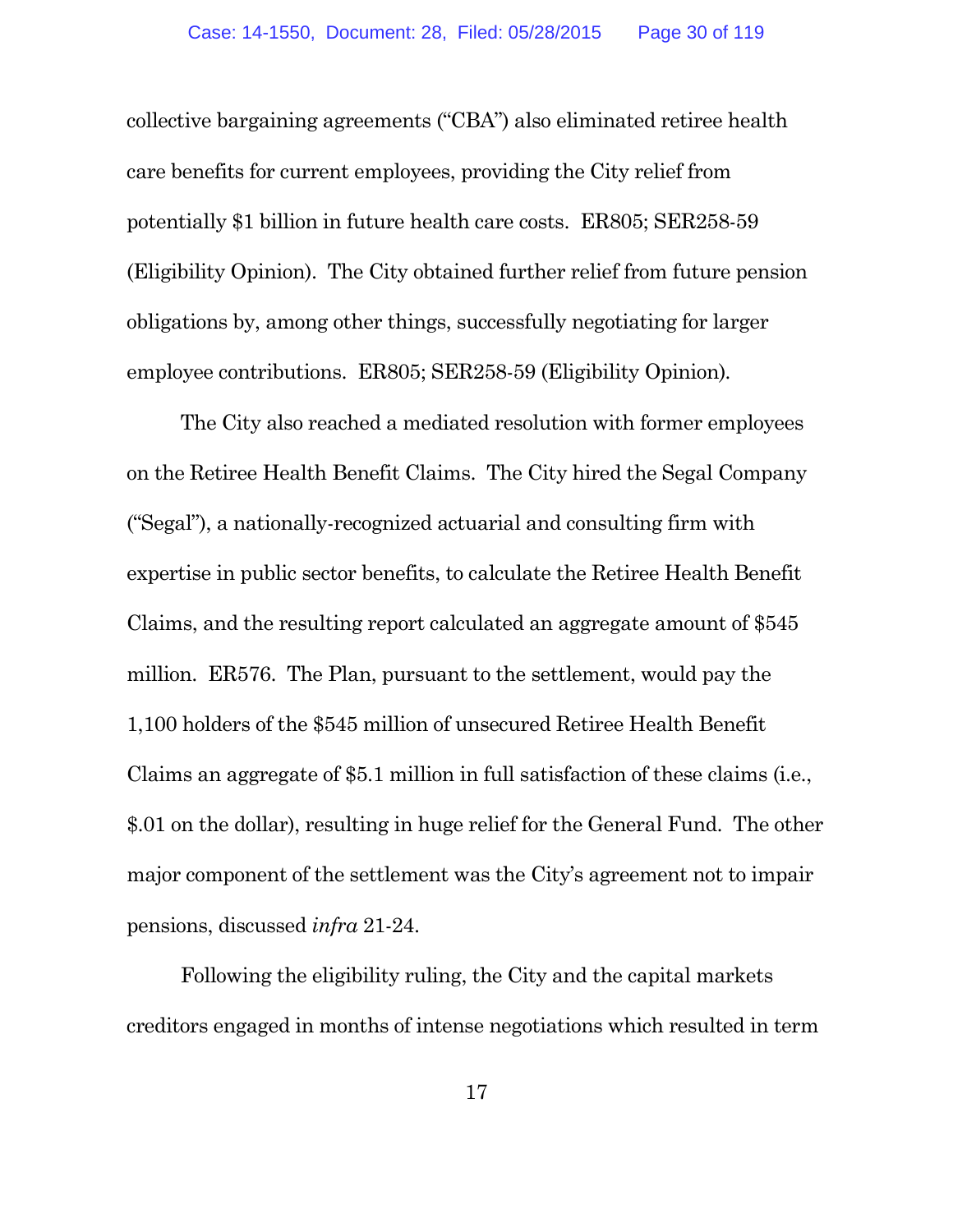sheet agreements with Ambac, NPFG, and Assured, described below, that dramatically reduced the exposure of the General Fund while preserving vital City assets. *See generally* SER357-62.

*Assured.* The 2007 lease obligation bonds insured by Assured were secured by a lease of an office building at 400 E. Main Street ("400 E. Main"), the planned replacement for City Hall. SER303-06, 392. The settlement with Assured extinguished the bonds in their entirety, and the City and Assured entered into an option agreement that effectively conveyed 400 E. Main to Assured. SER308-09. As part of the agreement, Assured leased space in that building to the City at below-market rental rates for eight years, with four one-year City renewal options. SER392-94. By negotiating this favorable lease, the City preserved a replacement for its decrepit City Hall and thus a home for many of its essential services. SER361, 392. Also as part of the settlement, the parties agreed that the POBs would be reduced to 52%, but provided for contingent payments allowing for the possibility of full repayment if the City's revenues outperformed certain baseline projections. SER551; *see* SER320-21.

*NPFG.* The 2004 parking structure bonds were secured by a lease in three revenue-producing downtown parking garages. SER297-99.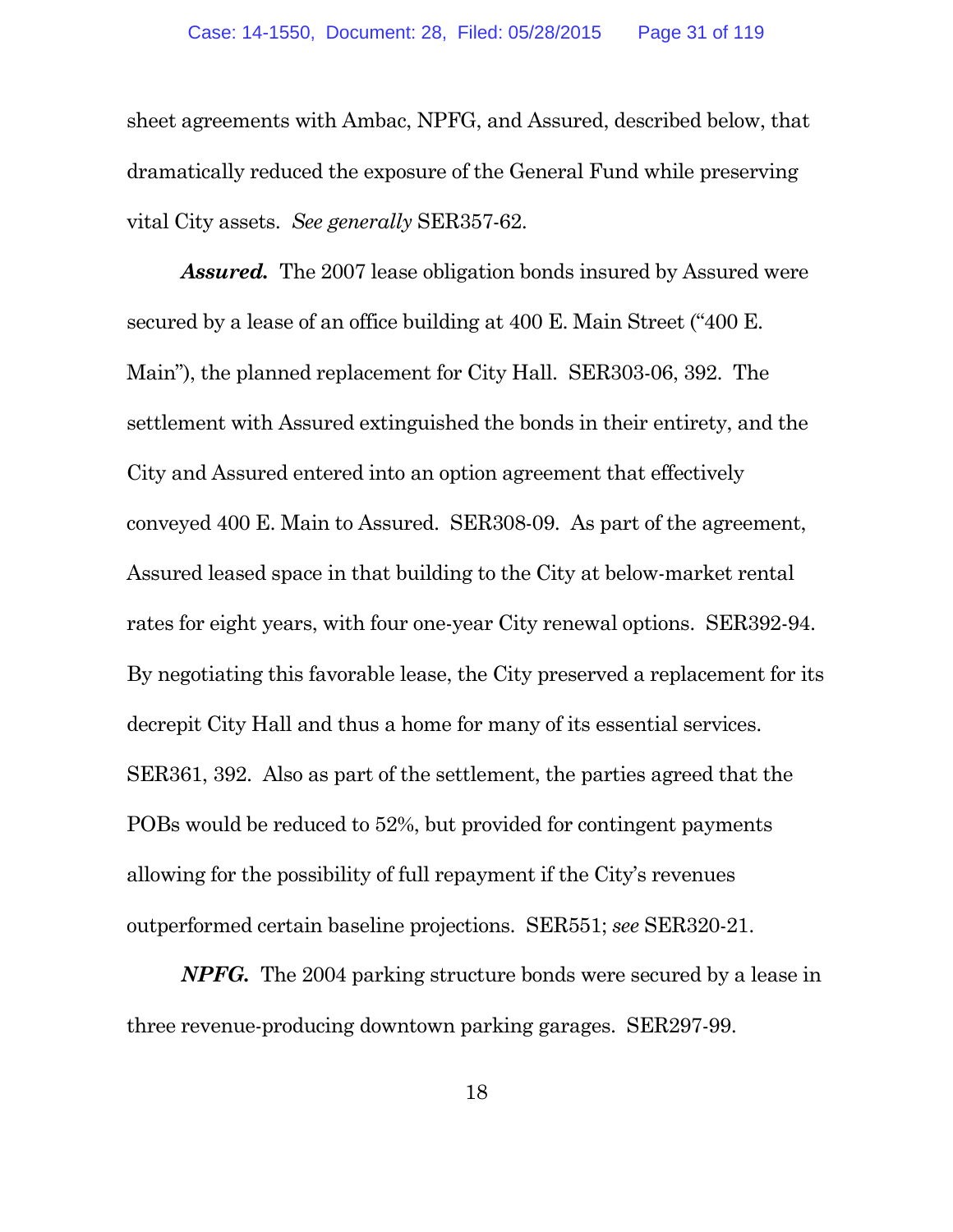Pursuant to the City's settlement with NPFG, the City created a new Parking Authority, transferred ownership in all downtown parking facilities to the Parking Authority, and shifted the payment obligation from the General Fund to the Parking Authority, taking that debt off of the General Fund ledger. SER360. The 2004 arena-related bonds were secured by both a lease in the arena and a pledge of certain restricted tax revenues. SER294-96. The bonds were restructured to provide debt service savings and to make it highly likely that restricted tax revenues will be sufficient to pay the debt. SER324, 552-53. To further insulate the General Fund, the City negotiated a ceiling on the amount for which the General Fund was responsible. SER546-47.

Finally, the parties agreed not to impair NPFG's 2006 bonds, which were secured by a lease in the Stewart Eberhardt Building, which houses the City's departments for Human Resources, 911 Dispatch, Police Investigations and Crime Lab, and Public Works. SER392. The building was constructed to meet California "essential services" building standards, making it particularly expensive to replace. SER302-03.

The NPFG settlement thus provided huge relief for the General Fund while preserving City use of assets vital to its recovery. The City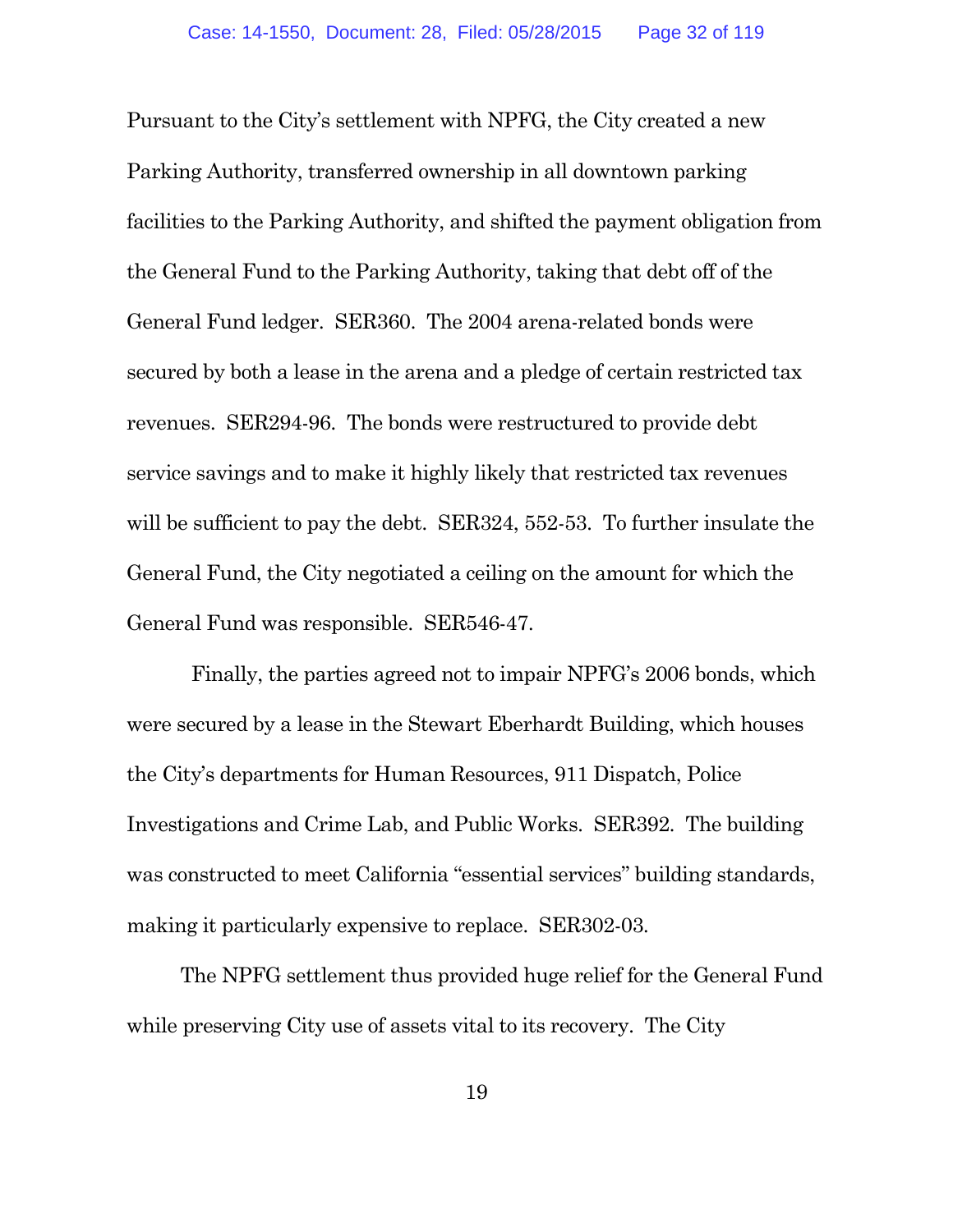understood that rejuvenating its downtown business sector is "a critical component of [its] future economic viability and recovery." SER392. The arena, which attracts business and creates jobs, and the parking facilities that allow visitors to flock downtown are indispensable to that goal. Meanwhile, the Stewart Eberhardt Building already housed several essential City services.

*Ambac.* Ambac's claims were secured by leases of the City's main police station, two fire stations, and a library branch. SER291-93. The police station is the command center for the City's police department, and the fire stations, of course, are essential to the City's provision of public safety services. SER358. Needless to say, the City viewed these properties as critical. SER391-92.

The City negotiated with Ambac to reduce the General Fund's maximum obligation on these claims, and to gain needed flexibility in the future to extend payments if necessary. SER358, 553. The City also used certain available restricted tax revenues to repay Ambac, likely relieving the General Fund of significant repayment obligations. SER549-50, 552.

\*\*\*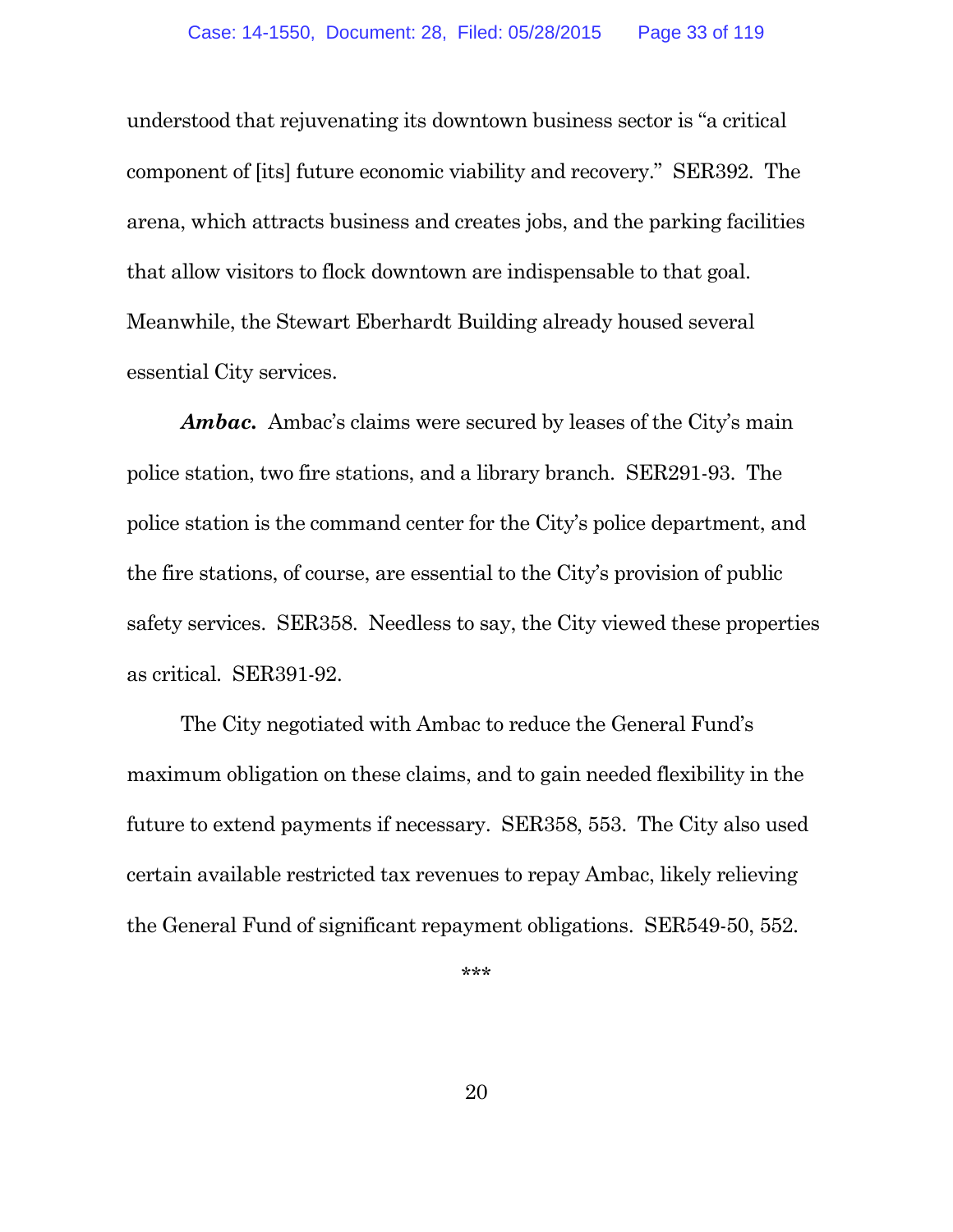Franklin, whose bonds were secured by a lease in two golf courses and a park, was the only major creditor with which the City could not reach agreement. But the City's settlement with Assured deliberately left the door open for Franklin. It provided that the contingent funds promised to Assured would be shared pro rata with Franklin if the City and Franklin could come to terms on the treatment of Franklin's claim. SER328-29.

### **F. The City decides not to impair existing pension obligations in order to preserve its workforce.**

Though it cut other compensation and benefits, the City decided to assume its pension obligations (through its contract with CalPERS) in full. ER279. This decision was not taken lightly.

As demonstrated at the confirmation hearing, the potential effects of rejecting the CalPERS contract were seismic. The City could not "trim" its pension obligations and remain in CalPERS—it faced an all-or-nothing choice. SER598. Termination would immediately give rise to an "unfunded termination liability" of \$1.6 billion—effectively the amount that, if paid immediately and subject to conservative investment returns, would satisfy all unfunded pension obligations. SER459-60; *see* SER246- 49. This massive termination liability would swamp the City's other unsecured claims and, if unpaid, would result in a 60% pro rata cut to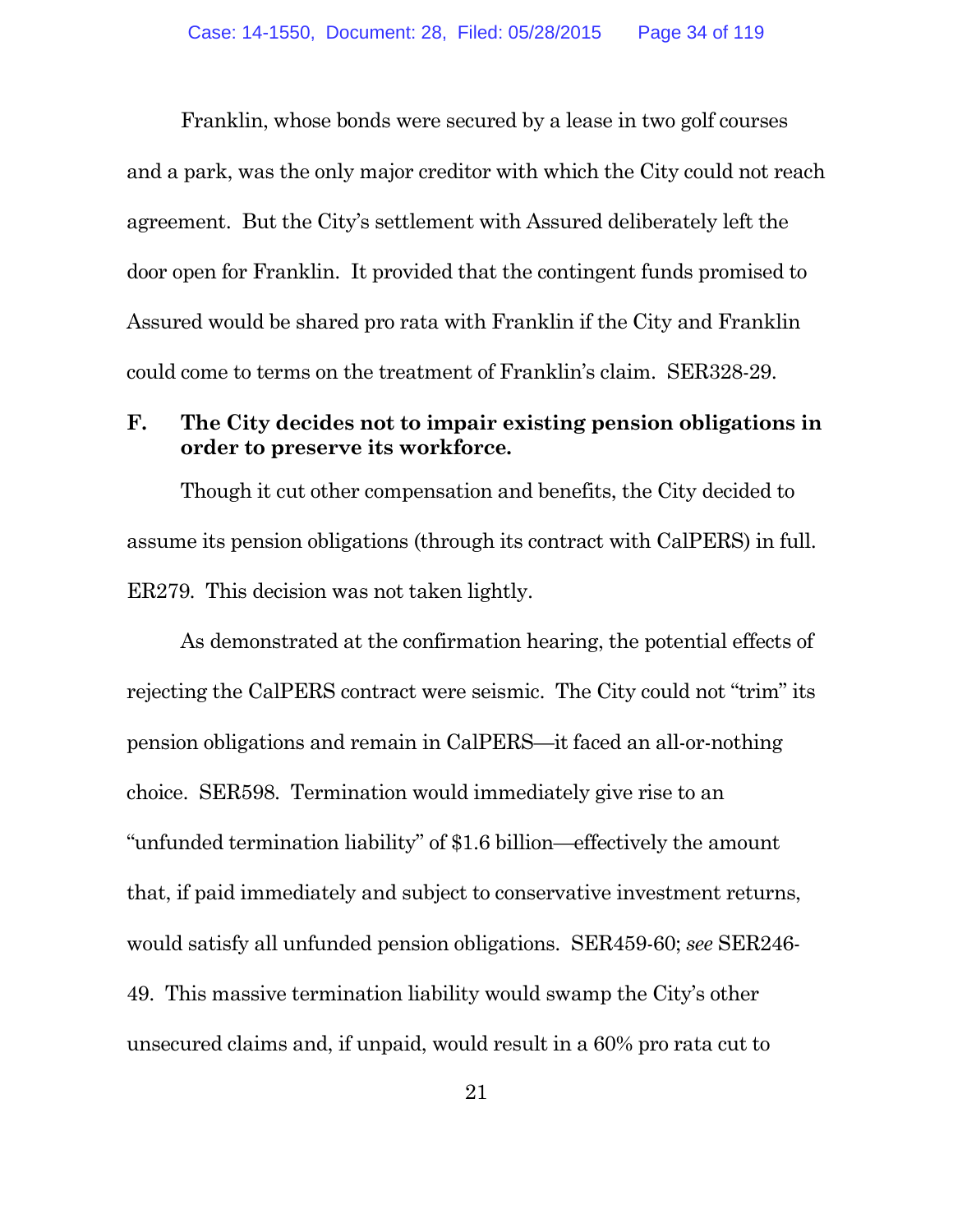existing pensions of both retired and current employees. SER466. Termination would also trigger a priming lien in favor of CalPERS on all City assets. SER460-61; Cal. Gov't Code § 20574.

Equally dire was the potential impact on the City's ability to hire and maintain a qualified workforce. A CalPERS pension, put simply, is the market standard in California. SER396; *see* SER346. "[N]inety-nine percent of government employees in California are in the CalPERS program or something very similar." SER346. Moreover, the portability of CalPERS pensions makes it easy for California municipal employees to move to other CalPERS employers, as well as other public employers such as those with so-called '37 Act pensions. SER598-600.

The City's witnesses explained what impairment would do to the City's viability as an employer. Chief of Police Eric Jones testified that he had spoken with City police officers that "have said they will depart to another agency if the Department's PERS contract is broken," while "[o]thers have stated that they will leave the Department if any additional compensation or benefits cuts occur." SER174. He described exit interviews with officers leaving his department, stating that "[a]ll of the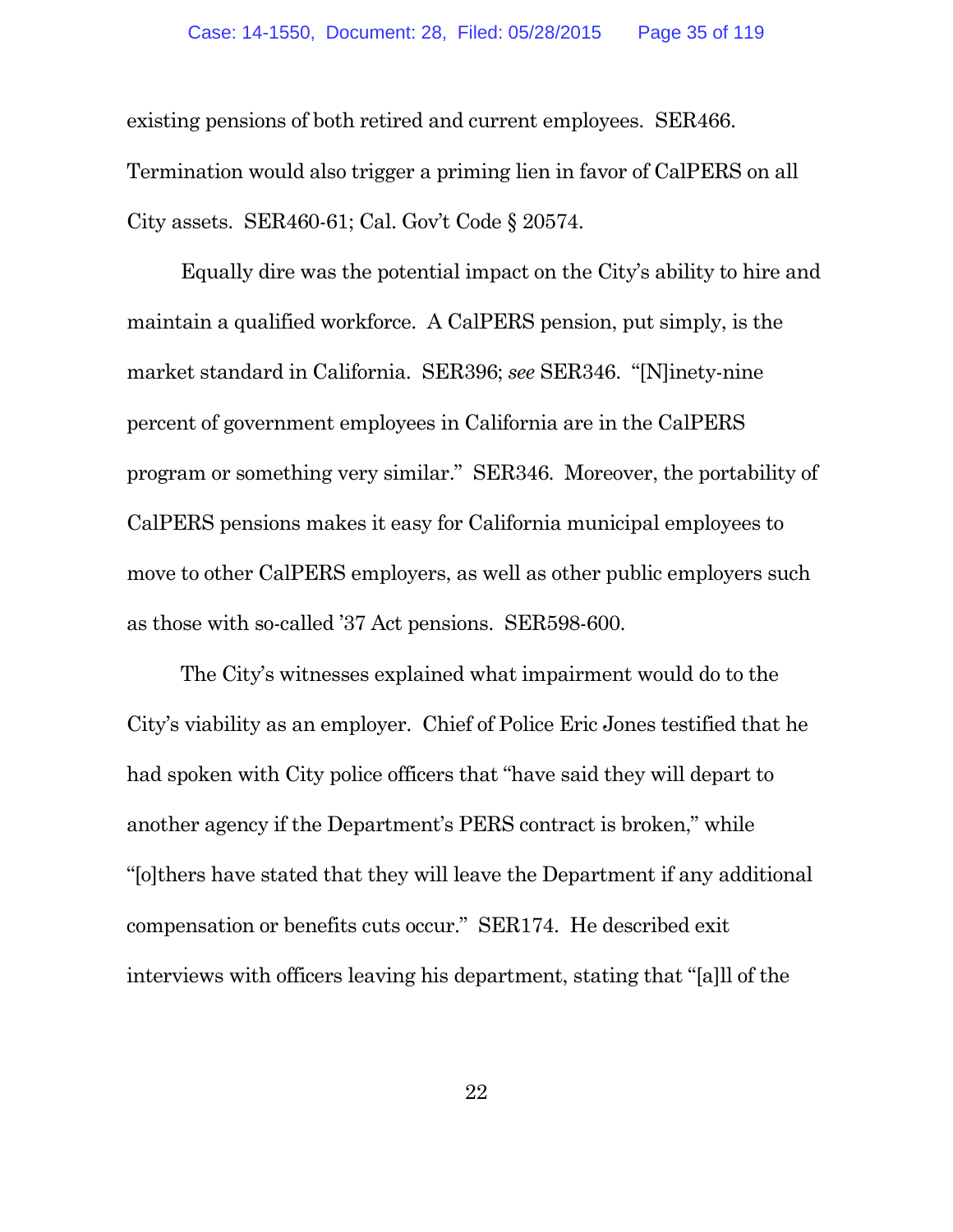officers told me that monetary issues were the primary reason they were leaving." SER174.

Chief Jones's concerns were not hypothetical; the City was already struggling to recruit and retain qualified officers. As of the confirmation trial, the City had been unable to fill even the 365 funded positions that remained in the budget after several years of cuts, let alone the 120 additional officer positions that were newly funded by a tax increase that had been approved by voters during the chapter 9 case, *infra* 25. SER331- 32. From January 2012 through March 2014, 104 police officers had departed Stockton—44 to other police departments. SER332. Given the City's already staggering crime rate,SER239-40, 260 (Eligibility Opinion), it could not risk the loss of additional police officers.

The potential impact was not limited to police. In fact, if the City's CalPERS contract were terminated, most City employees would be strongly incentivized to leave for another CalPERS agency *within six months* in order to avoid being permanently relegated to a lower level of benefits under newly-enacted standards. SER478-86.

The City considered other options, but came to the conclusion that there was no feasible, less costly alternative by which it could provide a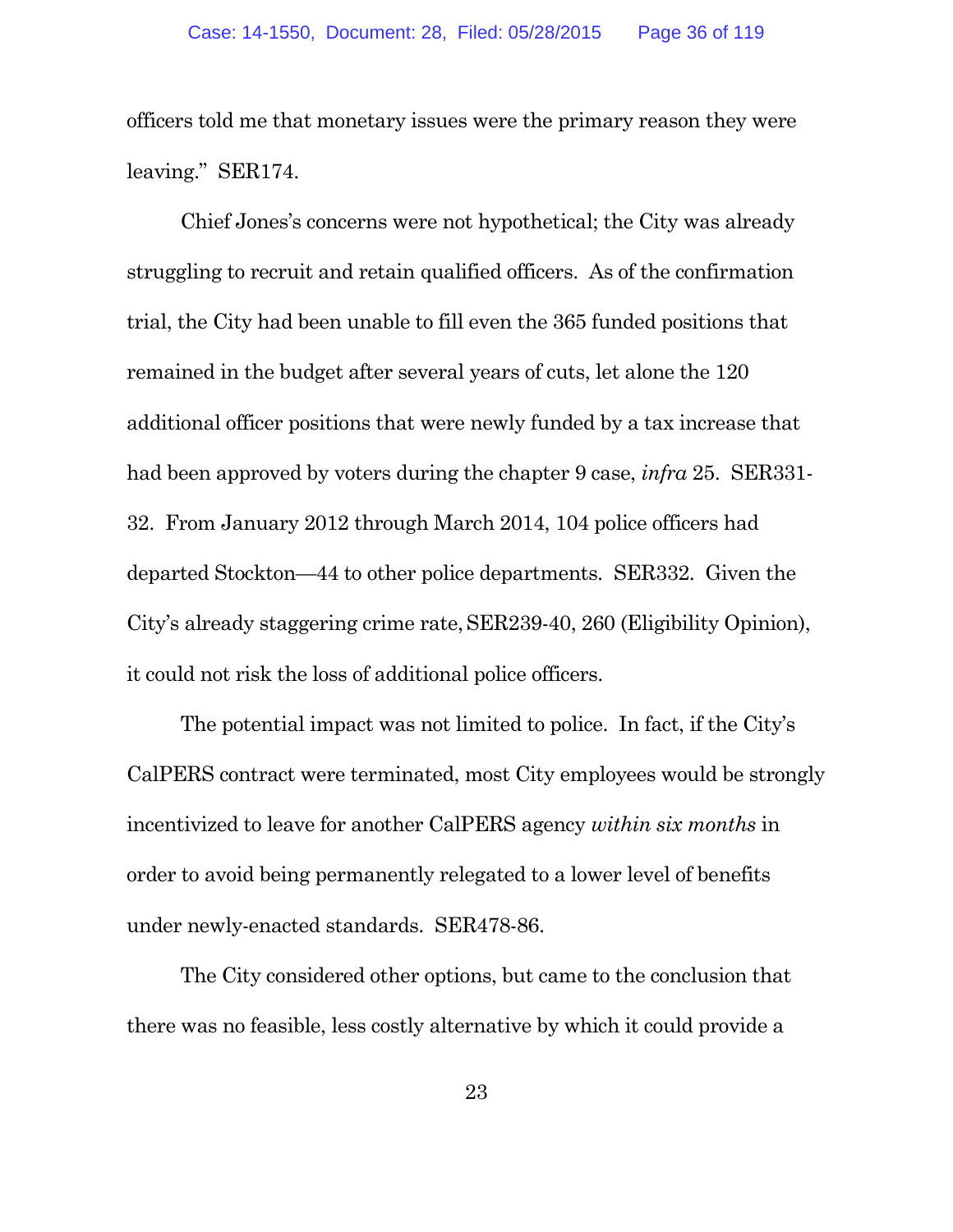competitive pension. SER346, 396. With an alternative pension system, City and CalPERS witnesses explained, would come start-up costs, lower investment returns, increased financial risk, higher required pay-ins, and a loss of portability. SER346, 396, 451, 469-78, 487-88, 498-502, 598-99. Put simply, leaving CalPERS would mean greater costs, smaller pensions, and a likely exodus of employees. The City had no choice but to assume the contract.

#### **G. The first amended plan.**

On November 15, 2013, the City filed its first amended plan of adjustment. ER115. It addressed over \$1.5 billion in debts spread across (at the time) 19 classes of creditors. SER282-84. The treatment of the vast majority of these creditors reflected the agreements summarized above.

When the City put the first amended plan to a vote in early 2014, all of the City's material creditors but one voted to approve it. SER378-80. Franklin's claim was secured by leases that the City proposed to reject, so it was placed in Class 12 with the claims of other general unsecured creditors. ER280. Its "no" vote was outvoted by the other creditors in Class 12. SER379.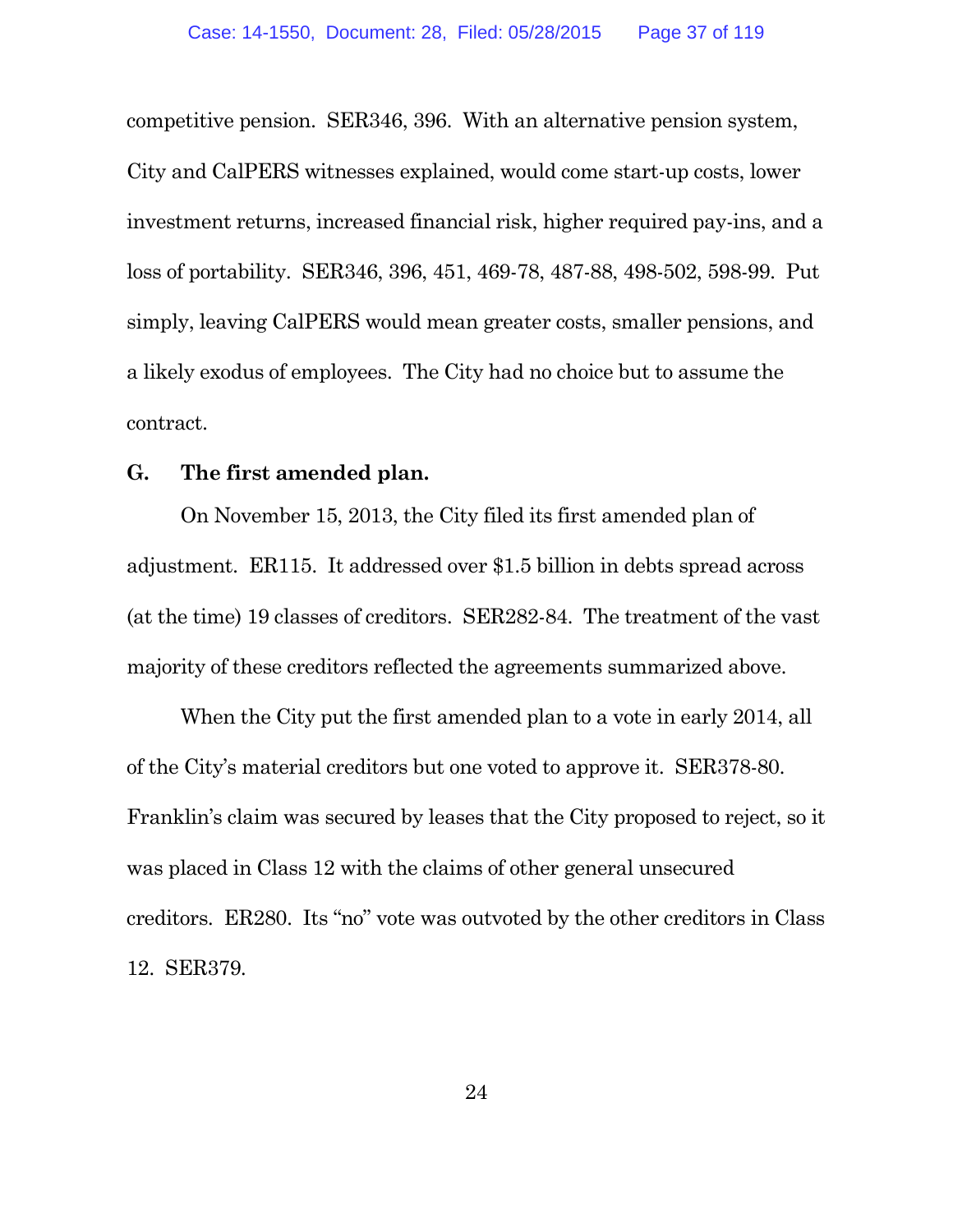The City had won another crucial vote even before the disclosure statement was approved—it enjoyed the support of the community. The financial projections on which the Plan was based—known as the "Long Range Financial Plan" ("LRFP"), *see infra* 26-28— were premised on the assumption that the electorate would vote to approve Measure A, which would increase the sales tax from 8.25% to 9%. SER322. Forecasts were that the tax would generate \$28 million per year to shore up the City's understaffed police force, repay creditors, and pay its bankruptcy expenses. SER322. Based on the prospect of the approval of a plan, the voters approved the new tax in November 2013, albeit by the slimmest of margins at 51.86% in favor. SER339.

#### **H. Franklin litigates its claim through an adversary proceeding.**

The first amended plan treated Franklin's \$36 million claim as an interest in an unexpired lease of nonresidential property rejected by the City. SER281. Franklin brought an adversary proceeding contending that its claim should instead be treated as a partially secured loan. SER514-22. With the first amended plan moving towards confirmation, the City decided that litigating the issue was not worth the delay and diversion of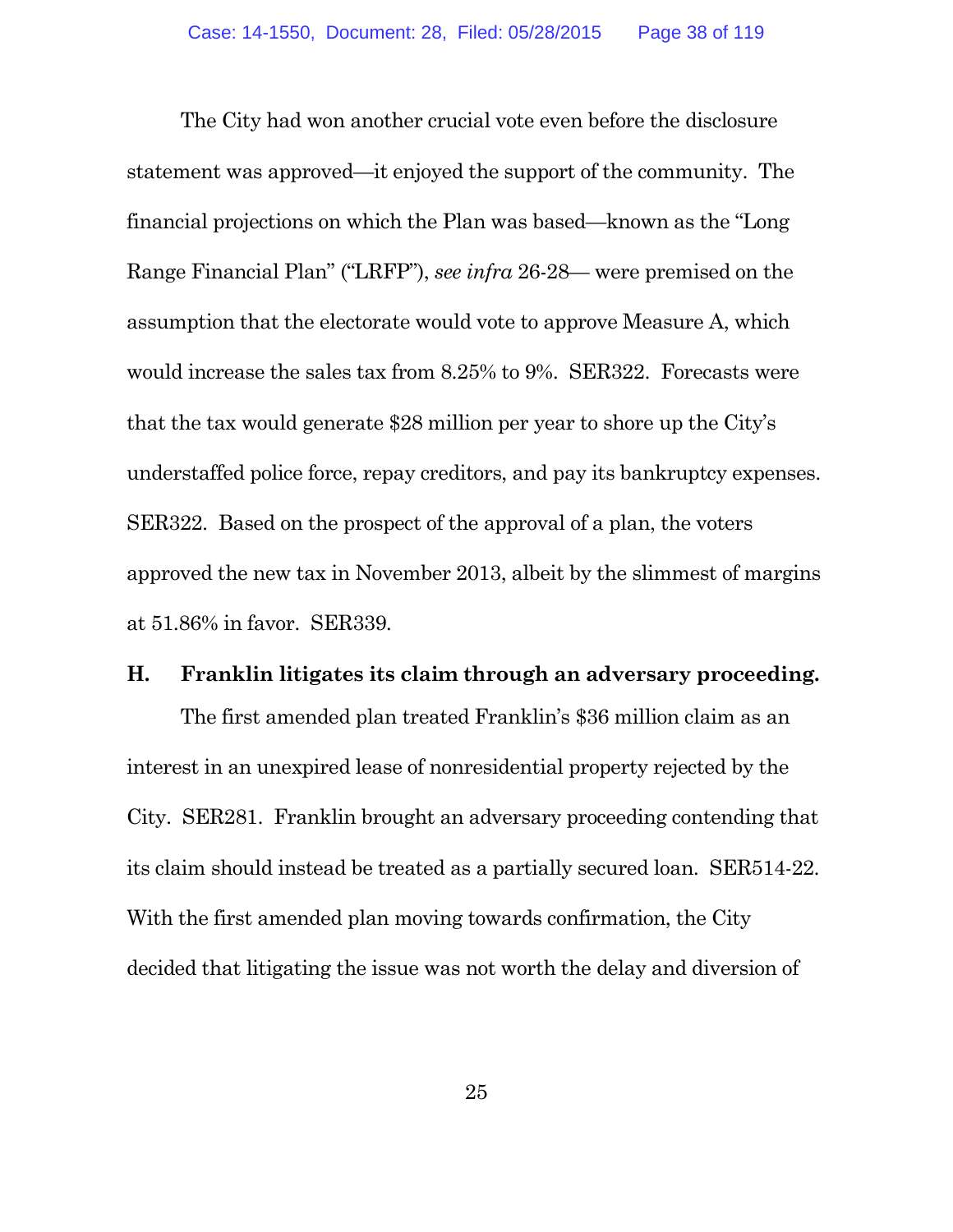resources, so it moved for partial judgment in favor of Franklin and decided only to litigate the value of Franklin's security. SER541.

The City's motion had the desired effect. The Court granted it, and held an evidentiary hearing to determine the value of the "collateral" (i.e., possessory interests in the golf courses and park) securing Franklin's bonds. It ultimately set the number at \$4,052,000, allowing a Franklin secured claim in that amount. ER304; SER231. Pursuant to § 506(a), the remainder of Franklin's \$36,603,626 aggregate claim—\$32,551,626—was therefore an unsecured claim.<sup>2</sup>

The City filed a modified plan to create a Class 20 into which Franklin's new secured claim was placed. ER269. Franklin's unsecured deficiency claim continued to be classified in Class 12 with the claims of other general unsecured creditors.

# **I. The confirmation hearing establishes the financial basis for the Plan.**

Franklin objected to the Plan, and in May and June 2014, the Court held five days of evidentiary hearings on confirmation issues. At trial, the

<sup>2</sup> The Bankruptcy Court later determined that an additional \$2.1 million in reserve funds was available to pay down Franklin's claim, reducing Franklin's unsecured claim from \$32,551,626 to \$30,480,190. *Infra* 31-32.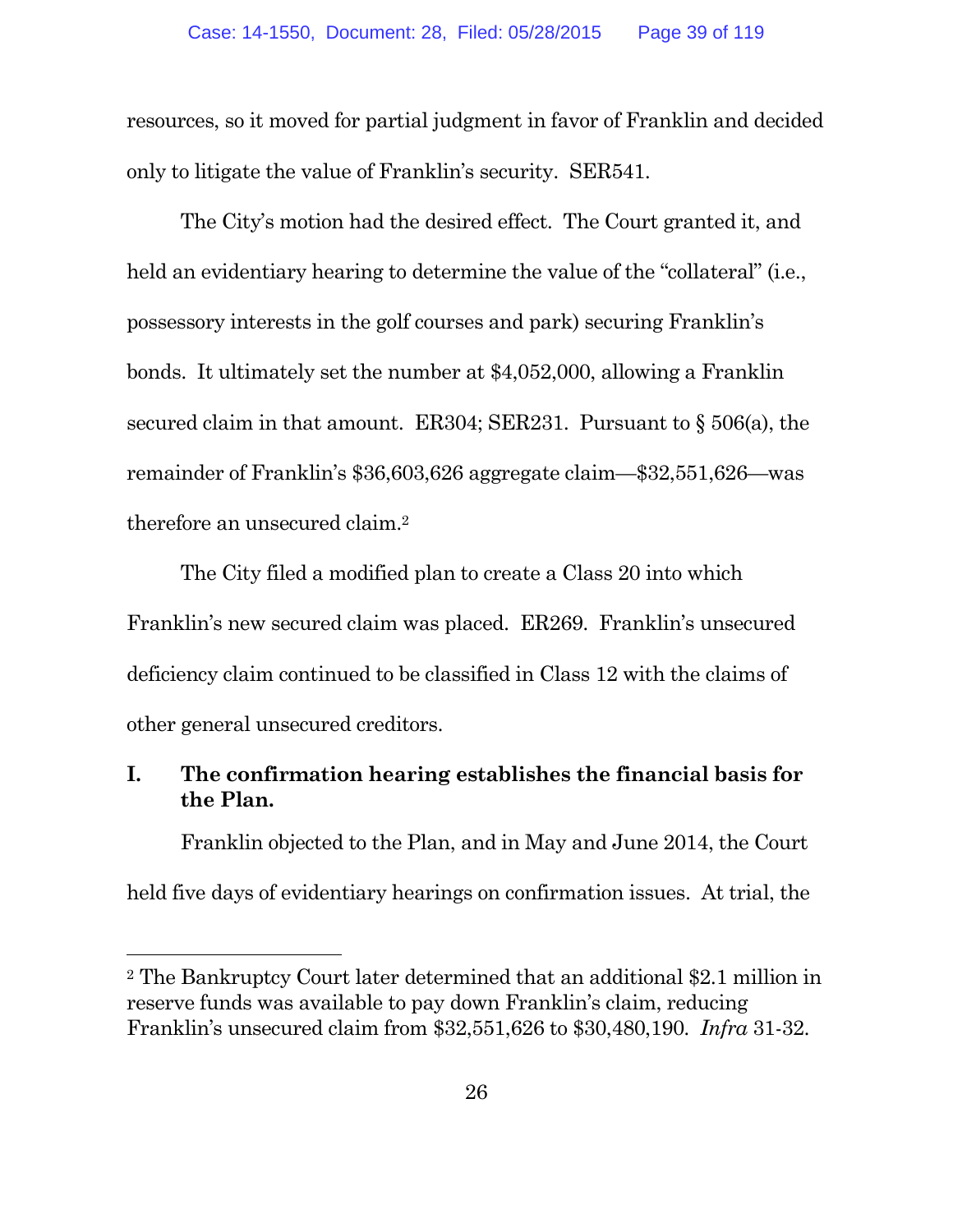City presented ten live witnesses, and nine through declarations, who explained the City's current fiscal circumstances, its inability to deliver municipal services, its employee agreements, its settlements with the three capital markets creditors, and its decision not to impair pension obligations.

The budgetary forecasts underlying the Plan were the focus of much of the testimony. This was the LRFP, the principal author of which was Robert Leland, a Management Partners consultant with four decades of experience in state and local government finance. SER409.

The purpose of the LRFP was to plot a path from the City's present fiscal circumstances to sustained cash solvency, budget solvency, and service delivery solvency. In developing this model, the City considered "as many contingencies as possible in order to develop the most realistic revenue and expense projections that it could to demonstrate solvency over a prolonged period of time." SER409. And mindful as much of where it came from as where it was headed, the City adopted "revenue and expense projections [that] are conservative relative to the pre-recession magnitude of estimates that got the City into trouble in the first place." SER409; SER563-64. The LRFP thus set forth a meticulous analysis of projected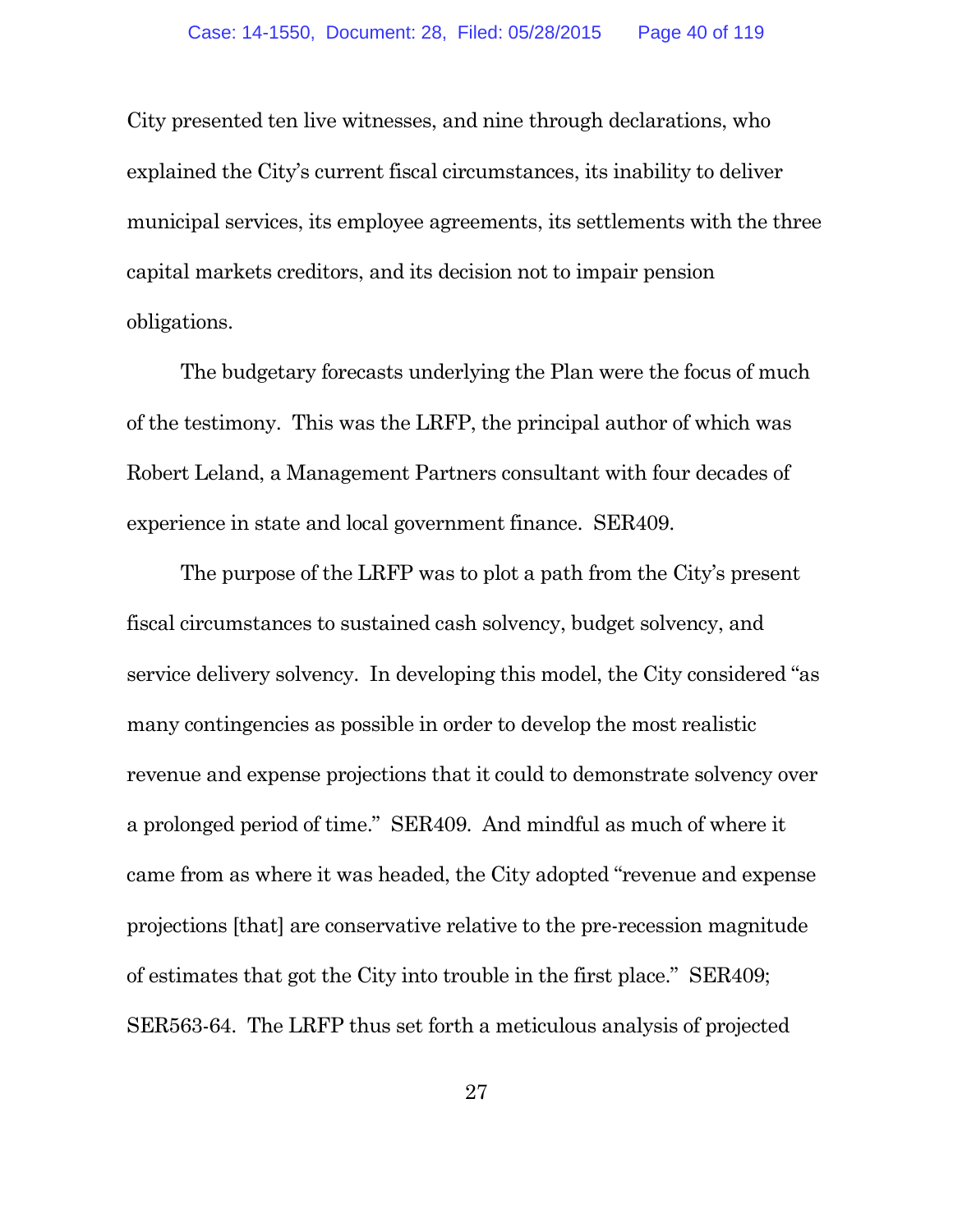revenues on one side of the ledger, and a detailed set of projections of costs—labor, benefits, City services, repayment of creditors, and so forth on the other. ER790-827.

In addition to realistic financial projections, the LRFP marked a departure from the City's prior practice regarding reserve funds. It budgeted an unrestricted reserve fund with a target of 16.67% of annual operating expenses (two months' worth) to be built up over 18 years, as well as a \$2 million annual contingency. SER412-16, 424-26. In the past, the City aspired to maintain only a 5% "catastrophic reserve" and a 5% "economic contingency/budget uncertainty reserve." SER413. Needless to say, the combined 10% reserve proved an inadequate buffer in a serious downturn. SER575-77. So the City adopted the "Best Practices" recommendation of the Government Finance Officers Association ("GFOA"), which called for a 16.67% reserve. SER413. The \$2 million contingency would serve as an additional long-term buffer, permitting the City to gird itself in good times to withstand a prolonged downturn. SER424-26, 582-85.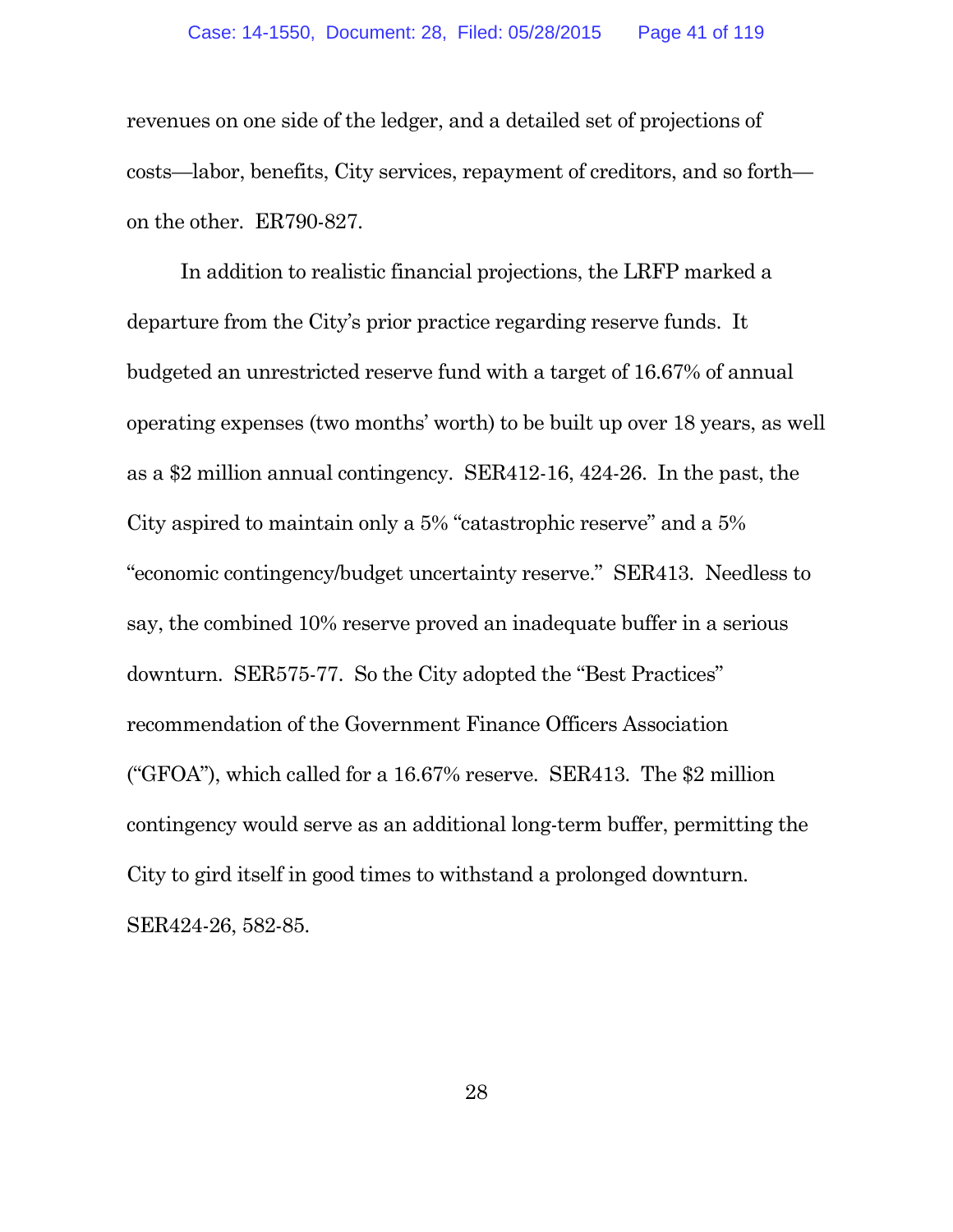#### **J. The Bankruptcy Court confirms the Plan.**

On October 30, 2014, the Bankruptcy Court overruled all of Franklin's objections and confirmed the Plan. Noting that "it is important to look at this case from the standpoint of the big picture," the Court incorporated the lengthy findings of fact from its eligibility ruling. ER413. The Court then described the operation of the Plan, from employee compensation, to retiree health benefits, to CalPERS, to capital markets creditors. ER414-30.

The Bankruptcy Court undertook a lengthy discussion of CalPERS and the City's decision not to impair pensions. Although it found that a CalPERS contract could be modified in a chapter 9 case, the Court also endorsed the City's reasons for declining to do so, making findings as to the serious practical damage termination of the CalPERS relationship would cause. ER424-27. It recognized that employees and retirees, and not CalPERS, are the true creditors when it comes to pensions. ER422-24. And the Court acknowledged that, given all of the concessions and renegotiations reached over the past several years, reopening the pension issue "as a practical matter … would be difficult to do." ER429.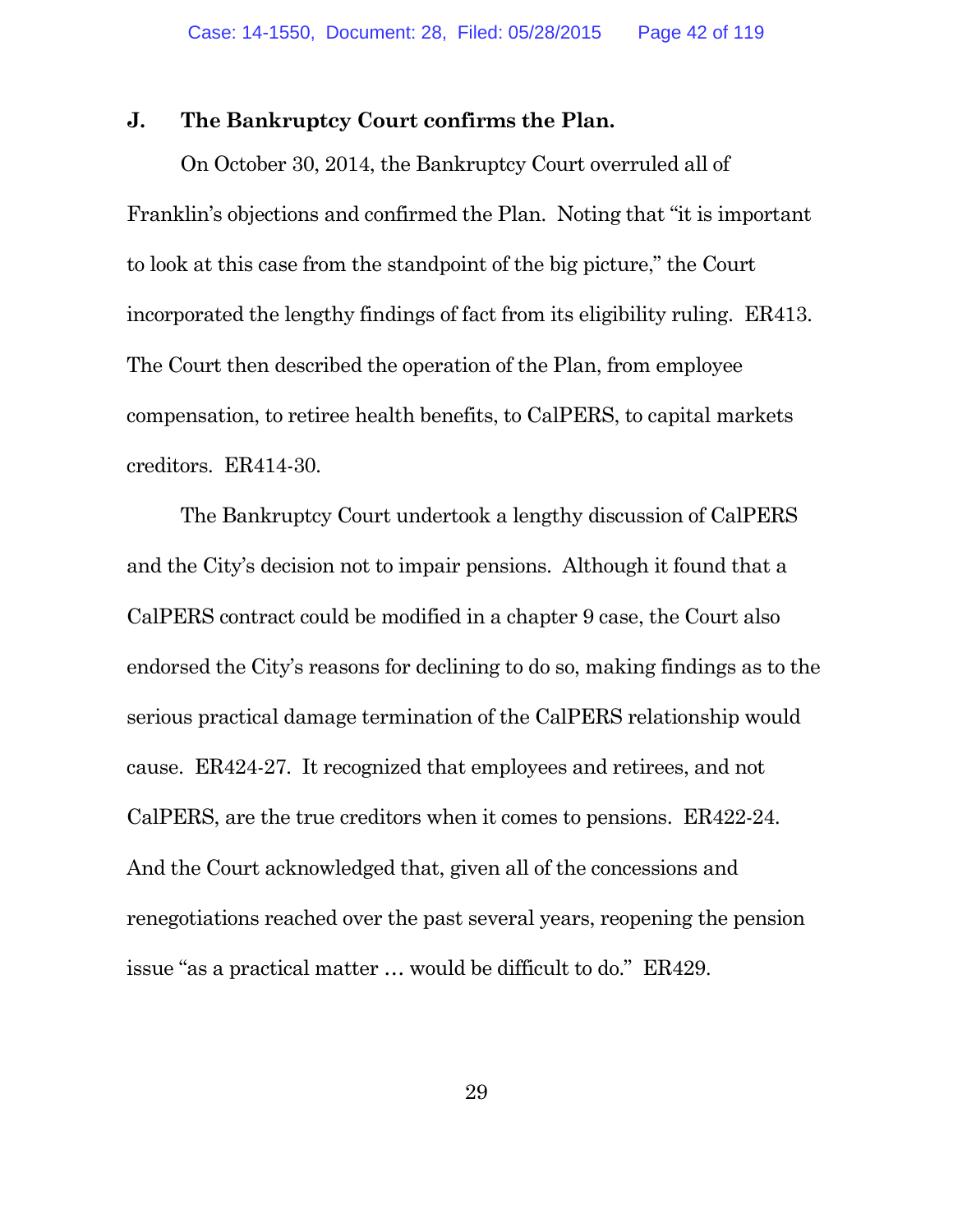The Court then marched through each of the statutory confirmation requirements. On the issue of the City's good faith, it rejected Franklin's premise that the Plan did not "affect[] pensions" at all, ER436, and took "particular note of the obviously intensive arms-length negotiations that occurred throughout the course of this case." ER437. It also emphasized that the City's agreement with Assured had left the door open for Franklin to share in any future City prosperity on a pro rata basis. ER437; ER356.

The Court made quick work of Franklin's classification argument as well, finding that Franklin's unsecured deficiency claim was properly classified with claims like the Retiree Health Benefits Claims because all such claims were unsecured. ER437. Within each class, the Plan provided equal treatment. ER434.

Next, the Court rejected Franklin's argument based on § 943(b)(3), finding that all amounts "to be paid" by the City "have been disclosed." ER439, 452-53. The Court found that the  $\S 943(b)(3)$  "to be paid" language "look[ed] to the future … at payments that are to be made during and under the Plan." ER453-54.

Finally, the Court found that the Plan was in the best interests of creditors. It explained that it had "looked long and hard at the history of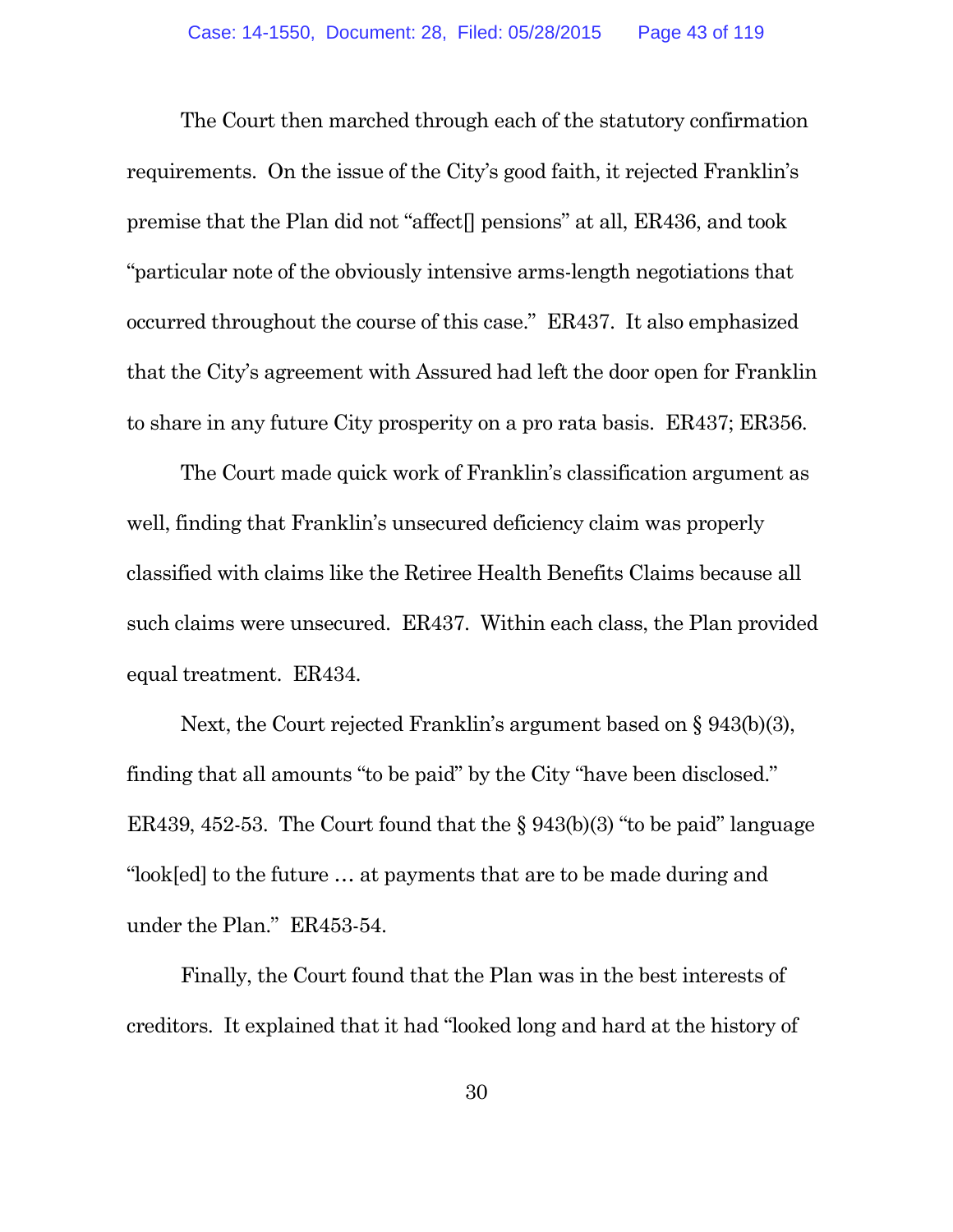this case and the responses that have been made and considered the alternatives," and found that "putting the whole situation back to square one" would "run[] up many more millions of dollars in terms of expenses for the City for what [is] probably not likely very much difference." ER442. The Court concluded that "this Plan … is the best that can be done in terms of the restructuring and adjustments of the debts of the City of Stockton." ER442.

# **K. The Court resolves the post-trial motions, and the Plan goes effective.**

After the Plan was confirmed, the parties made several post-trial motions. Franklin filed a motion to Alter or Amend Findings of Fact and Conclusions of Law. ER176. It maintained that the Court should have reduced the Retiree Health Benefit Claims in the amount of \$545 million to a present value of \$261.9 million. SER507. The City opposed that motion, ER179, and the Court denied it from the bench, ER181.

The City also filed a motion, based on uncontested facts, premised on the parties' recent re-discovery of a reserve account held by indenture trustee Wells Fargo with over \$2 million in funds available to pay Franklin's claim. SER509. The Bankruptcy Court agreed with the City that the funds were available to pay Franklin, thus leaving Franklin with a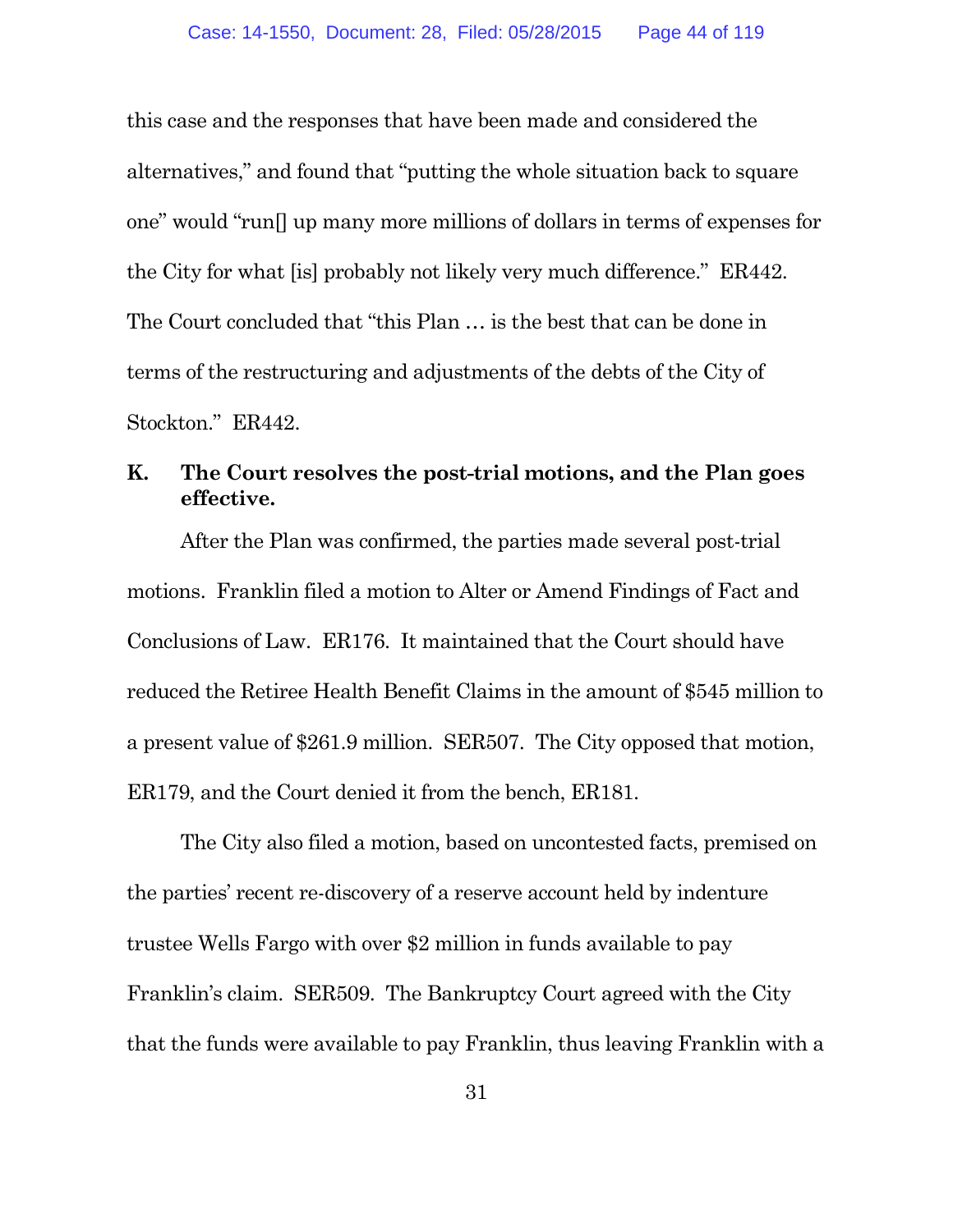reduced deficiency claim of approximately \$30.5 million, and that Franklin's overall recovery in the case was 17.5%. ER304 (Amended Confirmation Opinion); SER510.

Finally, Franklin moved to stay the confirmation order and delay implementation of the Plan pending this appeal. ER176. The City opposed, ER179, and the Court denied the motion, clearing the way for the City to exit bankruptcy. ER184-85. The Plan went effective on February 25, 2015.

#### **SUMMARY OF ARGUMENT**

**I.A.** The Bankruptcy Court correctly rejected Franklin's argument that its unsecured deficiency claim was not substantially similar to, and should not be classified with, other general unsecured claims in Class 12, under § 1122(b). Franklin's primary argument for separate classification is its assertion that certain Public Facilities Fees ("PFFs") are a separate dedicated source of repayment on its claim. PFFs are not, however, pledged as collateral for Franklin's bonds. Rather, they are legally required to be used for infrastructure projects within the City, and in any event are speculative and currently a trickle. Franklin failed to show that PFFs were dedicated to it or in fact available to pay it. Accordingly, the Bankruptcy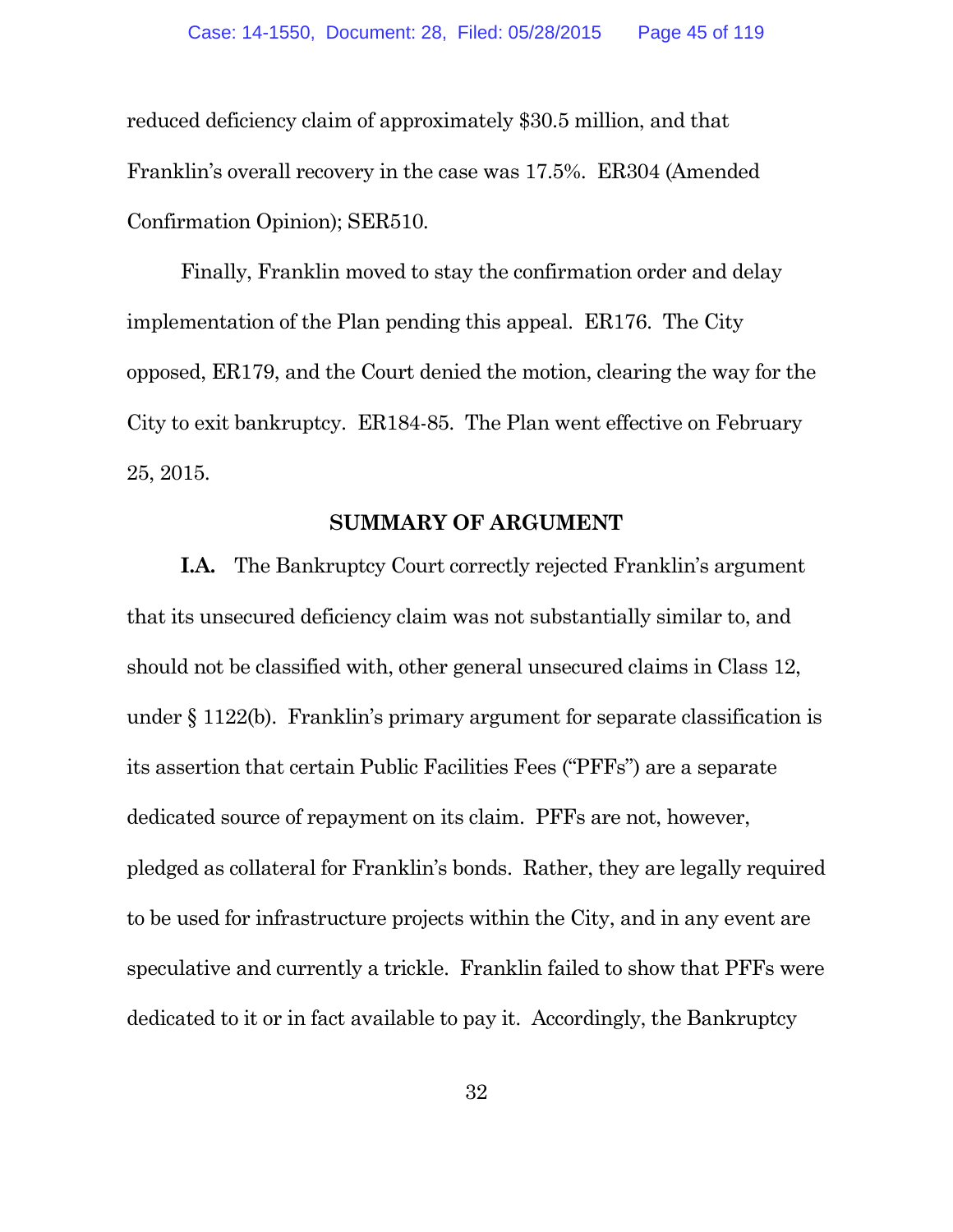Court did not clearly err in finding Franklin's unsecured claim substantially similar to other general unsecured claims.

**B.** Franklin's attempt to relitigate the City's decision to separately classify other capital markets creditors is similarly meritless. Both the Bankruptcy Court and the City have considerable discretion in classifying claims. As long as the classification decisions are based on sound business and economic reasons, they are proper.

Franklin fails even to mention, let alone contend with, the mounds of evidence and days of testimony that established the City's economic reasoning for its settlement, treatment, and classification of other capital markets creditors. Those capital markets creditors with secured claims held collateral—like police and fire stations—that was vastly more important to the City than the collateral Franklin held—two golf courses and a park. The City reached unique settlements with those parties on the basis of these business and economic considerations, leaving the creditors with secured claims that were required to be classified separately. Similarly, the City settled with Assured regarding the unsecured POBs based on avoidance of very real litigation risk and as part of a global settlement that included a lease on 400 E. Main, the new City Hall.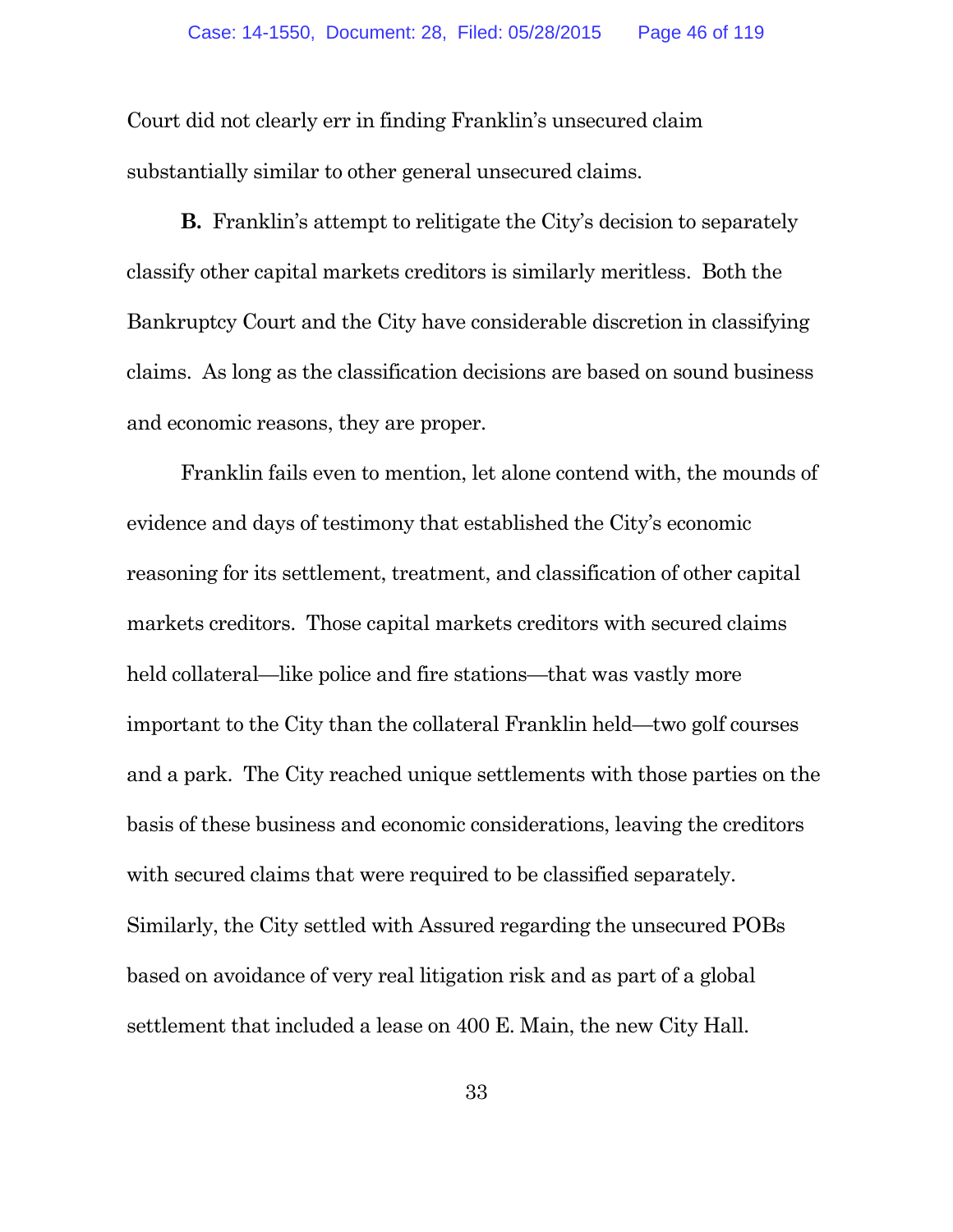**C.** Franklin's argument that its unsecured deficiency claim is not treated equally with other general unsecured claims under § 1123(a)(4) ignores the provision's plain language. Section 1123(a)(4) requires equal treatment only of claims within a particular class. That is the case here. Franklin's unsecured claim is paid the same percentage as the other claims in Class 12. Franklin's suggestion that the Bankruptcy Court should instead have compared total recoveries for creditors, across claims and classes, is unsupported by statute and is unworkable.

**D.** The cramdown principles invoked by Franklin have no place here. There was no cramdown. Class 12, in which Franklin's unsecured deficiency claim is properly classified, approved the Plan. Franklin is nothing more than a dissenting creditor in an accepting class. Even if cramdown principles did apply, the City has repeatedly demonstrated the fairness of Franklin's treatment.

**II.A.** The Bankruptcy Court properly concluded, and certainly did not clearly err in finding, that the Plan is "in the best interests of creditors"—as a whole—"and is feasible," § 943(b)(7). Section 943(b)(7) requires only that the Plan be better than the alternative of dismissal of the chapter 9 case while making a reasonable effort to repay creditors. The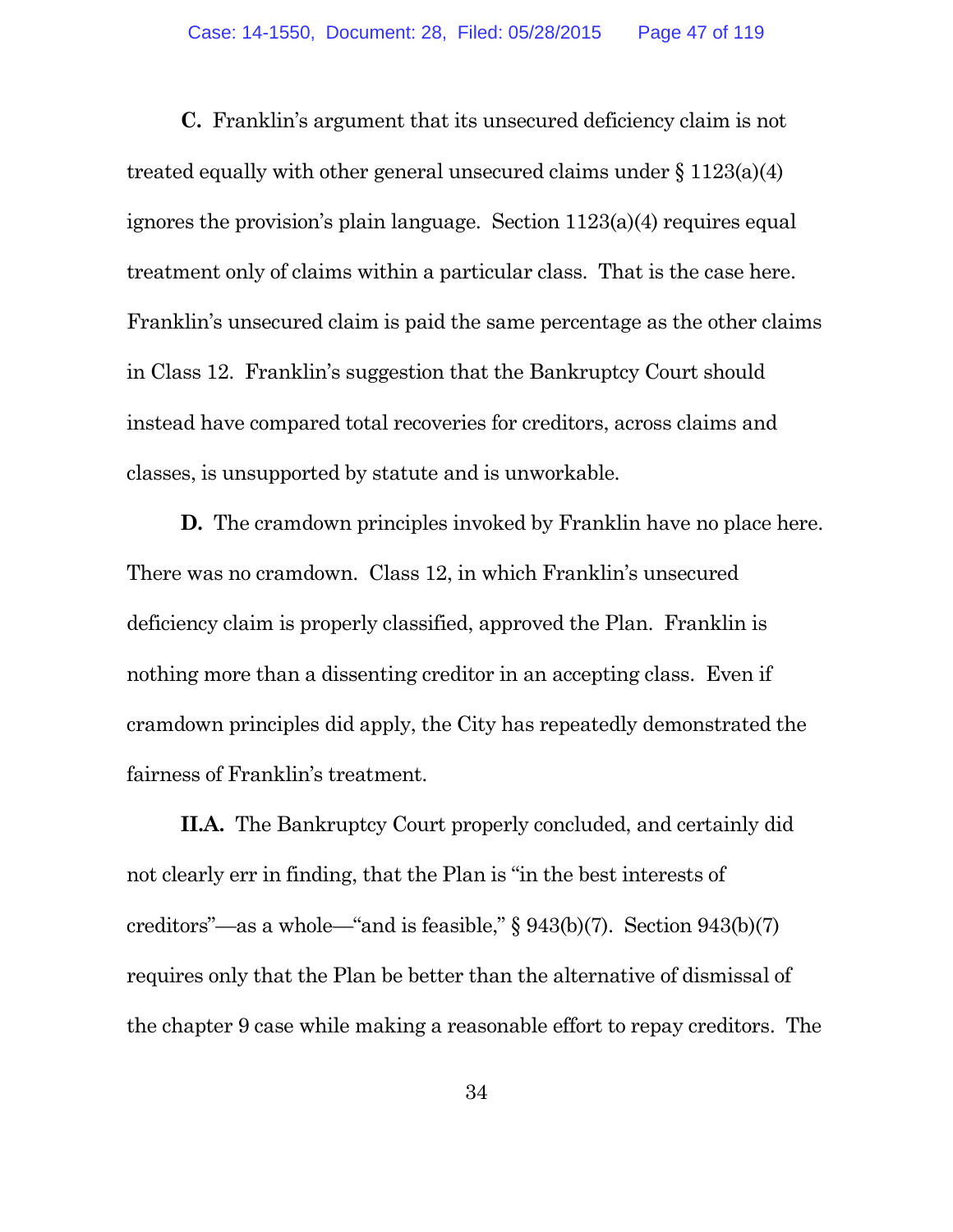requirement of "best interests of creditors," moreover, is necessarily informed by the requirement of "feasib[ility]." Franklin's atextual reading of the statute, turning on what is best for each individual creditor, finds no support whatsoever in the case law, and it would render meaningful chapter 9 relief impossible. As long as the Plan is better than the alternative of dismissal (and Franklin does not even try to contest that dismissal would be disastrous for all) and devotes a reasonable slice of the City's revenues to repayment of creditors generally, it fully satisfies § 943(b)(7).

**B.** Franklin's fact-bound criticisms of the LRFP and the Plan were rejected by the Bankruptcy Court, and Franklin should not be permitted to relitigate them here. They are also, by and large, both wrong and irrelevant under the proper standard.

Franklin is wrong that the LRFP is unduly conservative in its revenue forecasts. The City established the soundness of the LRFP's projections, and Franklin cannot come close to showing clear error. Franklin oddly complains that the City plans to revise the LRFP as it gains new information. Revise to accommodate new information is precisely what the City *should* do, and is in the best interests of all stakeholders.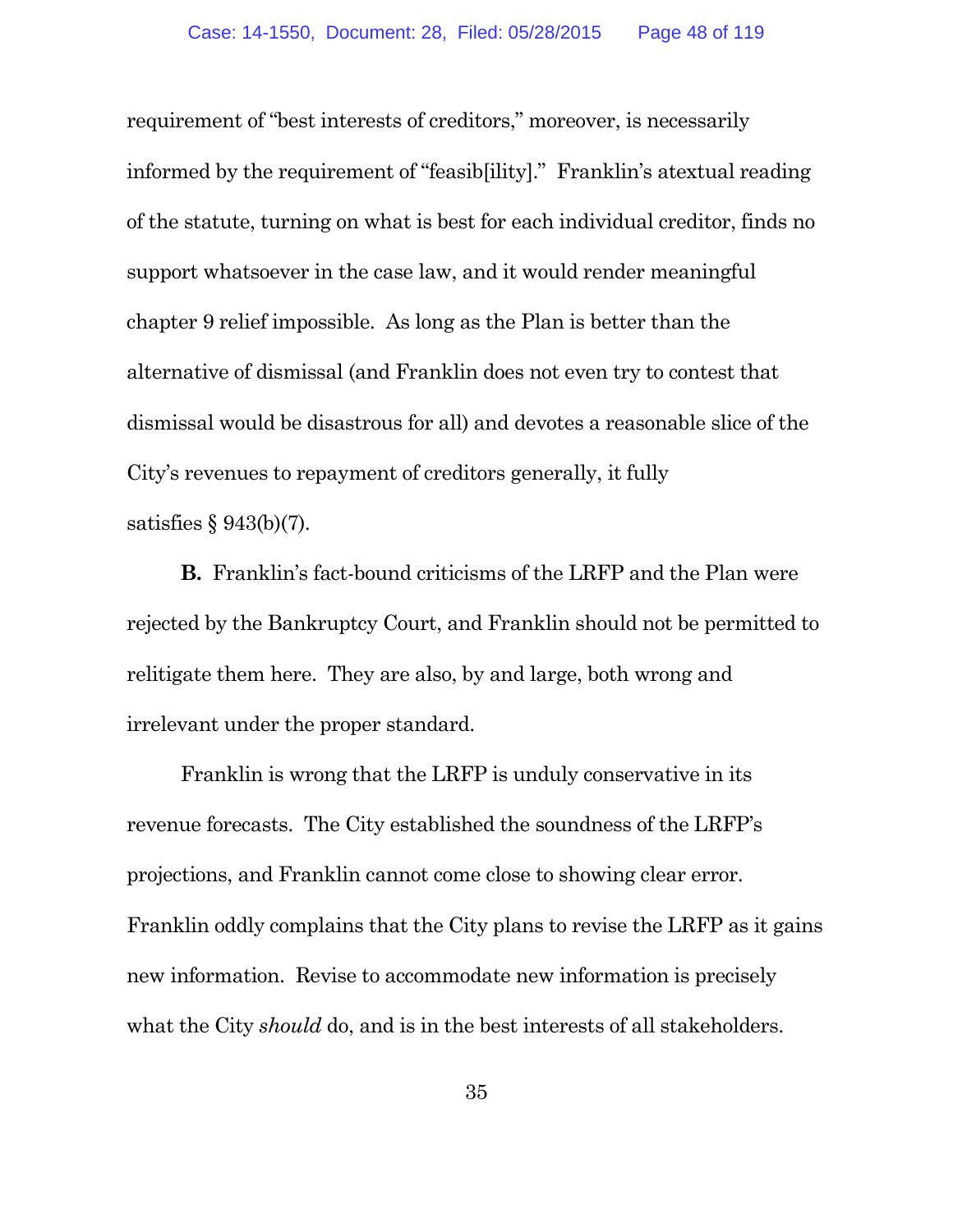Franklin's facile, back-of-the-envelope tally of the funds it says should be available to pay its claim is yet another attempt to undermine the considered judgment of the City's budget experts and the Bankruptcy Court's endorsement of the financial underpinning of the Plan. The funds to which Franklin lays claim are not available to pay Franklin—they are essential to the City's functioning and fiscal health, and thus to a feasible plan. Nor is Franklin correct that PFFs are available to pay it. As explained, the use of PFFs is restricted by state law, and in any event that revenue stream is speculative and currently far below Franklin's unfounded and outdated forecast.

**III.A.** The finding that the City proposed the Plan in good faith under § 1129(a)(3) was clearly correct, not clearly erroneous. A plan is proposed in good faith where it is consistent with chapter 9's broad remedial purpose of permitting a distressed municipality to adjust its debts and emerge from bankruptcy with a sustainable solvency. From start to finish, the City demonstrated utmost good faith in seeking fair and consensual resolutions with all of its creditors—including Franklin—that permitted the City to get its fiscal house in order. There is no basis to believe that the City would single out Franklin for bad faith treatment.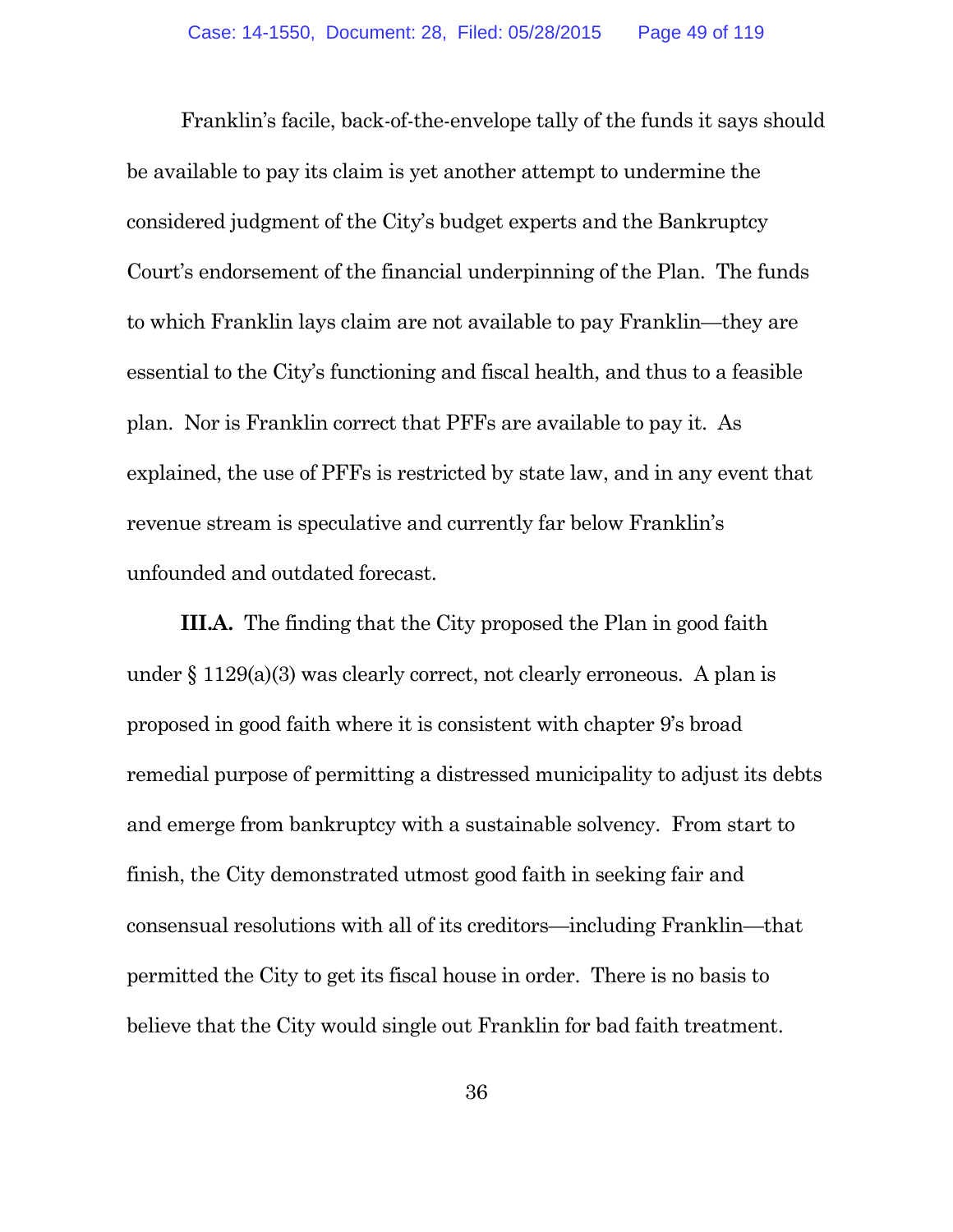Indeed, the City always kept Franklin's seat at the bargaining table open by ensuring in its settlement with Assured that Franklin would have the opportunity through settlement to share in contingent future revenues if the City prospered. The City worked for years to cut costs, raise revenues, reform its finances, and repay creditors, and the Bankruptcy Court saw this good faith day in and day out.

**B.** Franklin's list of "six facts" purporting to show bad faith is simply a rehash of the same issues it litigated and lost. It cannot come close to satisfying the clear error standard.

The argument based on separate classification and alleged gerrymandering fails here for the same reason it does in the classification context: Franklin failed to adduce a shred of evidence suggesting that the City classified creditors as it did for the purpose of rigging the vote. Rather, at all times, the City's decision to separately classify was based on sound business and economic considerations.

Franklin's complaint that other creditors fared better through negotiation and that it fared worse by abandoning negotiations does not show bad faith. It shows why parties negotiate in the first place. Other creditors reduced risk and cost and maximized their recovery, while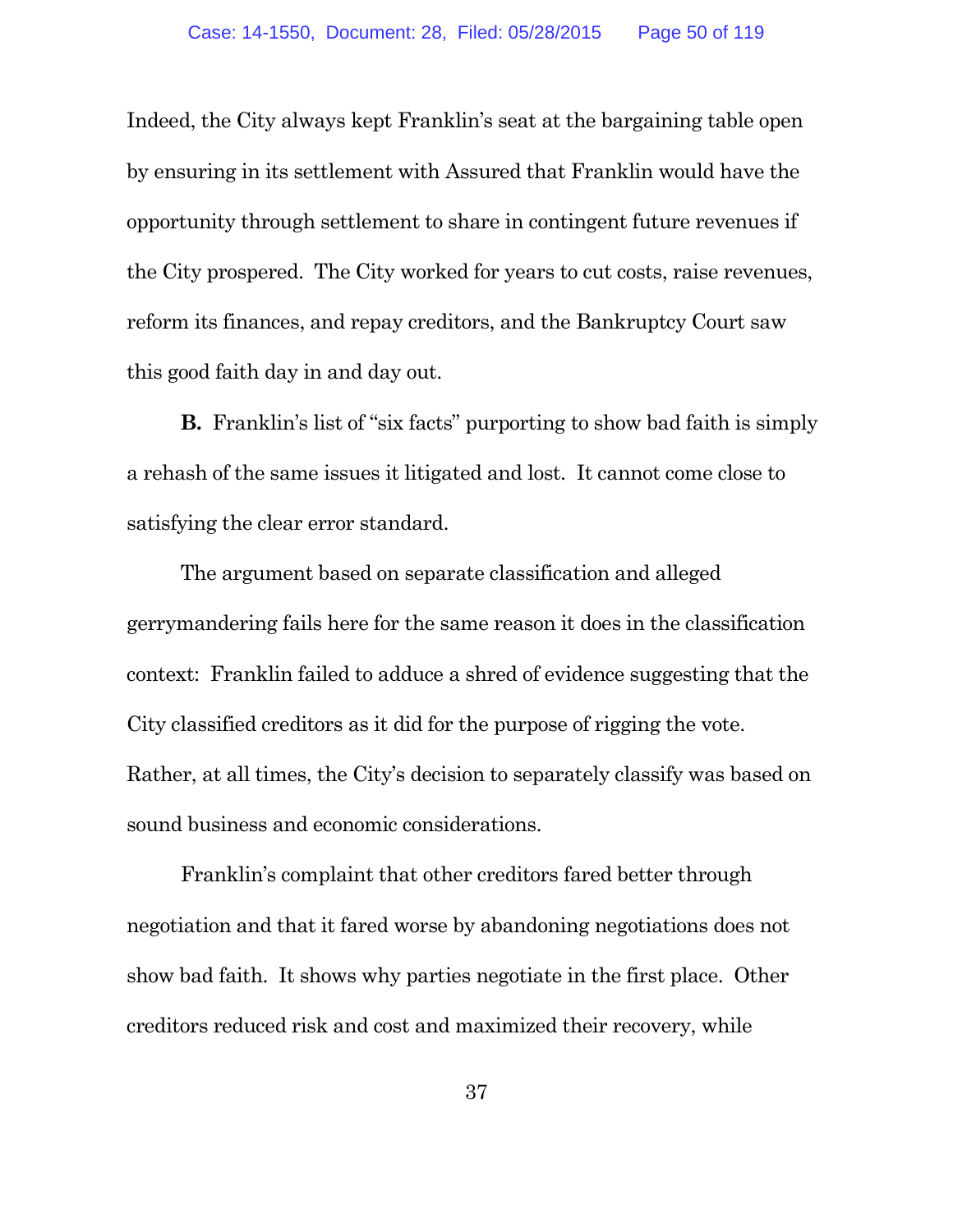Franklin opted to litigate. That it is unhappy with the result of its choice is no basis for accusations of bad faith.

The argument that the City acted in bad faith by not impairing pensions suffers from a familiar flaw: Franklin fails completely to acknowledge a mountain of evidence showing that the City had no choice but to satisfy pension obligations, because impairment would mean termination of the City's relationship with CalPERS, and termination would mean massive liability and a devastating blow to the City's viability as an employer.

Franklin's argument that the City showed bad faith by not paying it from PFFs fails because PFFs are not pledged to it as collateral or even mentioned in any of the bond contracts, and because the evidence shows that there are no PFFs available to pay it anyway.

Franklin's suggestion that the City inflated Retiree Health Benefit Claims to penalize Franklin is based on nothing more than that the City took a legal position on the interpretation of § 502(b) with which Franklin disagrees, but on which the City prevailed before the Bankruptcy Court. Taking a successful legal position is not bad faith. Similarly, there is no merit to Franklin's suggestion that the City took a frivolous position in its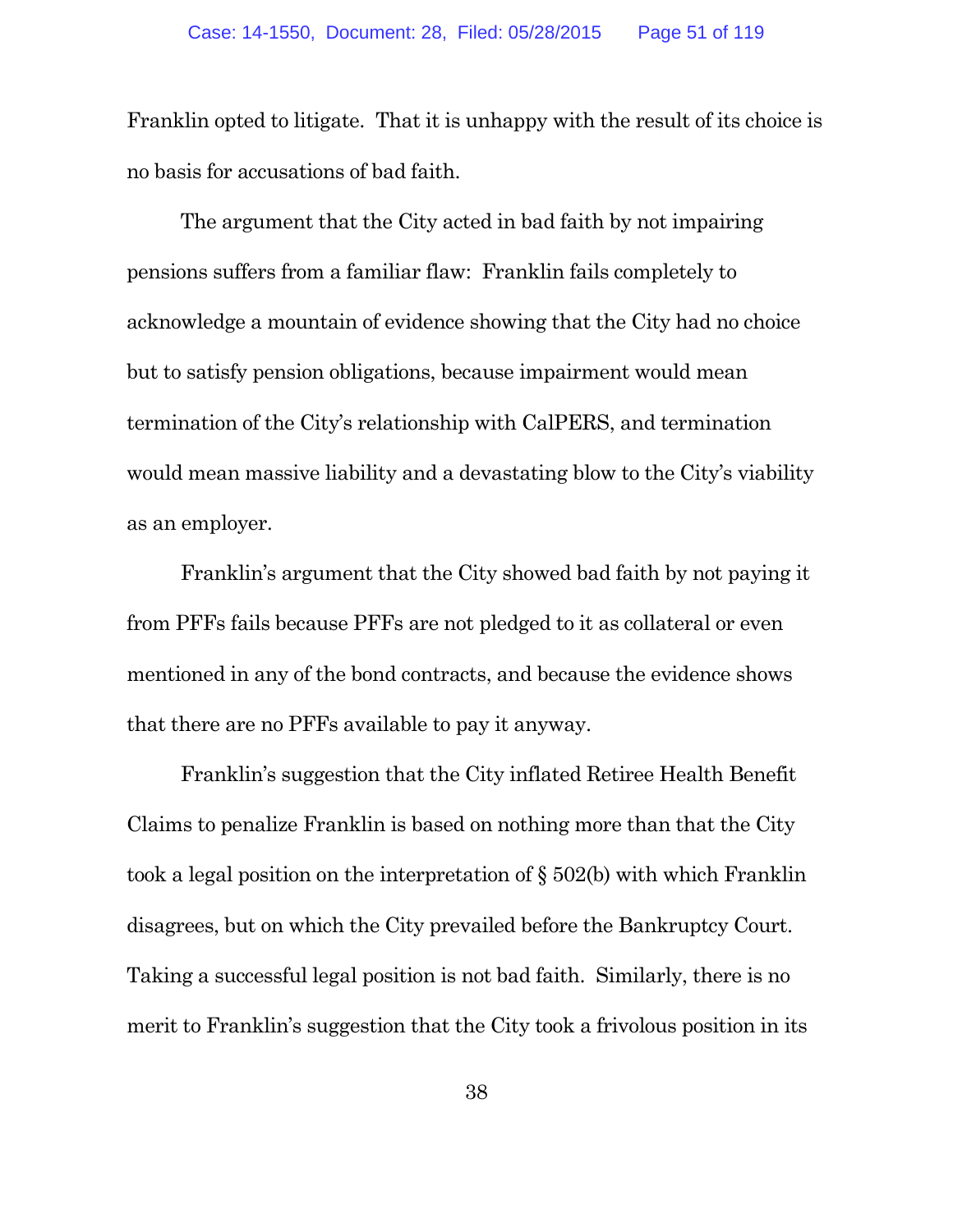adversary proceeding. Contrary to Franklin's assertion, the City's position was not frivolous, and, as the Bankruptcy Court well understood, the City dropped the argument only in order to speed confirmation of the Plan.

**IV.** The Bankruptcy Court correctly held that § 502(b) does not require discounting of the \$545 million Retiree Health Benefit Claims to present value. As the Third Circuit reasoned in *In re Oakwood Homes Corp.*, 449 F.3d 588 (3d Cir. 2006), the plain language of  $\S$  502(b) directs a court to "determine the amount of [a] claim," not, as ten other Bankruptcy Code provisions do, a claim's "value, as of" a certain date. That § 502(b) does not require discounting is in line with the overarching principle that the Code accelerates the maturity of future obligations to the petition date. Franklin's attempts to overcome plain language and statutory context by resort to generalized accounting principles or meaningless distinctions between interest-bearing and non-interest-bearing obligations fail, because none of that is relevant to interpreting § 502(b)'s language.

Moreover, § 502(b) contains a list of expressly enumerated exceptions—for example, caps on unmatured interest and future rent—but does not require discounting to present value. Reading into § 502(b) an additional exception requiring discounting to present value would render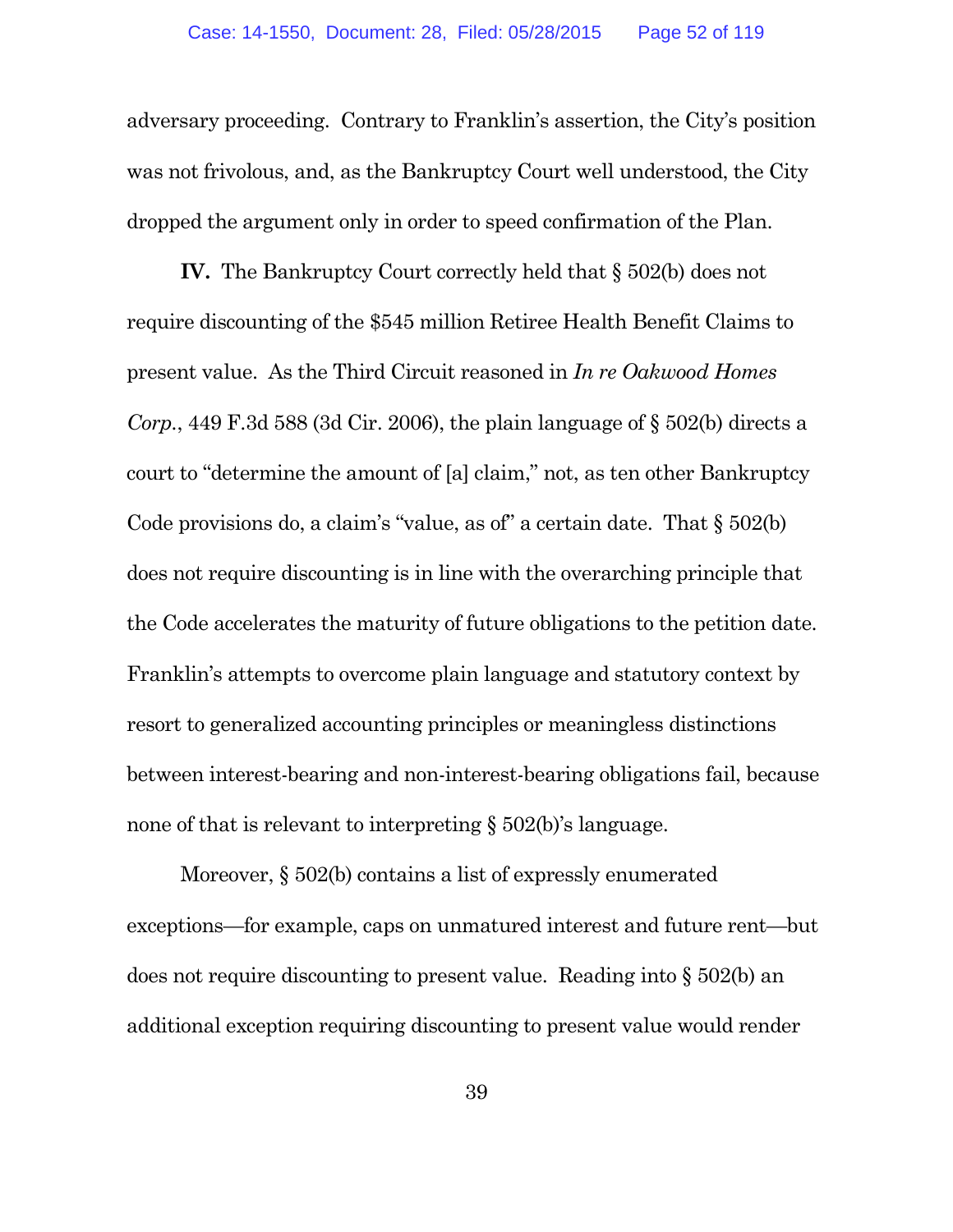the explicit exceptions superfluous. And the authorities Franklin cites do not support a contrary result because they rely on non-bankruptcy law, analyze irrelevant § 502(b) exceptions, or are no longer good law.

**V.** Finally, the Bankruptcy Court correctly held that the text of § 943(b)(3), especially in light of surrounding statutory context, requires disclosure only of prospective fees. Section 943(b)(3) calls only for disclosure of fees "to be paid," in contrast with  $\S 1129(a)(4)$ , which explicitly requires retrospective as well as prospective fee disclosure. Doubtless Congress chose not to require retrospective fee disclosure in chapter 9 because of constitutional concerns regarding interference with state and municipal sovereignty. Chapter 9 does not incorporate §§ 326-30 for the same reason. The Bankruptcy Court properly recognized Congress's decision.

#### **STANDARD OF REVIEW**

Franklin's required statement of the standard of review is misleading and incomplete, stating only that the Bankruptcy Court's confirmation order is generally subject to de novo review. OB4.

The Bankruptcy Court's conclusions on questions of law—such as the proper interpretation of the text of § 502(b), *infra* § IV, or § 943(b)(3), *infra*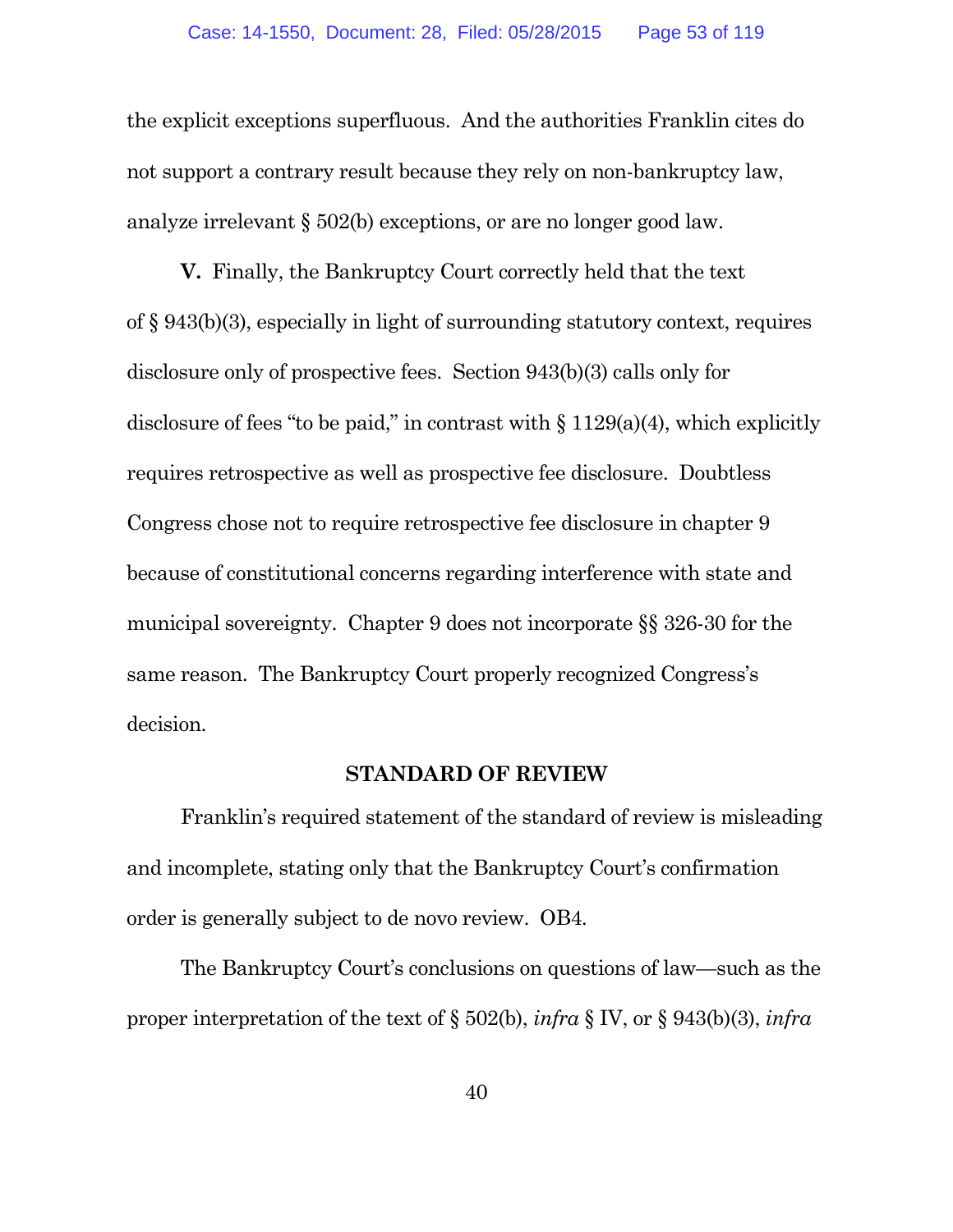§ V—are, of course, reviewed *de novo*. *In re Camino Real Landscape Maint. Contractors, Inc.*, 818 F.2d 1503, 1505 (9th Cir. 1987). Franklin's challenges to the Court's factual rulings, however, are subject to clearly erroneous review, including those to the Court's findings in its classification ruling, *infra* § I, *In re Johnston*, 21 F.3d 323, 327 (9th Cir. 1994), its determination that the Plan is in the best interests of creditors, *infra* § II, *In re Arnold & Baker Farms*, 177 B.R. 648, 653 (B.A.P. 9th Cir. 1994), *aff'd*, 85 F.3d 1415 (9th Cir. 1996), and its finding that the Plan was proposed in good faith, *infra* § III, *In re Stolrow's Inc.*, 84 B.R. at 172 . "Where there are two permissible views of the evidence, the factfinder's choice between them cannot be clearly erroneous." *Anderson v. Bessemer City*, 470 U.S. 564, 573-74 (1985) (if the court's fact-bound ruling is "plausible in light of the record viewed in its entirety, the court of appeals may not reverse it even though convinced that had it been sitting as the trier of fact, it would have weighed the evidence differently").

#### **ARGUMENT**

# **I. Franklin's Unsecured Claim Is Properly Classified and Treated Under the Plan.**

Franklin objects to the Plan's classification of its deficiency claim in Class 12, which includes the claims of holders of other general unsecured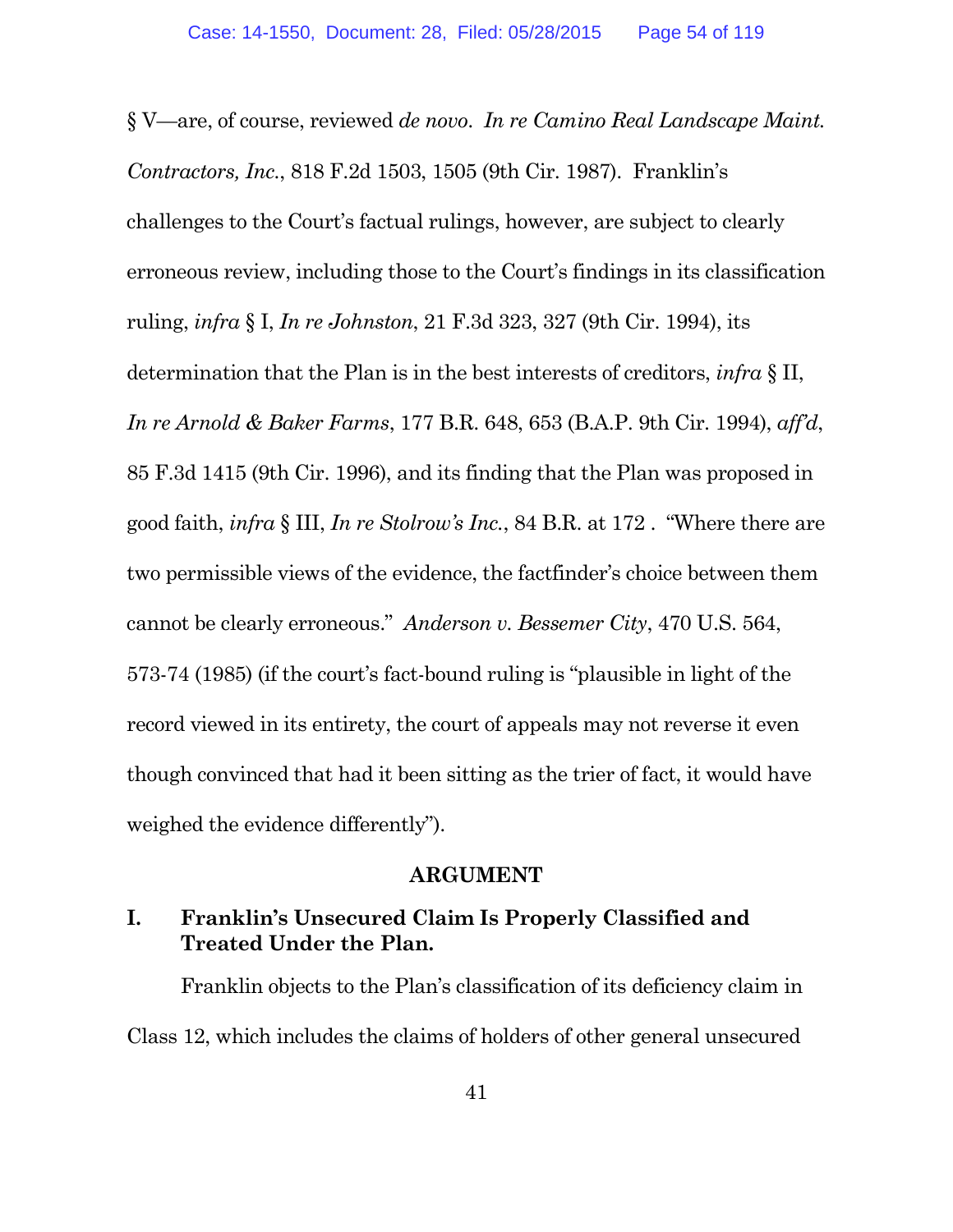claims. It repeatedly asserts that such classification evidences "unfair discrimination." *E.g.*, OB51. There is nothing discriminatory, unreasonable, or improper in classifying Franklin's secured claim in Class 20 (and paying it 100 cents on the dollar), and then classifying the unsecured deficiency claim along with other general unsecured claims in Class 12. Nor can Franklin complain about equality of treatment within Class 12, because each claim received the same percentage payment. Unable to succeed under a straightforward analysis of classification and treatment of claims, Franklin improperly asks this Court to rewrite the Code to import free-floating cramdown principles that have no application in this context. That invitation should be rejected.

## **A. Franklin's unsecured deficiency claim was properly classified with substantially similar general unsecured claims.**

Franklin maintains that the unsecured portion of its claim was not "substantially similar" to the other general unsecured claims under § 1122(b). Substantial similarity is a question of fact, and nothing Franklin points to would suggest that the Bankruptcy Court's decision was clearly erroneous. *In re Johnston*, 21 F.3d at 327.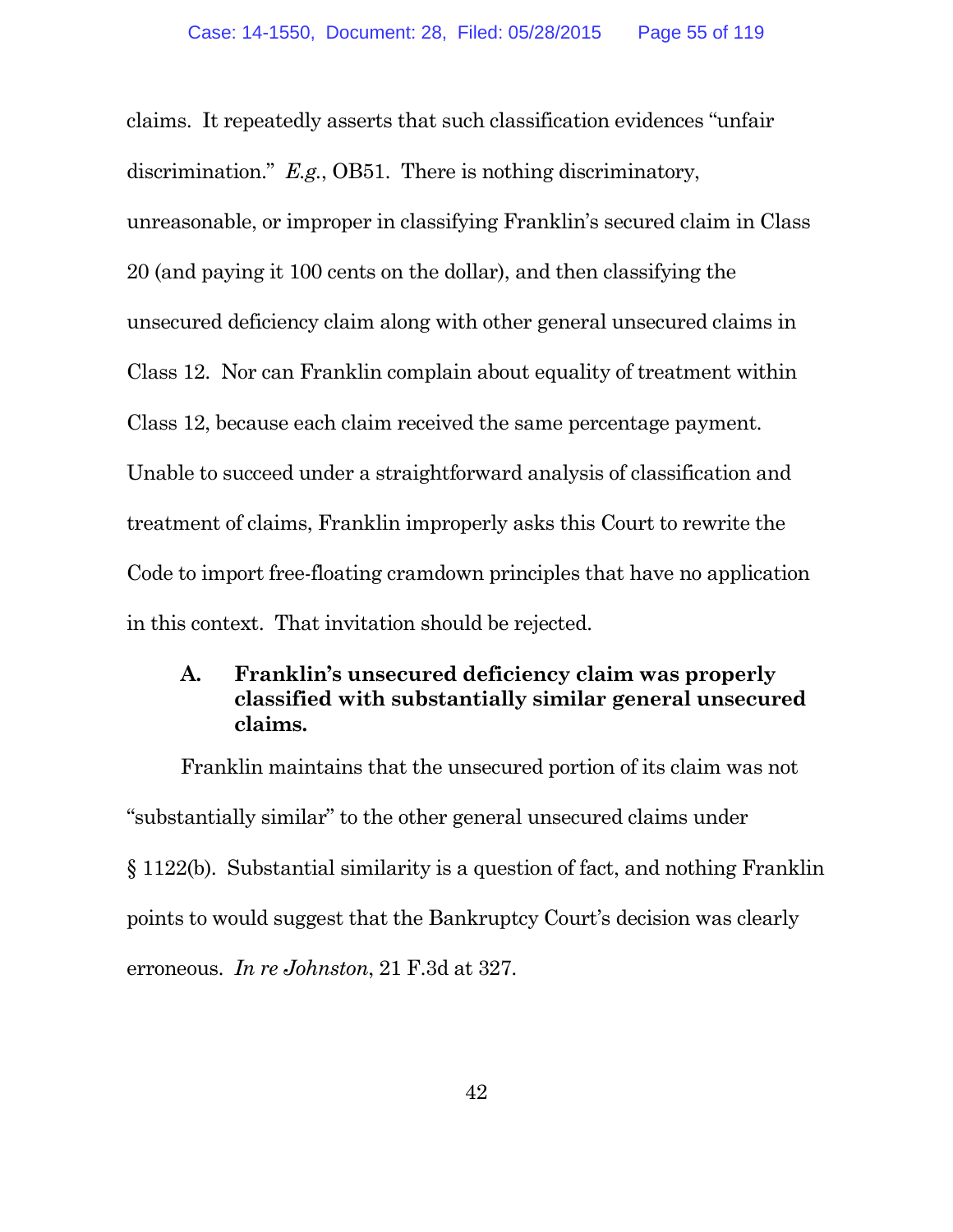Franklin's argument that its deficiency claim is different from other general unsecured claims is premised on an asserted right to have its claim paid "from restricted PFFs." OB56. PFFs "are charges levied on new development to pay for development's fair share of infrastructure needs." SER399; *see* Cal. Gov't Code §§ 66000 *et seq.* When a developer builds new residential units, for example, the City charges it PFFs, which the City is then required to use on public infrastructure projects like roads to ease the increased traffic caused by the development. Franklin lays claim to these fees, then maintains that they are "a third-party source for payment" that "*requires* separate classification." OB56 (emphasis Franklin's) (citing *In re Loop 76, LLC*, 465 B.R. 525, 541 (B.A.P. 9th Cir. 2012)).

This argument fails. Of the two cases Franklin relies upon, one, *In re Loop 76*, 465 B.R. at 541, involved a third-party guarantor legally obligated to repay the debt, and the other, *In re Johnston*, 21 F.3d at 328, involved a third party pledge of collateral for the debt. In contrast, the PFFs are not property belonging to a third party and are not legally obligated to Franklin, which has no security interest in them. The only legally obligated source of repayment for Franklin's claim is the General Fund. The bond indenture explains that, pursuant to the related lease transaction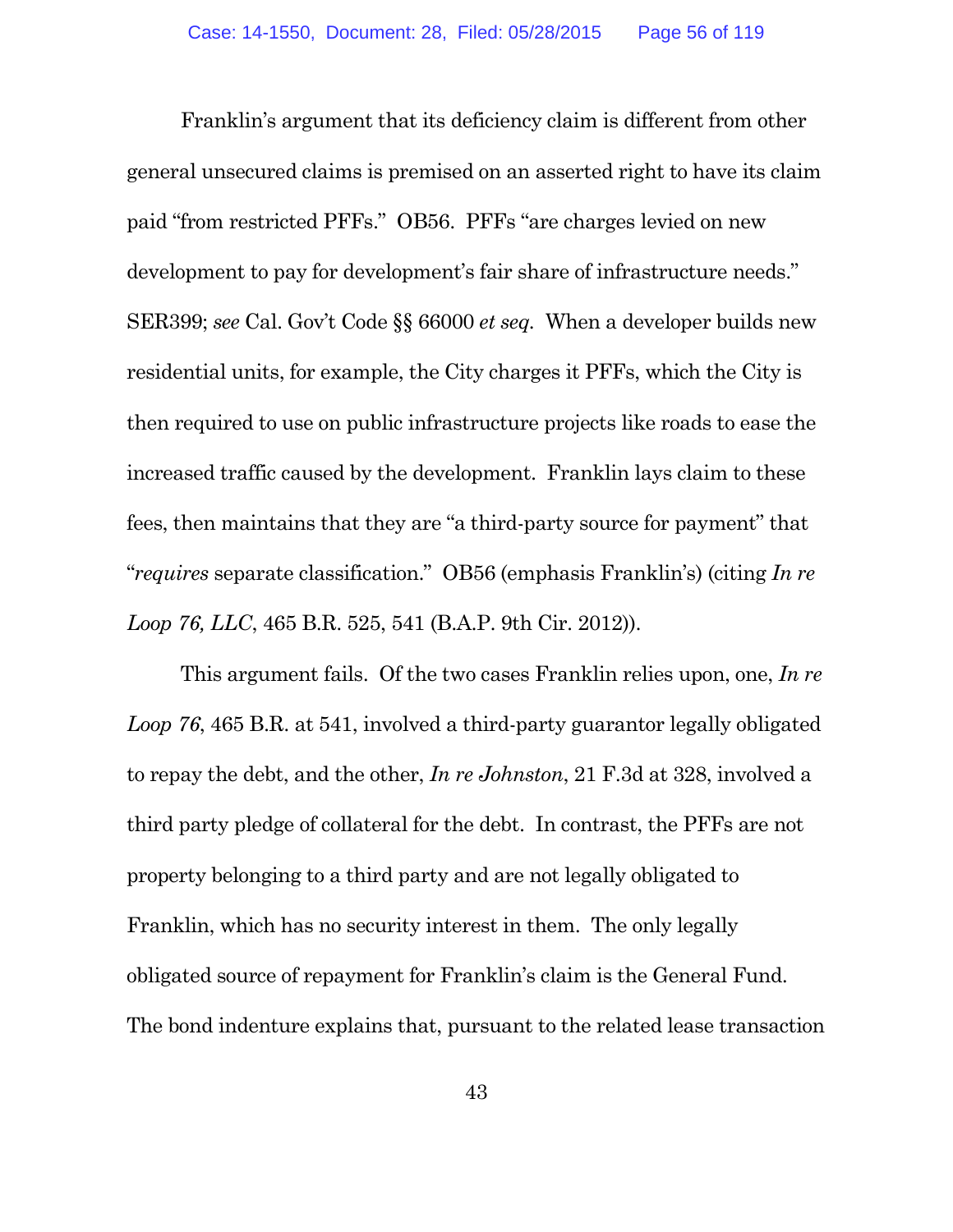the City used to fund the bonds, "the City will agree to make lease payments … from moneys in its General Fund." SER365. The only reference to PFFs appears on the Official Statement, which says that "[t]he City *expects* that [PFFs] will be sufficient to pay the debt service." ER635 (emphasis added). That forward-looking statement reflected the City's belief at the time that it would have excess PFFs, but it does not give Franklin any legal right to be paid from them. *In re Loop 76* and *In re Johnston* therefore do not help Franklin.

The City is required to use PFFs "to pay for projects to mitigate growth"—that is, to pay for the adverse impacts of a new development (such as increased traffic or needs for additional infrastructure). SER427; *see* Cal. Gov't Code § 66001(a)(3), (b). There are many such infrastructure projects requiring the PFFs—the City's Capital Improvement Program has identified \$440 million worth.<sup>3</sup> SER406.

<sup>3</sup> In addition, as a practical matter, funds from PFF collection are highly speculative and currently are just a trickle. Indeed, the City's development and corresponding PFFs have been well below Franklin's self-serving forecast (at OB37) of "tens of millions of dollars." Stephen Chase, the City's Director of the Community Development Department, explained how minimal development in the City has been: "[T]he City has averaged less than 130 units per year over the last five years, and [was] stuck on 64 units [10 months into FY2014]." SER406.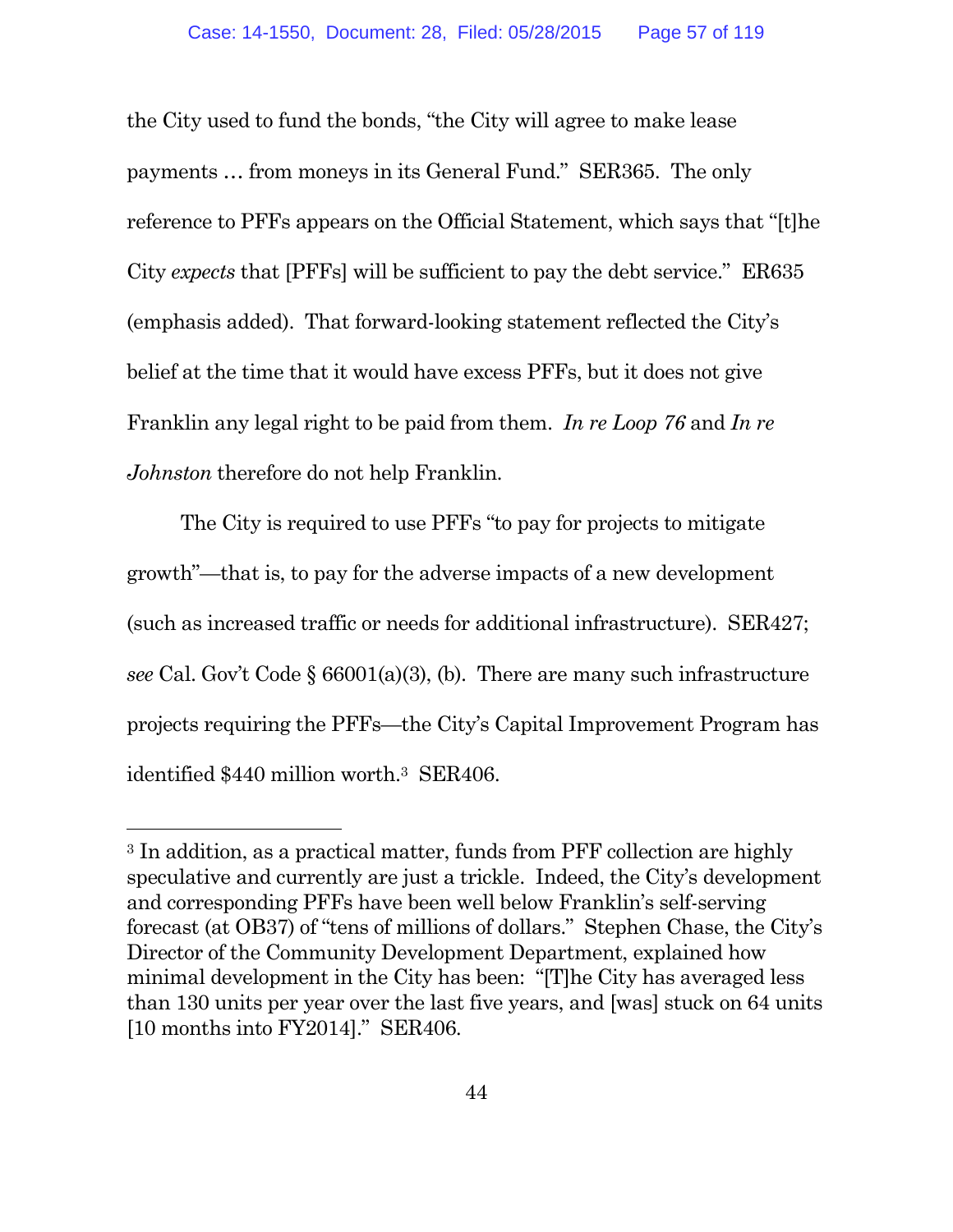Without any special legal right to PFFs, Franklin's unsecured claim's "legal character or effect as a claim against the debtor's assets" and "the relationship of the claim to [the City's] property" is identical to those of other general unsecured creditors. 7 *Collier on Bankruptcy* ¶ 1122.03[1][a][3] (Alan N. Resnick & Henry J. Sommer eds., 16th ed.) (hereinafter "*Collier*"). And because Franklin, through that claim, has the same interests as those other claimants, it is entirely appropriate that it cast its vote alongside them.

# **B. The City's decision to separately classify Franklin's unsecured claims from the claims of other capital markets creditors was based on business and economic considerations.**

Franklin also complains that other capital markets creditors were not classified with the general unsecured creditors, but instead were put in their own classes and recovered at a higher rate. OB52-56. This argument is likewise without merit.

A claim that is not "substantially similar" to another—for example, because it is secured by collateral—must be classified separately. 7 *Collier* ¶ 1122.03[3][c]. And even where claims are similar, it is well established that "both the proponent of the plan and the court itself have wide latitude in determining whether similar claims may be classified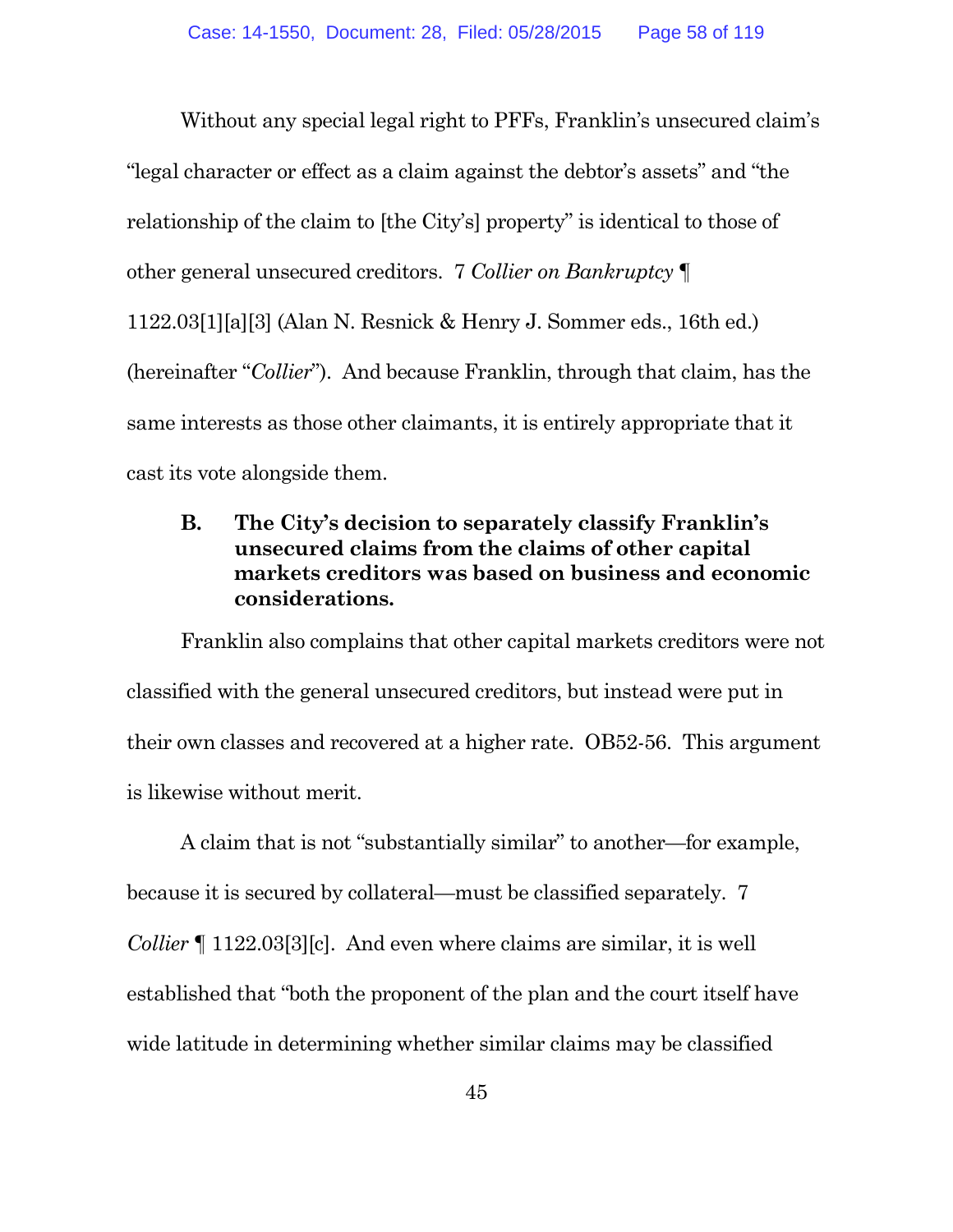separately." 7 *Collier* ¶ 1122.03[3]; *In re Johnston*, 21 F.3d at 327. As Franklin concedes, OB53, as long as the debtor can point to "a legitimate business or economic reason" for separate classification, such classification is proper. *See In re Barakat*, 99 F.3d 1520, 1526 (9th Cir. 1996).

Whether separate classification is justified is a question of fact, and must be viewed in light of a debtor and court's considerable discretion in matters of classification. *In re Johnston*, 21 F.3d at 327. Here, the Bankruptcy Court neither abused its discretion nor committed clear error in permitting Franklin's unsecured deficiency claim to be classified together with general unsecured claims and separately from other claims. Even a brief review of the reasons for separate classification demonstrates that the City's reasons for classifying claims as it did were unquestionably legitimate.

1. Insofar as Franklin challenges separate classification of Ambac, NPFG, or Assured claims secured by collateral, this argument is a nonstarter. Collateral matters, and each of Ambac, NPFG, and Assured asserted a security interest in collateral that was vital to the City's recovery, and far more important to the functioning of the City than the interest held by Franklin. Ambac's collateral included leases of three fire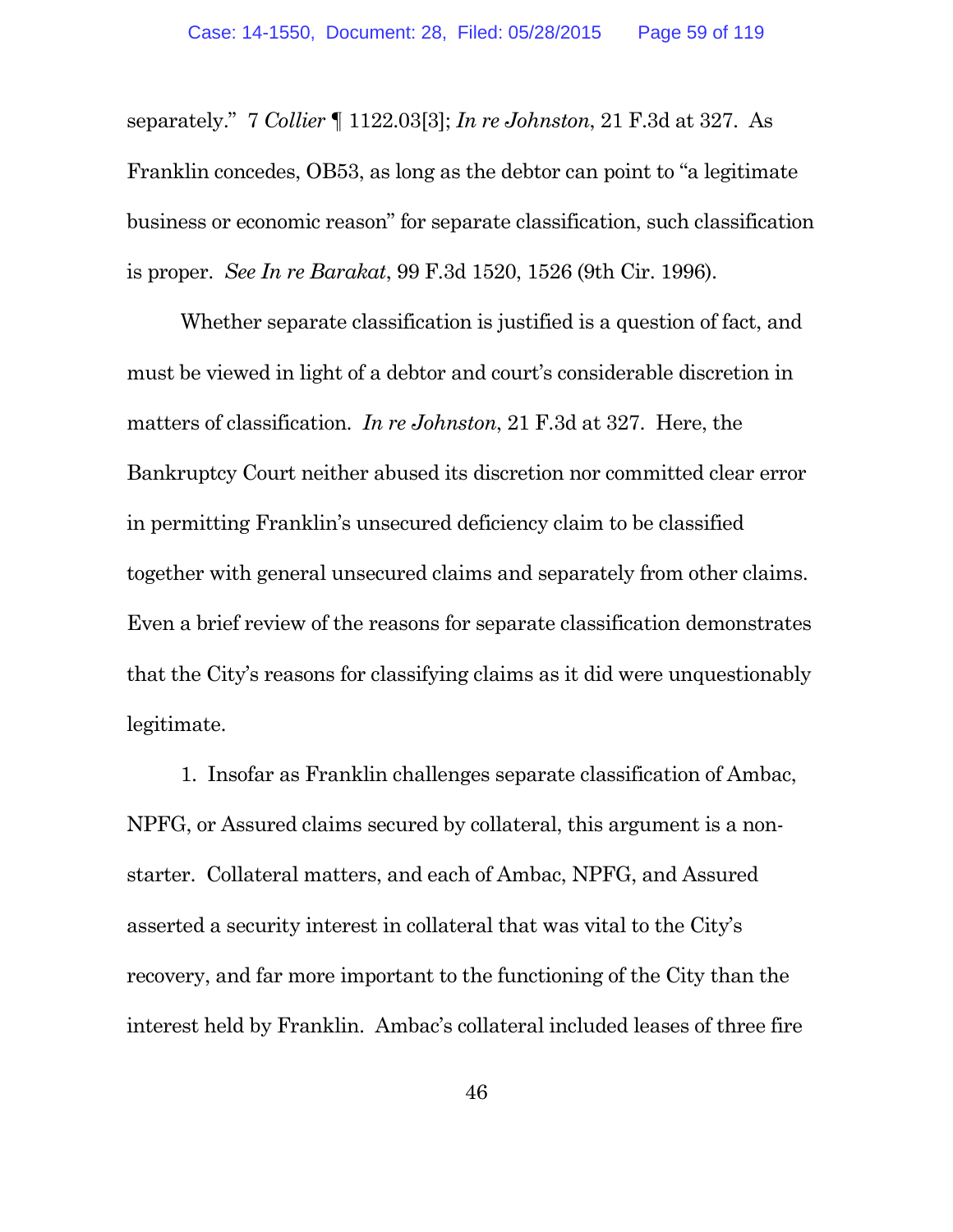stations and the City's main police station; NPFG's included leases on the arena and downtown parking garages, both centerpieces of the downtown area, as well as the Stewart Eberhardt Building, already home to several essential services; and Assured's was a lease in 400 E. Main, the City's replacement for City Hall. *Supra* 17-20. Franklin's bonds were secured by a possessory interest in two money-losing golf courses and a park. *Supra* 21.

In light of Ambac, NPFG, and Assured's collateral, business and economic imperatives compelled the City to reach an expeditious resolution of their claims, and the City was able to do so, negotiating unique treatment based on the respective creditors' unique collateral. This left Ambac, NPFG, and Assured's secured claims and security interests fully intact. Those claims, like any claim secured by collateral, are *required* to be separately classified. Indeed, it would be nonsensical to classify, say, NPFG's claim, secured by a possessory interest in an arena and a pledge of restricted tax revenues, with general unsecured claims. To the extent Franklin contends otherwise, its argument flies in the face of basic classification principles.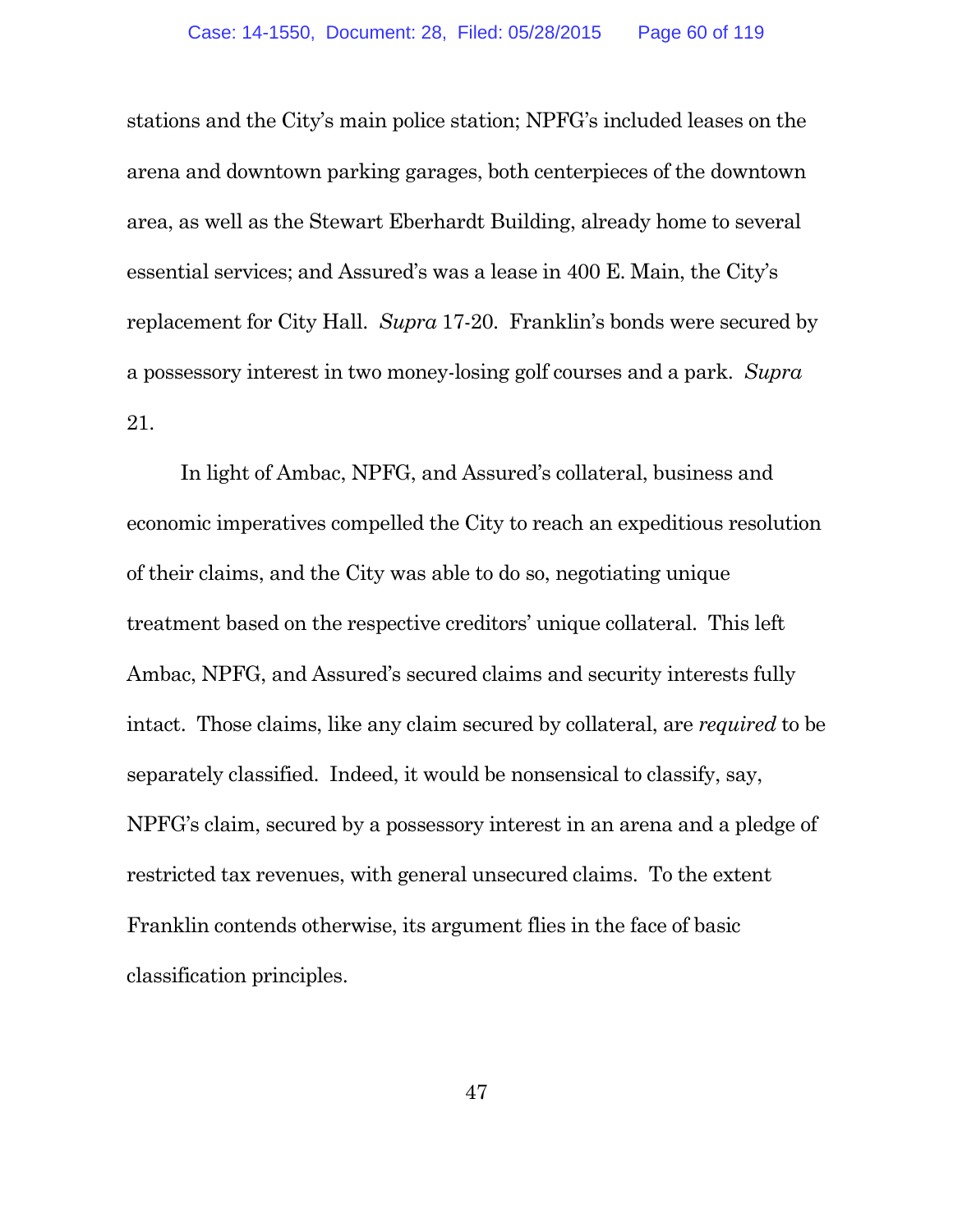Franklin's collateral, by contrast, was less important as a business and economic matter to the City, and despite the City's best efforts, the parties could not reach a settlement. Franklin litigated instead, leaving it with a secured claim and an unsecured deficiency claim. Just as Ambac, NPFG, and Assured's secured claims were classified separately, so too was Franklin's secured claim placed in its own class (Class 20), and Franklin received 100 cents on the dollar. Its remaining deficiency claim was then classified with other general unsecured claims, which, as explained above, was entirely correct.

This is all rudimentary. The City's agreements with Ambac, NPFG, and Assured reflected a proper, reasonable business decision in valuing the importance of distinct assets implicated by the claims, and the resulting claims were plainly different, in their legal character and their practical importance, from unsecured claims. Classifying them—and, for that matter, Franklin's secured claim—separately was not only permissible, it was mandatory.

2. The Bankruptcy Court also correctly found that valid legal and business considerations justified separate classification for Assured's unsecured POBs. To begin with, the treatment of the POBs was part of a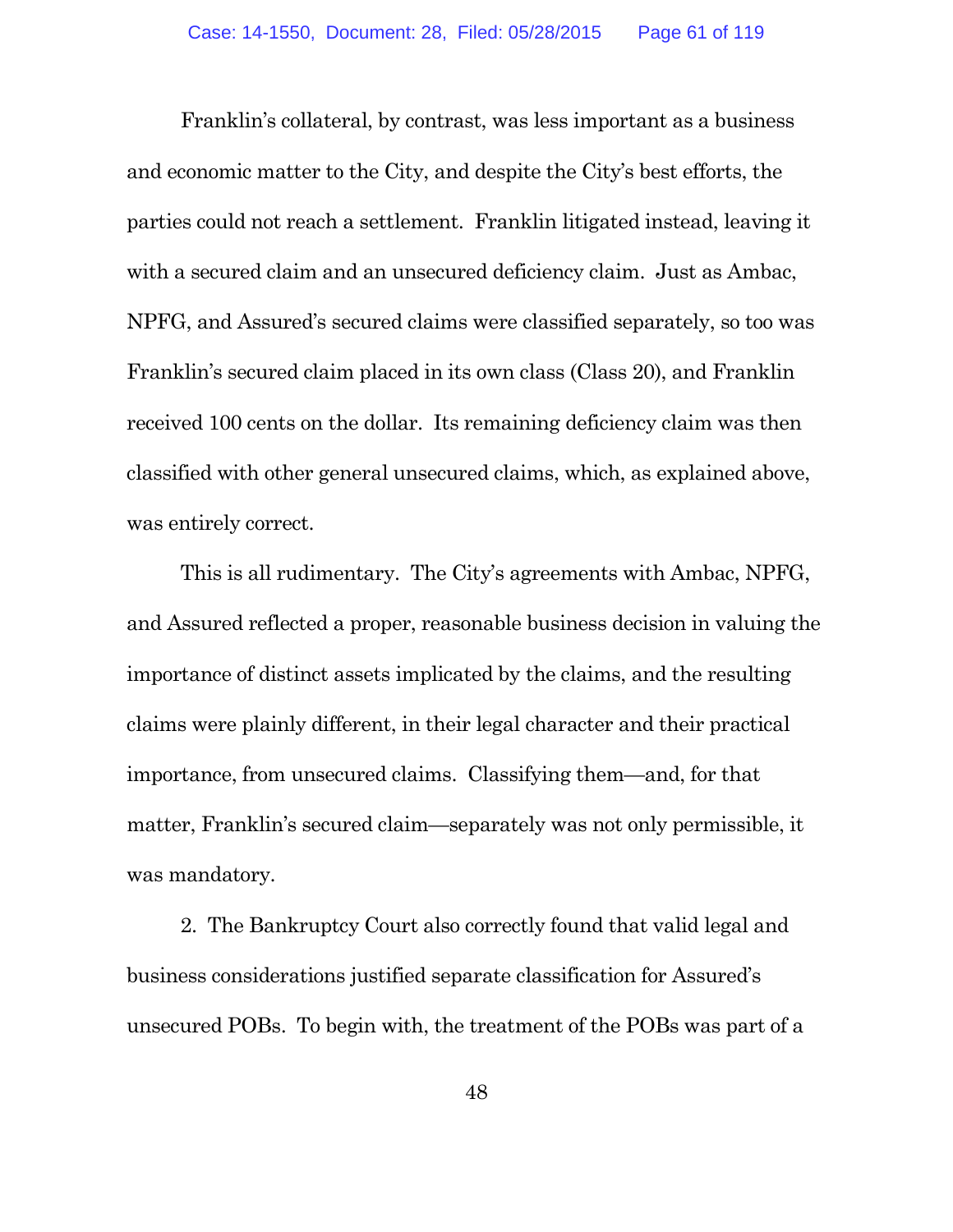global settlement with Assured, which was critical to guaranteeing the City a new home for its City Hall in 400 E. Main. That alone is a sufficient business reason for separate classification.

The POBs also carried unique legal risks in the context of the bankruptcy case. Assured contended that the proceeds of POBs paid to CalPERS to refund pension liabilities do not create new indebtedness, but rather take on the same character and priority of the pension obligations themselves. SER360; *see, e.g.*, *City of Los Angeles v. Teed*, 112 Cal. 319, 327 (1896) (noting that bonds are "only the evidence" of indebtedness, not "new indebtedness"). Complicating matters, the City sought and secured a Superior Court judgment in 2006 finding that the POB debt was the same debt as the pension obligations it went to fund, and thus did not count towards the City's debt ceiling. SER442-45. Assured argued that this barred the City from impairing its POB claims. Although the City disagreed, the size of Assured's claim and the unsettled law surrounding its arguments carried very substantial risk.

The City's agreement with Assured, embodied in the Plan, reflects a business judgment that this risk, if it materialized, would have imposed a possibly insurmountable obstacle to a feasible plan. And, as mentioned,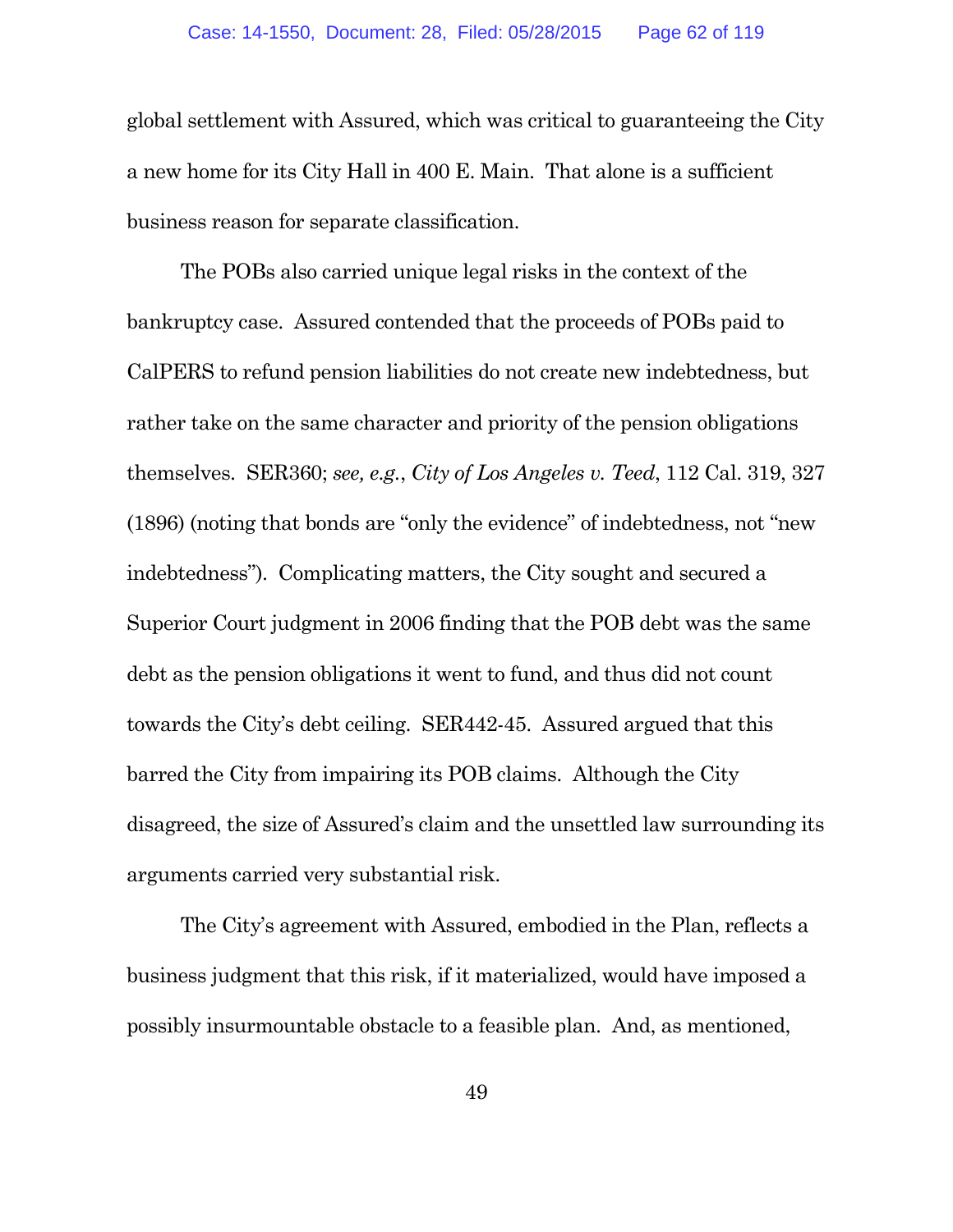the Plan's treatment of the POBs was part and parcel of the City's global settlement with Assured for both its POBs and secured claim related to 400 E. Main. The Bankruptcy Court understood the City's discretion, in these circumstances, to place Assured's POB claim in its own class under the Plan, and it approved the City's decision. The Court's ruling is well supported and plainly does not amount to clear error.

3. Franklin confronts none of the above. Instead, it rests its argument (at OB53) on a narrow exception to a debtor's discretion to separately classify claims: A debtor may not "classify similar claims differently in order to gerrymander an affirmative vote on a reorganization plan." *In re Barakat*, 99 F.3d at 1525 (internal quotation marks omitted). In other words, a debtor cannot classify a claim in a certain way solely because of the claimholder's support for or opposition to a plan, and absent any legitimate business or economic reason. *Id.* Without grappling with the evidence of sound business judgment underlying the Plan's classification framework, Franklin accuses the City of a "classic gerrymander." OB55. This is empty rhetoric.

The "classic gerrymander" at which the restriction on separate classification is directed is the scenario in which a debtor separately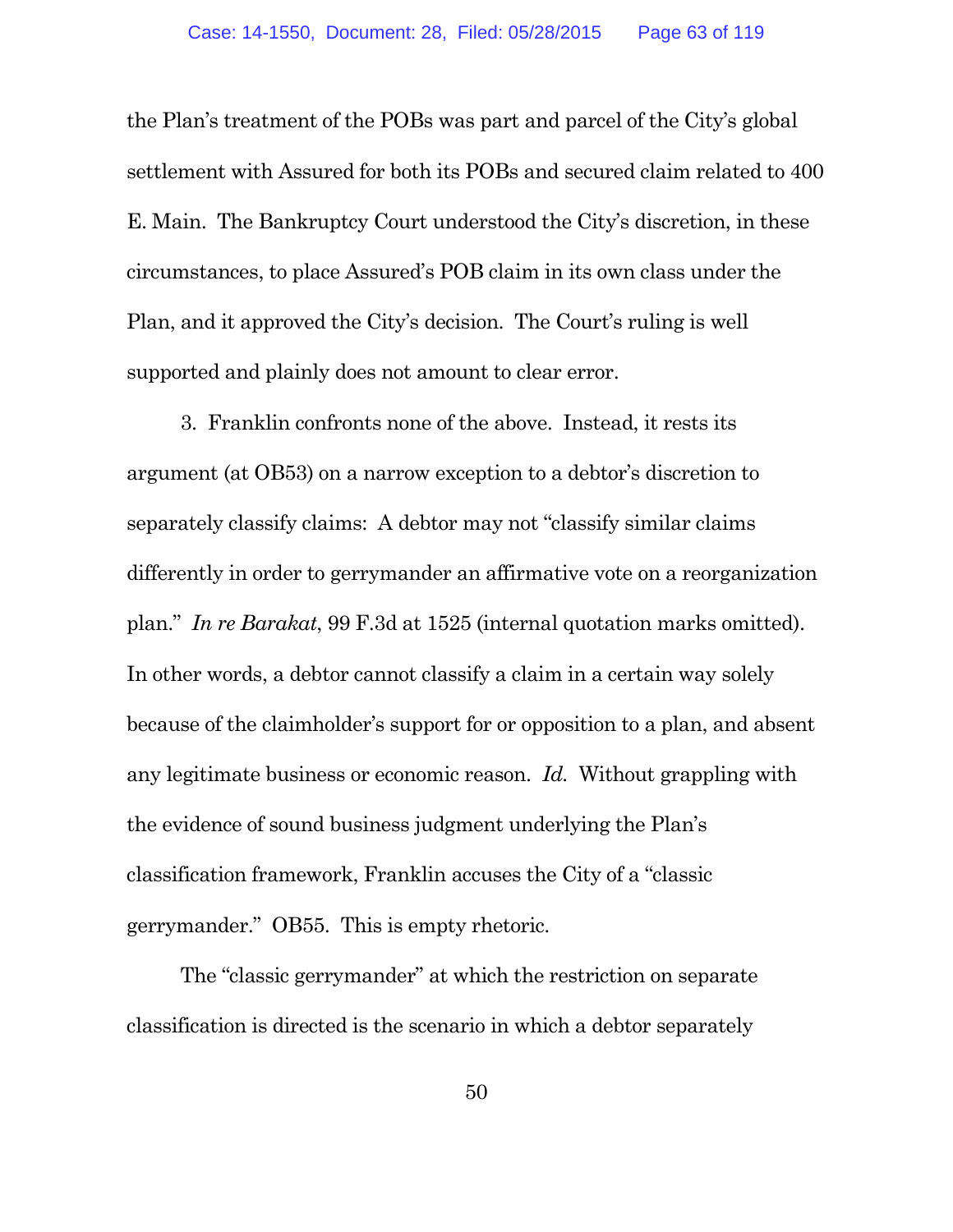classifies substantially similar claims in order to manufacture the single accepting impaired class required by  $\S 1129(a)(10)$ . In so doing, it isolates the unfriendly creditors whose claims will be the subject of a cramdown under § 1129(b). *In re Johnston*, 140 B.R. 526, 529 (B.A.P. 9th Cir.), *aff'd*, 21 F.3d 323 (9th Cir. 1994). Here, *10* impaired classes have approved the Plan, so there was no motive to gerrymander past  $\S 1129(a)(10)$  and into cramdown. Cases like this one are a world away from "classic gerrymander" cases*. See In re City of Colo. Springs Creek*, 187 B.R. 683, 688-90 (Bankr. D. Colo. 1995).

In any event, Franklin adduced no evidence that the City's "sole purpose" for classifying Franklin as it did was to gerrymander the vote—as it would have to show in order to prevail, *In re Barakat*, 99 F.3d at 1525-26; *In re Loop 76*, 465 B.R. at 537.<sup>4</sup>

<sup>4</sup> Lacking evidence, the best Franklin can muster is a citation to the "observ[ation]" of "one commentator" that "Stockton clearly engineered its classes to obtain a desirable voting outcome within each class." OB55 (quoting Richard M. Hynes & Steven D. Walt, *Fair and Unfair Discrimination in Municipal Bankruptcy*, 37 Campbell L. Rev. 25, 68 (2014)). The article does not discuss any evidence either. Indeed, it appears to rely for its observation almost exclusively on argument from Franklin's briefing in the bankruptcy case. *Id.* at 68 n.257; *see id.* at 64 nn.233 & 234, 65 nn.235 & 237-42.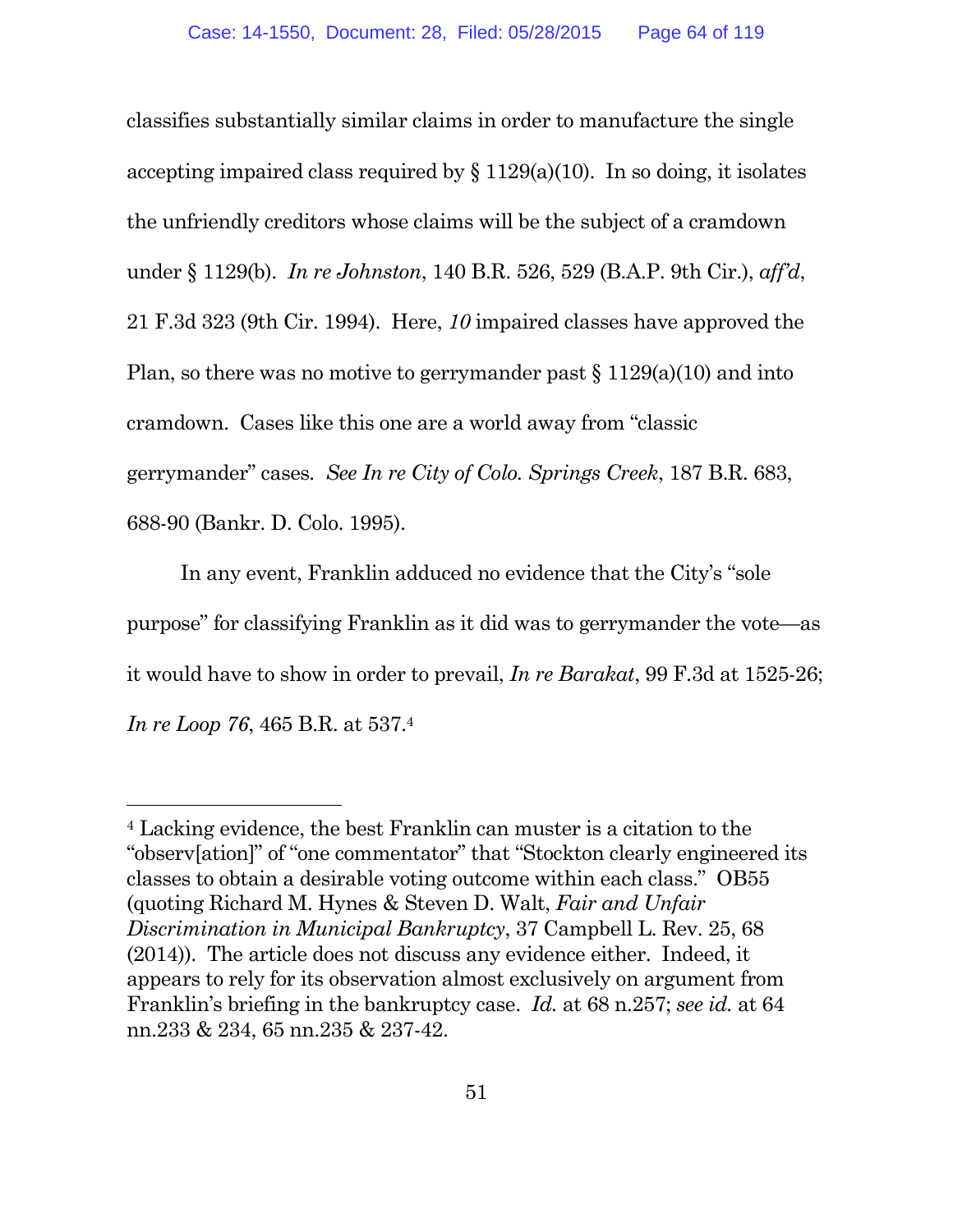### **C. Franklin's deficiency claim was afforded the "same treatment" consistent with § 1123(a)(4).**

Franklin asserts that the Plan violates  $\S 1123(a)(4)$ 's requirement that it "provide the same treatment for each claim … of a particular class." OB57. That argument is based on a fundamental misreading of the Code.

A "claim" is a "right to payment." § 101(5)(A). A "creditor" is an "entity that has a claim against the debtor."  $\S$  101(10)(A). Section 1123(a)(4), the equal treatment provision Franklin invokes, requires only that a plan of adjustment "provide the same treatment for each claim … within a class." It does not mandate the same treatment for each *creditor*. Here, all claims within Class 12 were treated the same. ER434.

This Court should view this article, which Franklin relies on repeatedly, with a jaundiced eye. The authors' major premise is that debtors in chapter 9 cases do not impair retiree benefits because they view employees and retirees as more deserving than general creditors and unable to protect themselves. The vast majority of the article is devoted to knocking down the straw man it sets up. Like Franklin, the authors fail to discuss or even acknowledge the real business and economic reasons underlying the City's decision not to impair pensions. Indeed, the article never mentions the CalPERS retirement system, much less the complexity of the City attempting to modify its pension obligations administered by CalPERS without the probable loss of its employees. Tellingly, the article's primary source, cited 20-some-odd times, is Franklin's own summary objection to confirmation.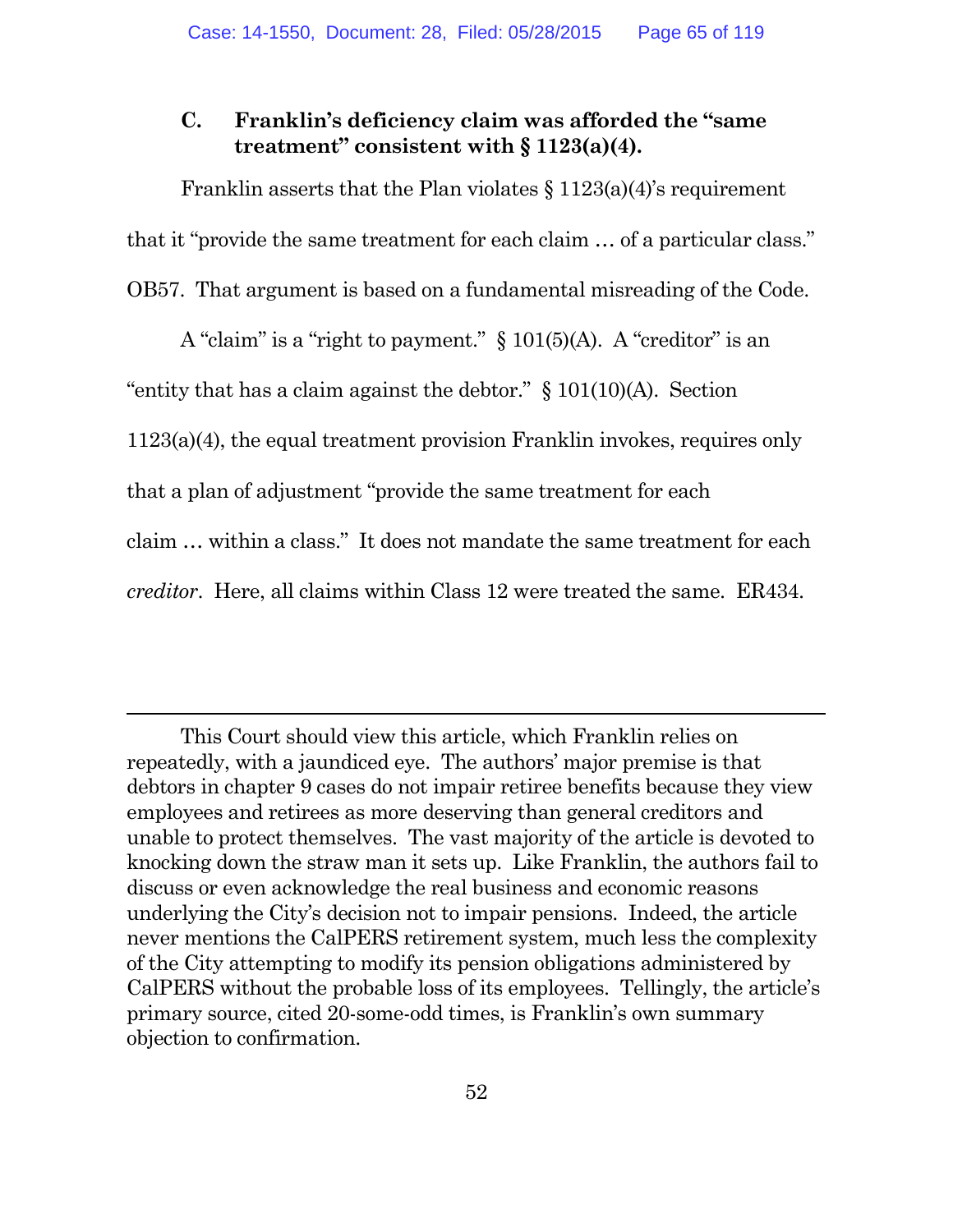Franklin does not dispute that. OB58. Accordingly, there is no violation of § 1123(a)(4).

Franklin's argument seeks to rewrite the statute. It insists that the proper analysis is to compare its claim to the "overall treatment" of the 1,100 retirees whose Retiree Health Benefit Claims are also classified in Class 12. OB58. It says that because these retirees also have pensionbased claims, and because, pursuant to a settlement with the Retirees Committee, the Plan does not impair pensions, the retirees in fact receive a higher percentage of "the City's *total* liability" than Franklin receives on its unsecured deficiency claim alone. OB58.

This proposed expansion of  $\S 1123(a)(4)$  is sweeping. Any time a creditor holds more than one claim, and those claims are separately classified, § 1123(a)(4) would require a Bankruptcy Court to scrutinize whether there is some link between the two claims such that they are "inexorably joined," OB60. This link, it appears, is satisfied any time the two claims "ar[i]se from the *same contract*[]," OB58 (emphasis Franklin's); "are part and parcel of [a] *single obligation*," OB58 (emphasis Franklin's); or are both settled as part of a "package deal," OB59. If there is such a link, per Franklin's approach, the court must then combine the treatment on the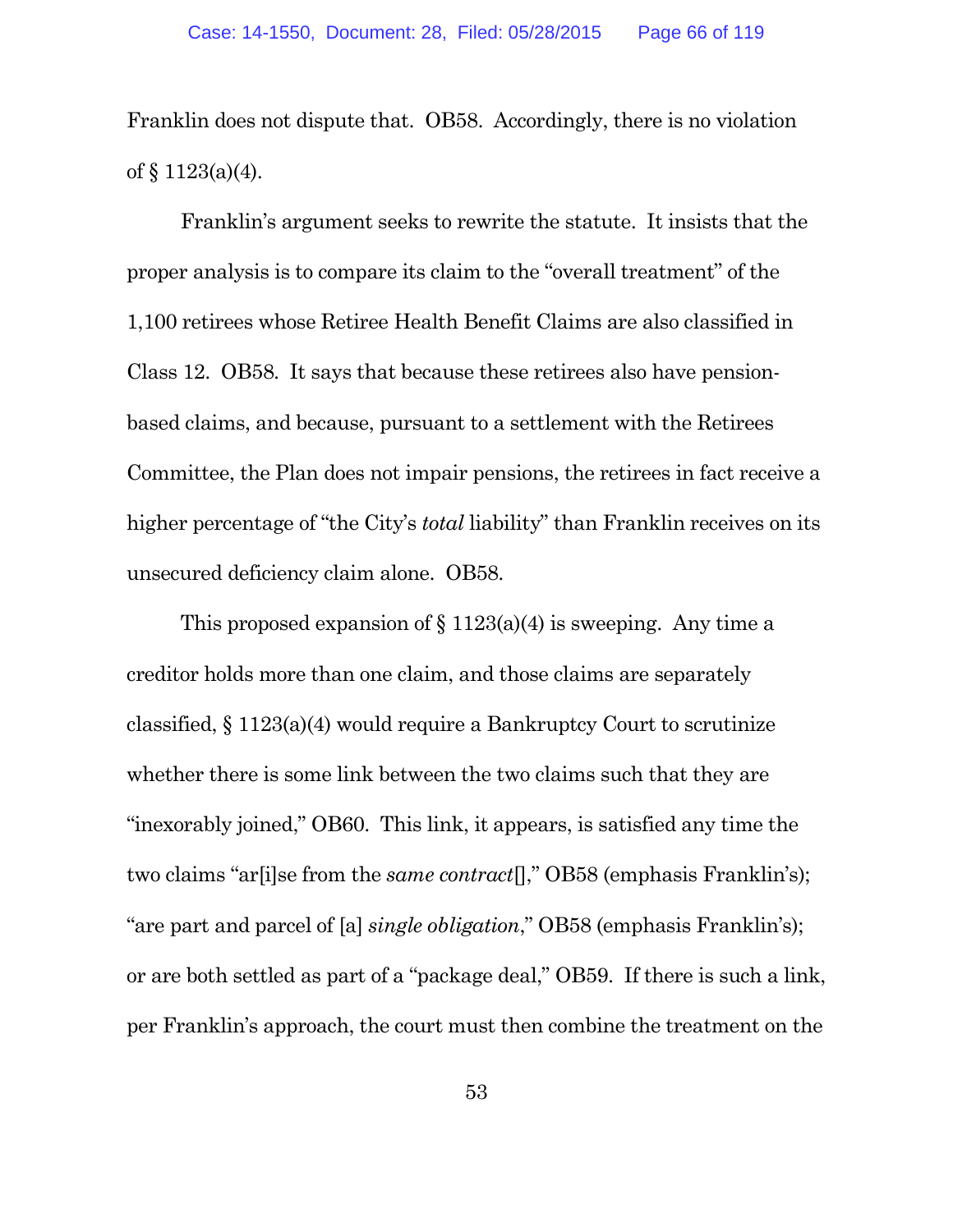two claims and compare the "overall treatment" of the creditor to the treatment of the objecting creditor's claim—all, presumably, as part of ensuring that each "claim" in a "class" is treated equally. Franklin cites no case applying this methodology, and it would lead to arbitrary and absurd results.

The statute should be applied as written. Under the Code, 1,100 retirees each have two separate and distinct interests in payment. One of these is the lifetime health benefits the City itself undertook to pay them. The other is the pension benefits administered by CalPERS, which the 1,100 retirees with health benefits share with the City's other 1,000 retirees and all of its current employees, and which exists pursuant to the City's contract with CalPERS. The claims are as distinct as Franklin's secured and unsecured claim, and there is no reason to treat them otherwise.

None of the authority Franklin cites refutes this. First, it points to § 507(a)(5)'s priority for claims under an "employee benefit plan," OB59, but does not even attempt to explain how a legislative judgment on priorities establishes that various different benefits under an employee benefit plan are somehow treated as a single claim for purposes of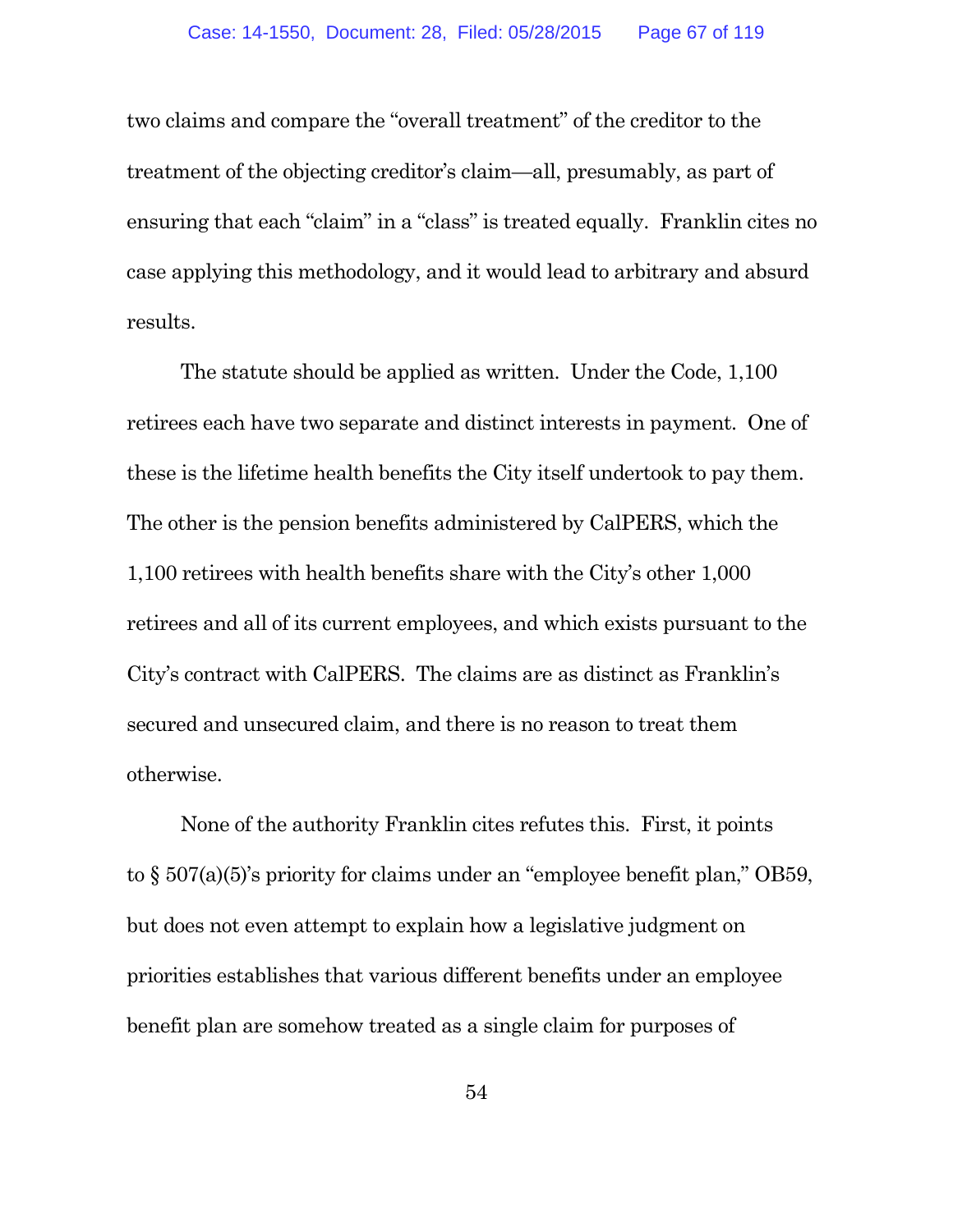classification and treatment. Also misplaced are its citations to *American United Mut. Life Ins. Co. v. City of Avon Park*, 311 U.S. 138, 144-45 (1940), and *In re Adelphia Commc'ns Corp.*, 361 B.R. 337 (S.D.N.Y. 2007). As Franklin acknowledges, *Avon Park* was not only decided before § 1123(a)(4) was enacted, but it also dealt with a plan that paid a particular debtor a bonus for facilitating restructuring. 311 U.S. at 141. That has nothing to do with treating two separate prepetition debts as a single claim for purposes of applying the text of § 1123(a)(4). *In re Adelphia*, too, is a case about an "added benefit … given for … [a] collateral reason[]," and possible "prejudice[] by a quid pro quo," and again the court did not apply § 1123(a)(4). 361 B.R. at 363.

The Bankruptcy Court properly applied the plain language of § 1123(a)(4) to Franklin's treatment under the Plan. Franklin is entitled to no more.

# **D. Franklin's cramdown argument ignores the fact that there was no cramdown, but in any event Franklin's treatment was entirely fair.**

Finally, Franklin engages in a lengthy and irrelevant cramdown analysis. Cramdown applies only where an impaired class does not accept a plan. *See* § 1129(b); § 1129(a)(8). Franklin's claim was not subjected to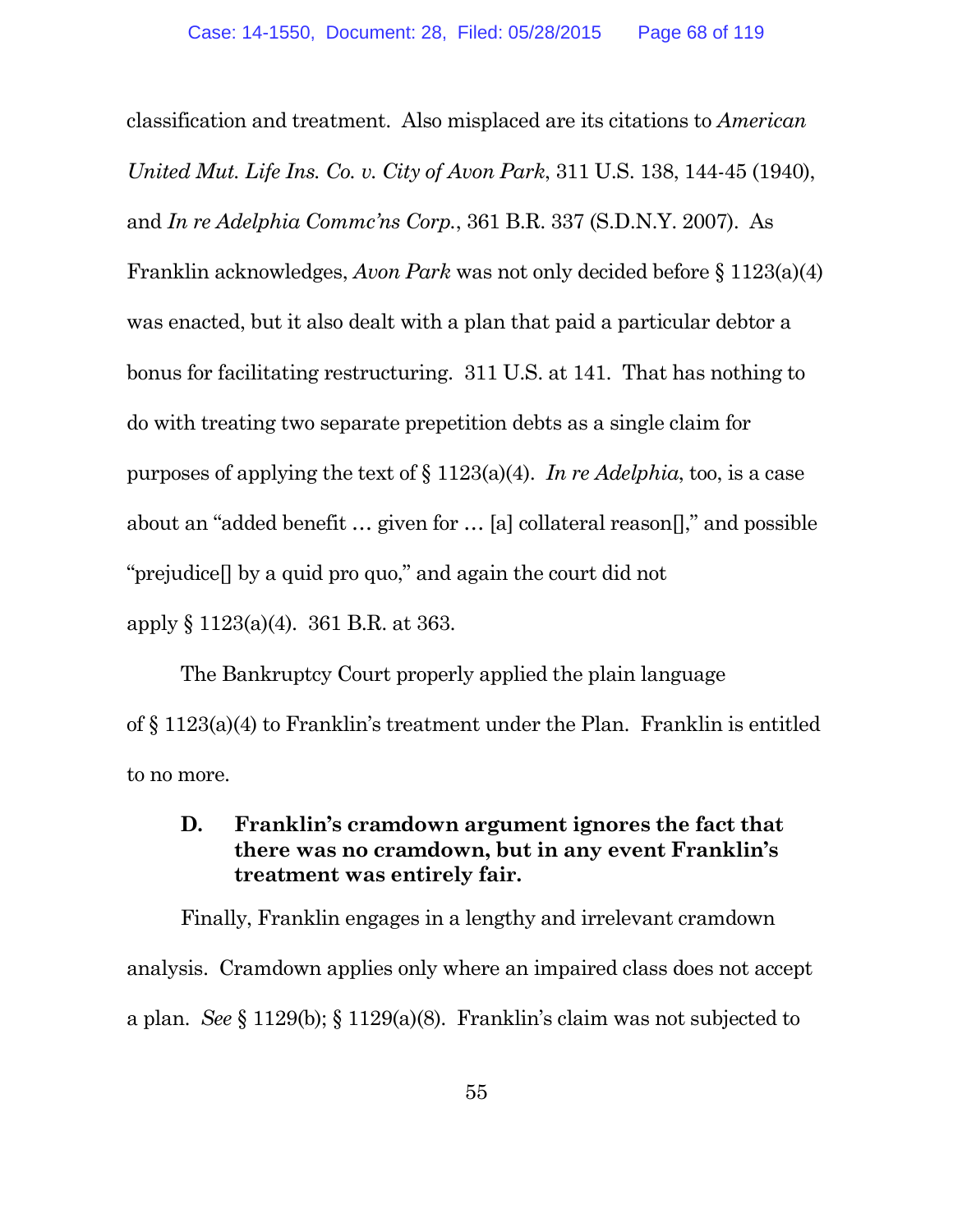cramdown because Class 12 accepted the Plan. Franklin "is simply a dissenting creditor in an accepting class," bound by the majority's vote. *In re City of Colo. Springs*, 187 B.R. at 690.

Franklin's brief consumes several pages trying to muddy the Bankruptcy Code's statutory classification framework by dragging cramdown principles into the analysis. OB50-52. It seems to advocate a free-form inquisition into creditors, claims, classes, and treatment, informed only by its own repeated invocations of the specter of "unfair discrimination." *E.g.*, OB 51 ("[T]he appropriateness of classification in a particular case is determined with reference to the Code's prohibition of unfair discrimination."). But whether "discrimination" in the form of separate classification is permissible, or whether disparate treatment of a claim in one class informs the equality of treatment of claims in another, are questions answered by straightforward application of the relevant statutory provisions—that, and not Franklin's unguided analysis, is how the Bankruptcy Code guarantees that all claims receive fair and equitable treatment.

While cramdown principles have no application here, if they were applicable, Franklin's unfair discrimination argument would still fail under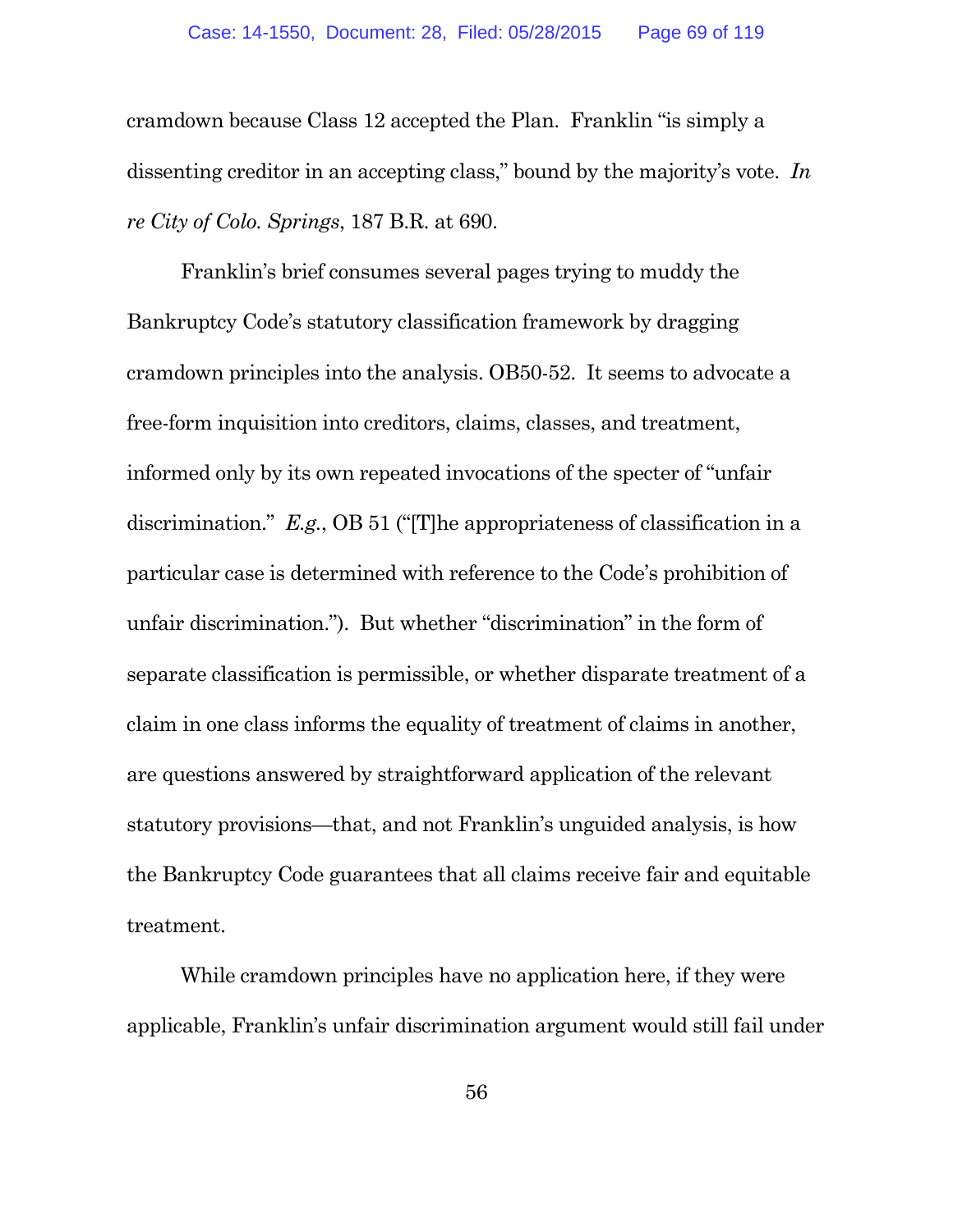the four-part test articulated in *In re Ambanc La Mesa Ltd. P'Ship*, 115 F.3d 650, 656 (9th Cir. 1997). Its putative showing on those factors—(1) a reasonable basis for differential treatment; (2) the necessity of differential treatment to confirming a plan; (3) good faith; and (4) a rational relationship between the differential treatment and its justification consists of the same debunked arguments Franklin raises on classification and other challenges in its brief.<sup>5</sup> We have explained above (at 42-51) why Franklin's deficiency claim was classified and treated differently from others. And we explain below (at 65-68, 70-73) why that treatment was essential to a feasible plan of adjustment and (at 76-88) why the Bankruptcy Court was right to find that the City proceeded in good faith

<sup>5</sup> Franklin's one new point is the half-hearted suggestion that the City's decision not to impair pensions was based on "sympath[y]" for the former employees. OB65-66. This ignores the City's massive cuts to compensation pre-filing; elimination of employee health benefits; indirect reductions to pensions; and elimination of lifetime Retiree Health Benefit Claims. *Supra* 8-9, 17. And, as discussed (at 21-24), the decision to assume the CalPERS contract and leave the pensions intact was an economic one that Franklin does not even challenge on the applicable statute, § 365(a), which permits a debtor to assume a contract as long as the decision satisfies the business judgment rule, *In re Pomona Valley Med. Grp., Inc.*, 476 F.3d 665, 669-70 (9th Cir. 2007).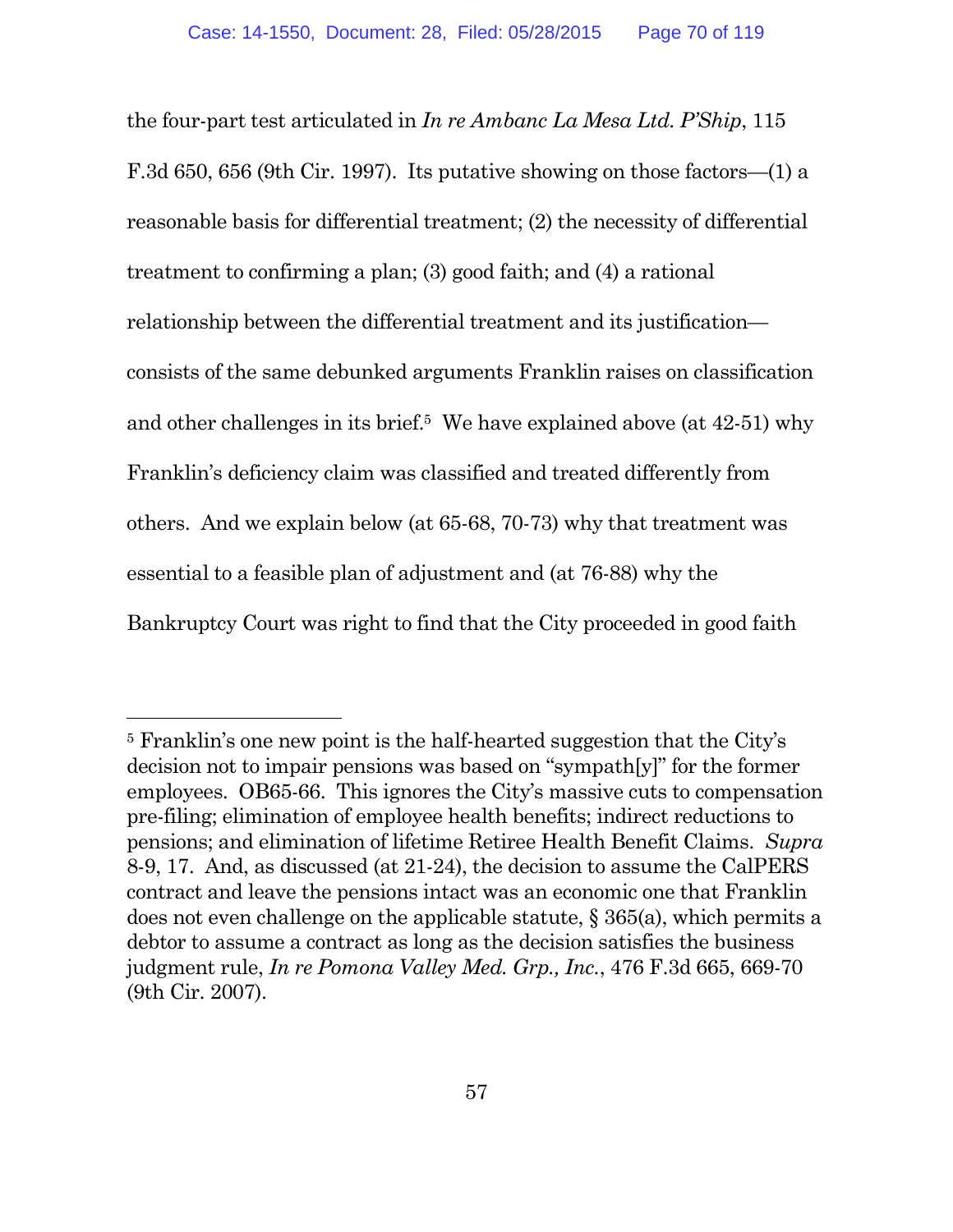throughout the chapter 9 case. Cramdown analysis has no place in this case—but if it were relevant, Franklin would be sunk on that issue, too.

### **II. The Bankruptcy Court Did Not Clearly Err in Finding the Plan to Be in the Best Interests of Creditors and Feasible.**

Franklin challenges the Bankruptcy Court's finding that the Plan is "in the best interests of creditors and is feasible,"  $\S 943(b)(7)$ . A court's judgment that a plan of adjustment satisfies this standard presents a question of fact reviewed for clear error. *See In re Arnold & Baker Farms*, 177 B.R. at 653. Implicitly recognizing that it cannot even come close to showing clear error in the Bankruptcy Court's factual finding, Franklin tries to argue that the Court applied the wrong legal standard. OB28-32. It ignores that a plan must be feasible and in the best interests of the "creditors" plural, and argues that a plan cannot be in the "best interests of creditors" if any particular creditor can show that it may have fared better in some alternate universe, never mind what happens to the City or to anyone else. That is not the standard. Indeed, if it were, obtaining meaningful relief under chapter 9 would be virtually impossible because any incentive for settlement would vanish. What creditor would compromise knowing that whatever it left on the table would be vacuumed up by the holdout that did not?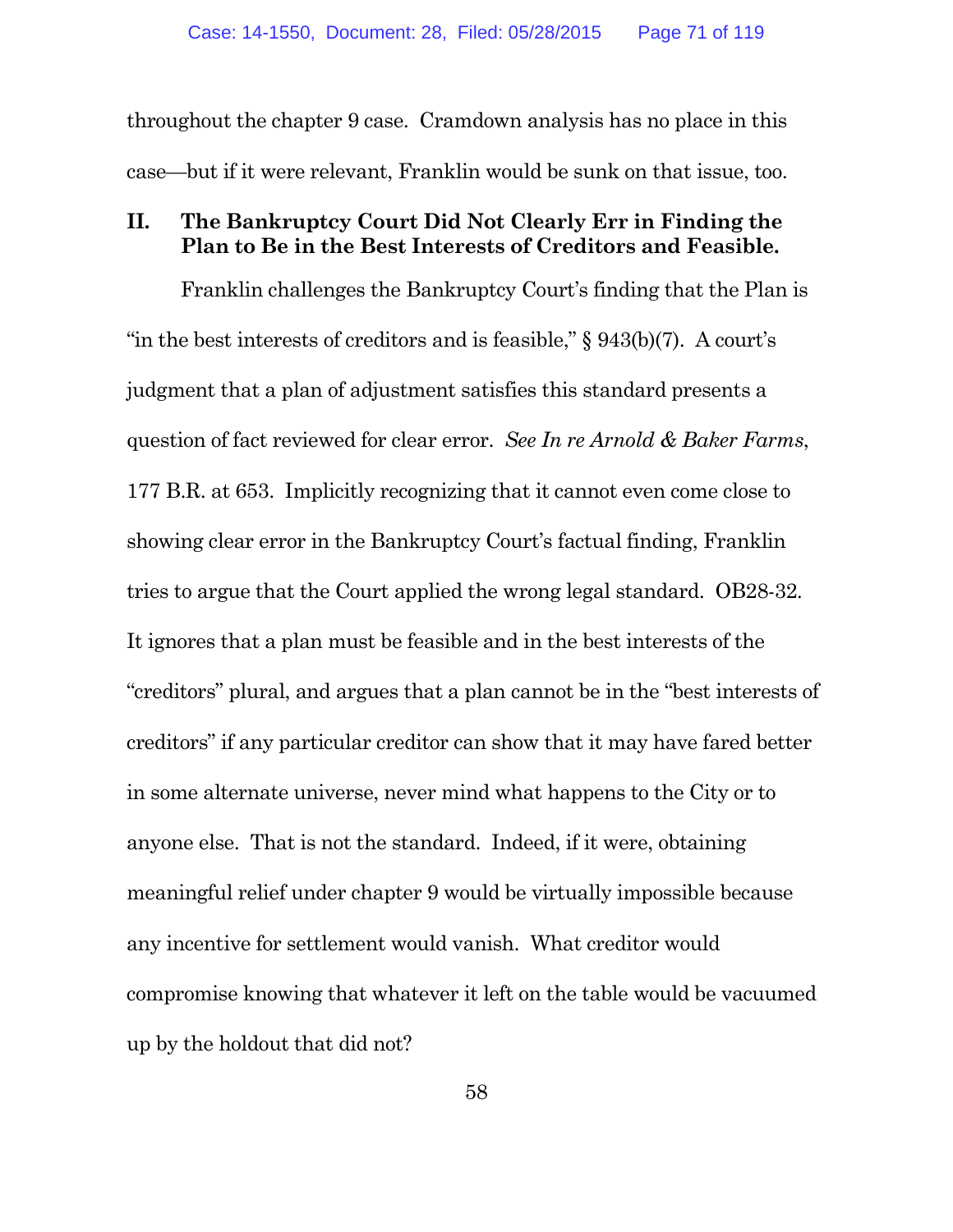- **A. The Plan makes a reasonable effort to repay creditors while providing a feasible path to restoring the City's viability.**
	- **1. The Bankruptcy Court applied the proper legal standard in finding that the Plan is in the best interests of creditors and is feasible.**

a. Section 943(b)(7) requires that a plan of adjustment be "in the best interests of creditors and feasible." As the statutory language makes plain, the creditors' best interests are not viewed in isolation; rather, that concept is "necessarily constrained" by the requirement that the plan provide a feasible path to recovery and stability. *In re City of Detroit, Mich. ("Detroit")*, 524 B.R. 147, 219 (Bankr. E.D. Mich. 2014); *see In re Mount Carbon Metro Dist.*, 242 B.R. 18, 34 (Bankr. D. Colo. 1999). A municipality can therefore "obtain confirmation of a plan, over objection, which does not utilize all of the assets of the estate to retire its obligations." *In re Sanitary & Improvement Dist., No. 7*, 98 B.R. 970, 974 (Bankr. D. Neb. 1989); *see also Detroit*, 524 B.R. at 219 ("[I]f a city 'gives away' too much under a plan, its future ability to fund its plan obligations and daily operations is lessened.").

The best interests of creditors inquiry looks at the interests of "creditors" as a group, *Detroit*, 524 B.R. at 216-17, determining whether, in the judgment of the court, a feasible plan of adjustment provides "a better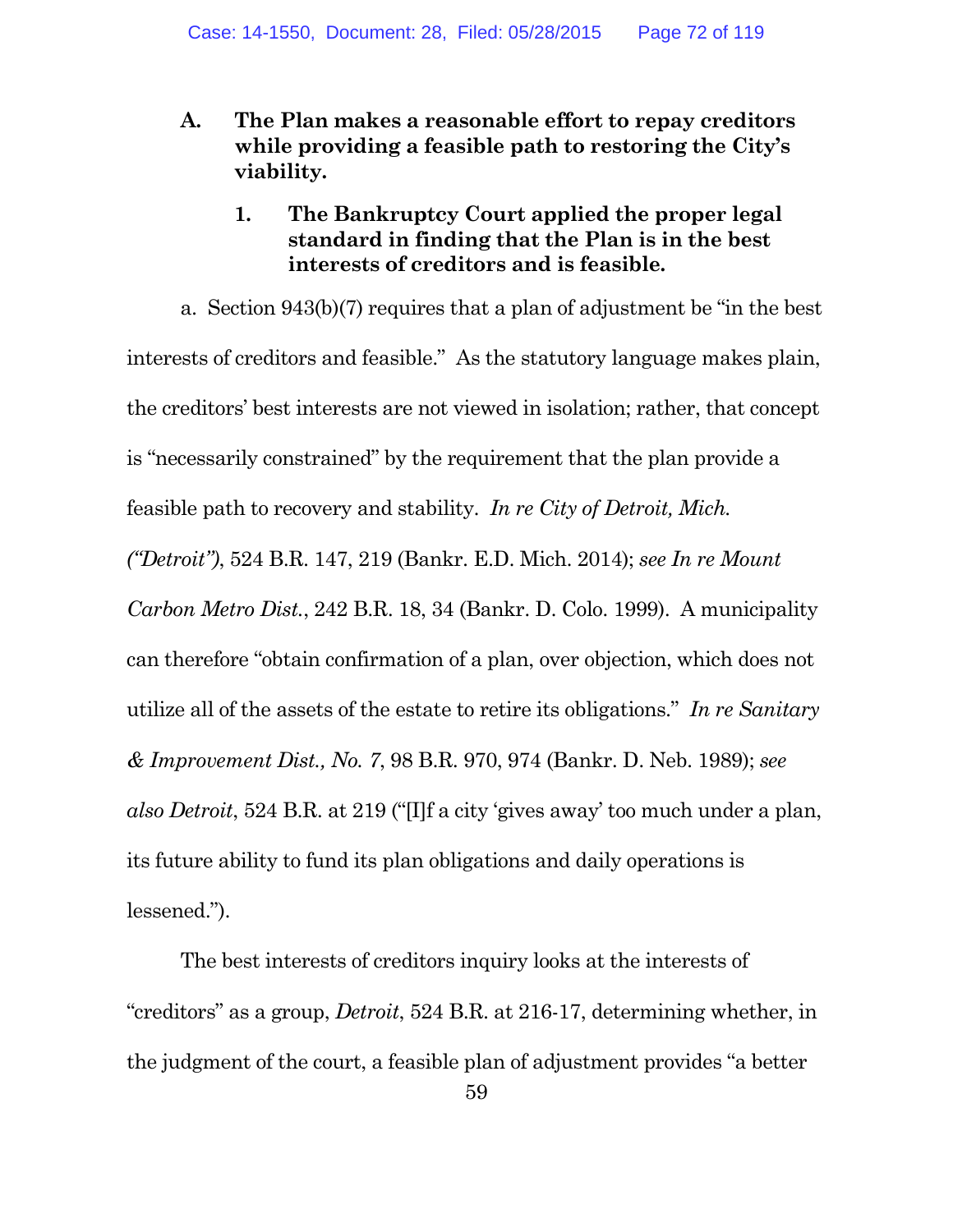alternative for creditors than what they already have." *In re Mount Carbon*, 242 B.R. at 34; *In re Pierce Cnty. Hous. Auth.*, 414 B.R. 702, 718 (Bankr. W.D. Wa. 2009); *Detroit*, 524 B.R. at 213; *In re Sanitary & Improvement Dist.*, 98 B.R. at 975; *see* 6 *Collier* ¶ 943.03[7][a]. In the chapter 11 context, that means looking at how the creditors would fare if the debtor's assets were liquidated and distributed under chapter 7. 6 *Collier*  $\lceil 943.037 \rceil$ [a]. But  $\lceil 129(a)/7 \rceil$  does not apply in chapter 9, and unlike chapter 11, "[c]hapter 9 makes no provision for conversion of the case to another chapter or for involuntary liquidation of any of the debtor's assets." *In re City of Desert Hot Springs*, 339 F.3d 782, 789 (9th Cir. 2003); *see Detroit*, 524 B.R. at 212; 6 *Collier* ¶ 943.03[7][a].

The only "alternative" to chapter 9 is dismissal of the case altogether, leaving creditors to race separately to state courts. *In re Mount Carbon*, 242 B.R. at 34 ("Since creditors cannot propose a plan; cannot convert to Chapter 7; cannot have a trustee appointed; and cannot force sale of municipal assets under state law, their only alternative to a debtor's plan is dismissal."); 6 *Collier* ¶ 943.03[7][a]. This, of course, would ordinarily "result [in] chaos," *id*., and not serve the best interests of anyone. *In re*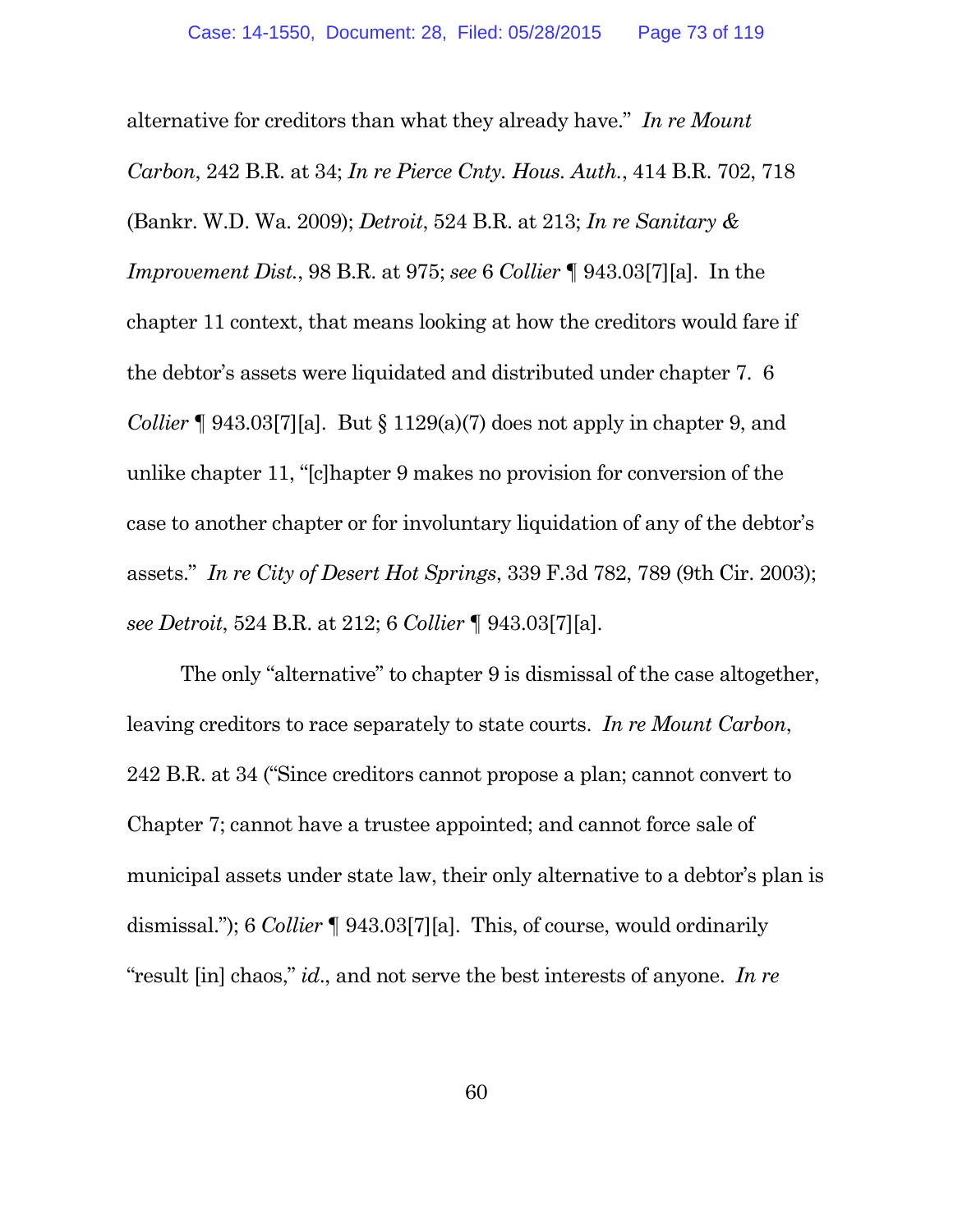*Mount Carbon*, 242 B.R. at 34 (requirement that plan provide a better alternative than dismissal is "often easy to establish").

This does not necessarily mean that any plan will be sufficient. A plan must demonstrate "a reasonable effort at payment of creditors by the municipal debtor." *In re Pierce Cnty.*, 414 B.R. at 718. But, as the term "reasonable effort" suggests, the bar is not high. While a "plan that makes little or no effort to repay creditors" at all "may not be in the best interests of creditors," there is no requirement that "the municipality … devote all resources available to the repayment of creditors." 6 *Collier* ¶ 943.03[7][a]. Again, the plan must be feasible. The "debtor must retain sufficient funds with which to operate and to make necessary improvements in and to maintain its facilities." *Id.*

The Court here properly applied this standard. After over two years of litigation, numerous briefs and hearings (including three-day eligibility and five-day confirmation hearings), and a review of the treatment of the various classes of creditors, the Court properly found that the Plan here was both feasible and in the best interests of the creditors. ER441-42.

b. Franklin urges this Court to adopt a different legal standard, asking it to forgo a collective examination of the creditors' best interests.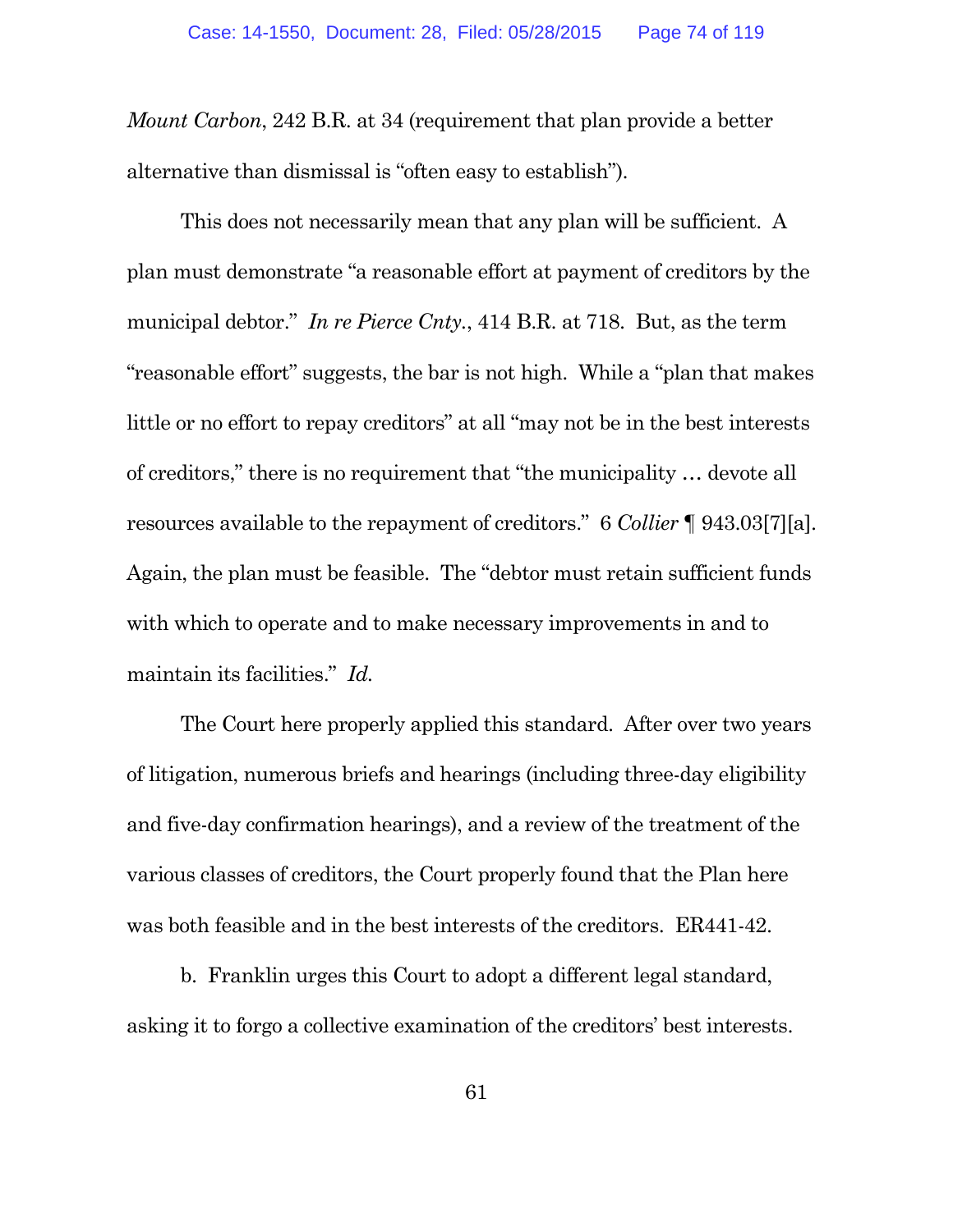OB27. It argues that a court instead must undertake a best interests "inquiry [that] is specific to each dissenting creditor." OB27-28. Under this reading, before the Court could confirm the Plan, § 943(b)(7) required it to review every single non-consenting creditor and specifically ask, "Is this Plan in the best interests of Franklin?" "Is this Plan in the best interests of each of the 13 out of 1,100 retirees who voted against it?" "Is this Plan in the best interests of each non-consenting Class 14 tort creditor?" And since § 943(b)(7)'s text makes no distinction between consenting and nonconsenting creditors, Franklin's reading would seem to require this inquiry for *every* creditor, regardless of its vote on the plan.

No court has ever taken that approach. Indeed, in *Detroit*, the bankruptcy court specifically rejected the notion that a plan of adjustment is not in the best interests of creditors simply because one individual creditor "could theoretically receive a better recovery if the case were dismissed." *Detroit*, 524 B.R. at 216. "The plain language of [§ 943(b)(7)] compels" an analysis that looks to "the best interests of the creditors as a whole." *Id.* at 217.

In arguing for its one creditor at a time approach, Franklin cites authorities stating that § 943(b)(7) "*is designed to protect the dissenting*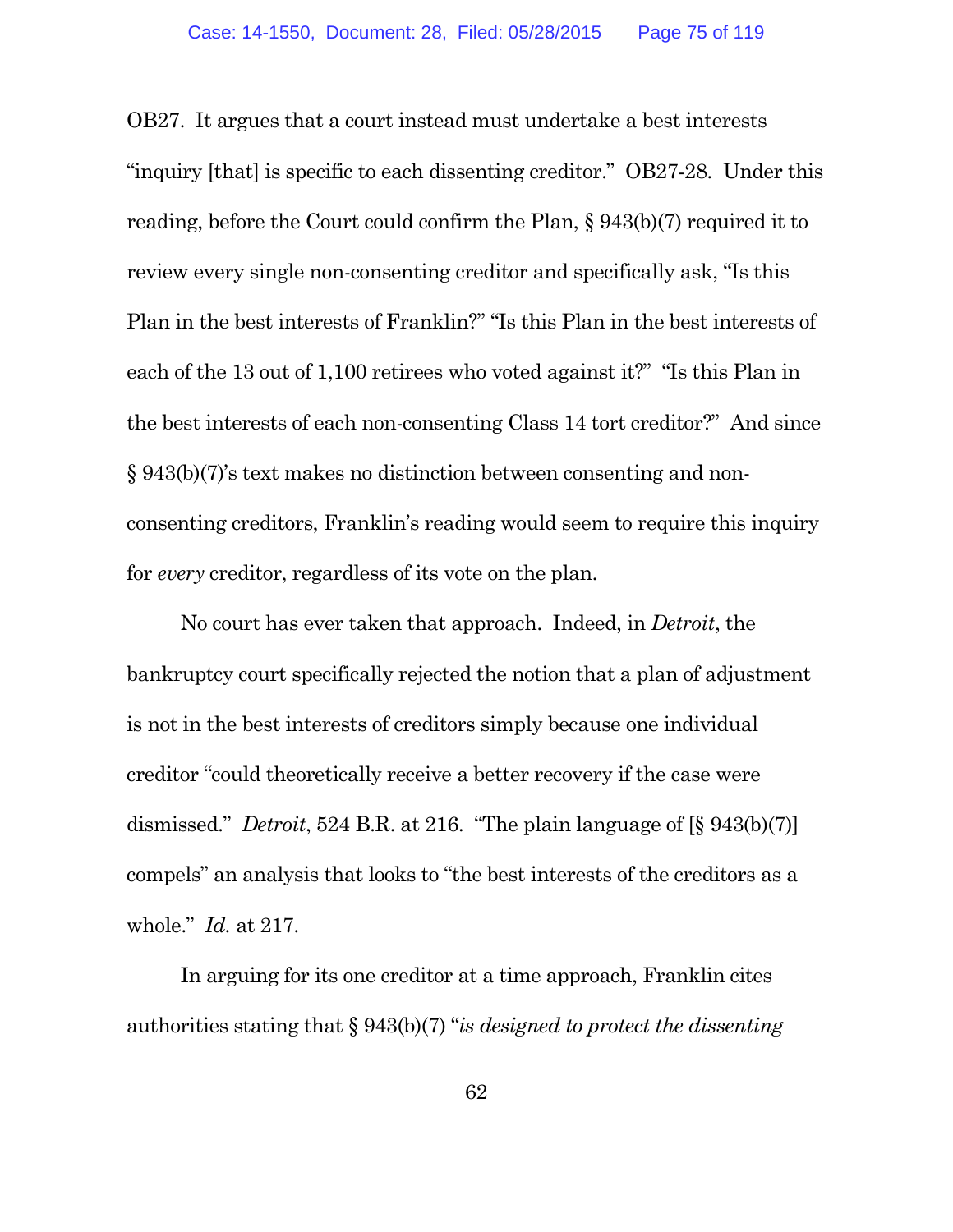*minority of a class that has accepted the plan*." OB30 (citing 6 *Collier* ¶ 943.03[7][a]) (emphasis Franklin's). The proposition is based on a statement in *Kelley v. Everglades Drainage District* that the "fact that the vast majority of security holders may have approved a plan is not the test of whether that plan satisfies the statutory standard," 319 U.S. 415, 419 (1943). But the statement in *Kelley* stands for no more than that a dissenting creditor like Franklin can raise a best interests objection (as it does now) even when the requisite majority of the other creditors in its class have approved the Plan. The ultimate test remains a holistic one whether the creditors viewed collectively are better off than if there were no plan at all and the case was dismissed. It does not follow from the fact that an individual creditor can raise a § 943(b)(7) objection that the legal standard requires individualized analysis.

Franklin also argues that a historical link to  $\S 1129(a)(7)$  requires reading § 943(b)(7) as focused on each individual creditor's best interests. OB29-30. It ignores dispositive textual differences between these sections. Section 1129(a)(7) explicitly requires that "each holder of a claim … will receive or retain under the plan … value … that is not less than the amount that such holder would so receive or retain if the debtor were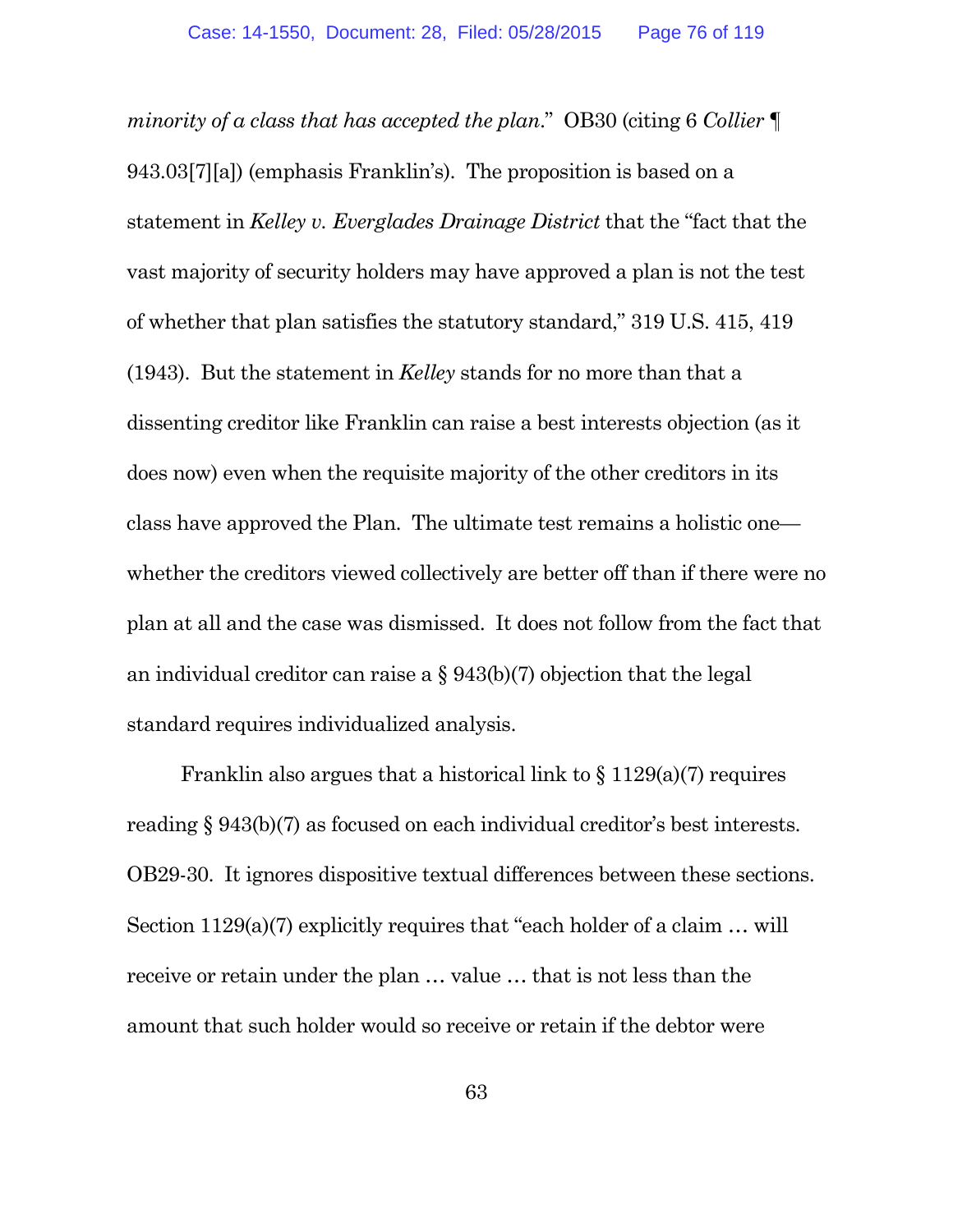liquidated." Section 943(b)(7), by contrast, does not refer to individual holders of claims and says only that a plan "must be in the best interests of creditors and  $\ldots$  feasible," words nowhere to be found in § 1129(a)(7). Congress could have required § 943(b)(7) to evaluate "each holder of a claim," but it did not. Rather, § 943(b)(7) unmistakably speaks to the best interests of "creditors," plural. *Detroit*, 524 B.R. at 216-17. That difference cannot be simply ignored or wished away by Franklin.

Ultimately, what Franklin seems to be after is a best interests standard that prescribes myopic scrutiny of each creditor's treatment under a plan of adjustment, and the maximizing of each creditor's recovery from the debtor's limited assets. But § 943(b)(7) does not contemplate finegrained adjustments to recoveries that leave some creditors' interests enhanced and others' decreased, while milking every last dollar from a distressed municipality. The twin components of § 943(b)(7)—feasibility and best interests—call only for an analysis of the total size of a municipality's future pie, and a finding that the rough sizes of the slices allocated to the municipality and creditors reasonably ensure both a functioning municipality and a better state of affairs for creditors than the alternative—dismissal of the case.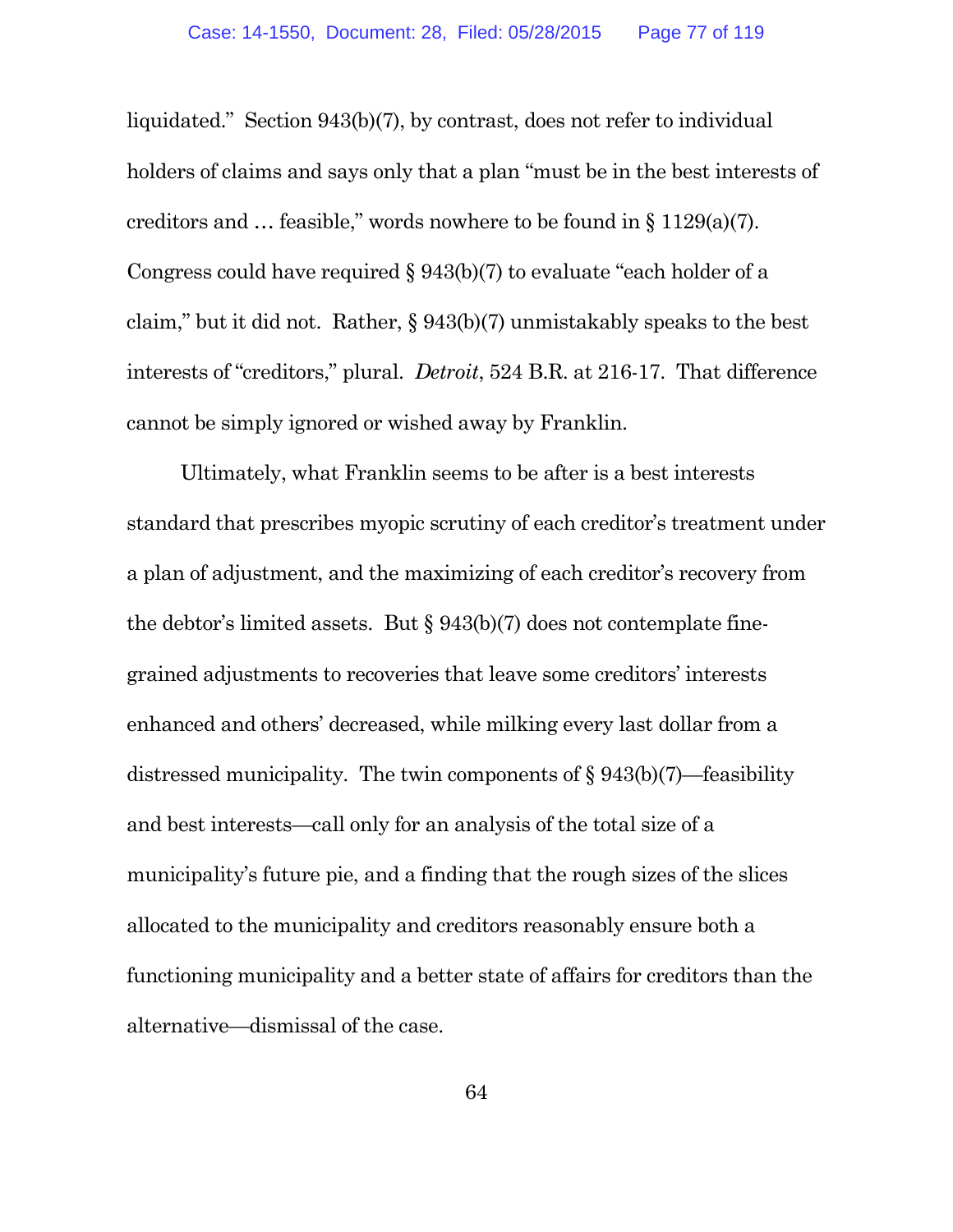The proper standard is what the text of § 943(b)(7) and every relevant authority says it is. Is the Plan better than the alternative of dismissal while making a reasonable effort to repay creditors as a whole? If so, then it passes muster.

# **2. The City demonstrated that the alternative to the Plan—dismissal of the chapter 9 case—would be disastrous, and that the Plan reflects a "reasonable effort" to repay creditors.**

On appeal, Franklin tries to avoid the key question of whether the alternative of dismissal would be better than the proposed plan. Instead, Franklin wants to examine how every dollar not given to another creditor and left to help keep the City from insolvency could instead line Franklin's pockets. The focus, however, is properly on what the state of affairs would be without any plan. Under that standard, the Bankruptcy Court's ruling must be affirmed.

The Bankruptcy Court was keenly aware of the great perils of dismissal. SER265 (Eligibility Opinion). Thousands of creditors— Franklin, the other capital markets creditors, retirees, employees—would all race to state court. This would do them little good because the City could not hope to pay their judgments without the benefits of the Plan to lift it into sustainable solvency. And even if the City had those assets, they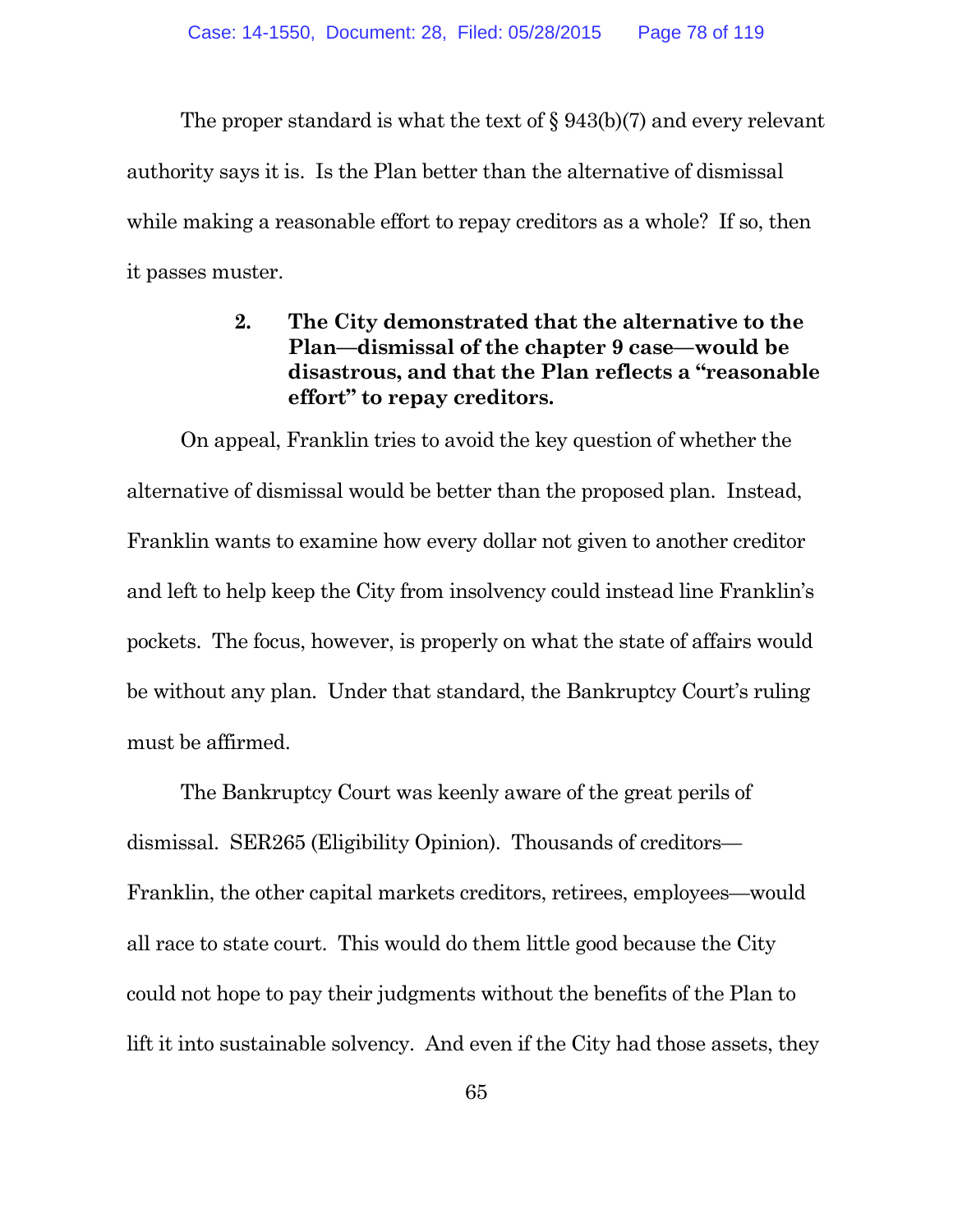would be subject to CalPERS' \$1.6 billion statutory priming termination lien. *Supra* 21. Amidst all the financial chaos, employees would leave, vendors would stop offering goods and services, recourse to the credit markets would evaporate, crime rates would rise, and the tax base would melt away, all leading to a downward spiral towards the City's ultimate collapse. That is not in the interests of the creditors, whether viewed collectively or individually.

The Bankruptcy Court correctly understood that the Plan represents a more than "reasonable effort" to repay creditors, recognizing that it, in substantial part, is the embodiment of a series of mediated agreements, the result of "obviously intensive arms-length negotiations" with numerous creditors. ER437. All sides made "significant concessions." ER437. The City's voters raised taxes on themselves to a rate that is among the highest in the state, and the Bankruptcy Court heard testimony explaining why raising taxes even higher was a non-starter. SER340-41. The resulting Plan provides for the creditors while enabling the City to restore its police and fire departments to acceptable levels, rejuvenate its business district, and replenish depleted reserves over time so as to mitigate the risk of future insolvency.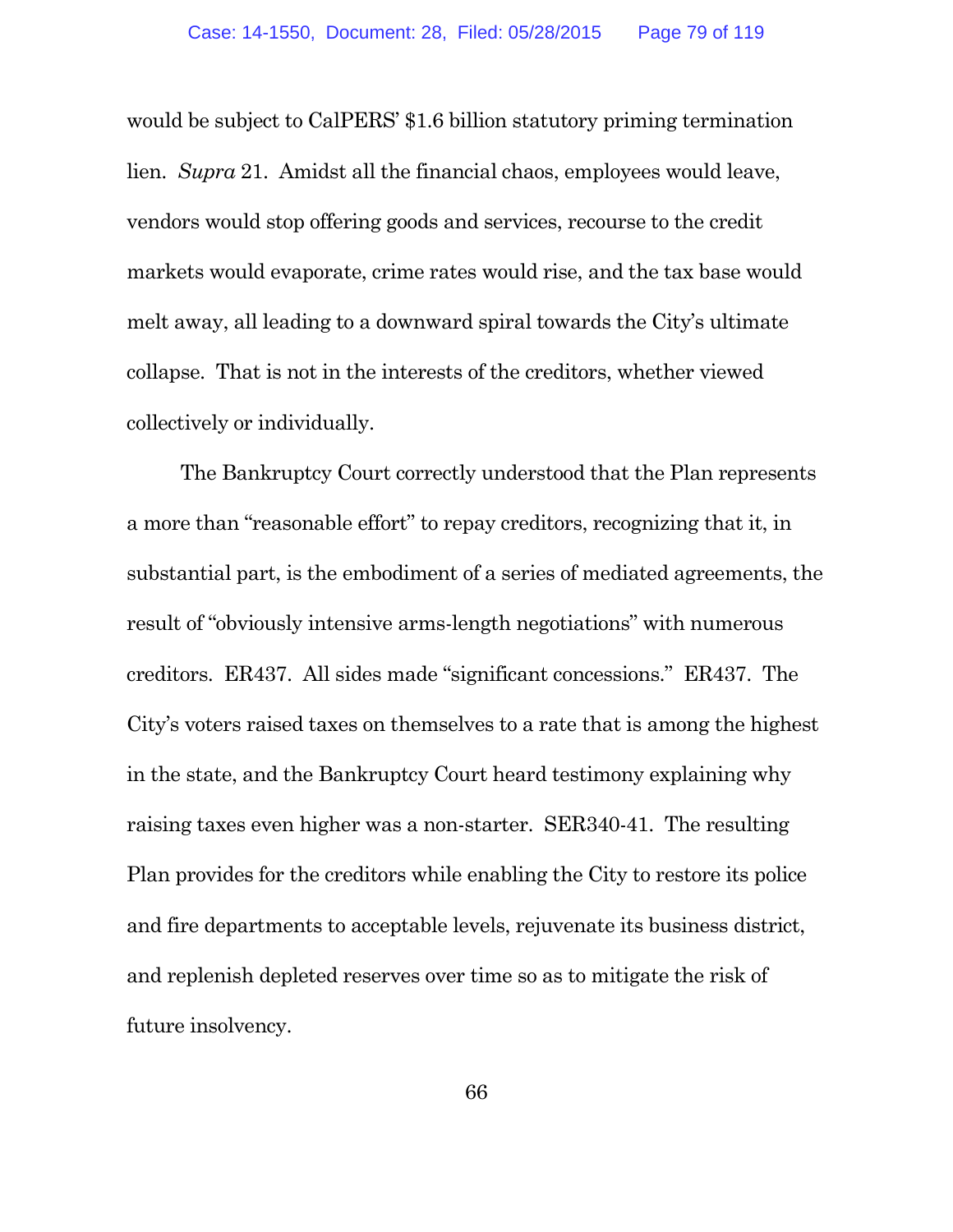The LRFP proves it. Franklin lobs various specific accusations at the LRFP, arguments we dispatch *infra* 68-73, but its challenge to the reasonableness of the LRFP's treatment of creditors as a whole is outlandish. The LRFP tugs the City's belt tight. Under its projections, the police department will operate 100 sworn officers short of recommended levels indefinitely. SER332. The LRFP also leaves the City at or near service delivery insolvency with respect to libraries, administrative support, and recreation. SER586. It puts off for two decades other "mission critical" expenses, such as millions of dollars per year in deferred maintenance. ER655; SER568-70. And the City does not expect to be operating with the reserve level recommended by the GFOA until FY2033- 34. SER426. As the Deputy City Manager testified, "[t]he City has cut every expense that it can while remaining a viable City." SER371.

The Court had a thorough understanding of this. Franklin plucks out the Court's final words on the Plan's efforts at repayment from the confirmation hearing and denigrates them as "*the Court's entire legal analysis*."<sup>6</sup> OB26-27 (emphasis Franklin's). This ignores the lengthy trials

<sup>6</sup> Franklin does not challenge the adequacy of the court's findings, nor could it at this point because it waived that argument below. *Hollinger v. U.S.*,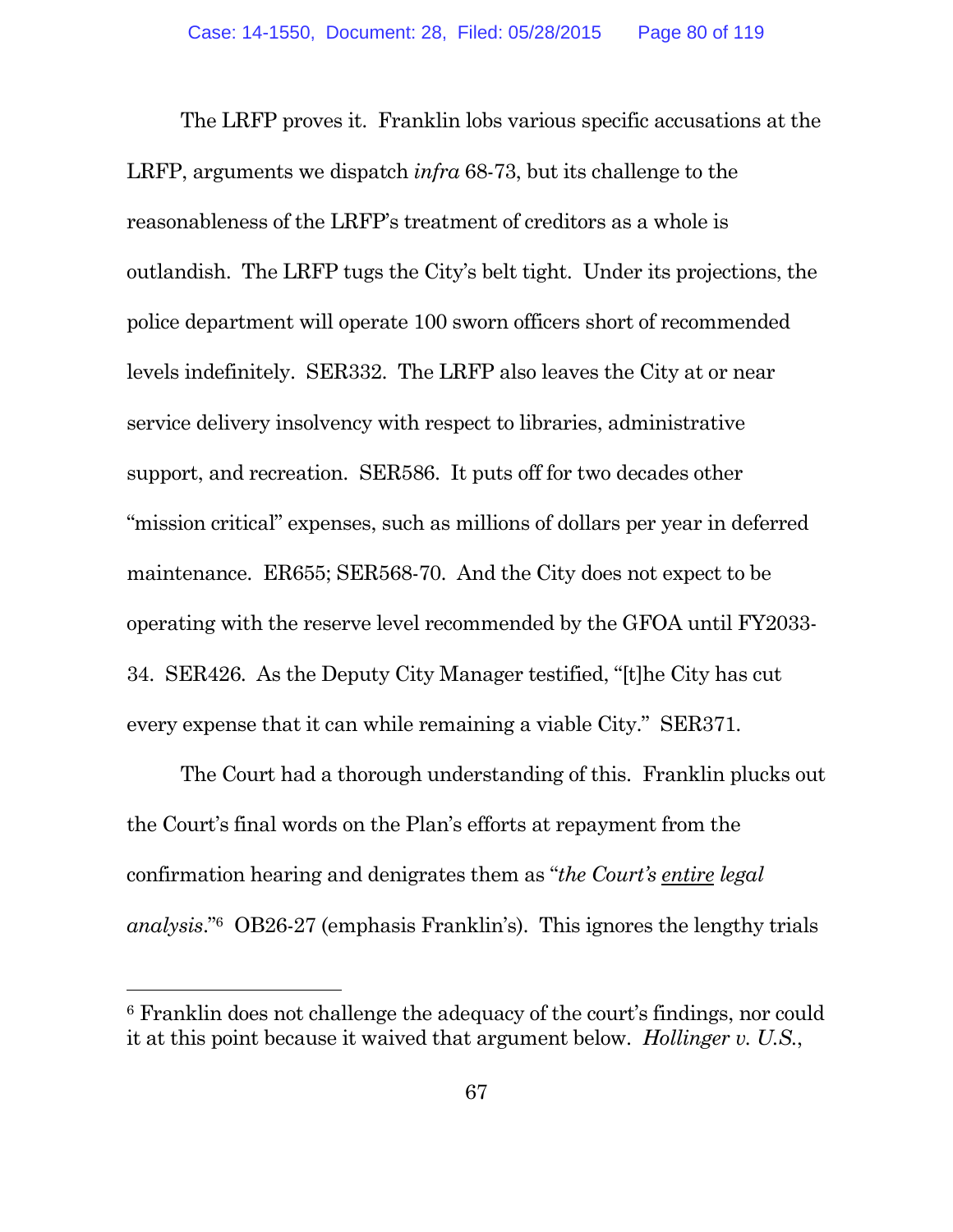on eligibility and confirmation; the extensive factual findings from the eligibility stage, meticulously detailing the City's financial condition, which the Court incorporated into its confirmation decision; the seven briefs and numerous hearings through which the parties crystallized the pertinent issues; and the sum total of the Court's extensive experience and perspective gained from living with this case and its issues over two years. The Court properly concluded that the City's efforts were beyond reasonable, and in fact "the best that can be done in terms of the restructuring and adjustments of the debts of the City of Stockton." ER442.

# **B. Franklin's attacks on the Plan and its financial underpinning are without merit.**

# **1. The critiques of the LRFP are factually incorrect and plainly inadequate to show that the Plan's effort to repay creditors is unreasonable.**

The only financial forecasting evidence in this case was supplied by

the City in the form of the LRFP. Franklin's budget expert conceded that

he did not undertake an alternative model and did not take issue with any

651 F.2d 636, 640-41 (9th Cir. 1981) (a party that "fail[s] to move the district court to amend its findings or make additional findings" "cannot [on appeal] complain of the lack of specificity in the finding").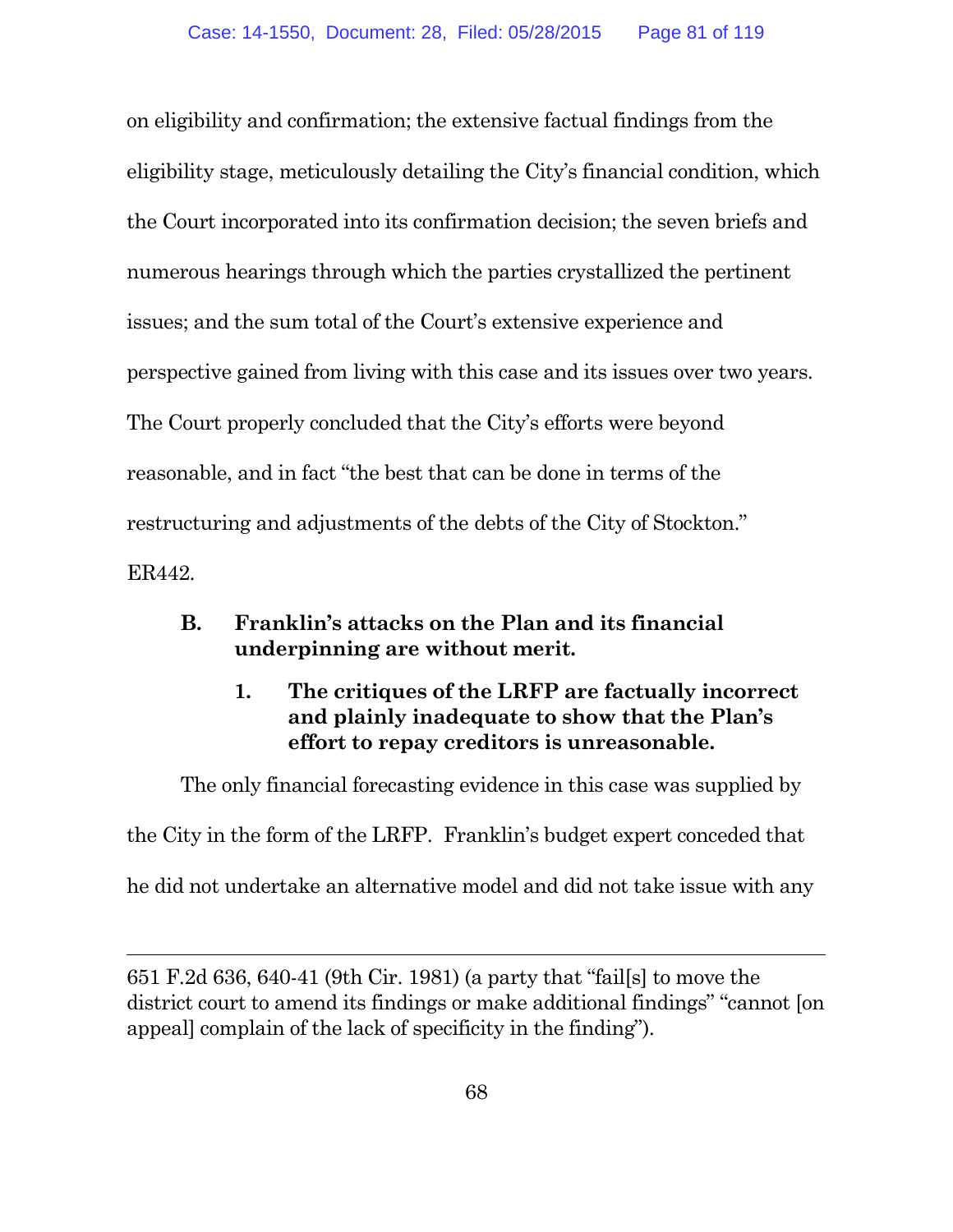of the City's numbers. SER591-93. Franklin was content with an all-ornothing trial strategy of depicting the LRFP as an attempt to hide money from creditors. The Court was thus left with a binary choice, and after hearing all of the evidence properly rejected Franklin's attacks. Franklin's effort to relitigate its rejected arguments here fares no better.

*"Conservative Forecast."* Perhaps Franklin's most baffling critique is its complaint that the LRFP's "revenue and expense projections are conservative," ER790. *E.g.*, OB18-19. There is an obvious incongruity in a creditor advising a bankrupt municipality to throw caution to the wind. Leland explained that that sort of thinking is what "got the City into trouble in the first place." SER409.

Leland also amply demonstrated why the revenue projections are realistic and why Franklin's simplistic objections are wrong. For example, Franklin's expert argued that Leland should not have forecast the City's compound annual growth rate as lower than the actual rate for the 15-year period preceding the chapter 9 case. SER420. Leland refuted this suggestion, explaining why the "dramatic rise and fall in revenues" during this period risked an unrealistic projection. SER420. He also explained his own "forward looking property tax forecast model," relying on "the four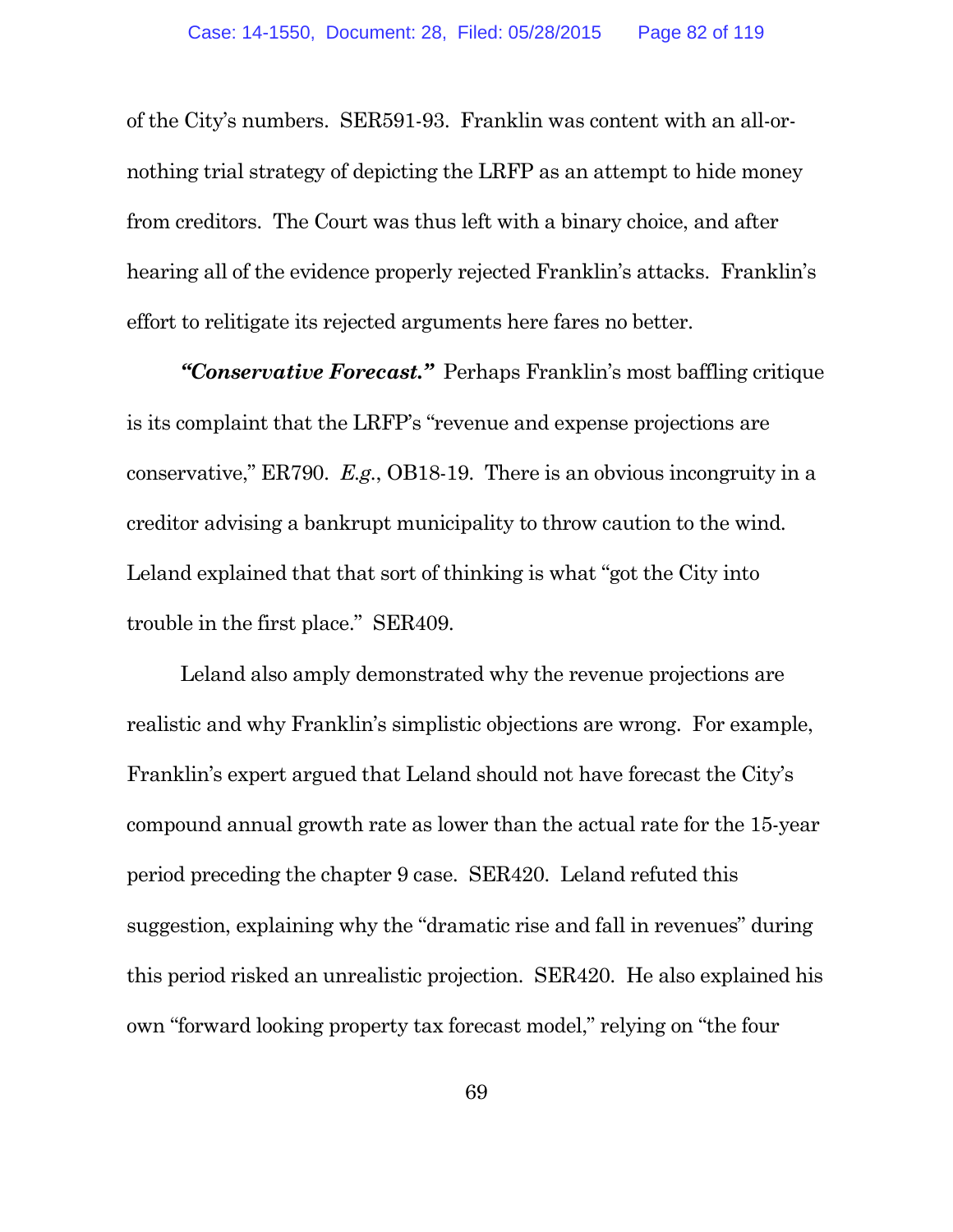major elements of property tax growth and develop[ing] separate growth estimates for each one of these elements." SER421.

*"Living Document."* Similarly strange are Franklin's digs at Leland's description of the LRFP as a "living document," ER652, based on a forecasting model that could be "improve[d]" "as inspiration strikes," ER659. OB35, 39. Leland explained what he meant: "It's not a static set of numbers that remain immutable over time. We're constantly getting new information, and as that comes in, we will periodically update. That's what you want the City to do, is respond to changing circumstances over time." ER652-53. Improving its forecasting and adapting to new information is precisely what the City should be doing.

*"Hoarding Cash."* Franklin next argues that the City "*is actually hoarding cash in its LRFP.*" OB36 (emphasis Franklin's). In its Statement of the Case, Franklin purports to tally up what it says is the City's "ability to pay." OB17. Its calculations are deeply misleading.

Franklin begins by attacking the reserves. It asserts that in FY2040- 41 the City will have accumulated \$58 million in general reserves and \$56 million in contingency reserves, and it contends that this means "\$114 million potentially available to pay Franklin." OB19. Franklin does not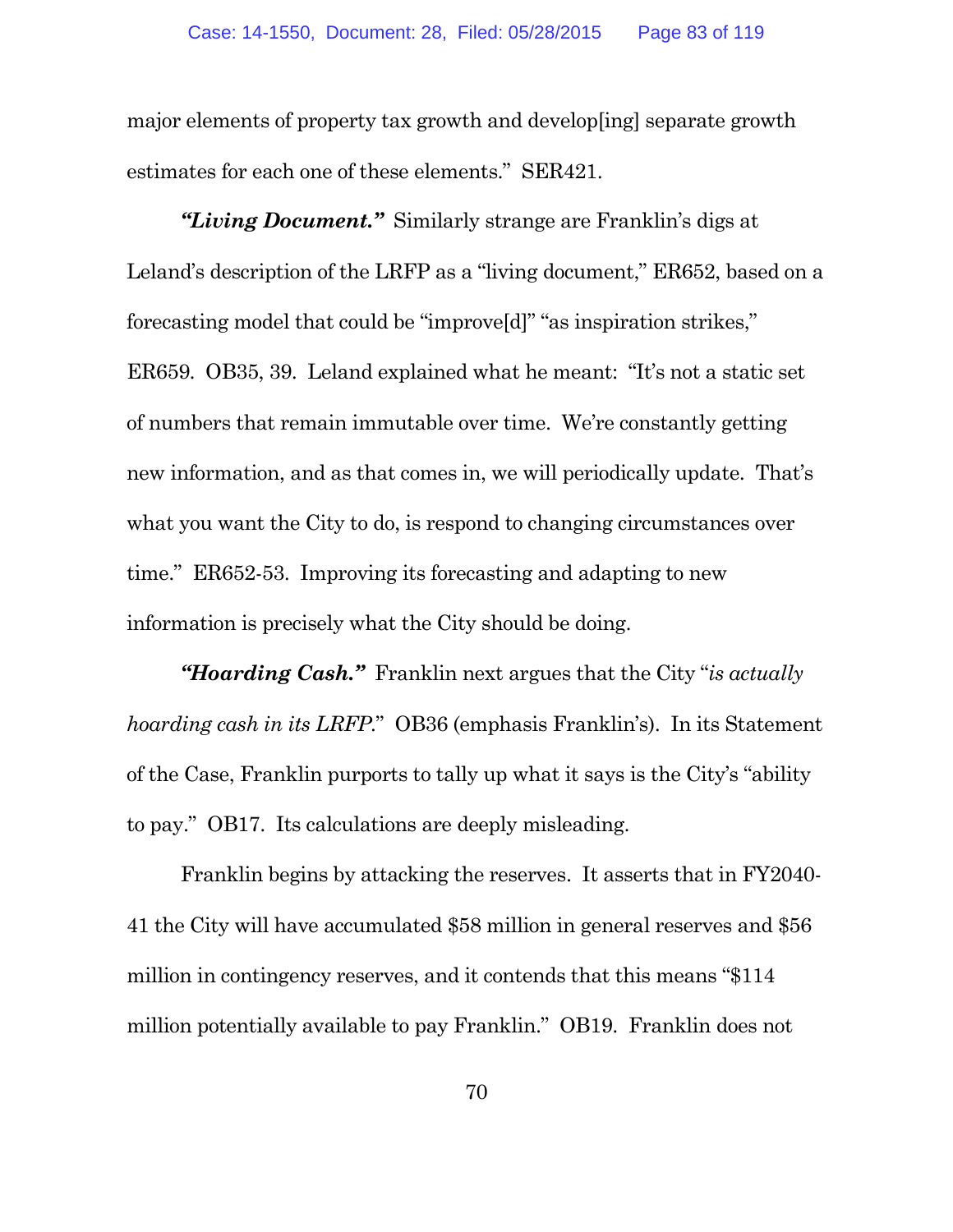specifically challenge the necessity of a \$2 million contingent reserve on appeal, nor could it, because the City explained exactly why the LRFP depends on it "as a long-term buffer against natural swings in economic conditions." SER414 (emphasis omitted). Leland, the architect of the LRFP, explained that in his experience such a reserve is "common." SER584-85.

As for the general reserves, Franklin maintains that the City should not have budgeted 16.67% of annual operating costs as its target reserve level "when 10% is consistent with the City's stated recommended policy." OB36 (quoting its expert, ER606). This is easily answered. The last time the City's "stated recommended policy" prescribed a 10% general reserve was the June 2010 annual budget for FY2010-11. SER413. Leland testified that "as the City's financial health began to deteriorate," it realized 10% was "inadequate." SER413. So the LRFP adopted the 16.67% benchmark recommended by the GFOA. SER413; *supra* 28. That is not unreasonable, it is prudent.

Next, Franklin comes after the City's "mission critical" expenses, calling them a "plug number" and complaining that "[t]he City never itemized" them "much less prepared a budget forecast [for] them." OB35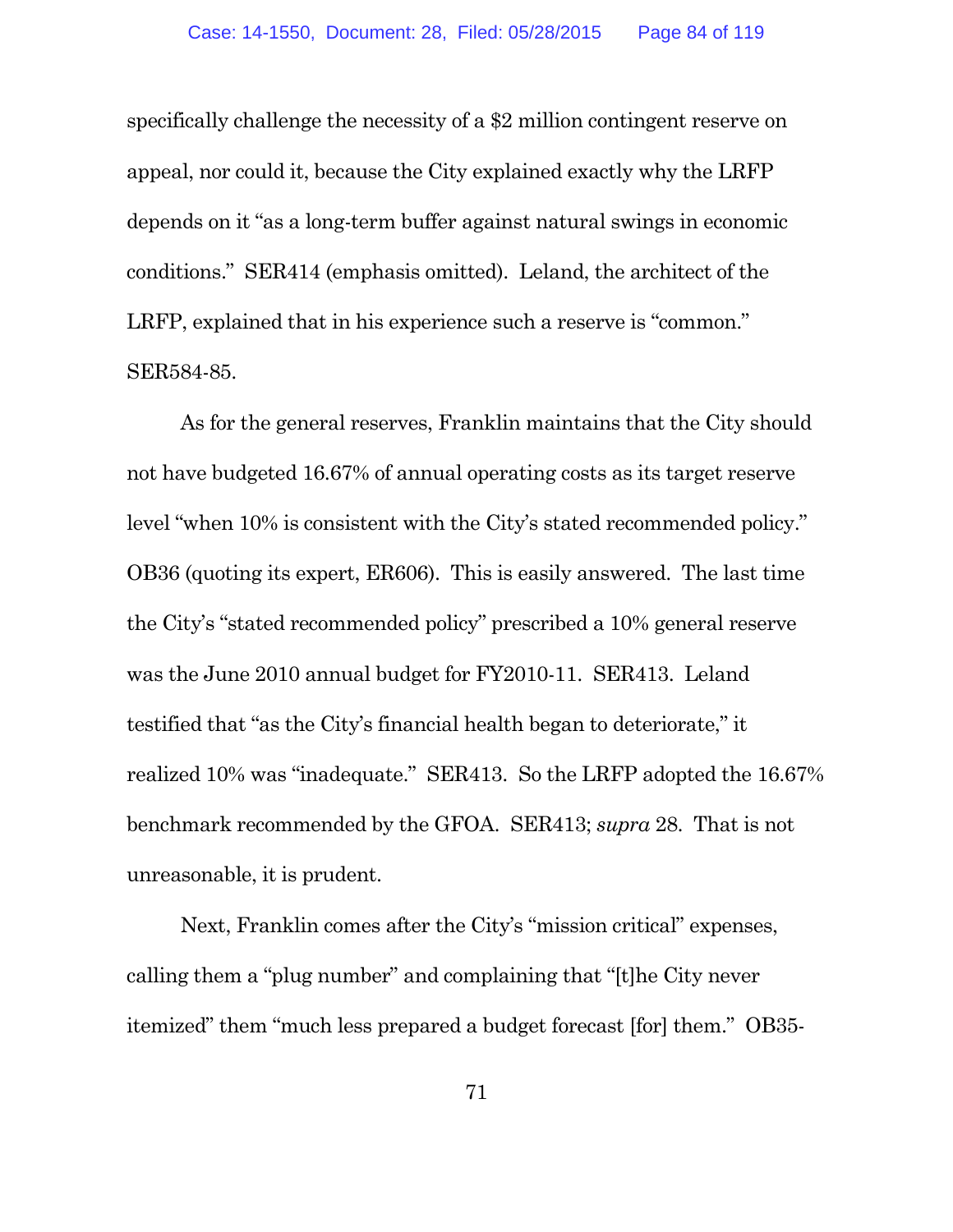36. It is not at all a "plug number." The way the "mission critical" budget works is that after the City finally reaches its reserve level—projected to be FY2033-34, SER426—it begins to devote funds to unmet operating expenses and deferred maintenance. SER569-70. Leland testified to a "daunting array of needs"—the shortage of police officers, outdated accounting system, deferred maintenance, and library, administrative, and recreational expenses discussed above (at 8-10, 67). The LRFP does not put specific numbers on what these costs will be because the City cannot know precisely what these needs will be in *19 years* when the City projects it will be able to address them. But "[d]elusive exactness of findings is … not demanded." *Kelley*, 319 U.S. at 419.

Finally, Franklin argues that the \$2.7 million in annual subsidies the City devotes collectively to the Stockton Arena, Bob Hope Theater, Oak Park Ice Arena, and its minor league baseball stadium could be used to pay Franklin. OB19-20. Leland explained why the subsidies are so vital to the City's recovery: "These facilities are important to the economic vitality and quality of life for residents. There cannot be a long-term recovery if the community does not offer some amenities to its residents." SER429. *See Detroit*, 524 B.R. at 218 (reasoning that the Detroit Institute of Arts is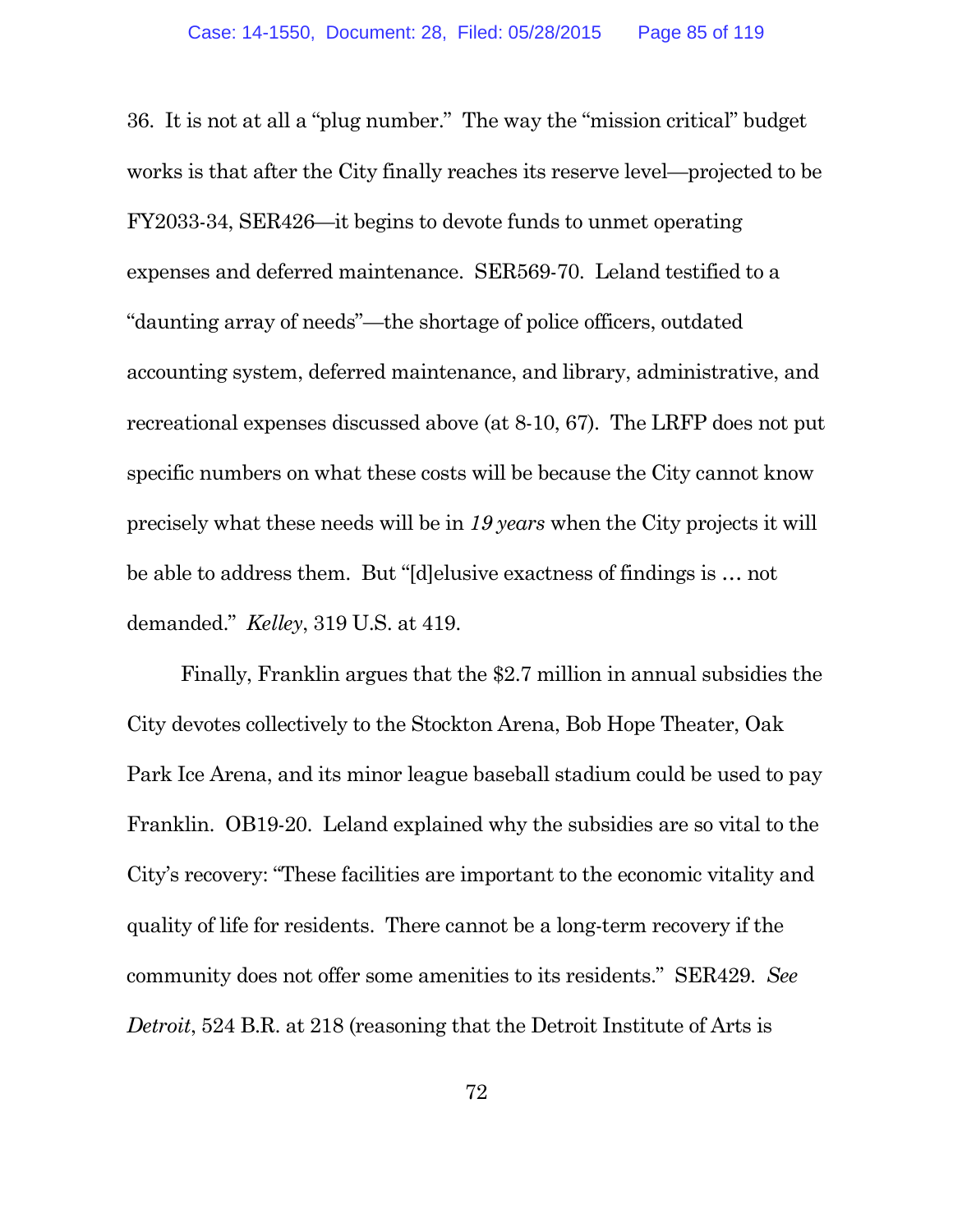"critical … to feasibility," because it supports "values" needed to "uplift, inspire, and enrich [Detroit] residents and … visitors" as well as "attract new residents, visitors, and businesses").

The complaints about "hoarding cash" end with the statement that "the City surely had the ability to wring more than \$285,000"—the payment on Franklin's unsecured deficiency claim—"out of the 'living' Long-Range Financial Plan over the next thirty years had it so desired." OB39. This statement reveals Franklin's deep misunderstanding of the best interests of creditors standard. Could the City reduce its police force from 485 to 475 officers to "wring" more money out of the LRFP, or devote less to its reserves and hope it does not face another deep downturn? Perhaps. But that is not required. The plan must be feasible for the City and reasonable toward creditors based on sound budget projections for a sustainable fiscal condition.

# **2. Franklin is incorrect that PFFs must be made available to pay Franklin.**

Franklin next turns to what it says are "tens of millions of dollars of restricted [PFFs]" that it asserts are "available to pay Franklin's claim[s]." OB37. As we explained *supra* 43-44, Franklin is wrong. To begin with, the use of PFFs is legally circumscribed, limiting the City's ability to use them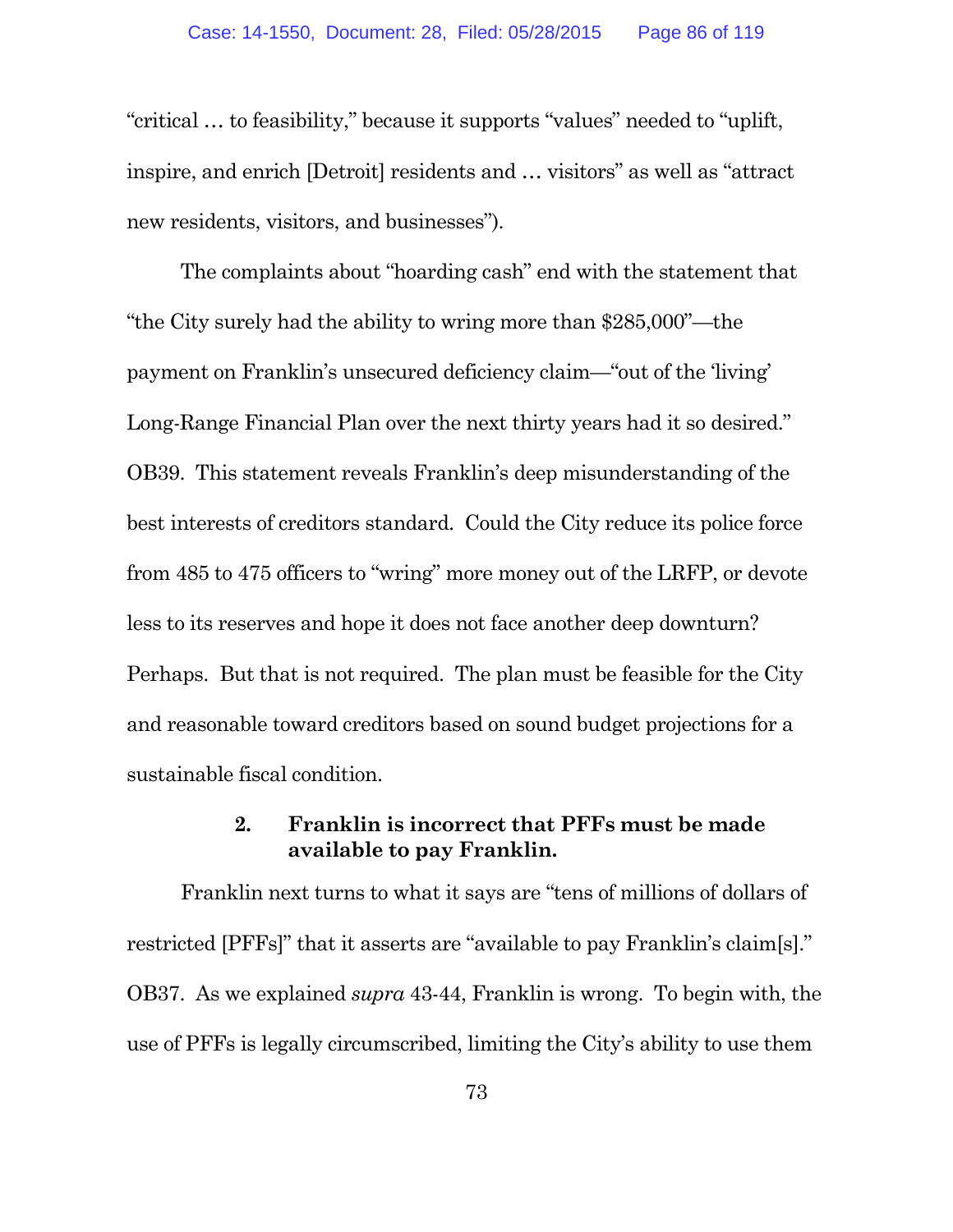to pay Franklin. Projections of future PFFs, moreover, are highly speculative. As Stephen Chase, the City's Director of Community Development, explained, "[t]he City … has no control over the timing or amount of PFF revenues." SER401.

At the confirmation trial, the Bankruptcy Court heard Chase refute the same argument Franklin advances here. Chase explained that Franklin's suggestion that PFFs would be available to pay it had no basis in fact. SER400-05. He detailed how the City's once sanguine projections regarding development and PFFs—upon which Franklin's estimate relies—did not pan out. SER402-03. As Chase put it, Franklin's assertions regarding PFFs are "a world away from Stockton's reality." SER404. PFFs simply are not available (or legally obligated) to pay Franklin, so the fact that the Plan does not require the City to use them to pay Franklin does not violate the best interests standard.

# **3. Franklin's other contentions are completely irrelevant to the best interests of creditors requirement.**

Finally, Franklin recites a list of gripes with the Court's understanding of how the Plan treats various creditors and claims. OB39- 50. It says that the Court improperly "[l]umped [t]ogether" Franklin's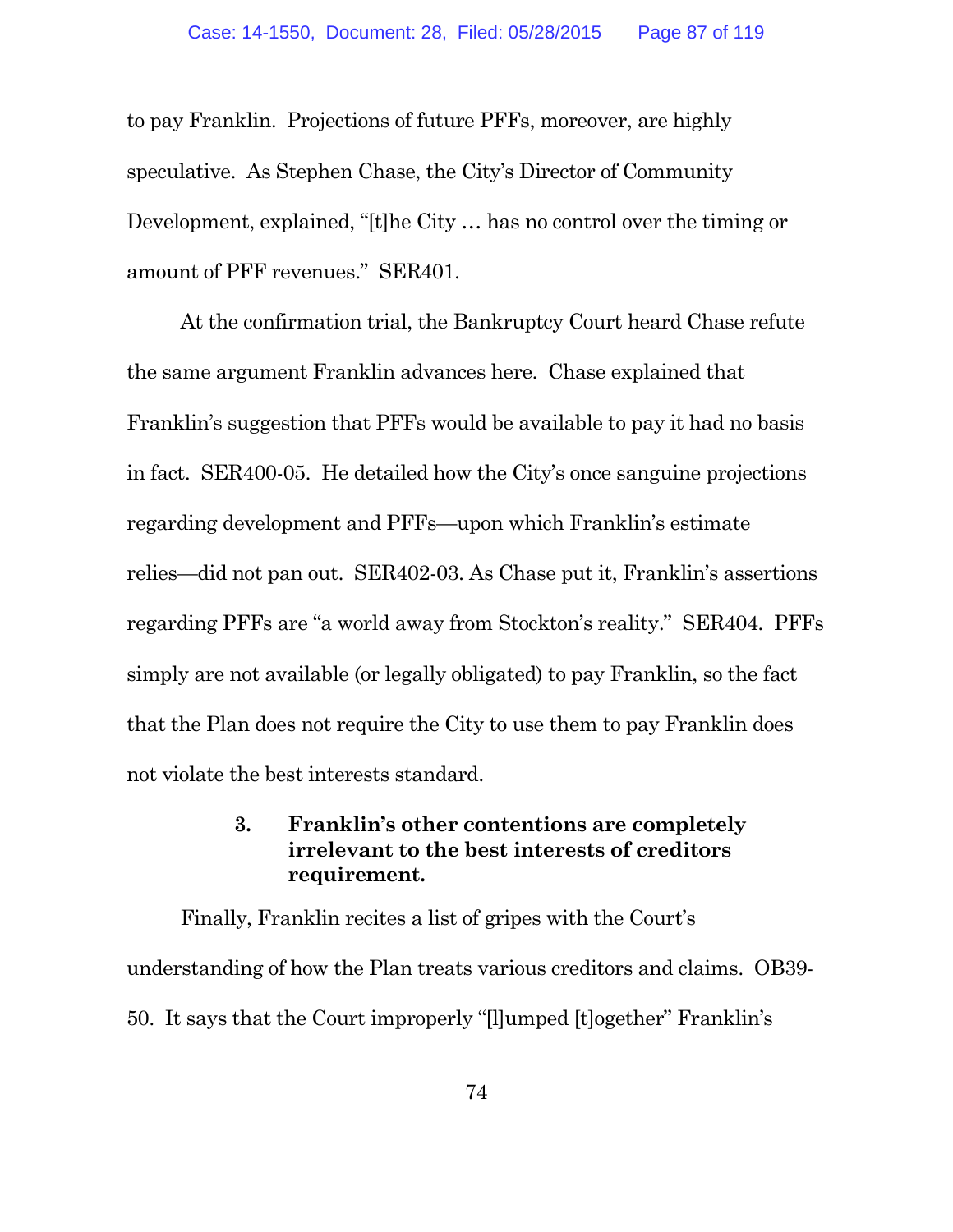secured and unsecured claims to assess its overall treatment. OB39. It contests the Court's comparison of Franklin's treatment to other capital markets creditors, OB43, and its description of the terms of the City's settlement with capital markets creditors, employees, and retirees, OB44- 45, 45-48. And it takes issue with a few stray remarks that it says "apparently impacted" the Court's conclusion, while offering nothing to support that notion. OB48.

For purposes of § 943(b)(7), those complaints are simply irrelevant. The best interests requirement does not turn on individualized treatment of creditors, *supra* 61-65, so Franklin's argument that the Court improperly "lumped together" its secured and unsecured claims is beside the point. Indeed, the very statement by the Bankruptcy Court with which Franklin takes issue explicitly applied to "the legitimacy of classification … or the good faith of the plan proponent," ER357, not best interests. OB39. In any event, there is nothing inherently wrong with acknowledging a creditor's overall treatment—Franklin itself does it, OB58 (discussing retirees' "overall treatment"), and the Bankruptcy Court did so only in response to Franklin's misleading comparison of its unsecured claims with the "overall treatment" of other creditors with claims in its class, *see supra* 52-55.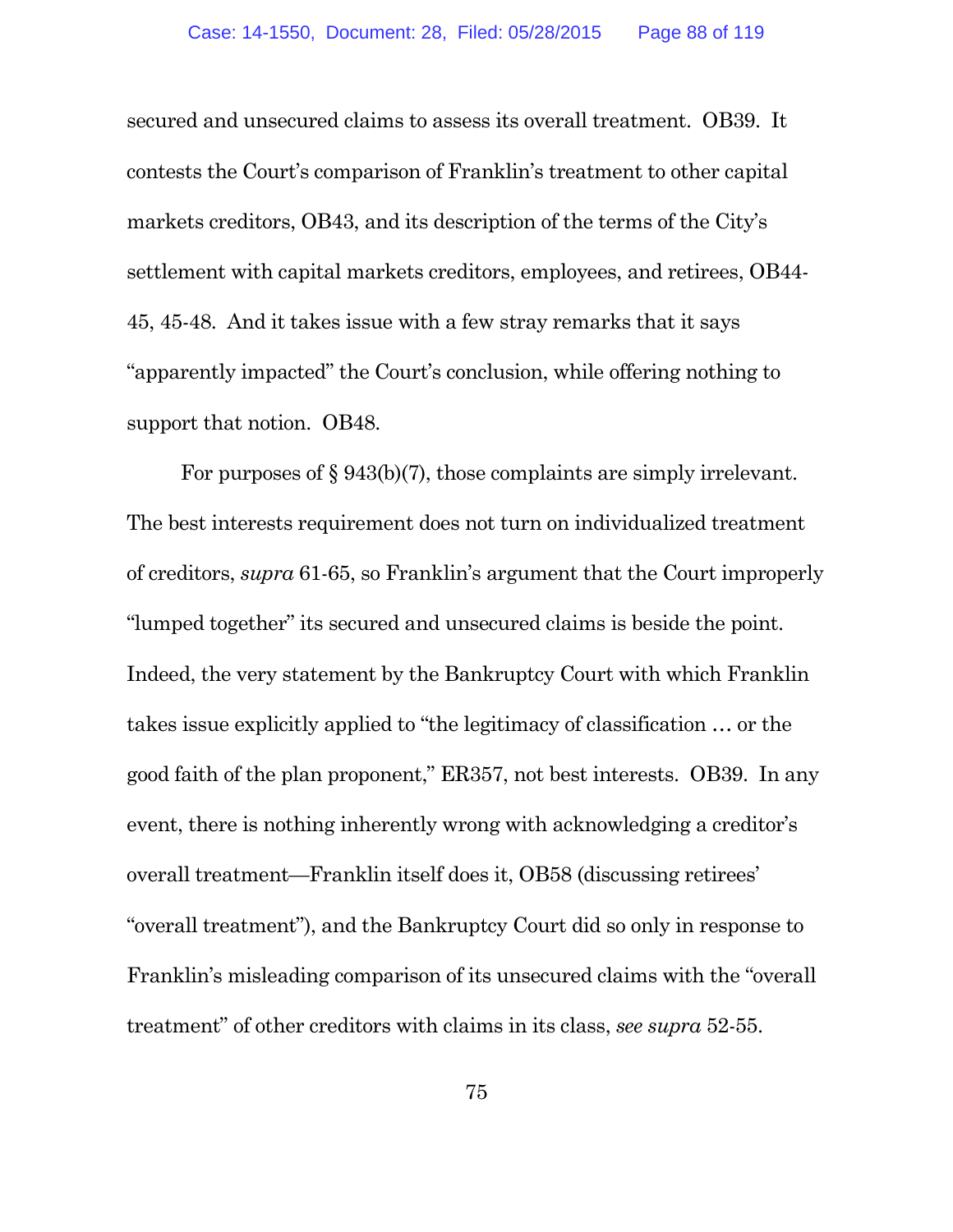Neither does the best interests requirement entail an inquiry into whether the plan is "fair and equitable." 6 *Collier* ¶ 943.03[7][a]. So how could it possibly be relevant that "the Plan provided a recovery of 52% on the Pension Obligation Bonds," OB44? Section 943(b)(7) simply is not about relative treatment of individual creditors. The best interests requirement is satisfied so long as the Plan is better than the alternative and is reasonable.

#### **III. The Bankruptcy Court's Finding That the Plan Was Proposed in Good Faith Was Not Clearly Erroneous.**

Franklin challenges the Bankruptcy Court's finding that the Plan was proposed in good faith under § 1129(a)(3), repeatedly referring to the Plan as "punitive" and "discriminatory," and alleging that the City intentionally "bludgeoned Franklin." OB76-78. The Bankruptcy Court saw the City's good faith day in and day out, and its finding that the City acted in good faith in every facet of the case is correct, and thus not clearly erroneous. *See In re Stolrow's Inc.*, 84 B.R. 167, 172 (B.A.P. 9th Cir. 1988) ("The bankruptcy judge is in the best position to assess the good faith of the parties."); *see also In re Corey*, 892 F.2d 829, 835 (9th Cir. 1989) (granting "substantial deference" to the court's finding of good faith).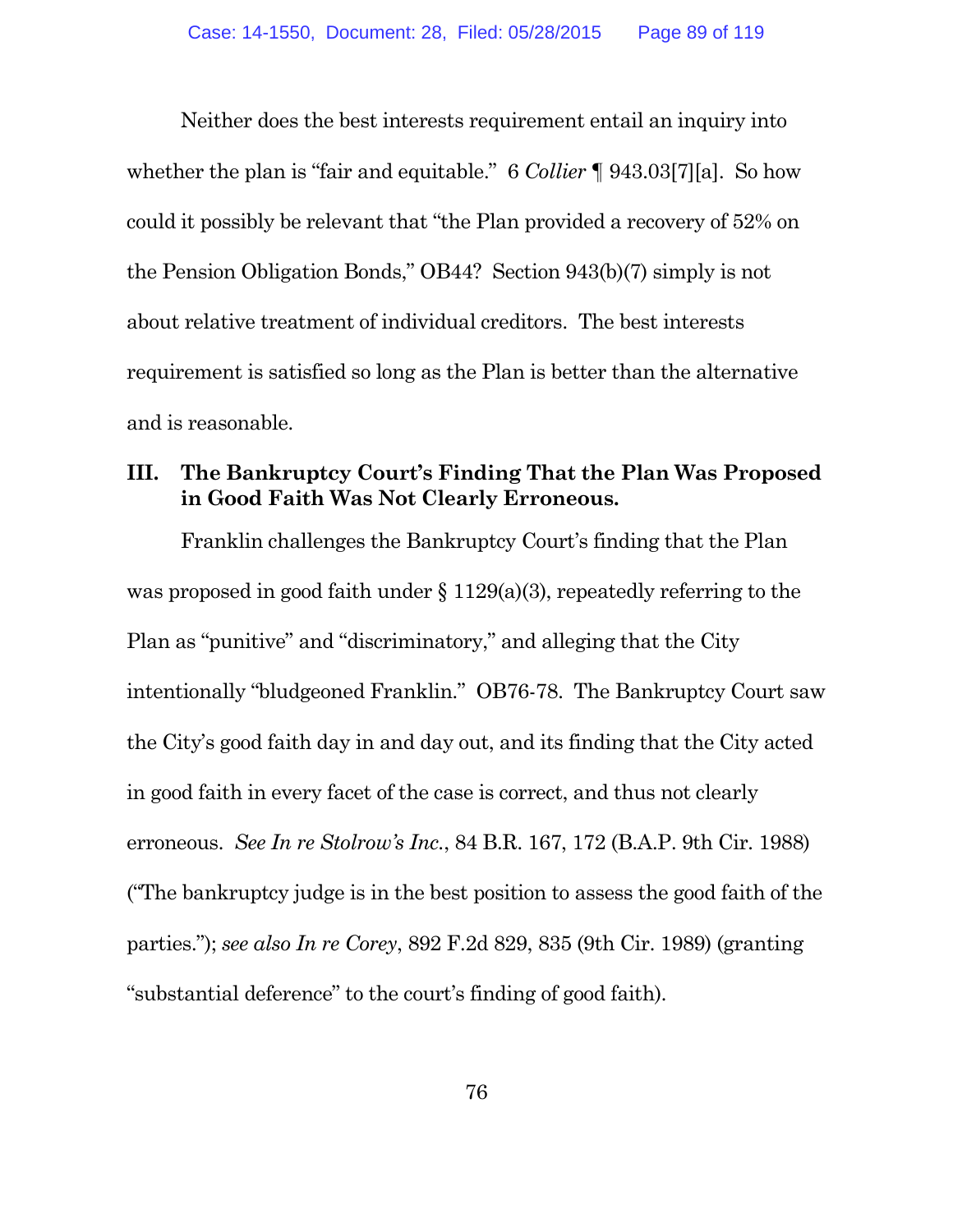## **A. The Bankruptcy Court correctly held that the City's earnest efforts to negotiate a consensual plan and put its fiscal house in order show the City's good faith.**

A plan is proposed in good faith where it is "intended to achieve a result consistent with the objectives of the Bankruptcy Code." *In re Corey*, 892 F.2d at 835. The Bankruptcy Court well understood chapter 9's "broad remedial purpose," SER270 (Eligibility Opinion)—permitting a distressed municipality to restructure and emerge with sustainable service delivery solvency, 6 *Collier* ¶ 901.01[1]—and had little trouble concluding that the City's efforts were at all times consistent with it.

1. The City has slashed costs, imposed new taxes, and otherwise done everything it could to propose a plan that pays creditors fairly while ensuring that the City would emerge from bankruptcy on stable financial footing. Before filing its bankruptcy case, the City cut its workforce by a quarter, slashed compensation by as much as 23%, and negotiated new CBAs. SER169; *see* SER16, 182-83, 238 (Eligibility Opinion).<sup>7</sup>

<sup>7</sup> Franklin repeats its complaint that the concessions made by the City's employees "merely reduced 'above market' pay and benefits to a 'market' level." OB46. Surely paying employees market rates does not constitute bad faith. In any event, Franklin completely disregards the impact on employees that were laid off, whose compensation was reduced to nothing.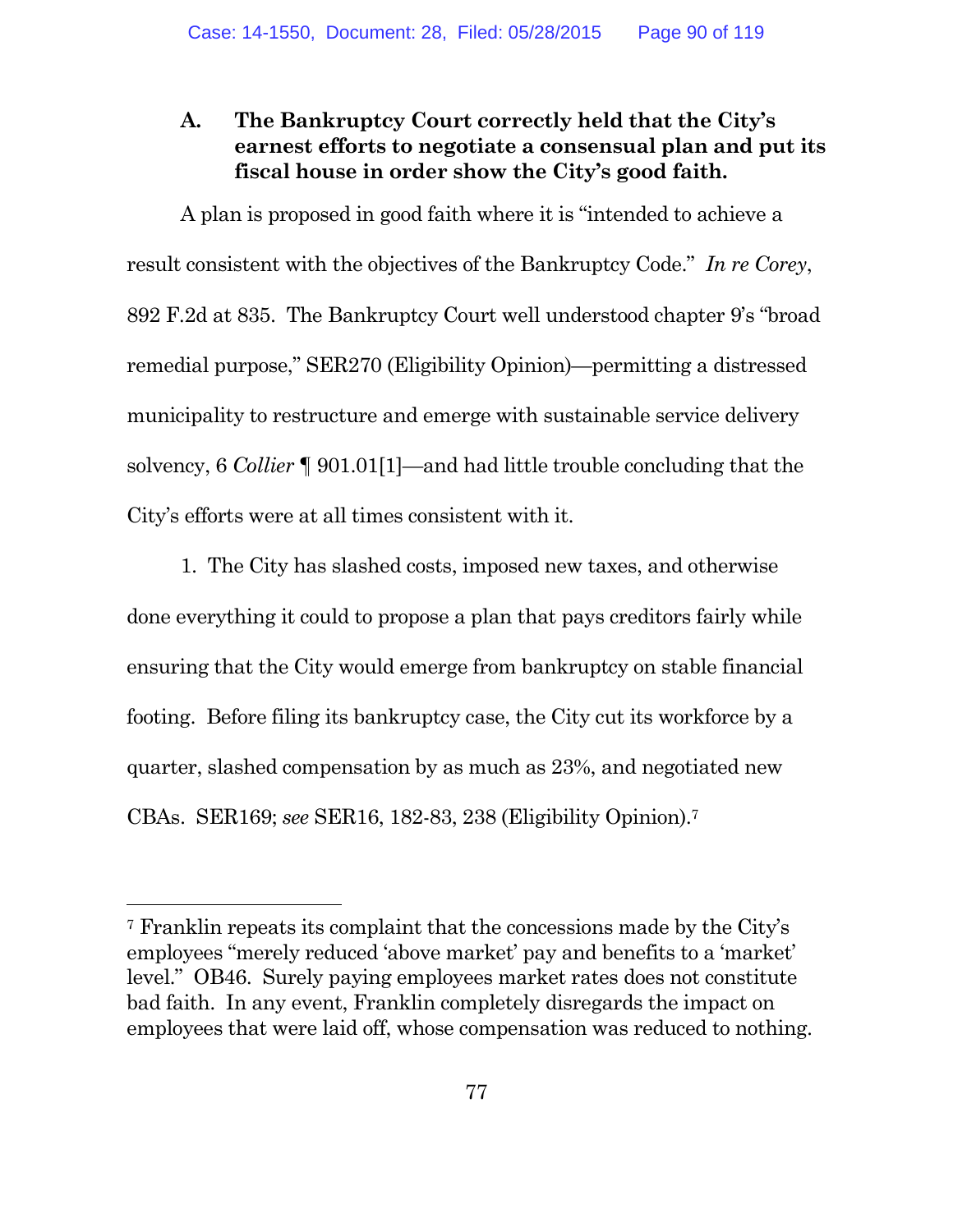The City also worked diligently to increase revenues, culminating in Measure A, the tax increase that will raise approximately \$28 million per year to improve police services and fund payments to creditors under the Plan. ER420 ("[I]ndeed, it's the projected tax revenues from [the new tax] that provided the funds that enable the City of Stockton to be able to pay what is proposed under the Plan.").

The City's good faith, as the Bankruptcy Court found, extended to its negotiations with its various creditors. From the outset, "[t]he fact that pre-filing agreements were reached to modify all unexpired collective bargaining agreements, and that substantial progress was made regarding expired agreements that were resolved soon after the chapter 9 case was filed, persuasively testifie[d] to the City's good faith negotiations." SER249 (Eligibility Opinion). The City then engaged in "obviously intensive armslength negotiations … throughout the course of this case," ER437, resulting in mediated settlements with all of its other significant creditors, including the other capital market creditors, two of whom were bitter opponents during the eligibility phase.

2. The Bankruptcy Court put the fairness and propriety of these agreements, along with that of the Plan generally, on trial during the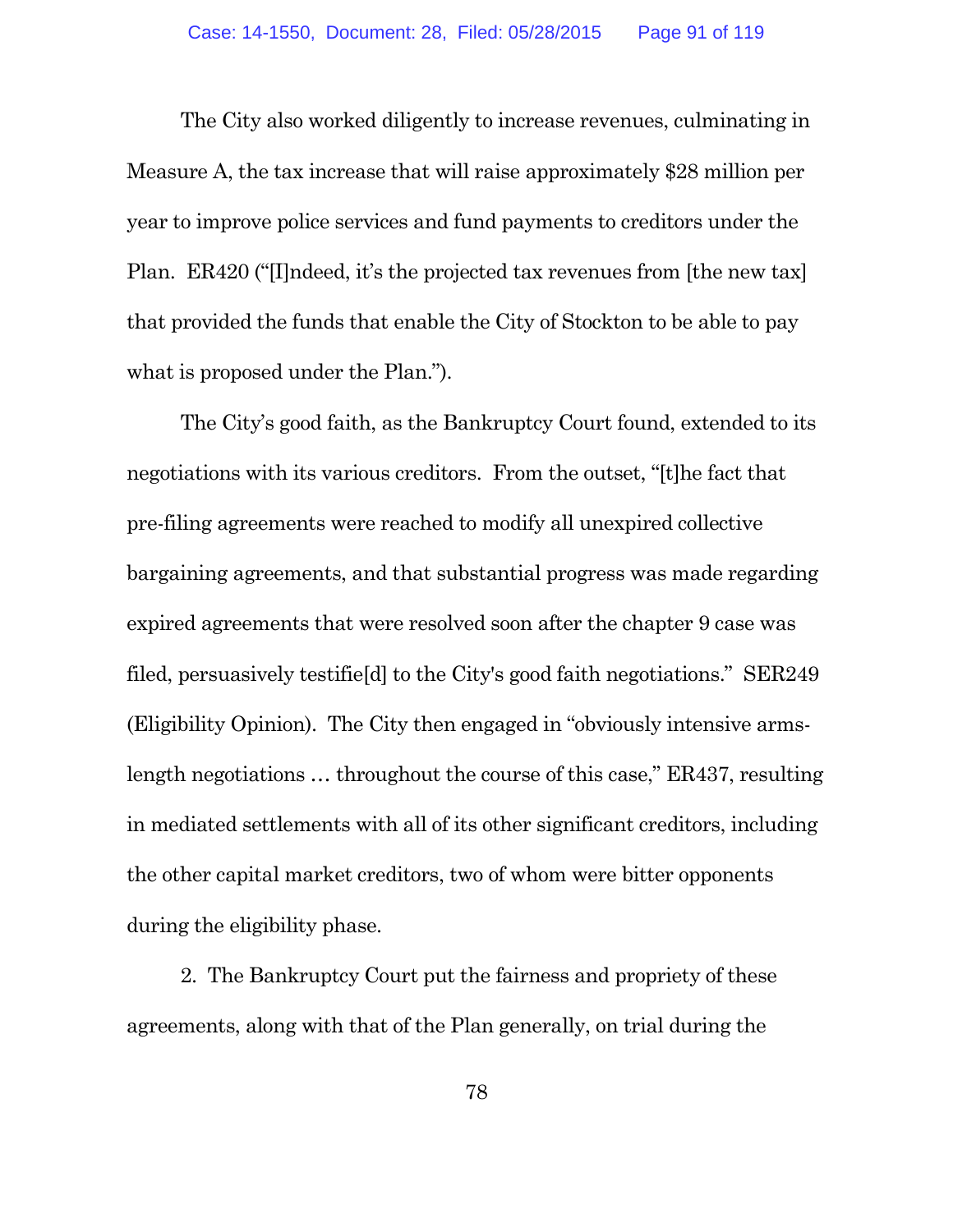confirmation process—what it called "the day of reckoning." SER166 (Rule 9019 Opinion). The City provided extensive justification through a stack of declarations and days of testimony explaining the good faith and fairness of its agreements with and treatment of its various creditors, and Franklin refutes none of it.

As detailed *supra* 16-20, the City's agreements furthered two key goals. The first was to preserve crucial assets for City use. Through its agreements with Ambac, NPFG, and Assured, the City was able to ensure that three fire stations, a police station, a library branch, the downtown arena and parking facilities, the Stewart Eberhardt Building, and 400 E. Main—all of which serve quintessential municipal functions—would remain available to it.

The second major goal was to relieve the General Fund. Again, the City succeeded. The restructuring of Ambac's certificates of participation, for example, is likely to permit other available revenue sources to cover the entire repayment obligation, relieving the General Fund completely, and the City also negotiated a cap on General Fund exposure just in case. The City obtained similar relief by restructuring NPFG's arena bonds and transferring City parking facilities to the Parking Authority, and by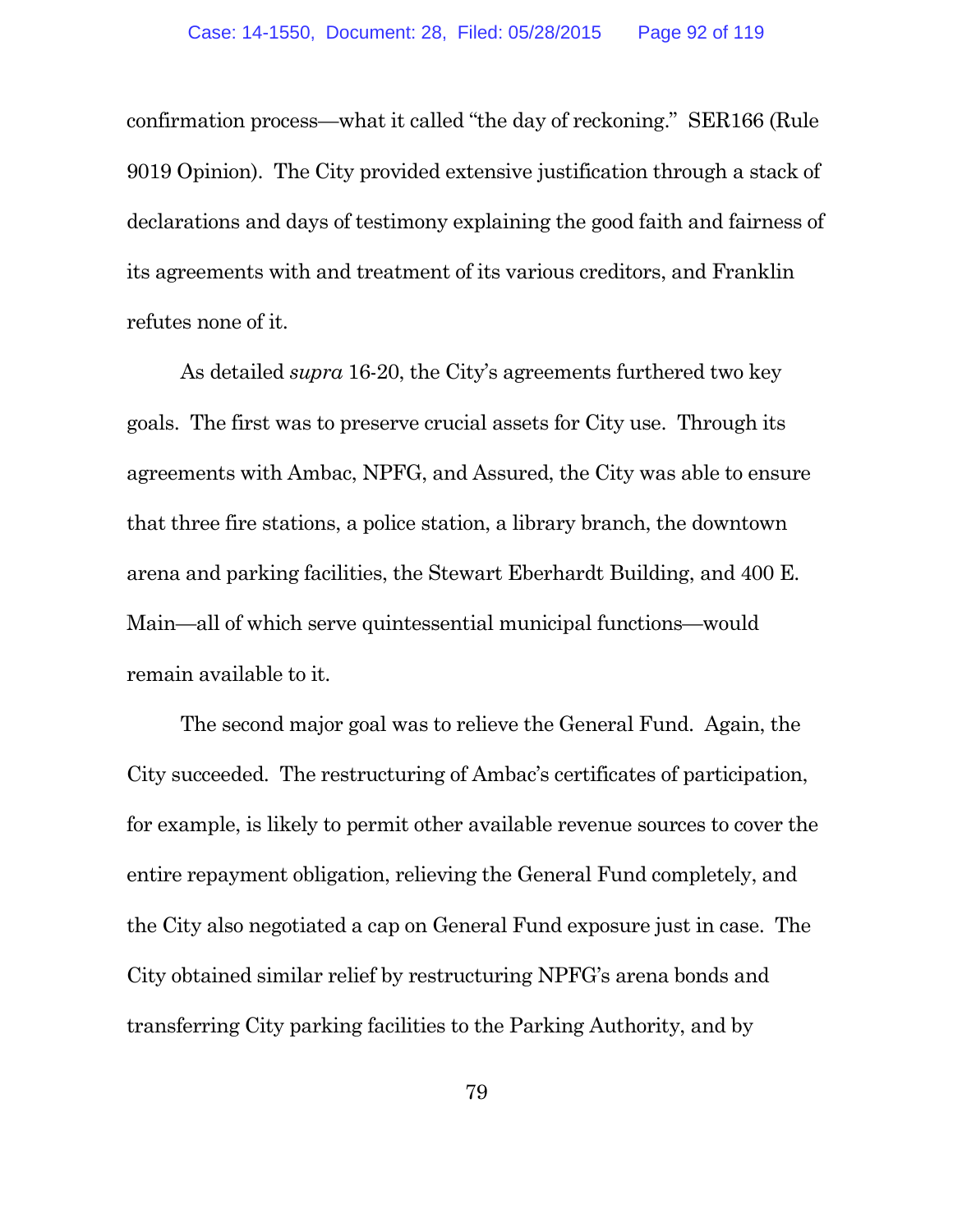negotiating with Assured for a below-market lease in 400 E. Main and a huge reduction in repayment obligations for the POBs.

Finally, the City negotiated comprehensive agreements with its unions and the Retirees Committee that dramatically reduced General Fund obligations going forward, while preserving the City's viability as an employer and service provider. The deals with the unions reduced compensation to at or below market levels and, among other things, reined in future pension obligations indirectly by increasing employee contribution requirements. The agreement with the Retirees Committee eliminated \$545 million in retiree health benefits for a lump-sum payment of \$5.1 million. Meanwhile, pursuant to its new CBAs, SER556-57, and agreement with the Retirees Committee, the City agreed to assume its obligation to fund the pensions of its many current and former employees, a crucial component because it guaranteed that the City would emerge from bankruptcy as a viable employer.

3. In the face of fair and consensual adjustments of some \$1.5 billion in debt, Franklin suggests that the City singled out its \$36 million claim for bad faith treatment. That is baseless, because the City hoped to settle with Franklin as well, and its contingent settlement with Assured left open the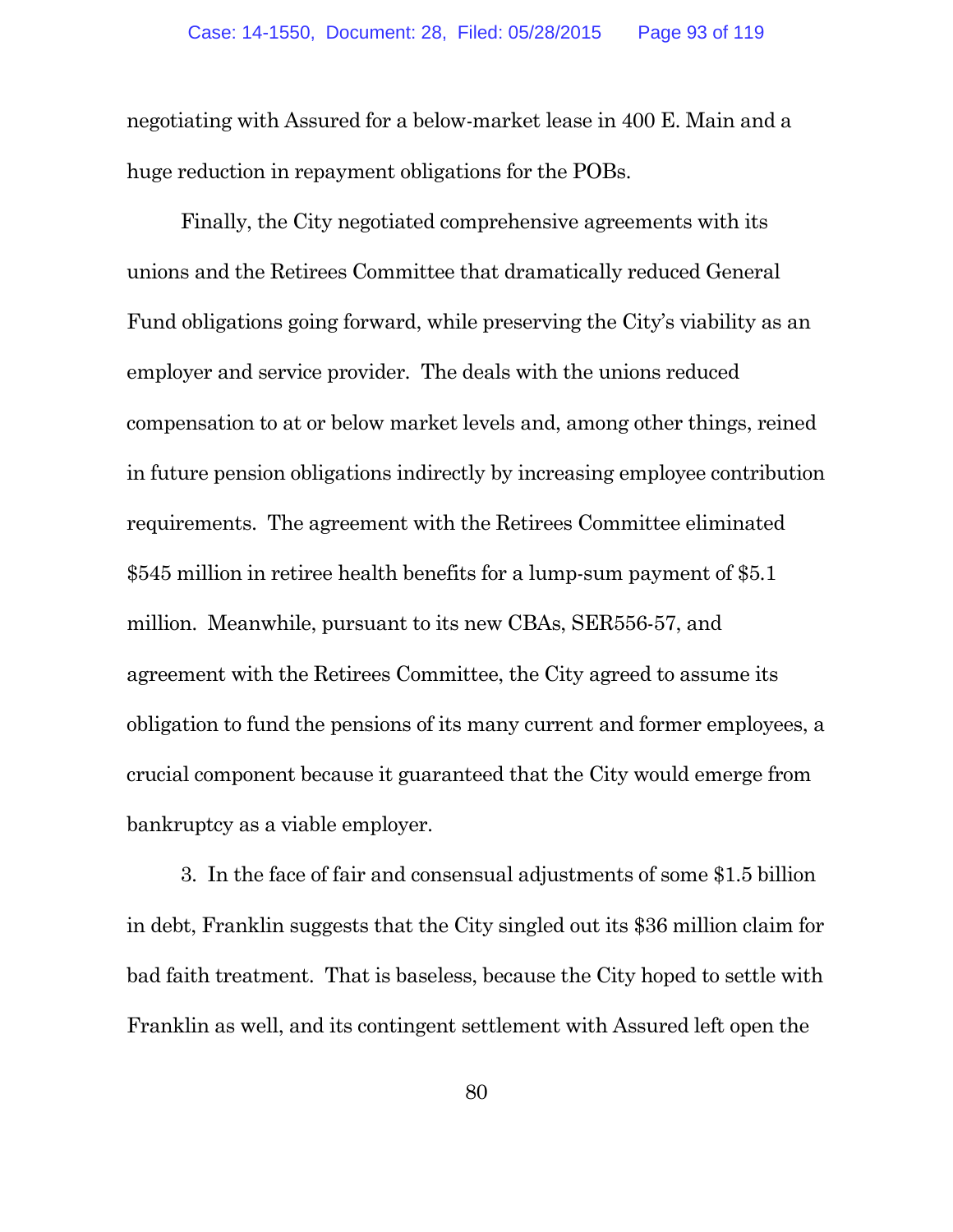possibility for Franklin to share in up to 22% of the contingent payments. *Supra* 21.

But Franklin chose to litigate and hope for a high valuation of its collateral, which was simply less valuable to the City's recovery than that of the other capital markets creditors.<sup>8</sup> From start to finish the City treated all creditors fairly in seeking a consensual plan. When it could not come to terms with Franklin, it proposed a plan that paid Franklin 100 cents on the dollar on its secured claim and more than \$6 million in toto under the approved Plan—a 17.5% recovery. That hardly bespeaks bad faith or punitive behavior.

#### **B. Franklin does not come close to showing that the finding of good faith was clear error.**

Franklin lists "six facts" it says "collectively demonstrate bad faith toward Franklin." OB76-77. The asserted "facts" are just reruns of

<sup>8</sup> Franklin says "there is no evidence of the value of collateral held by other bondholders" and that "Standard & Poor's gave the City's other lease revenue bonds the *same underlying rating* as Franklin's bonds." OB43-44 (emphasis Franklin's); *see* OB10, 65, 79. The City, however, amply explained the business and economic reasons behind its classification decisions. As for Standard & Poor's bond ratings, as Franklin concedes, they do nothing more than indicate "prospects of recovery." OB44. They have no bearing on the business and economic decisions the City must make regarding collateral that serves critical City functions.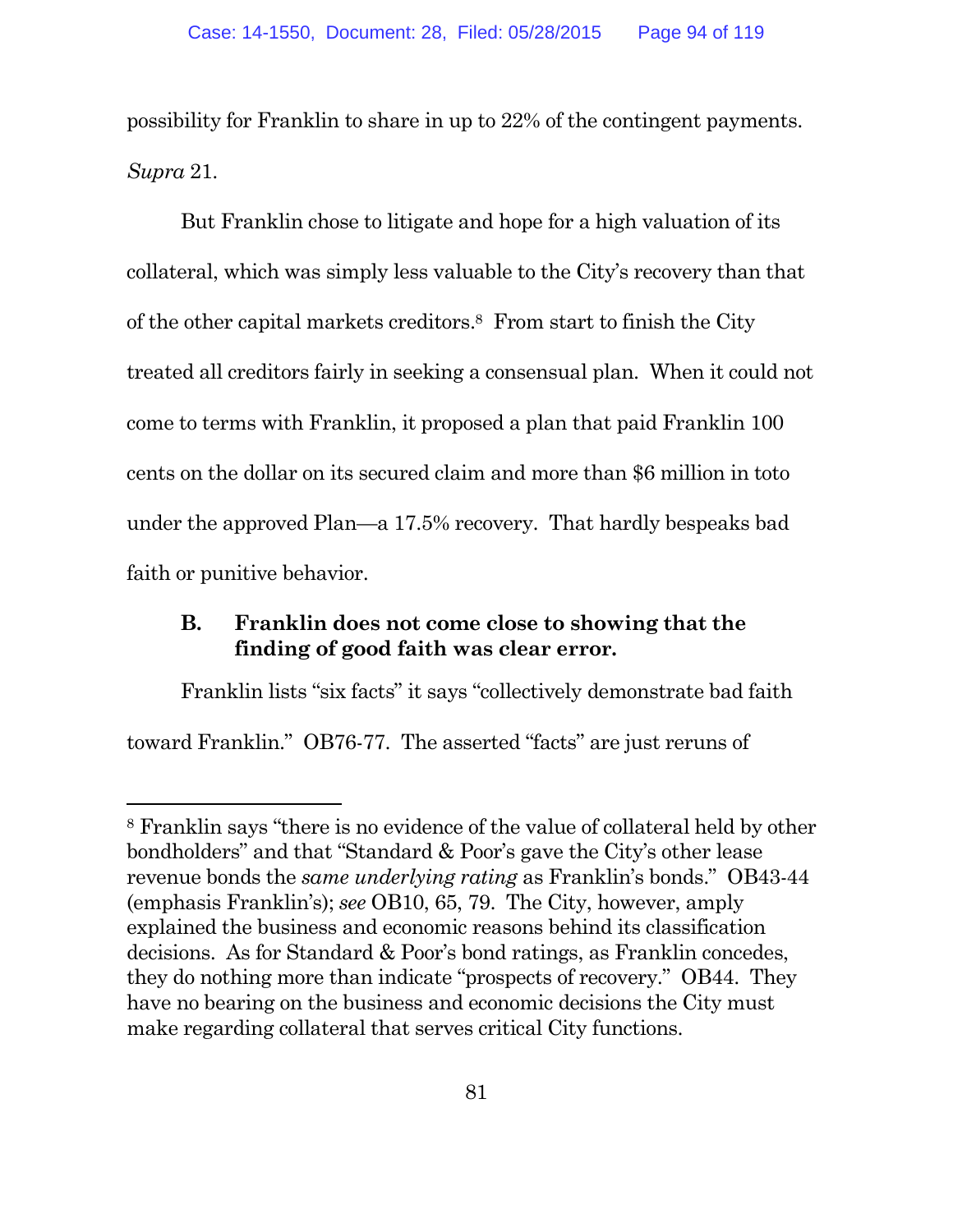rejected arguments that do not move the needle under the clear error standard.

*Gerrymandering.* Franklin says it is a "fact" that the City "gerrymandered" the Plan to harm Franklin. As discussed *supra* 42-51, the classification of Franklin's claim was based on the rudimentary principle that general unsecured claims are classified together, while the classification of other claims was based on fundamental legal distinctions, sound business rationale, and the City's ability to reach global settlements with several creditors.

*Negotiations.* Franklin argues that the City acted in bad faith because it "improved recoveries for all other creditors from those proposed in the pre-bankruptcy Ask, while dramatically reducing Franklin's recovery from what had been offered before bankruptcy." OB77. That other creditors were able to negotiate somewhat better resolutions than the City initially offered in the AB 506 process hardly evidences bad faith. On the contrary, it indicates that the City was never in the take-it-or-leave-it mindset Franklin accuses it of (at OB14), and at all times negotiated in good faith.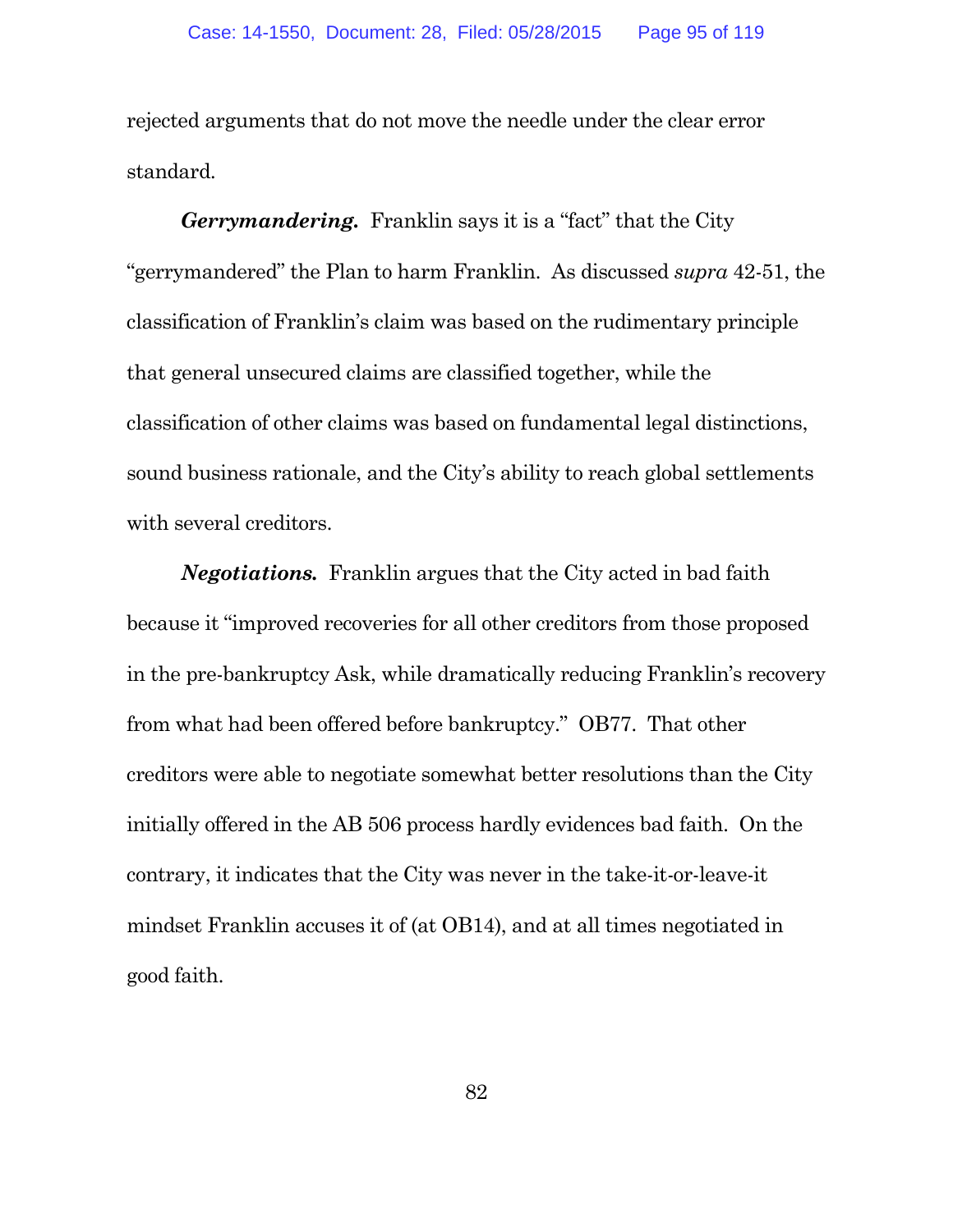As for the fact that Franklin was ultimately paid less than the City's initial proposal would have provided, that just shows why parties often settle, rather than litigate. Parties come to the negotiating table to mitigate risks and avoid the costs and delays of litigation. When they sit down to negotiate, they may not know the amount of a claim, whether a valid security interest exists, or the value the bankruptcy court will place on collateral. The mediated negotiations took those risks into account and achieved carefully-crafted, mutually acceptable resolutions. If a party walks away from the bargaining table, it takes a considered gamble, namely, that it will do better, not worse, than the offer it rejects.

Here, Franklin decided to pursue litigation and the Bankruptcy Court found that its security interest was valued at \$4 million, and not the \$15 million Franklin asserted. Having achieved less than it had hoped through litigation, Franklin cannot now cry bad faith that it was not given what the City offered when the City was trying to avoid the risks and burdens of litigation.

**Pensions.** Franklin renews its complaint that the City did not impair pensions in order to provide Franklin with a greater recovery. As already noted (at 57 n.5), Franklin does not even challenge the pension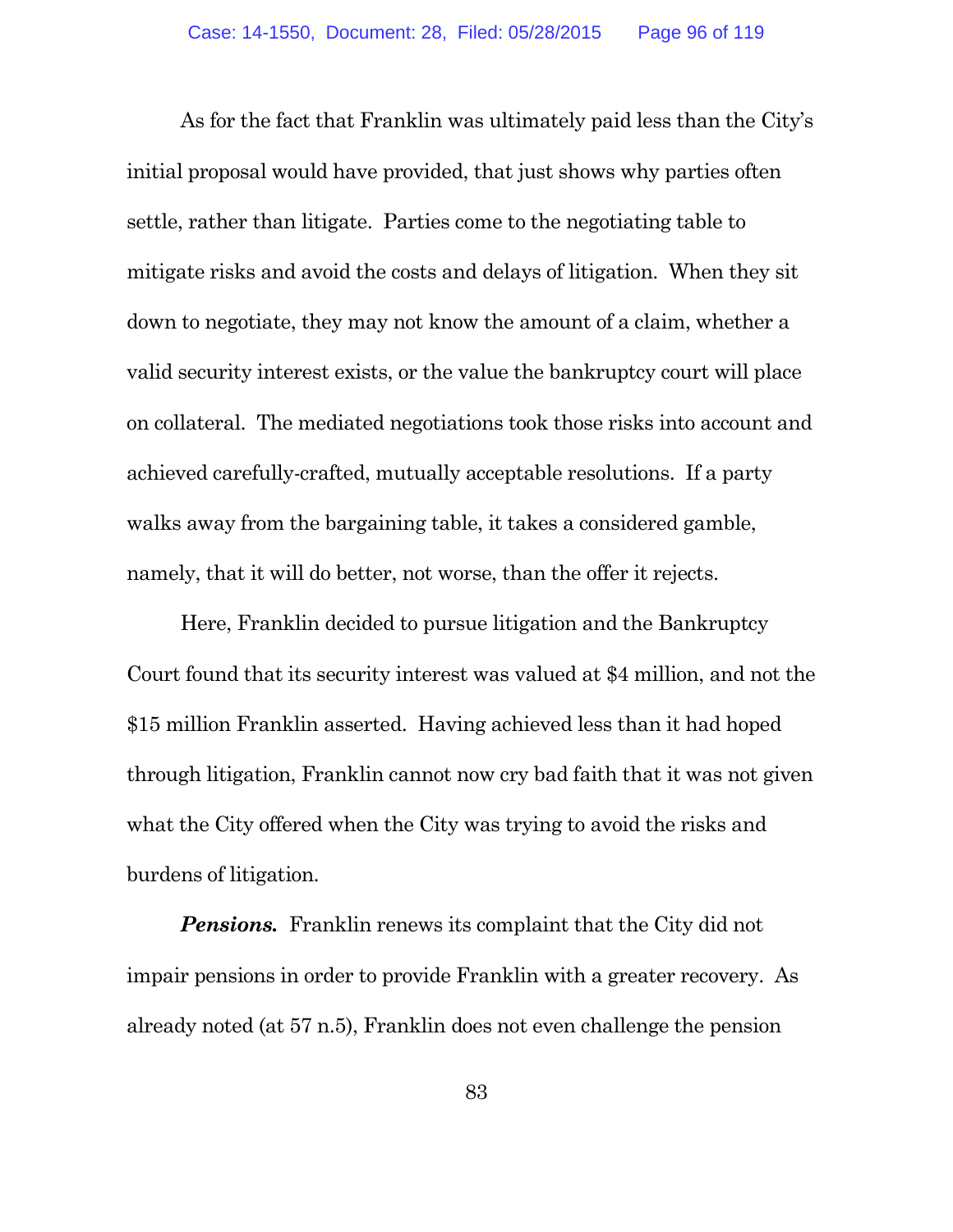decision under § 365(a) or the applicable standard—the decision must be "so manifestly unreasonable that it could not be based on sound business judgment, but only on bad faith, or whim, or caprice," *In re Pomona Valley Med. Grp., Inc.*, 476 F.3d at 669-70. Nor, more importantly, does it ever mention, let alone confront the extensive evidence the City proffered explaining why its only option was to fully fund pensions, including testimony by two City Managers, the Chief of Police, the Human Resources Director, and the City's pension expert, in addition to the testimony of the CalPERS Deputy Chief Actuary. *Supra* 21-24.

Franklin also ignores the finding that the City took several important steps to *indirectly* reduce pensions, through lower compensation, implementation of new pension tiers, and requiring employees to pay a larger portion of their pension costs. ER436; *see* ER414-15; SER389, 416- 18, 436-38. As the Bankruptcy Court recognized, "renegotiated collective bargaining agreements providing for reduced compensation indirectly reduce the City's CalPERS obligations." SER250 (Eligibility Opinion).

*Future Revenue.* Franklin reiterates its complaint that "the City failed to apply any future revenues (including PFFs) to repayment of Franklin's claim." OB76. As described in detail above (at 70-73), the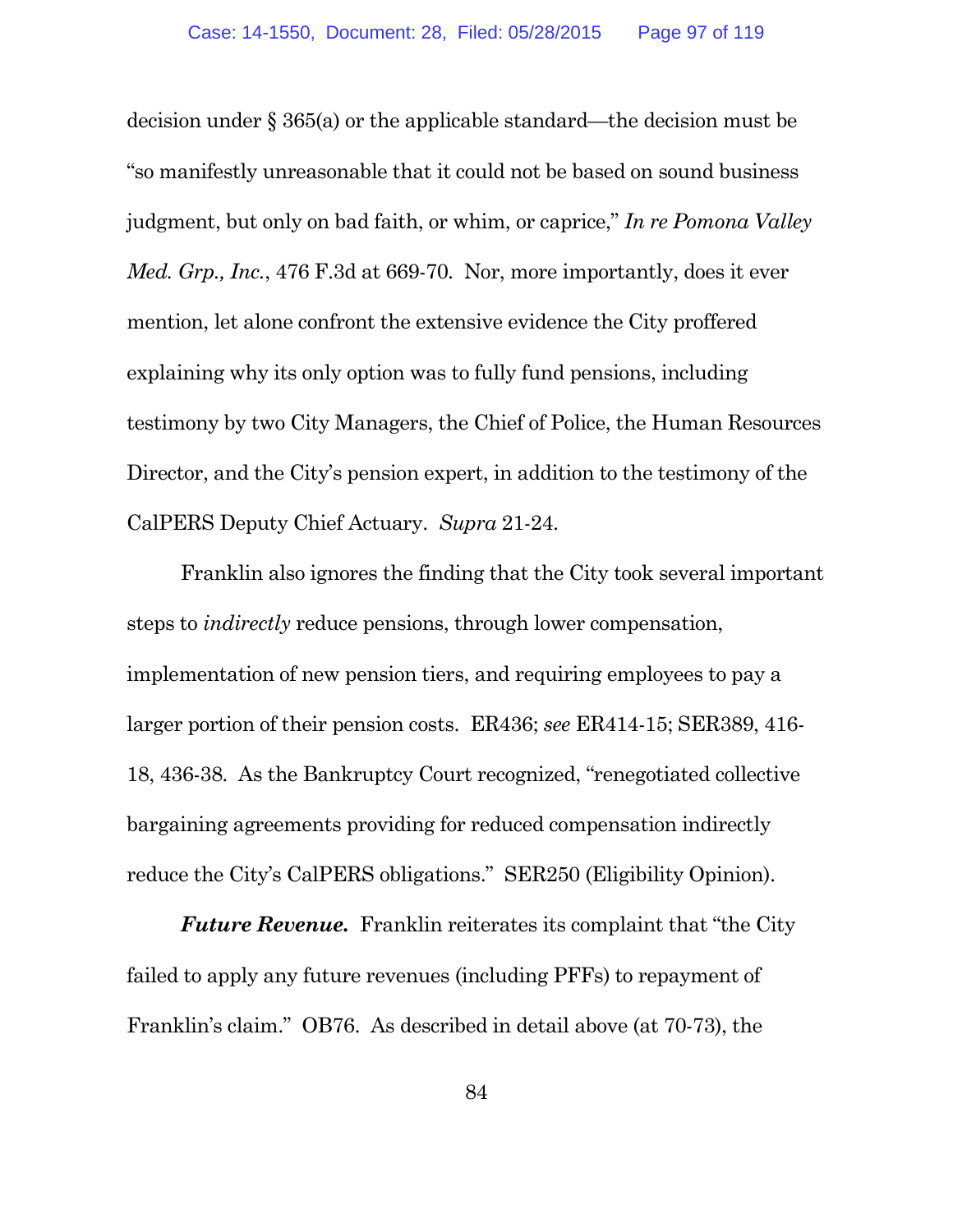projected future revenues Franklin seeks for itself are in part what makes the Plan feasible—they restore basic City services and establish fiscal safeguards against future insolvency. There would be no feasible plan if they were instead used to pay Franklin or other creditors. Moreover, as explained *supra* 43-44, 73, the evidence presented at the confirmation hearing showed that PFF revenues had slowed to a trickle, were possibly insufficient even to cover the infrastructure needs for which they were legally required, and were unlikely to increase substantially going forward. SER400-04.

Franklin also asserts that "the City admitted it would be 'a sign of bad faith' if PFFs were not used to pay Franklin." OB76. That is a brazen misrepresentation of the record. The staff report Franklin cites actually says that "[t]he City cannot *forgo the collection* of the [PFFs] .... To do so would be seen as a sign of bad faith by the Bankruptcy Court and creditors." ER836 (emphasis added). The City was saying that it should not reduce the fee requirements in light of its bankruptcy. It did *not* say that it would be bad faith not to devote those PFFs to Franklin.

*Retiree Health Claims.* Franklin asserts that the City "inflated retiree health benefit claims for no reason other than to reduce the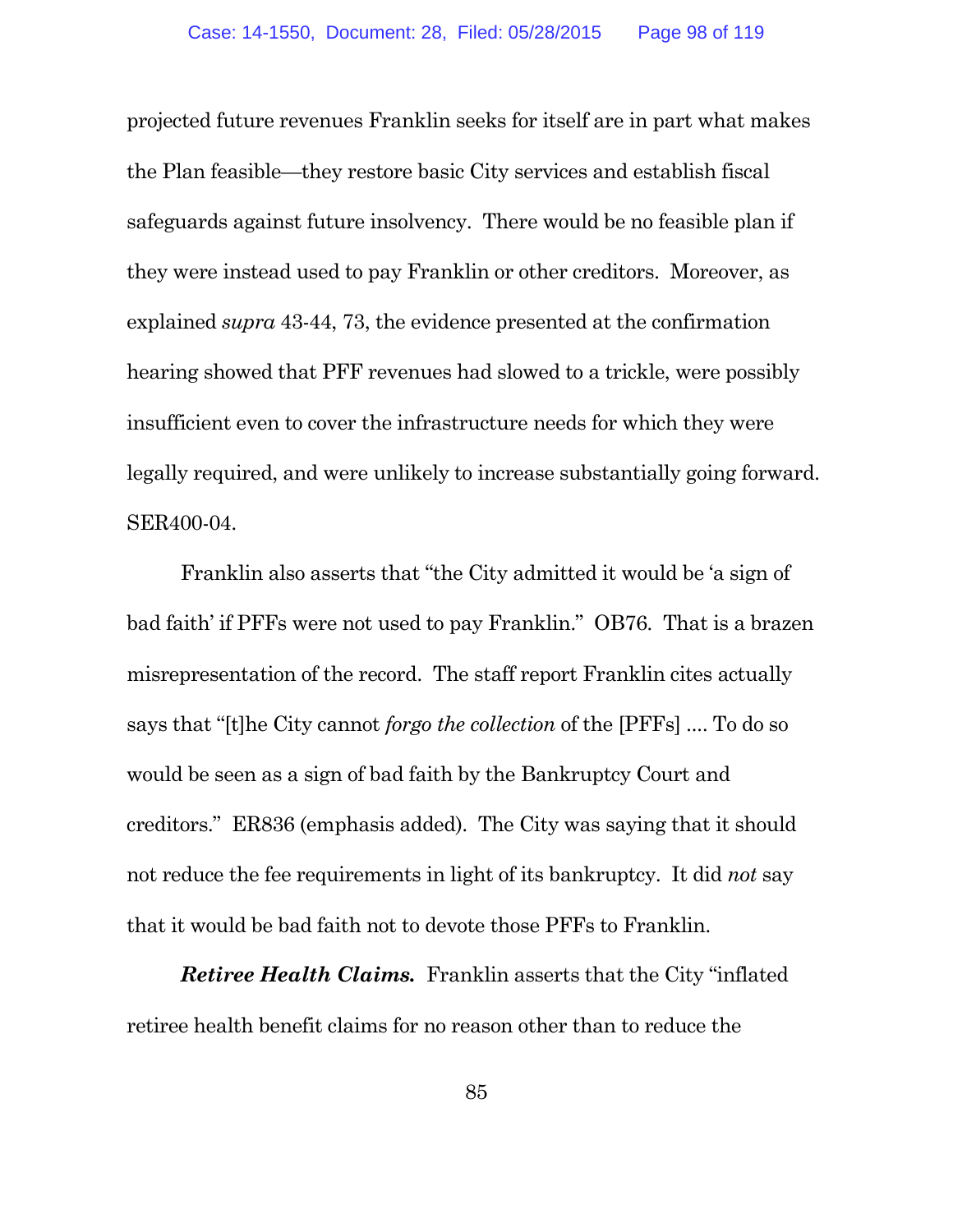distribution on Franklin's unsecured claim." OB76. In other words, the City is accused of bad faith for taking the legal position discussed *infra* § IV, that § 502(b) does not require discounting to present value. On appeal, Franklin renews its argument, but it cannot be said that simply by taking a position (that the Bankruptcy Court deemed correct), the City acted in bad faith.

*Lease/Lease Back Argument.* Finally, Franklin argues that the City showed its bad faith by "frivolously assert[ing] that Franklin's claim should be capped pursuant to section 502(b)(6) of the Code." OB77. This is a reference to the City's initial position in the case and in the adversary proceeding that Franklin's claim was properly capped as a claim for rent on an unexpired lease.

For reasons having to do with municipal bond issuance restrictions under California state law, the bonds that Franklin purchased were tied to a "lease/lease back transaction." In essence, City property is leased out to a conduit—the City's Public Financing Authority—and then back to the City, and the City's lease payments are used to repay the bonds. SER514-19. Under the first amended plan, the City proposed to treat Franklin's claim as precisely what it is under state law: one arising under an unexpired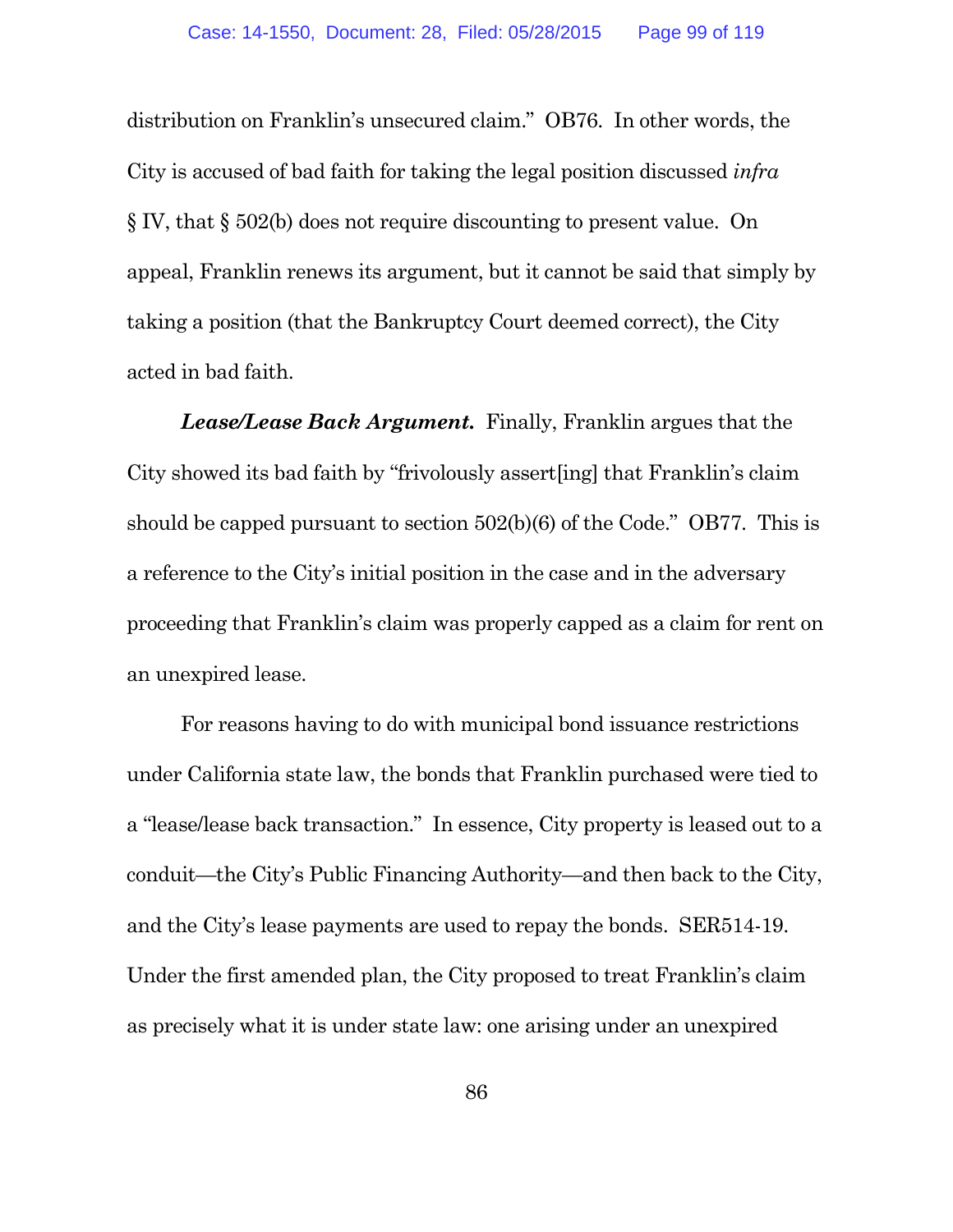lease of nonresidential real property. Indeed, it is well-settled that bankruptcy courts must look to state law to characterize a transaction. *In re Fitness Holdings Int'l*, 714 F.3d 1141, 1146 (9th Cir. 2013). The Bankruptcy Code permits a debtor to reject such leases, § 365(a), and limits allowance of a claim flowing from rejection of the lease, § 502(b)(6). Franklin's claim, under the first amended plan, was therefore an unsecured lease rejection claim. SER281.

This position was hardly "frivolous." Although Franklin describes the City as "conced[ing] defeat" on the issue, OB8, the City believed—rightly, as it turned out—that Franklin's secured claim would be no more, and likely less, than any administrative rent plus the unsecured claim capped by § 502(b)(6) if Franklin's claim were treated as an unexpired lease that the City rejected. And of course, as the City stated at the time, the City wanted "to stop wasting valuable time and resources on litigating the adversary proceeding so that the parties could focus on the main event: confirmation of the Plan." SER541. The Bankruptcy Court agreed that "anything that actually simplifies the process will probably help everybody." SER538. "Streamlin[ing]" proceedings and "narrow[ing] the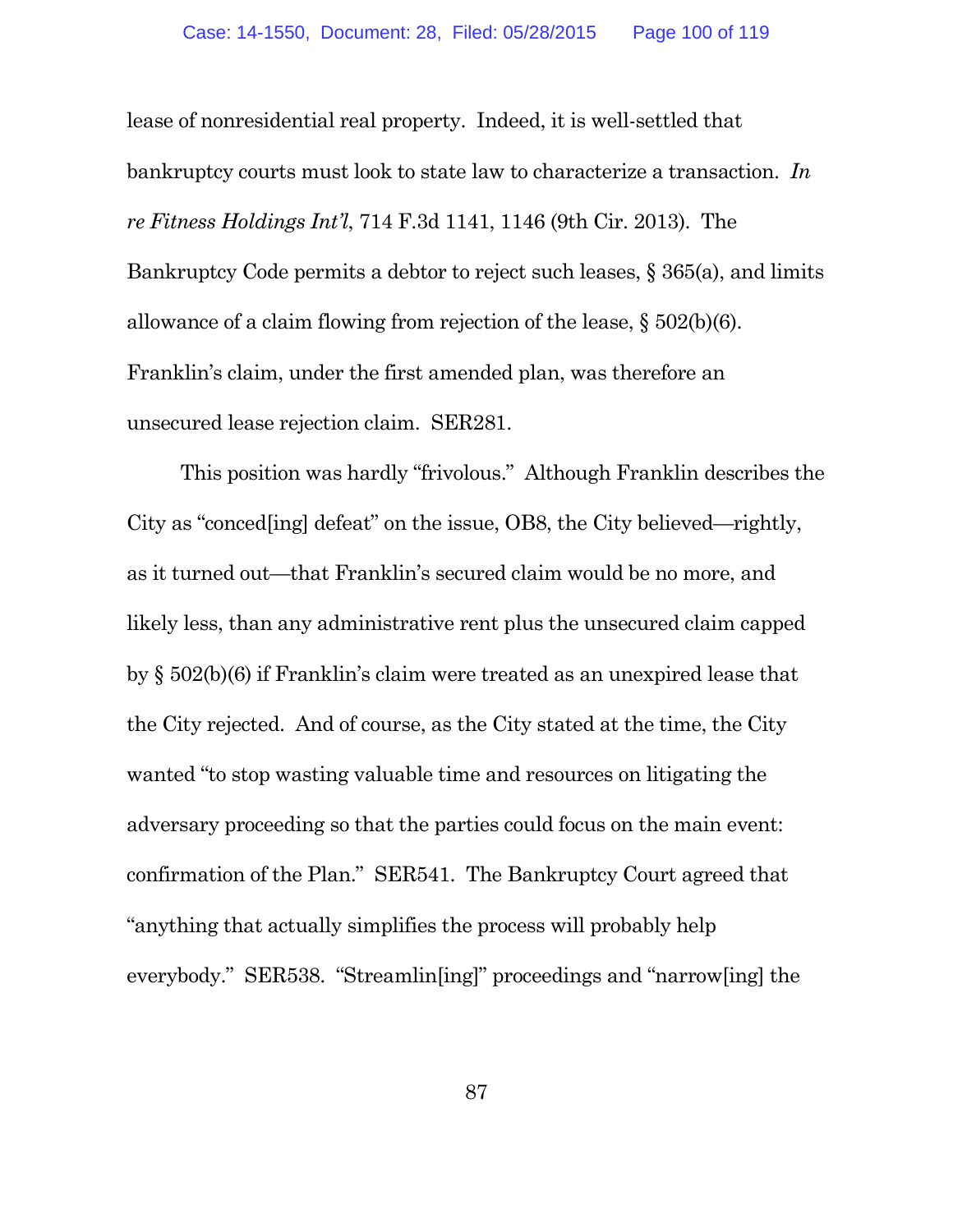issues," SER532-33, 535, demonstrates *good faith*, especially in a bankruptcy case.

#### **C. All the cases cited by Franklin are easily distinguishable.**

Franklin cites to a grab bag of cases in support of its good faith argument. Not only are they easily distinguishable; if anything, they serve to illustrate the wide gap between the City's good faith efforts to forge a confirmable plan and actual bad faith.

For instance, Franklin cites *Wright v. City of Coral Gables*, 137 F.2d 192 (5th Cir. 1943), as "instructive" and seizes on that court's statement that the debtor "bludgeon[ed]" those with whom it could not make "settlements satisfactory to itself." OB78, 80. But the circumstances of the two cases could not be more dissimilar. In *Wright*, the debtor city completed a voluntary plan in 1937 and, after 94% of creditors had accepted, abandoned the plan and sought to deal with the remaining creditors through "voluntary and often quite preferential settlements." 137 F.2d at 195. The city came to settlements with all but two of its remaining creditors, and in doing so "made it plain that the consents were not requested as a part of a plan." *Id.* Nevertheless, in 1940, the city sought to revive its plan "under changed conditions for the sole purpose of forcibly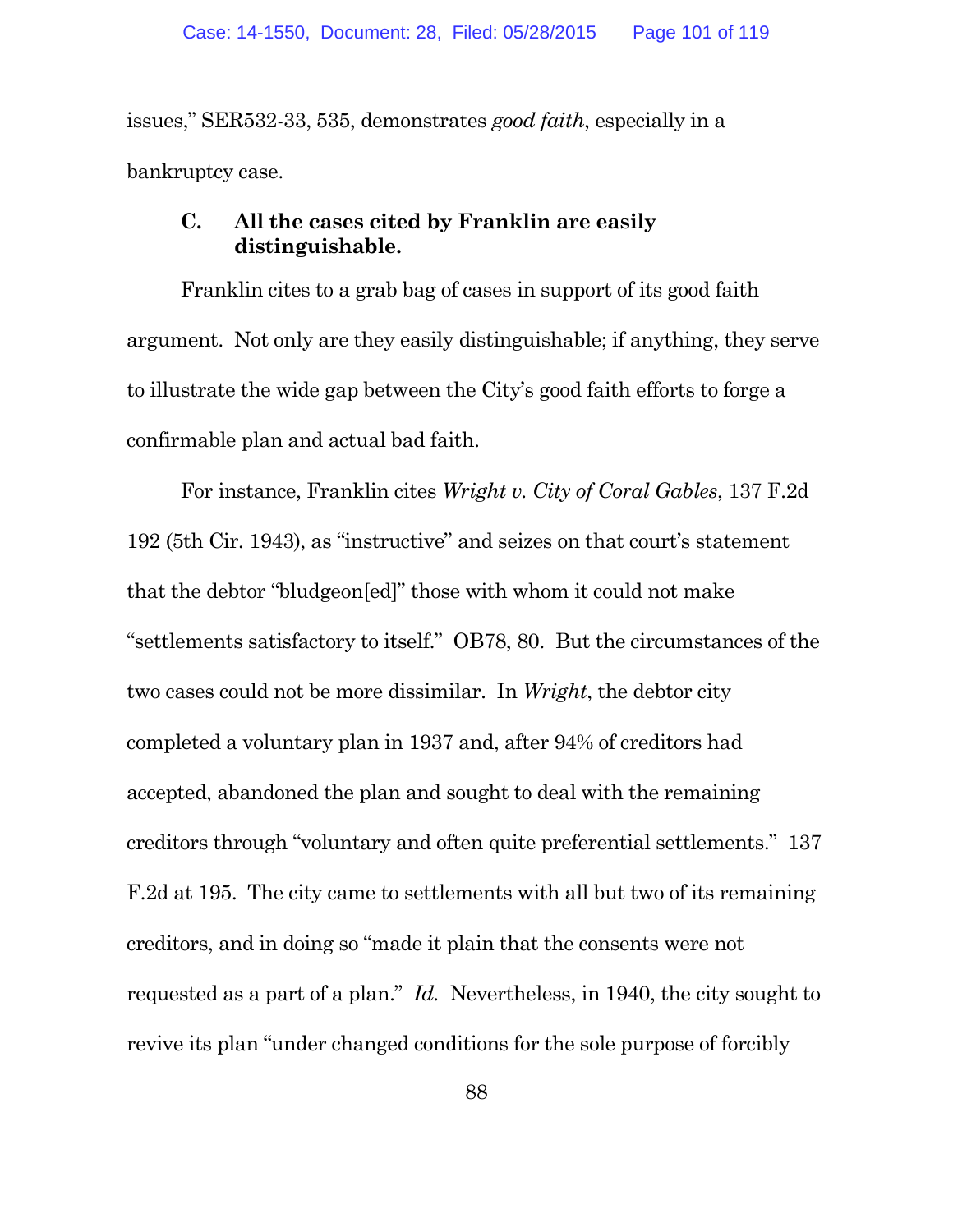scaling the debts of nonassenting creditors." *Id.* at 196. This is the "bludgeon[ing]" to which the court referred: The debtor attempted to use settlements that were reached independent of (and subsequent to) an already completed plan—and which it assured creditors were *not* being negotiated as part of any plan—to force the remaining creditors to accept plan treatment worse than that given to other claims of the same type. *Id.* at 195-96.

The process discussed in *Wright* is a relic with no modern analog, and Franklin's attempt to equate these cases is both forced and misleading. Moreover, the bad faith acts cited in *Wright* are nothing like the treatment Franklin complains of, which is the common situation where certain claims in its class are held by creditors who also have claims in another class.

The other cases cited by Franklin similarly involve clear bad faith actions, completely incomparable to the City's conduct, such as ramming through last minute changes to favor a third party, *In re Wolf Creek Valley Metro. Dist. No. IV*, 138 B.R. 610, 613-14 (D. Colo. 1992); improper payments to or favorable treatment for insiders, *In re Val-Mid Assocs., L.L.C.*, No. 4:12-BK-20519-EWH, 2013 WL 3049235, at \*3-4 (Bankr. D. Ariz. June 14, 2013); *In re Multiut Corp.*, 449 B.R. 323, 342 (Bankr. N.D.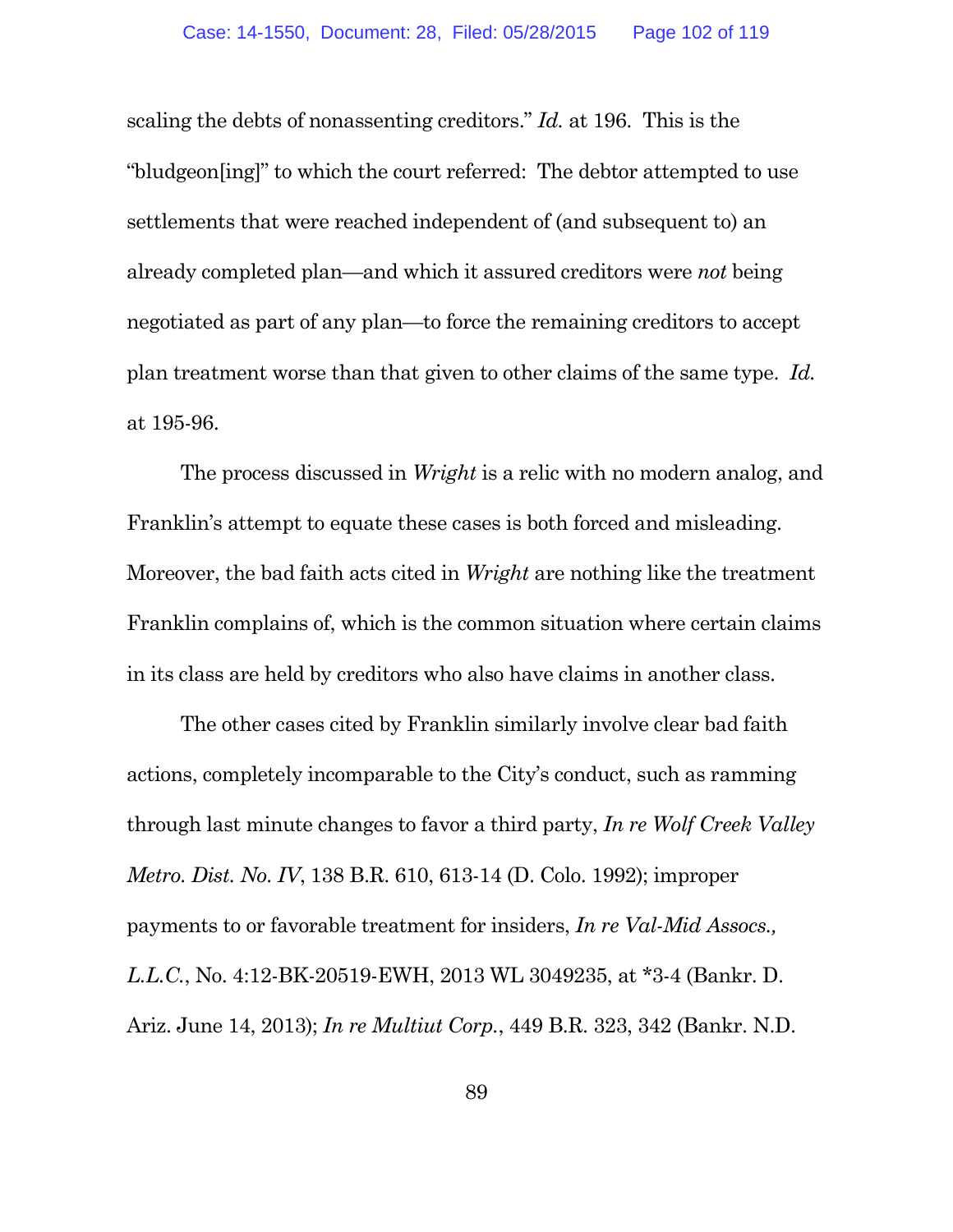Ill. 2011); and breaches of fiduciary obligations, *Avon Park*, 311 U.S. at 144- 45.

Meanwhile, two cases cited by Franklin actually undercut its position. *In re Pierce Cnty.*, 414 B.R. at 718-19 (finding bad faith where debtor prevented investigation of possible sources of creditor payments, but holding it was not necessary to apply every possible source of payment); *In re Mount Carbon*, 242 B.R. at 41 (finding bad faith where governmental entity "abandon[ed] provision of public services" in order to "unfairly favor[] a single landowner").

#### **IV. The Bankruptcy Court Correctly Calculated the Amount of the Retiree Health Benefit Claims.**

The Bankruptcy Court correctly rejected Franklin's argument that the allowed amount of the Retiree Health Benefit Claims must be reduced to present value, relying on the plain language of § 502(b) and the structure of the Bankruptcy Code. Section 502(b) requires that a court "determine the amount of [a] claim," in contrast to ten other Code provisions that require a determination of "value." *See* §§ 1129(a)(7), (9), (15); 1129(b)(2); 1173(a)(2); 1225(a)(4), (5); 1325(a)(4), (5); 1328(b)(2). The City hired Segal to calculate that amount, the Bankruptcy Court credited it, and Franklin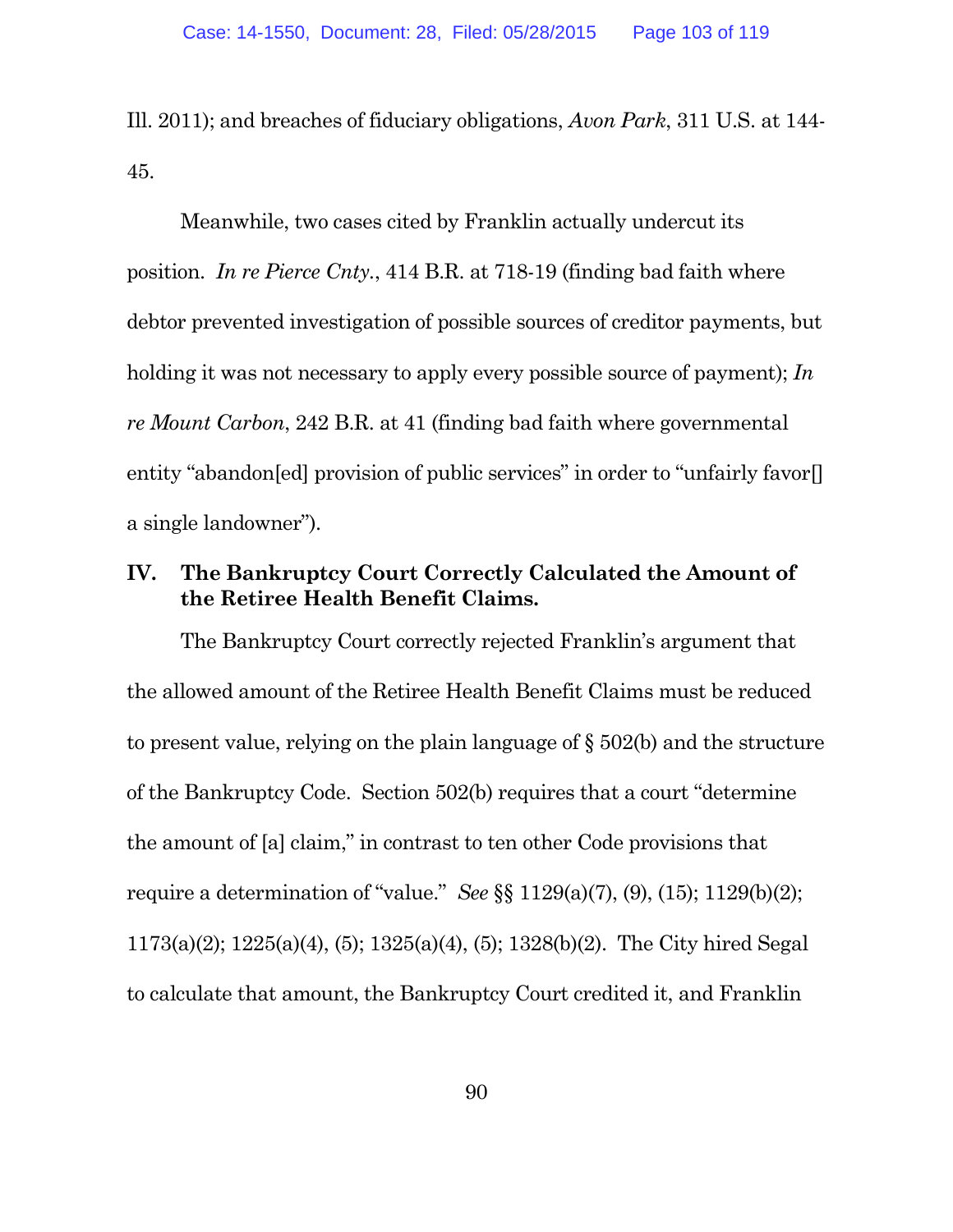does not challenge it here.<sup>9</sup> SER384; ER460-65. Section 502(b)'s requirements are satisfied.

Unable to overcome the text of  $\S$  502(b), Franklin argues that "generally accepted accounting principles" require present value discounting. OB69-71. This argument misses the point. Neither accounting practices nor the GASB standards have any bearing on what the text of § 502(b) requires. That is a question of law about which none of Franklin's witnesses was competent to testify. *See In re Downey Reg'l Med. Ctr.-Hosp., Inc.*, 441 B.R. 120, 129 (B.A.P. 9th Cir. 2010). The legal question presented is whether the Retiree Health Benefit Claims *must* be discounted where the language of the Bankruptcy Code neither allows nor requires such discounting, and where Congress could have but did not use clear language to require discounting to present value.

<sup>9</sup> Franklin cites generally to the report and testimony of its expert, who purported to identify errors in Segal's methodology, *see*, *e.g.*, OB70 n.145, 71 n.146, but Franklin does not challenge Segal's \$545 million calculation on appeal. *See Entm't Research Grp., Inc. v. Genesis Creative Grp., Inc.*, 122 F.3d 1211, 1217 (9th Cir. 1997) ("We review only issues which are argued specifically and distinctly in a party's opening brief.").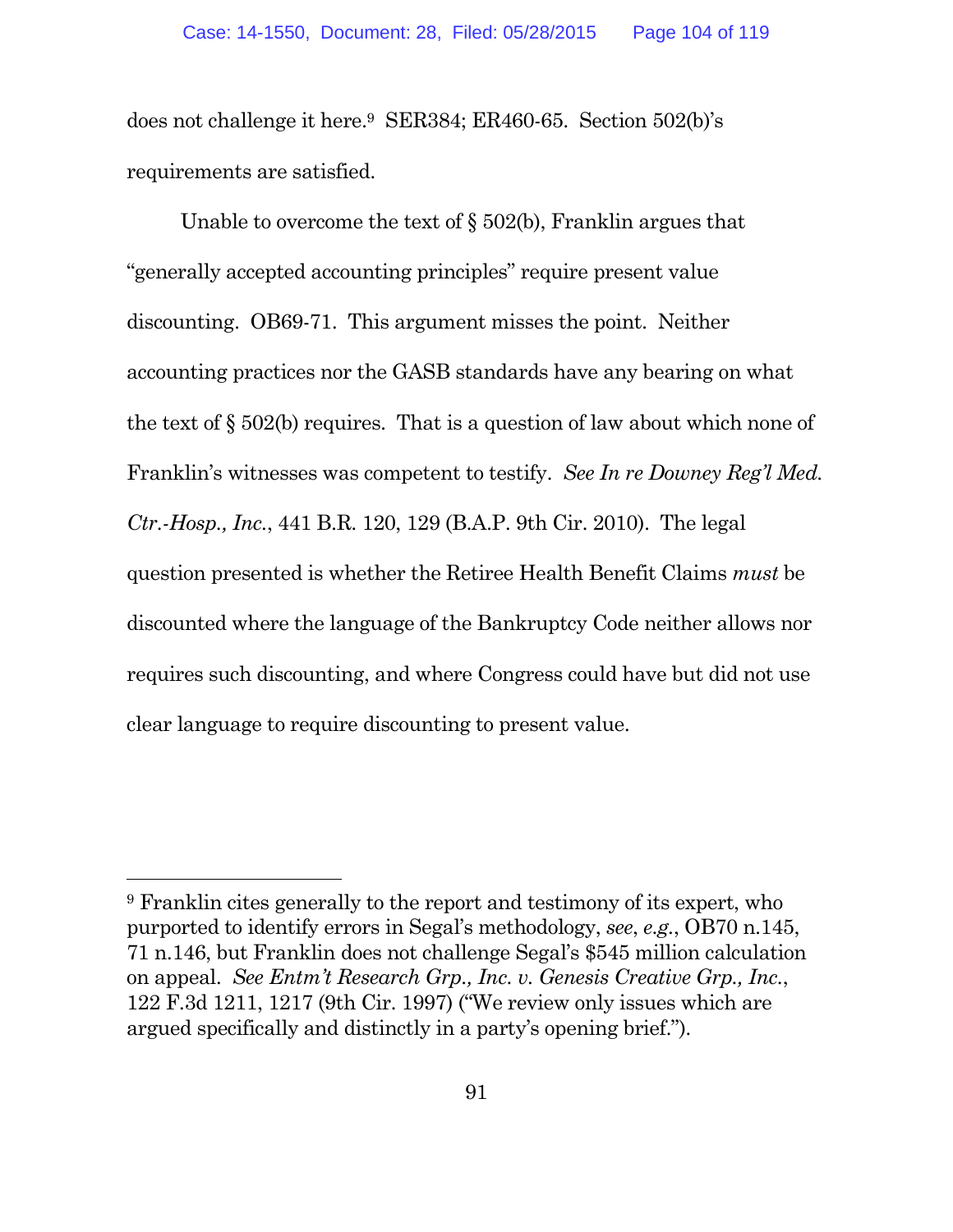### **A. The plain language of § 502(b) requires a court to determine the amount of a claim, as distinct from the value of a claim.**

"It is a well-established canon of statutory interpretation that the use of different words or terms within a statute demonstrates that Congress intended to convey a different meaning for those words." *S.E.C. v. McCarthy*, 322 F.3d 650, 656 (9th Cir. 2003). A court "must presume that Congress intended a different meaning when it uses different words in connection with the same subject." *Ariz. Health Care Cost Containment Sys. v. McClellan*, 508 F.3d 1243, 1250 (9th Cir. 2007).

The Bankruptcy Code uses specific language where it requires claims or other property to be discounted to present value. In the ten provisions that require such a discounting, the Bankruptcy Code requires courts to "determine the *value*" as of a specific date. *See* §§ 1129(a)(7), (9), (15); 1129(b)(2); 1173(a)(2); 1225(a)(4), (5); 1325(a)(4), (5); 1328(b)(2) (all emphasis added). In sharp contrast, § 502(b) requires bankruptcy courts to "determine the *amount*" of a claim. (emphasis added). An "amount" is simply a "total number or quantity." *Webster's Third New Int'l Dictionary* 72 (1993 ed.). As the Third Circuit explained in *In re Oakwood Homes Corp.* ("Oakwood"), ""amount' does not mean the same thing as 'value." 449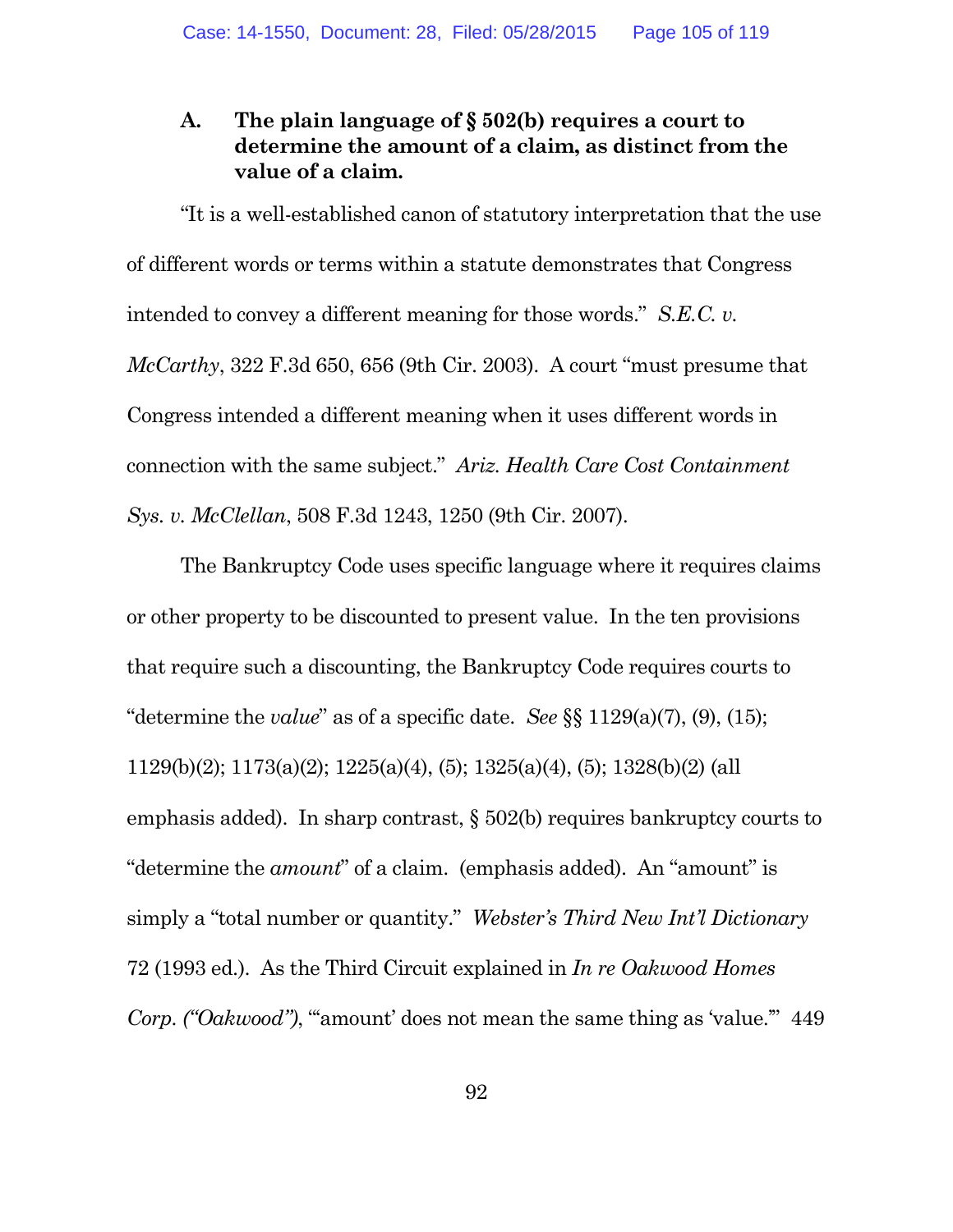F.3d 588, 597 (3d Cir. 2006). "[W]here the Bankruptcy Code intends a court to discount something to present value, the Code clearly uses the term 'value, as of' a certain date." *Id.* The *Oakwood* court reasoned that since § 502(b) does not use that term, it does not require discounting to present value. *Id.*

The Third Circuit also noted that Congress's decision in this regard is in line with the overarching principle that the Bankruptcy Code accelerates the maturity of future obligations to the petition date. *Id.* at 602 ("The general rule of both the Bankruptcy Code and § 502(b) … is acceleration to the date of filing of the bankruptcy petition … not the *lack* of acceleration." (emphasis in original)); *see* H.R. Rep. No. 95-595, at 353-54 (1977) (section 502(b) stands for the principle that "bankruptcy operates as the acceleration of the principal amount of all claims against the debtor").

Franklin claims that this plain-language reading is a "false distinction" and argues that the sections of the Bankruptcy Code calling for a determination of value "concern the value of property distributed by the debtor," as opposed to "claims asserted against the debtor." OB73-74 (emphasis omitted). This argument is unavailing because whether the Code references debtor distributions or creditor claims has no impact on the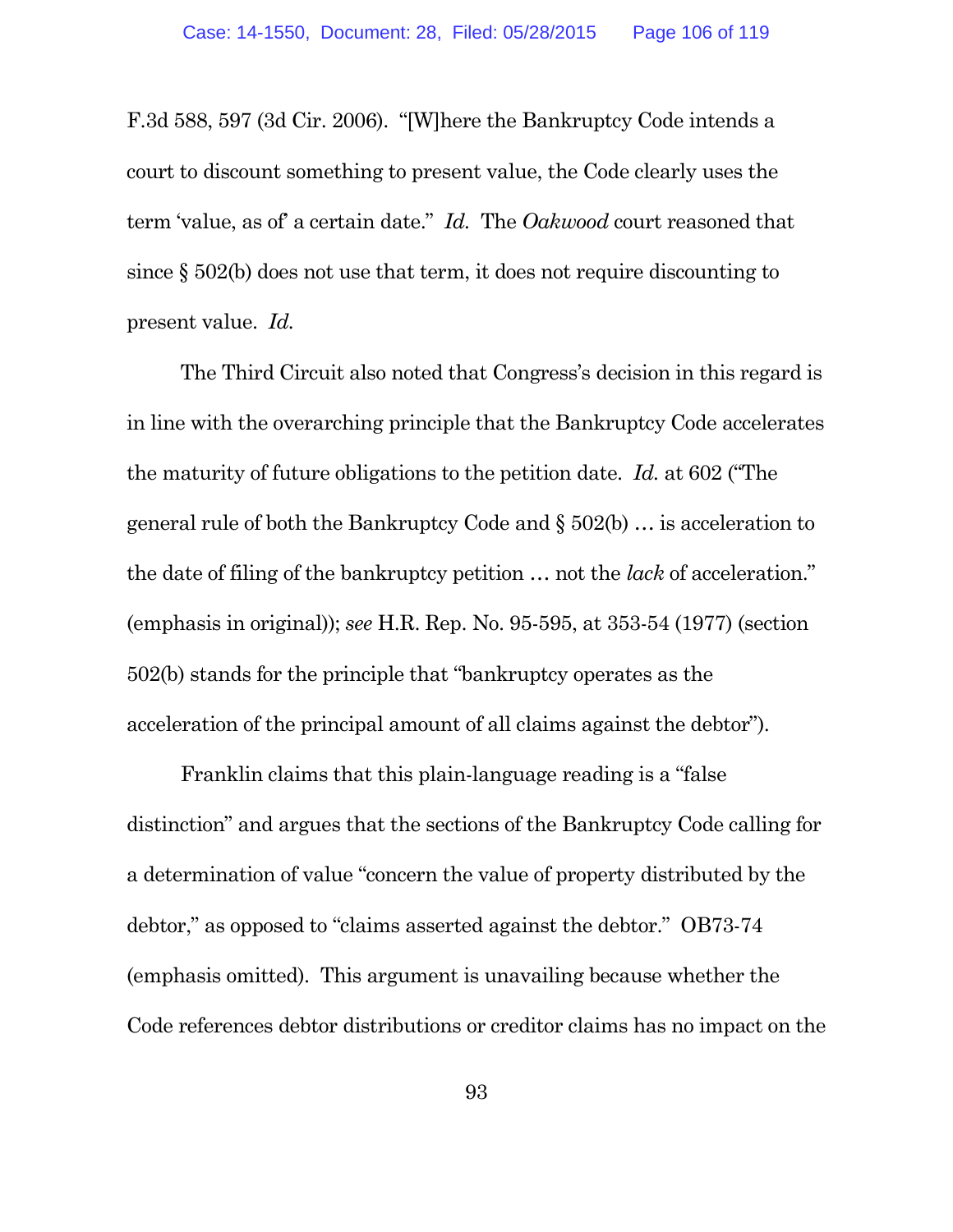fact that the terms "amount" and "value" have distinct meanings.

Moreover, Franklin's purported distinction directly contradicts the

language of these sections. For instance,  $\S 1129(b)(2)(a)(i)(II)$  provides:

that each holder of a claim of such class [of secured claims] receive on account of such claim deferred cash payments totaling at least the allowed *amount* of such claim, of a *value,* as of the effective date of the plan, of at least the *value* of such holder's interest in the estate's interest in such property.

(emphasis added). Had Congress said the *value* of the claim, or if "amount" and "value" were given the same meaning, the nonconsenting creditor in a  $\S 1129(b)(2)(a)(i)(II)$  analysis would suffer two discounts.

Franklin's attempt to coopt *Oakwood* is meritless. It ignores the court's careful analysis, and instead poaches quotes that appear to support its desired result while claiming, shockingly, that it "holds in Franklin's favor." OB74-75. This despite the fact that the clear holding of the case is directly to the contrary: "We conclude that the language used in § 502(b) does not clearly and unambiguously require discounting an interestbearing obligation to present value in light of the words' plain meanings and the language used elsewhere in the Bankruptcy Code," 449 F.3d at 603.

Franklin attempts to manufacture a distinction between interest-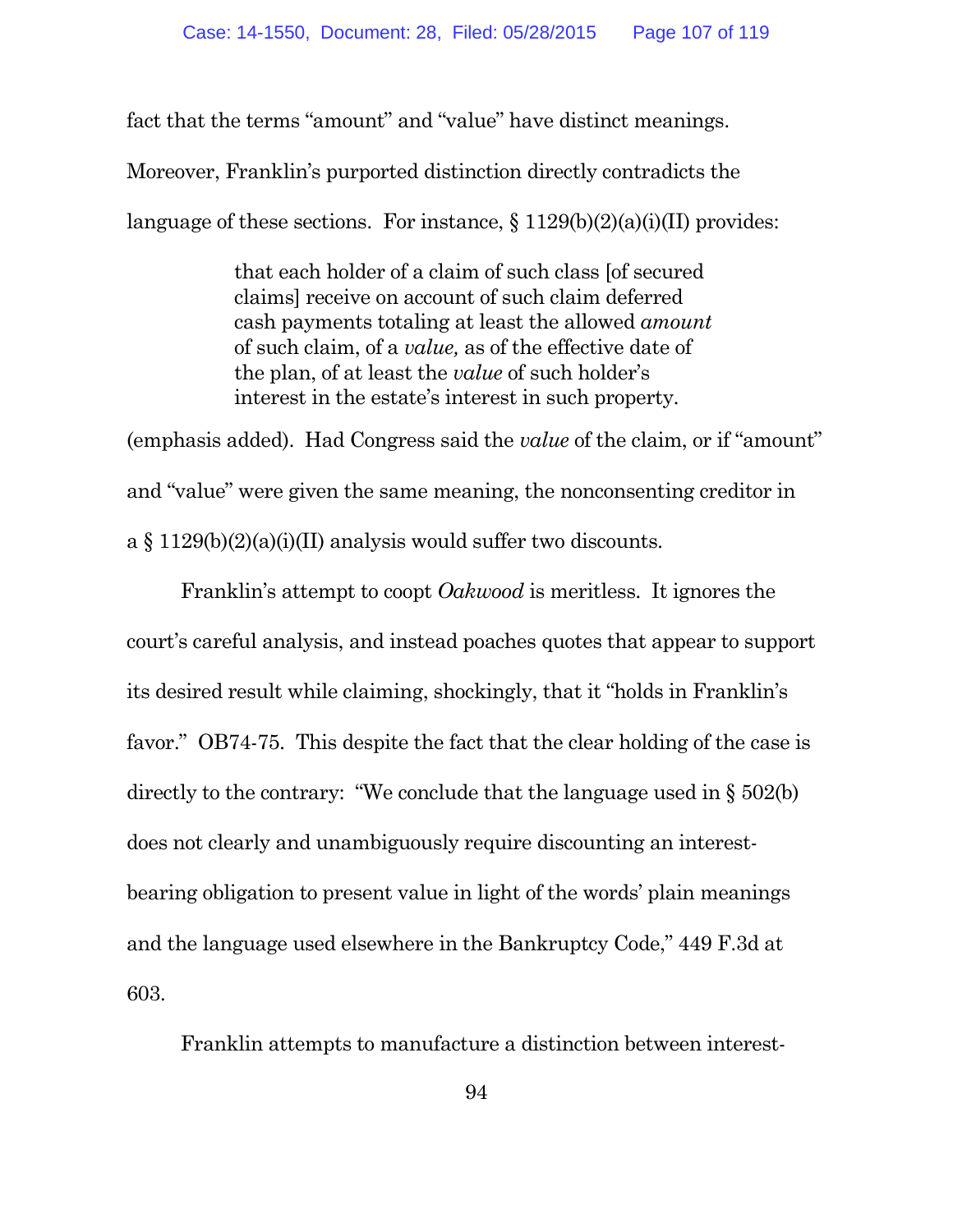bearing and non-interest-bearing obligations based on *Oakwood*'s discussion of a "double discount." OB74-75. While *Oakwood* does hold that discounting the principal component of a claim when unmatured interest already has been disallowed under § 502(b)(2) would be an impermissible "double discount," there is no reason why the Third Circuit's statutory interpretation and analysis should be any different where unmatured interest is not involved. Otherwise, the very meaning of the words "amount of such claim … as of the date of the filing" would take on a different meaning from case to case. That cannot be right. Section 502(b) calls for determination of the amount, and not the value, of a claim.

#### **B. Discounting claims to present value is not among the enumerated exceptions to § 502(b).**

Franklin's argument fails for another reason: Section 502(b) contains a list of expressly enumerated exceptions that limit the allowance of certain claims—*e.g.*, § 502(b)(2) (unmatured interest), (6) (future rent), and (7) (termination of employment contract). None calls for disallowing a claim to the extent it exceeds its discounted present value. Congress must be assumed to have acted intentionally in its choice of exceptions. Had it wanted to include a discounting requirement for future obligations among the § 502(b) exceptions, it would have done so explicitly. Reading in a new,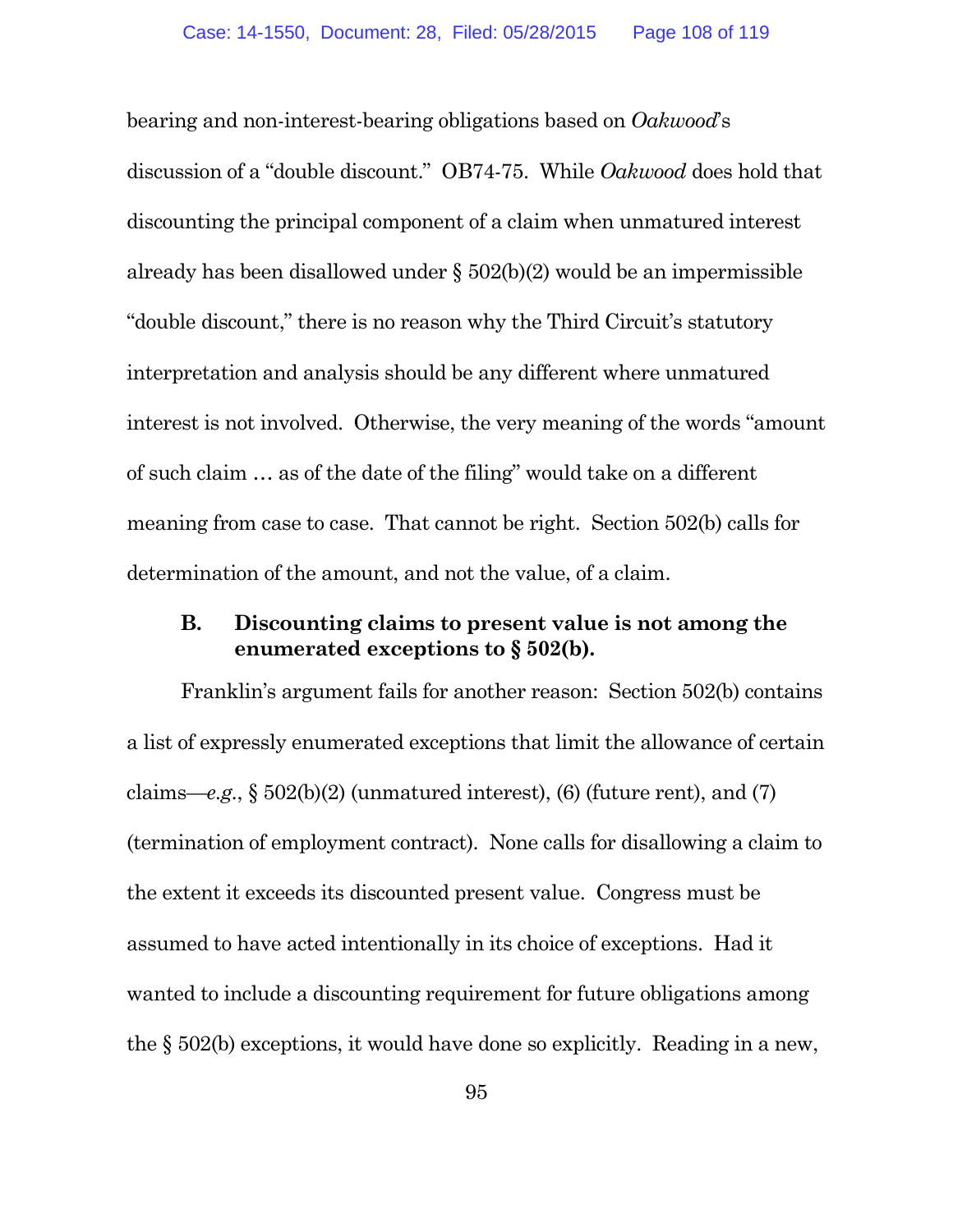general § 502(b) exception would render the other exceptions superfluous: "If § 502(b) required all claims to be present-valued, there would be no need for [the] exceptions." *In re Gretag Imaging, Inc.*, 485 B.R. 39, 46 (Bankr. D. Mass. 2013).

#### **C. The authorities cited by Franklin are not persuasive.**

The authorities Franklin claims are to the contrary (i) rely on nonbankruptcy law mandating present valuing, (ii) analyze irrelevant § 502(b) exceptions, or (iii) are no longer good law.

Each of Franklin's key cases—*In re Chateaugay Corp.*, 115 B.R. 760 (Bankr. S.D.N.Y. 1990); *In re CF&I Fabricators*, 150 F.3d 1293 (10th Cir. 1998); and *In re CSC Indus.*, 232 F.3d 505 (6th Cir. 2000)—involves ERISA claims. ERISA, unlike the Bankruptcy Code, explicitly requires discounting to present value. *In re Chateaugay Corp.*, 115 B.R. at 767; 29 U.S.C. §§ 1301(a)(17), 1362(b)(1). The cases do contain passing suggestions, without the benefit of statutory or doctrinal analysis, that the Bankruptcy Code provides for such discounting, *id.*; *In re CSC Indus.*, 232 F.3d at 508; *In re CF & I*, 150 F.3d at 1300, but this language is clearly unconsidered *dicta*. These cases are neither helpful nor persuasive because they conflate the requirements of ERISA with those of the Bankruptcy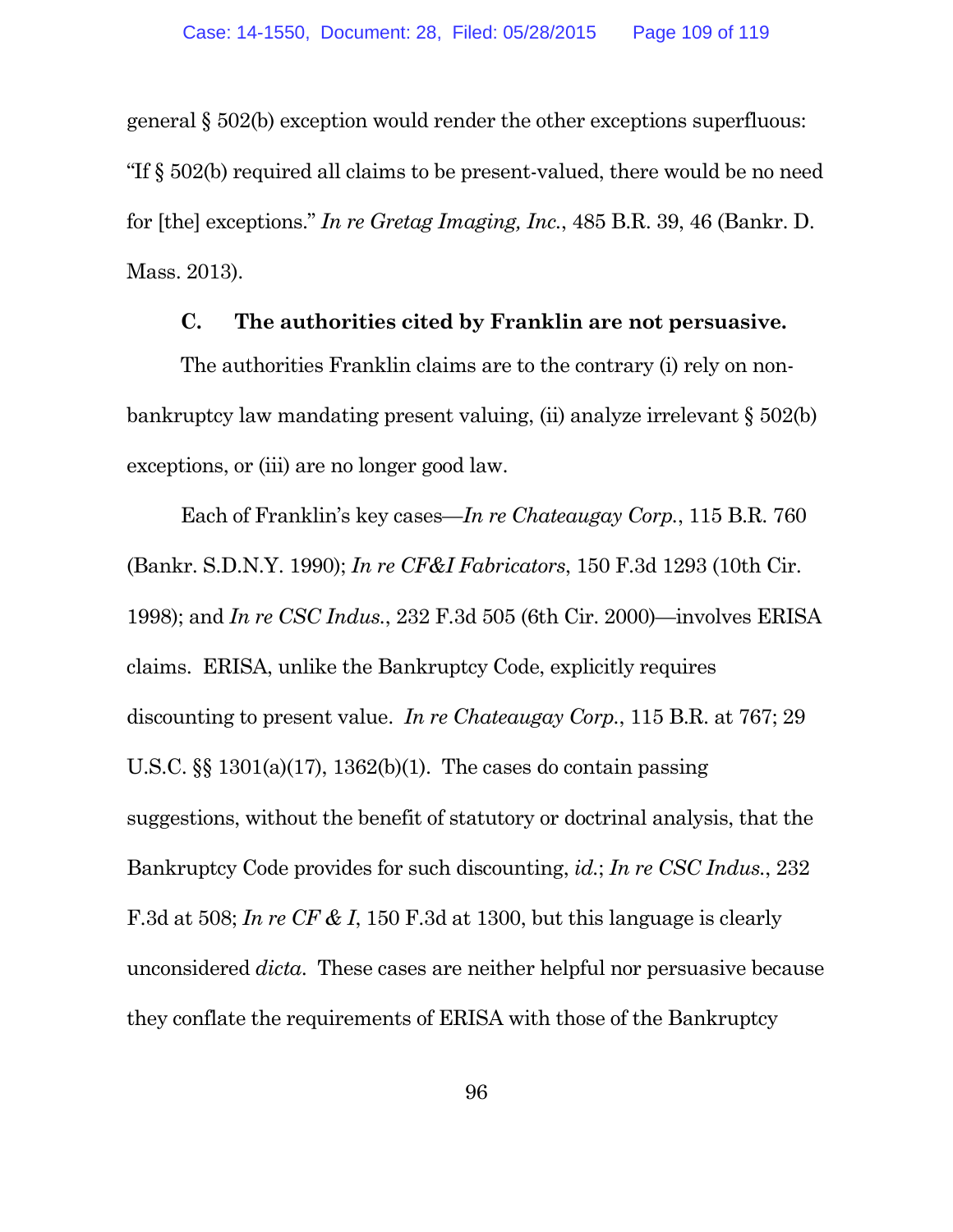Code without considering the actual language of § 502(b) in the Code's larger context.

The other cases cited by Franklin are similarly unavailing. Several merely parrot the broad language of the three ERISA cases, or contain no analysis whatsoever. *See In re Trace Int'l Holdings, Inc.*, 284 B.R. 32 (Bankr. S.D.N.Y. 2002); *In re Thomson McKinnon Secs., Inc.*, 149 B.R. 61, 75 (Bankr. S.D.N.Y. 1992); *Kucin v. Devan*, 251 B.R. 269 (D. Md. 2000). The district court in *In re O.P.M. Leasing Servs.*, *Inc.*, improbably found that the mere requirement in section 502(b) that a claim for rejection of an executory contract be determined as of the petition date should be interpreted to mandate a discount to present value. 79 B.R. 161, 161-67 (S.D.N.Y. 1987). The Third Circuit dismantled this reasoning: "Viewed against the remainder of the Bankruptcy Code, 'amount of such claim … as of the date of filing of the petition' simply does not clearly and unambiguously require discounting a claim to present value. Rather, 'the *full face amount* of a debt instrument is the *proper amount of claim* in a bankruptcy case' where, as here, original issue discount is not at issue." *Oakwood*, 449 F.3d at 596-97 (quoting 4 *Collier* ¶ 502.03 (Alan N. Resnick & Henry J. Sommer eds., 15th rev. ed. 2005) (emphasis *Oakwood*'s)).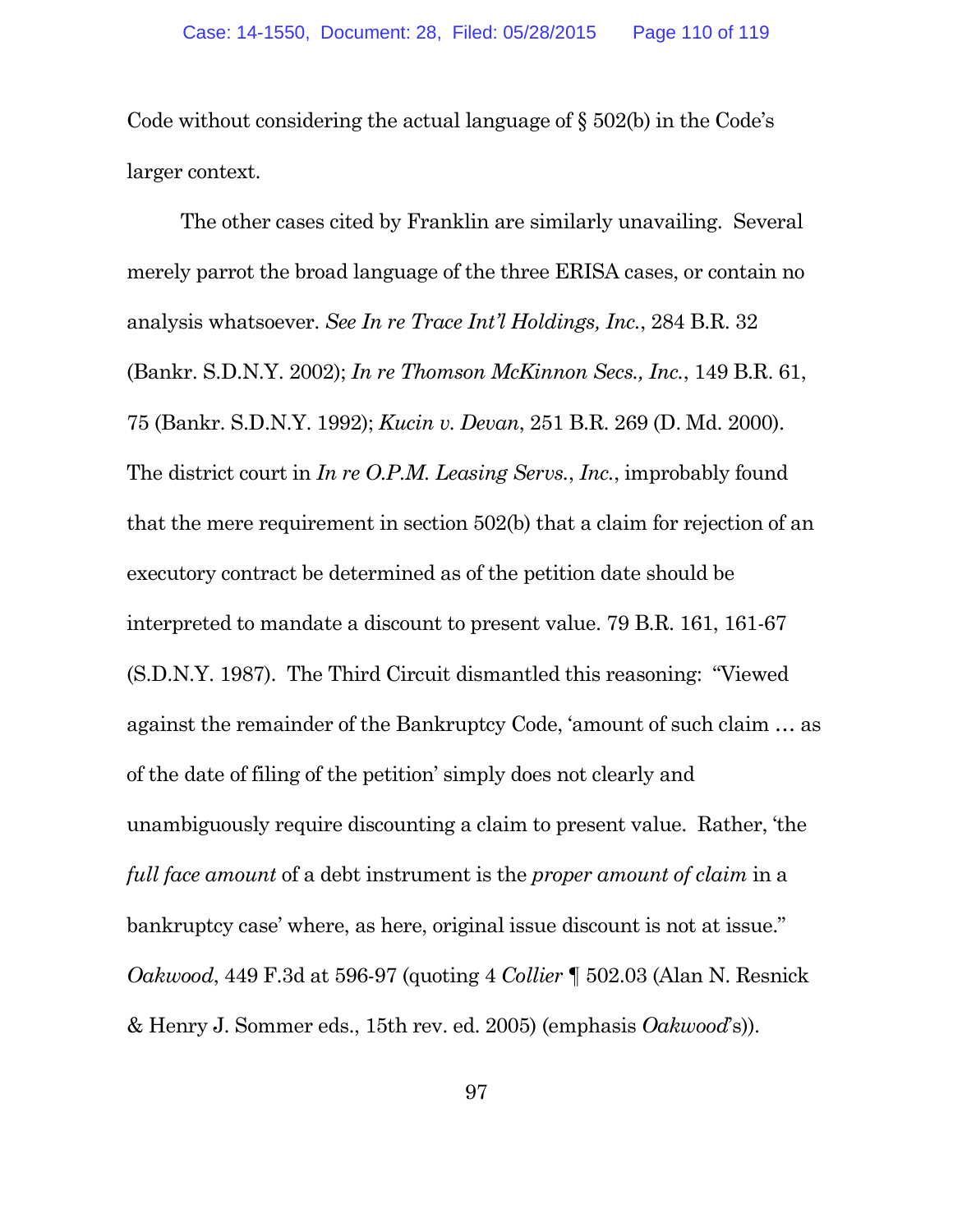Further, one of Franklin's purported authorities, *In re Loewen Grp. Int'l, Inc.*, 274 B.R. 427 (Bankr. D. Del. 2002), is no longer good law. *Oakwood*, 449 F.3d at 601 ("We reject … the *Loewen* court's baseline conclusion that  $\S 502(b)$  is clear and unambiguous."). The Third Circuit's rejection of *Loewen* also implicitly guts Franklin's reference to *In re Wisconsin Engine Co.*, 234 F. 281 (7th Cir. 1916), which *Loewen* cites and which, as a case that is focused on the provability/allowability dichotomy rejected and superseded by the adoption of § 502 in 1978, has no bearing on the language or interpretation of  $\S 502(b)$ .

The Bankruptcy Court correctly held that § 502(b) did not require discounting. ER464-65.<sup>10</sup>

# **V. The Court Correctly Concluded that the City Satisfied § 943(b)(3)'s Fee Disclosure Requirement.**

Finally, Franklin challenges the Bankruptcy Court's finding that the City satisfied § 943(b)(3). That subsection requires that "all amounts to be paid by the debtor or by any person for services or expenses in the case or

<sup>10</sup> The Bankruptcy Court also found that if present value discounting was required, the 4.5% discount rate proposed by Franklin was incorrect, and that a lower rate would be appropriate. ER464-65. If this Court were to find that discounting is required, a remand would be necessary for a determination of the proper rate.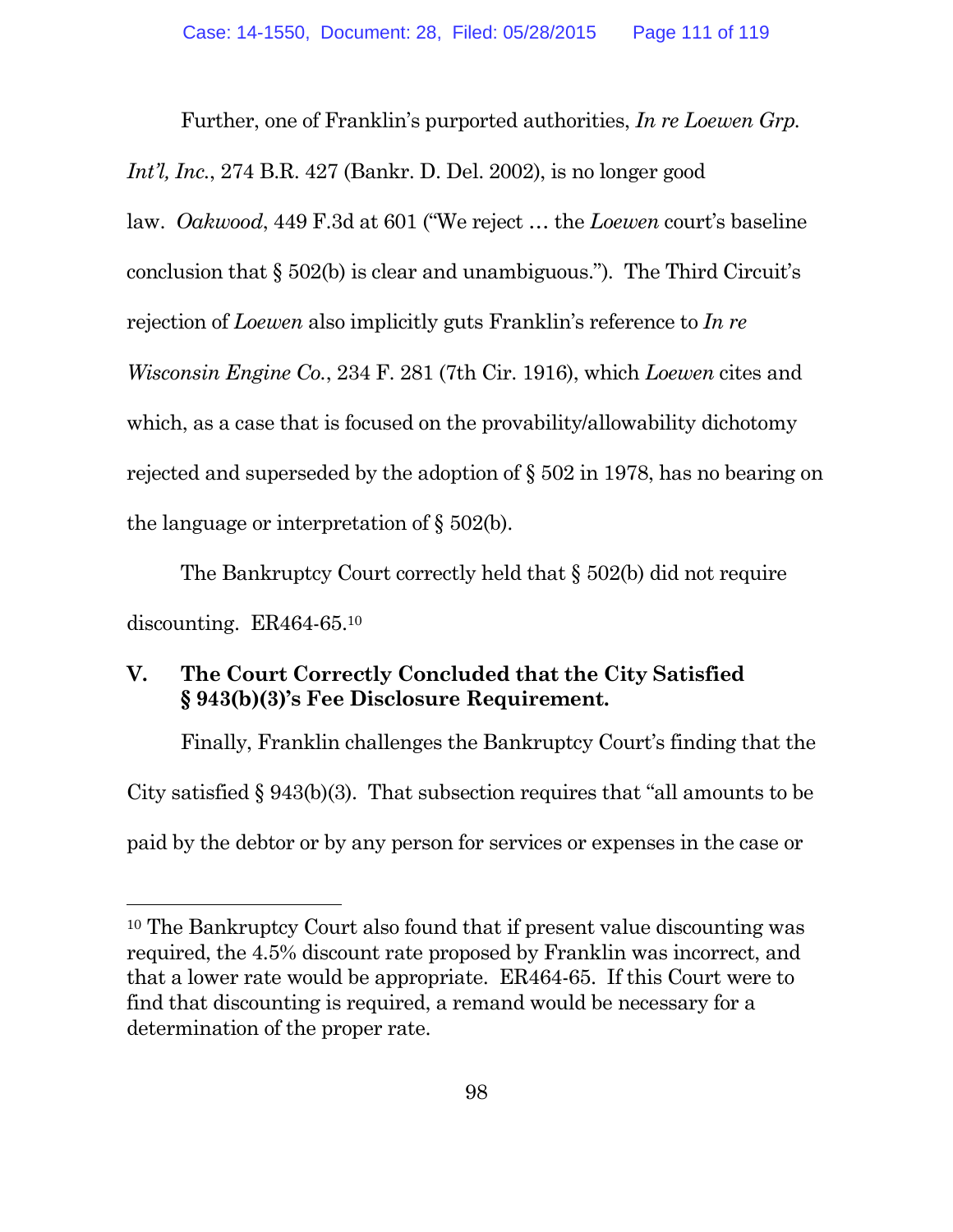incident to the plan have been fully disclosed and are reasonable."

Franklin does not argue that the City failed to disclose any fees "to be paid" in the future. It argues instead that the words "to be paid" mean "*all* of the debtor's fees and expenses in a chapter 9 case regardless of whether or not previously paid." OB83 (emphasis Franklin's). Once again, Franklin ignores plain language and unmistakable statutory context.

A. The Supreme Court has "stated time and again that courts must presume that a legislature says in a statute what it means and means in a statute what it says there." *Conn. Nat. Bank v. Germain*, 503 U.S. 249, 253-54 (1992). When "the words of a statute are unambiguous, then, this first canon is also the last: 'judicial inquiry is complete.'" *Id*. (quoting *Rubin v. United States*, 449 U.S. 424, 430 (1981)); *see also Barnhart v. Sigmon Coal Co.*, 534 U.S. 438, 461-62 (2002).

Section 943(b)(3) on its face refers to fees "to be paid," and the Bankruptcy Court properly held that these words are unambiguous as to what is required. The Court explained: "[I]n accordance with the verb tense, 'to be paid,'" it is only a "promise of extra payments … that have not been paid … or that will have to be paid in the future, that need to be disclosed." ER454. Simply put, a thing "to be" done has not been done yet.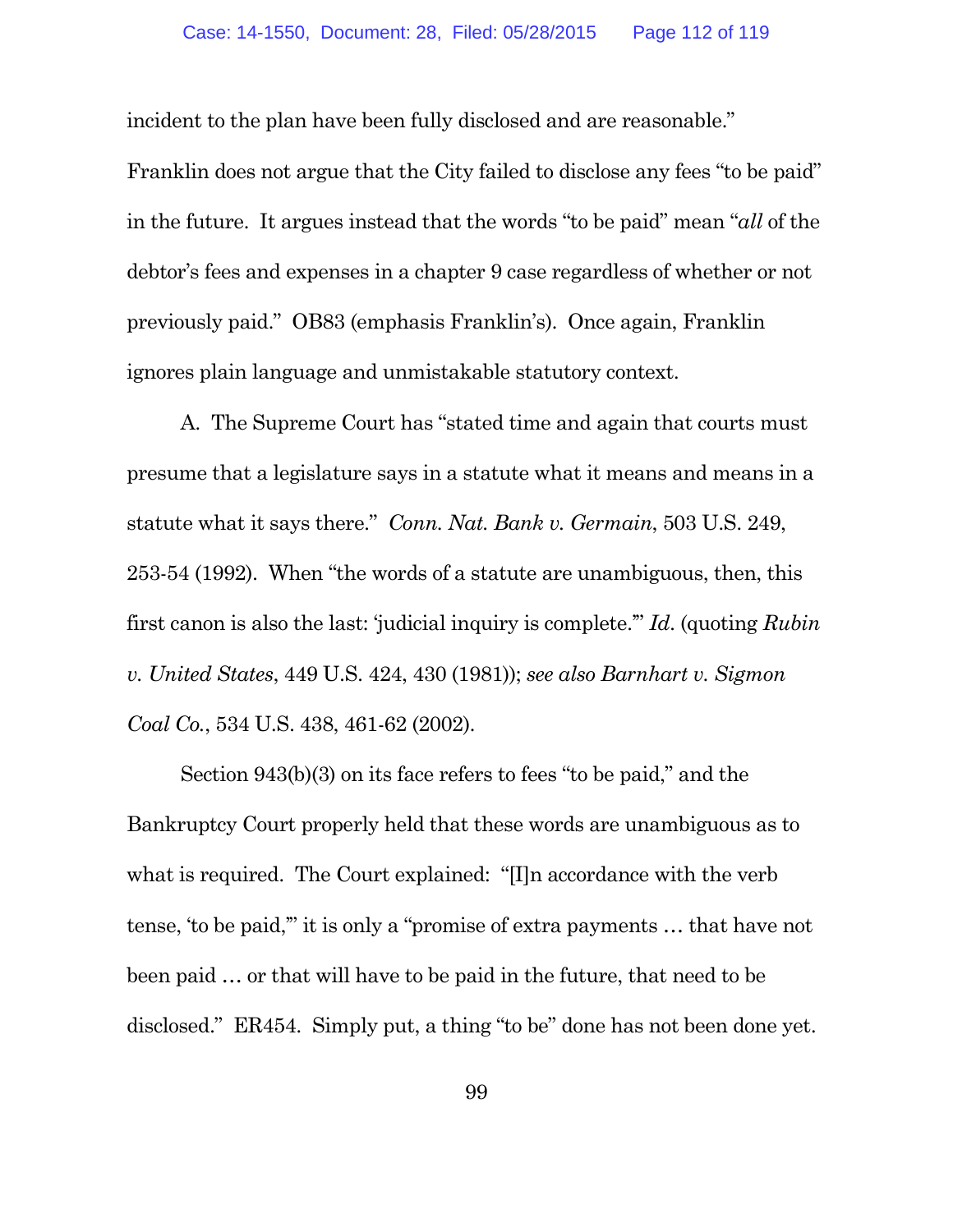The phrase *to be paid* means what it says: it is prospective language that means "fees that *will* be paid in the future," not retrospective language that means "fees that *have been* paid during the course of the case." As the Bankruptcy Court held, the City complied with § 943(b)(3), and even went beyond it by voluntarily providing a summary of the professional fees it incurred as a show of good faith. ER756-59.

This straightforward reading is confirmed by the broader statutory context of the Bankruptcy Code. Section 1129(a)(4) requires that "[a]ny payment *made or to be made* ... has been approved by ... the court as reasonable." (emphasis added); *see* § 329 (requiring "a statement of the compensation paid or agreed to be paid"). In  $\S 901(a)$ , Congress expressly enumerated those sections of the Bankruptcy Code that it saw fit to incorporate into chapter 9, including five of the chapter 11 plan confirmation requirements listed in § 1129(a). But Congress left § 1129(a)(4)'s retrospective fee disclosure requirement behind, instead drafting § 943(b)(3) to require only that "all amounts to be paid ... have been fully disclosed and are reasonable." Similarly, Congress chose not to incorporate into chapter 9 other Bankruptcy Code sections requiring retrospective approval of fees, §§ 329-30.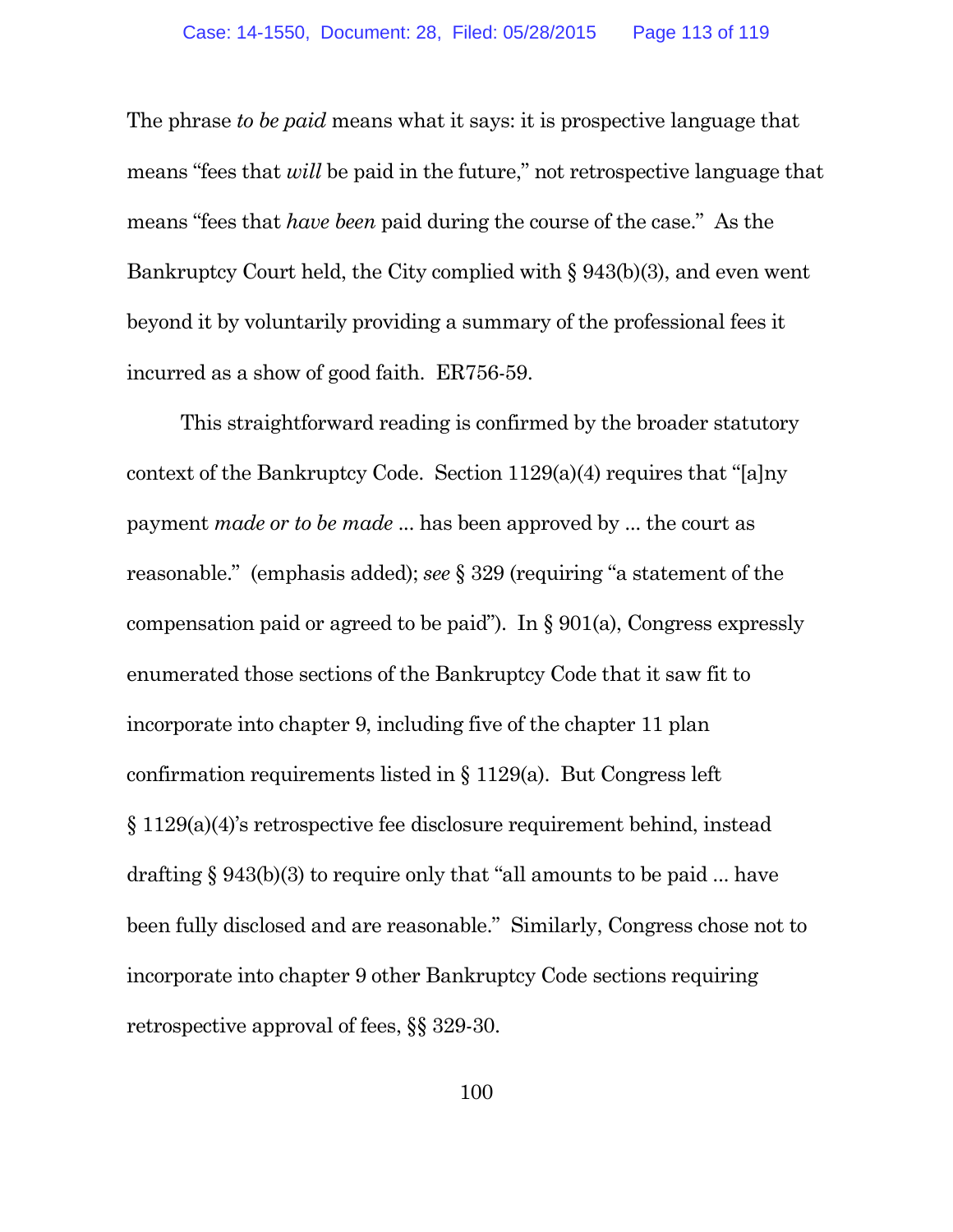The reason Congress decided to treat chapter 9 cases differently from chapter 11 is just as clear: Based on the Tenth Amendment and respect for state and local sovereigns, Congress sought to minimize federal interference with the exercise of governmental authority. Accordingly, § 904 limits the power of the court to control or affect a chapter 9 debtor's "political or governmental powers," "property or revenues," or the "use or enjoyment of income-producing property." *See generally In re City of Stockton, Cal.*, 478 B.R. 8, 19-20 (Bankr. E.D. Cal. 2012) (discussing Tenth Amendment underpinnings of § 904). Those same concerns informed Congress's decision not to embrace the chapter 11 model of fee reporting, declining to impose retrospective fee review along with the additional and otherwise applicable procedures for court approval of professionals set forth in §§ 326-30.

B. Franklin's attempt to overcome this rests on the bankruptcy court's decision in the City of Detroit's chapter 9 case, in which it refused to adhere to the plain text and held that § 943(b)(3) required retrospective analysis of fees. *Detroit*, 524 B.R. at 205-08. This Court should decline Franklin's invitation to do the same. The bankruptcy court in *Detroit* admitted that "[t]he plain language of § 943(b)(3) requires only that fees 'to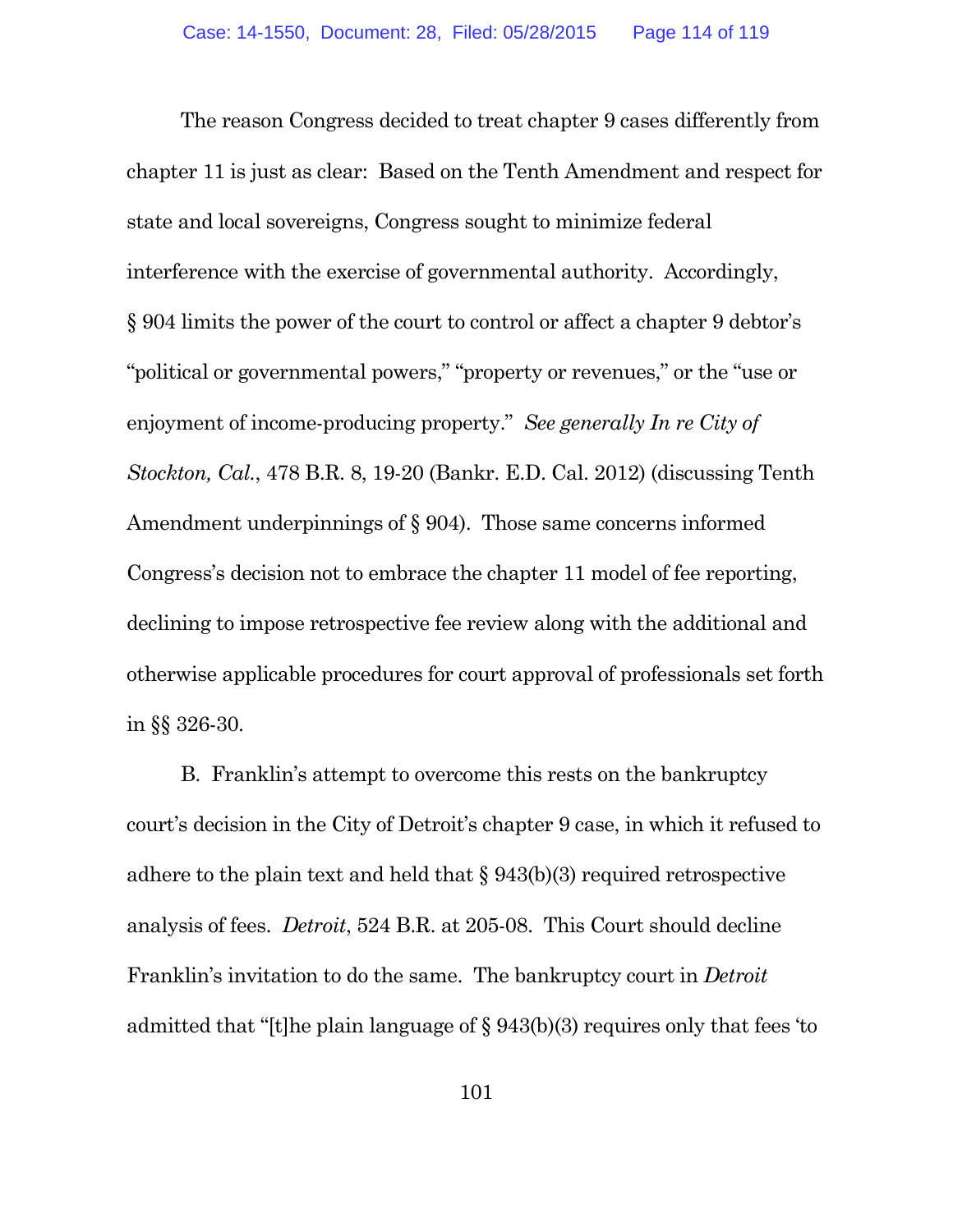be paid' must be reasonable," *id.* at 208, and recognized that the Code uses different language elsewhere, but nonetheless convinced itself that Congress could not have meant what it said, *id.* at 205-08. As this Court has explained, however, "the court's role is to interpret and apply statutes, not to rewrite them." *In re Tanzi*, 297 B.R. 607, 613 n.7 (B.A.P. 9th Cir. 2003). Where, as here, a "statute's language is plain, 'the sole function of the courts is to enforce it according to its terms.'" *United States v. Ron Pair Enters.*, *Inc.* 489 U.S. 235, 241 (1989).

Franklin, following the *Detroit* ruling's lead, cites *Avon Park*, 311 U.S. 138. The debtor in *Avon Park* proposed a plan of composition under which its fiscal agent would be compensated for its services by an assessment imposed on participating bondholders *after* confirmation. *Avon Park*, 311 U.S. at 145, 147; *Detroit*, 524 B.R. at 210. That in no way suggests that the later-enacted  $\S 943(b)(3)$  requires retrospective review retrospective review was not even at issue in *Avon Park*.

The *Detroit* court read *Avon Park* to hold that, "as a court of equity, a bankruptcy court has the authority, 'guided by equitable doctrines and principles,' to 'safeguard the public interest.'" 524 B.R. at 210 (quoting *Avon Park*, 311 U.S. at 145). The court's general equitable powers,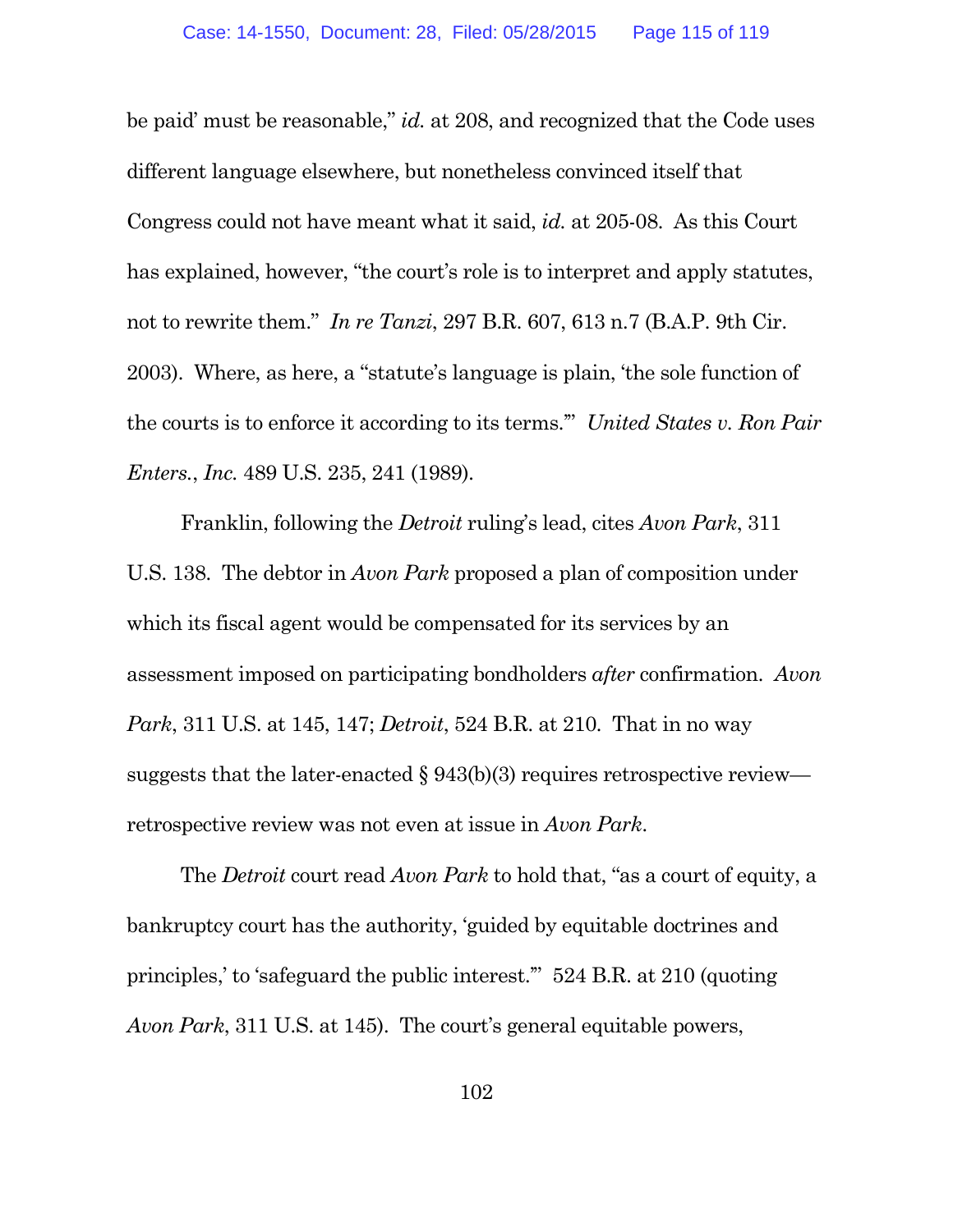however, are not a license to ignore the intent of Congress as expressed through the plain statutory text or to second guess Congress's considered choice. As the Supreme Court has held, "[t]he short answer to these arguments is that whatever equitable powers remain in the bankruptcy courts must and can only be exercised within the confines of the

Bankruptcy Code." *Norwest Bank Worthington v. Ahlers*, 485 U.S. 197,

206-07 (1988).

### **CONCLUSION**

For the foregoing reasons, this Court should affirm the Bankruptcy

Court's confirmation of the Plan.

Dated: May 28, 2015 Respectfully submitted,

Robert M. Loeb Christopher J. Cariello Orrick, Herrington & Sutcliffe LLP 1152 15th Street, N.W. Washington, D.C. 20005 (202) 339-8400

Jeffery D. Hermann Orrick, Herrington & Sutcliffe LLP 777 South Figueroa Street, Ste. 3200 Los Angeles, CA 90017 (213) 629-2020

/s/ Marc A. Levinson Marc A. Levinson (Cal. Bar No. 57613) Patrick B. Bocash Lesley M. Durmann Orrick, Herrington & Sutcliffe LLP 400 Capitol Mall, Ste. 3000 Sacramento, CA 95814 (916) 447-9200

*Counsel for Debtor-Appellee*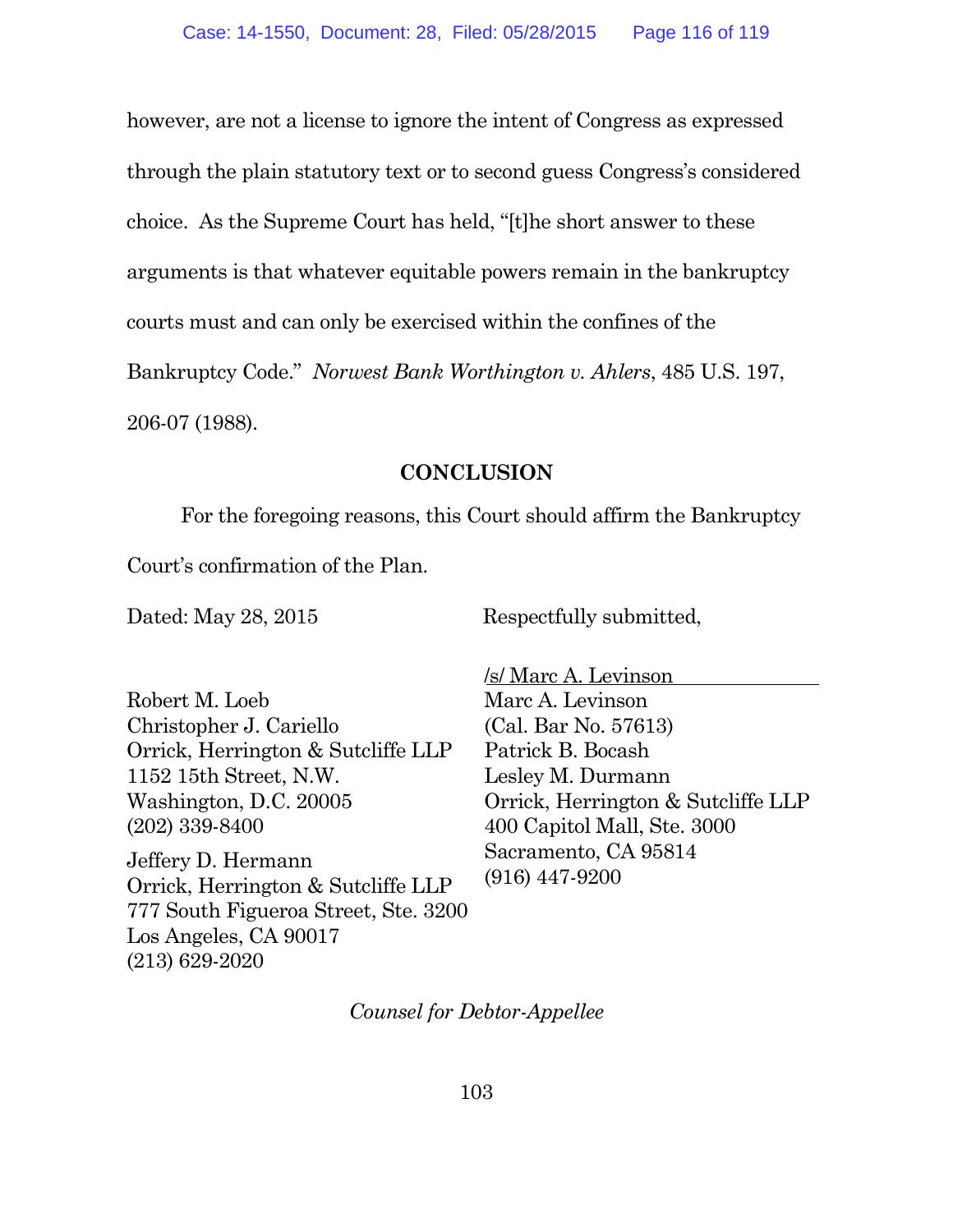## **CERTIFICATION PURSUANT TO BAP RULE 8015(a)-1(b)**

The undersigned certifies that the following parties have an interest

in the outcome of this appeal. These representations are made to enable

judges of the Panel to evaluate possible disqualification or recusal:

- 1. City of Stockton, California
- 2. Franklin High Yield Tax-Free Income Fund
- 3. Franklin California High Yield Municipal Fund
- 4. Official Committee of Retirees
- 5. California Public Employees' Retirement System
- 6. Stockton Police Officers Association
- 7. Stockton Police Managers Association
- 8. Stockton City Employees Association
- 9. Stockton Professional Firefighters Local 456
- 10. Operating Engineers Local No. 3
- 11. Assured Guaranty Corp.
- 12. Assured Guaranty Municipal Corp.
- 13. National Public Finance Guarantee Corp.
- 14. Wells Fargo Bank, National Association, as Indenture Trustee

 $\text{May } 28, 2015$  /s/ Marc A. Levinson

Marc A. Levinson Orrick, Herrington & Sutcliffe LLP *Counsel for Debtor-Appellee*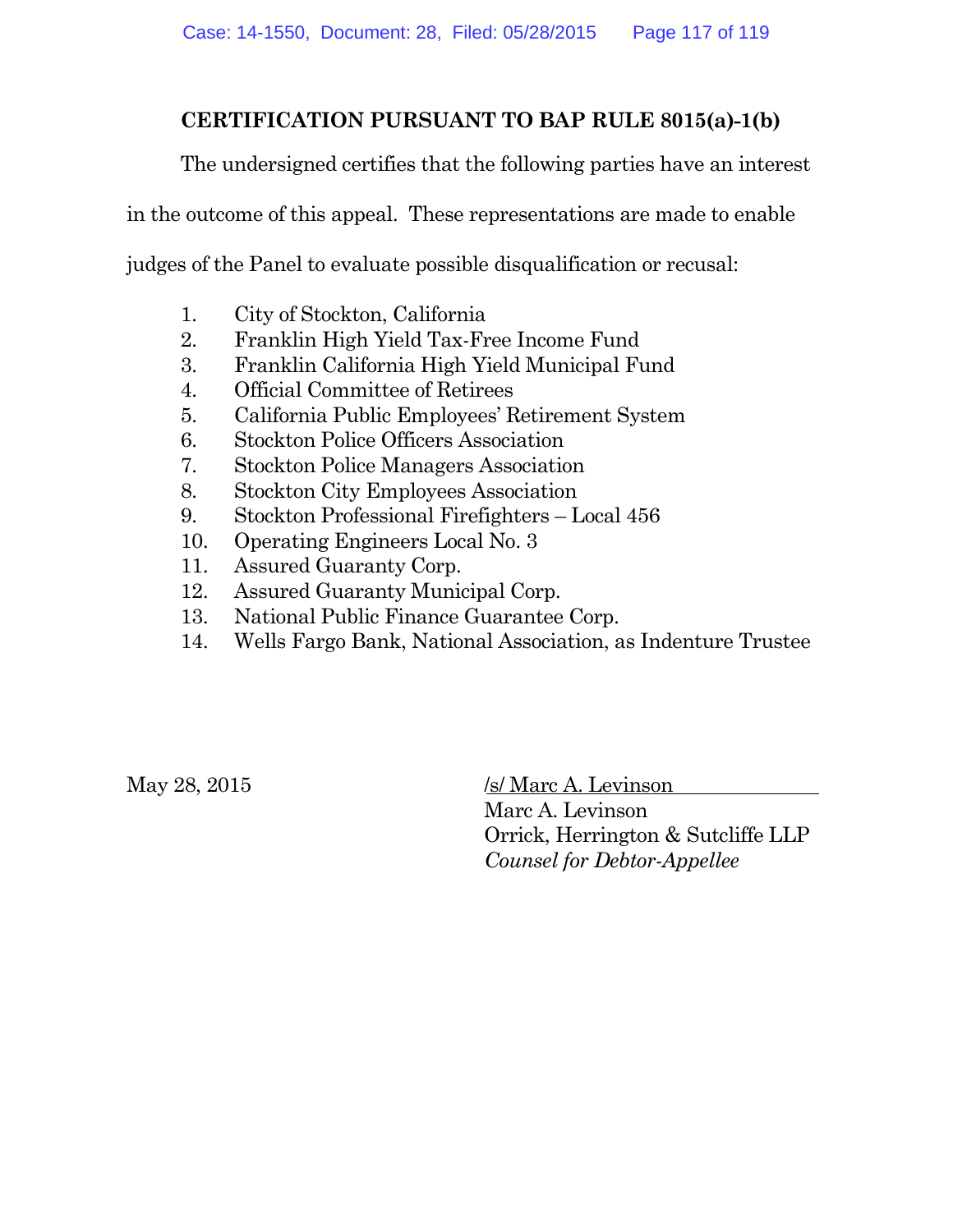### **CERTIFICATE OF COMPLIANCE**

1. This brief complies with the type-volume limitation of Federal Rule of Bankruptcy Procedure 8015(a)(7)(C), as modified by this Court's order of January 12, 2015, because it contains 20,900 words, excluding the parts of the brief exempted by Federal Rule of Bankruptcy Procedure  $8015(a)(7)(B)(iii)$ .

2. This brief complies with the typeface requirements of Federal Rule of Bankruptcy Procedure 8015(a)(5) and the type style requirements of Federal Rule of Bankruptcy Procedure 8015(a)(6) because it has been prepared in a proportionally spaced typeface using Microsoft Word 14-point Century Schoolbook font.

 $\text{May } 28, 2015$  /s/ Marc A. Levinson Marc A. Levinson Orrick, Herrington & Sutcliffe LLP *Counsel for Debtor-Appellee*